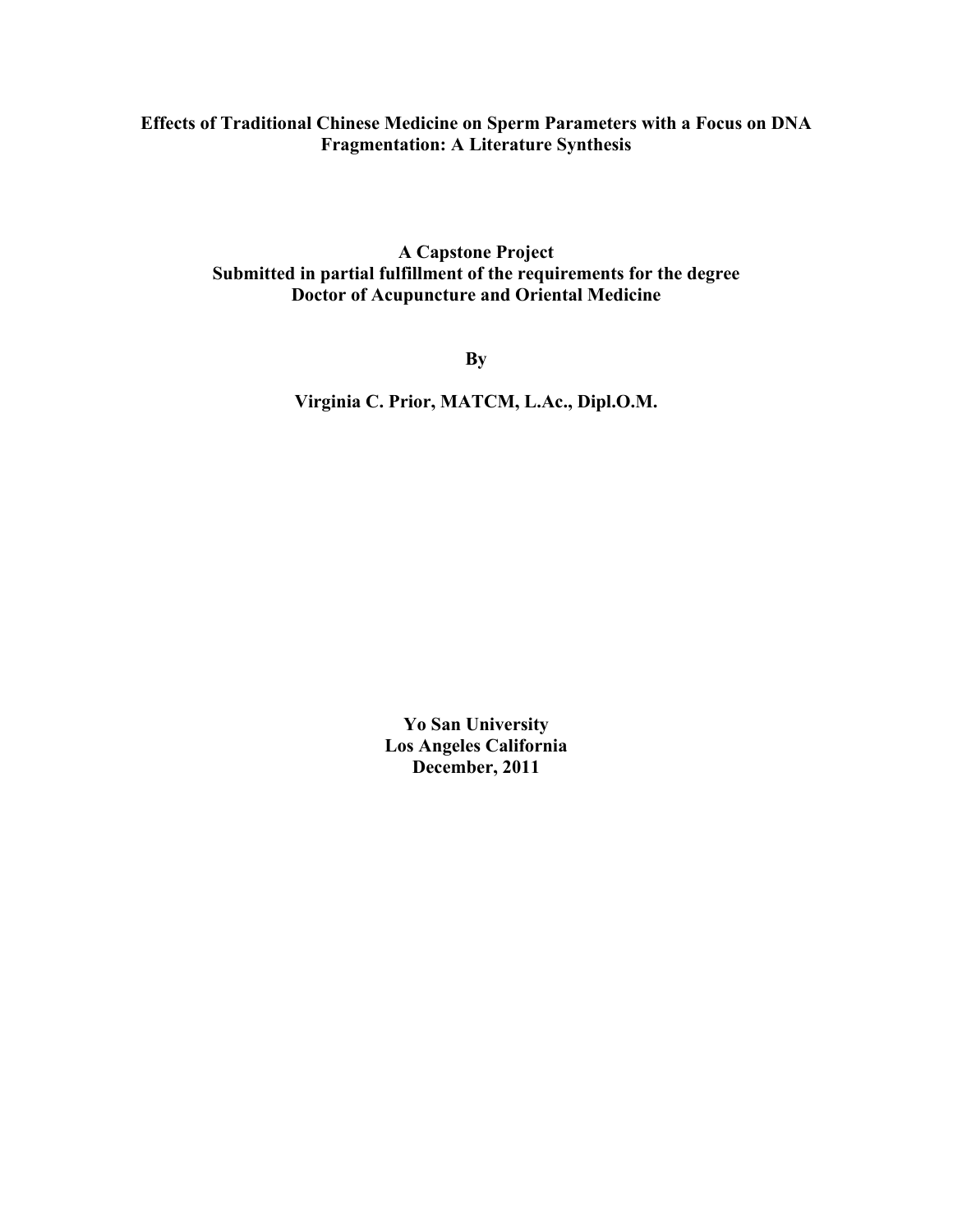This Capstone Project has been reviewed and approved by:

Carola Cehran

 $(2/3)/(1)$ 

Carola Gehrke, Ph.D., Capstone Project Advisor

 $\frac{1}{\text{Date}}$ 

Daoshing Ni, Ph.D., L. Ac., Specialty Chair

 $12/30/0011$ 

Date

Caroles Celothe

 $\frac{12}{2}$ 

Carola Gehrke, Ph.D., DAOM Program Director

 $\overline{2}$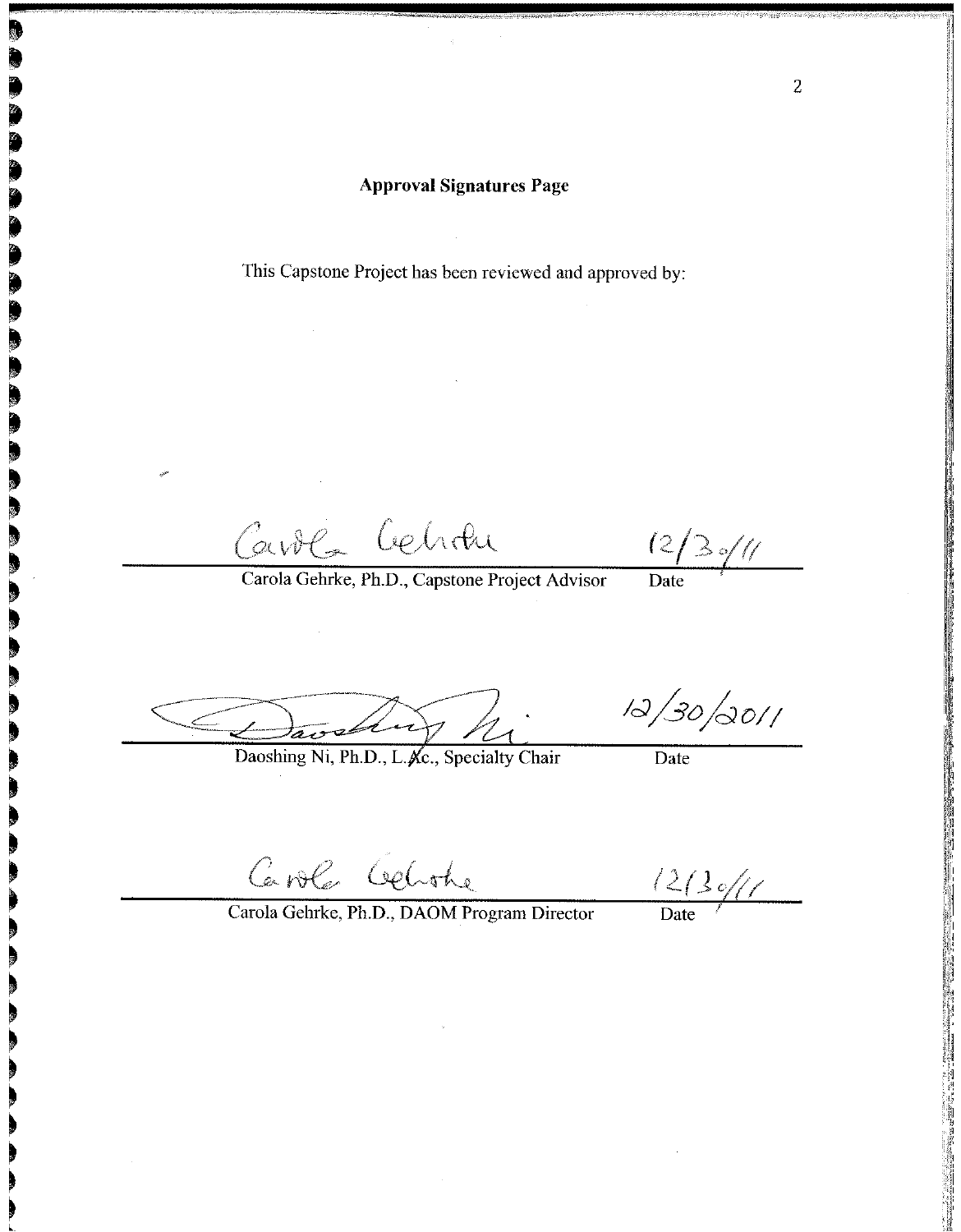#### **Abstract**

This project is a literature synthesis of research done on the possible effects of Traditional Chinese Medicine (TCM) on sperm parameters with a focus on DNA Fragmentation Index (DFI) in an effort to treat male infertility. Research studies and articles were gathered, summarized and qualitative data were extracted for analysis in order to investigate how acupuncture and Chinese herbal medicine may affect sperm, DFI and male infertility. Background and etiologies of DNA fragmentation, poor sperm quality and male infertility were examined. TCM was found to have a positive effect on semen parameters, hormone levels, immune markers and antioxidant levels, potentially facilitating fertilization, pregnancy and live birth rates in both natural conception as well as with the use of Assisted Reproductive Technology (ART). Larger, more controlled studies need to be done. Currently, there are no studies published on the potential effect of TCM on DFI, which might be a valuable investigation to pursue.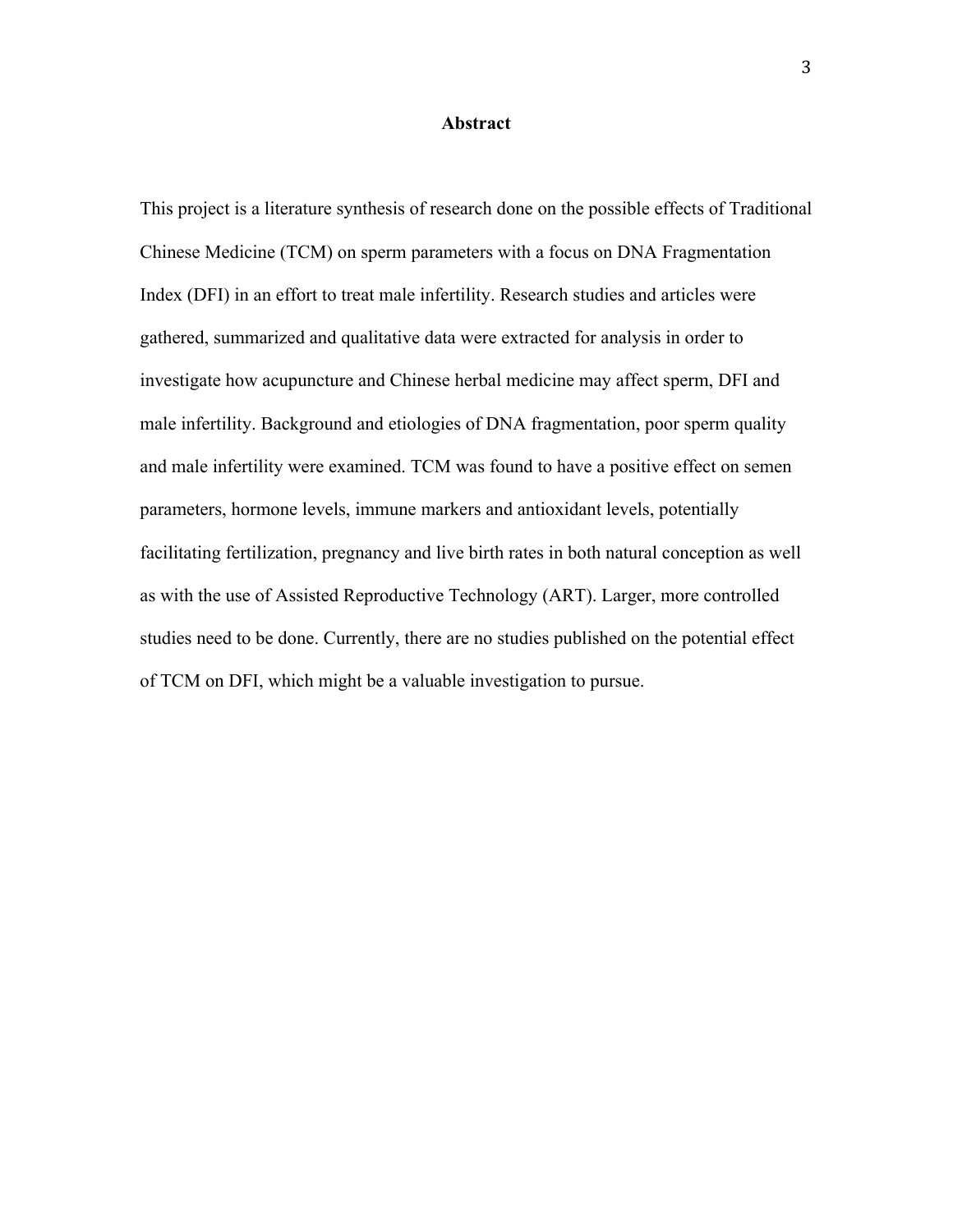# **Table of Contents**

| Measurement of DNA Damage: Sperm DNA Fragmentation Index              |
|-----------------------------------------------------------------------|
|                                                                       |
| Traditional Chinese Medicine (TCM) Modalities and Sperm Integrity. 14 |
|                                                                       |
|                                                                       |
|                                                                       |
|                                                                       |
|                                                                       |
|                                                                       |
| Background: The Increase of Male Infertility and Potential Causes  19 |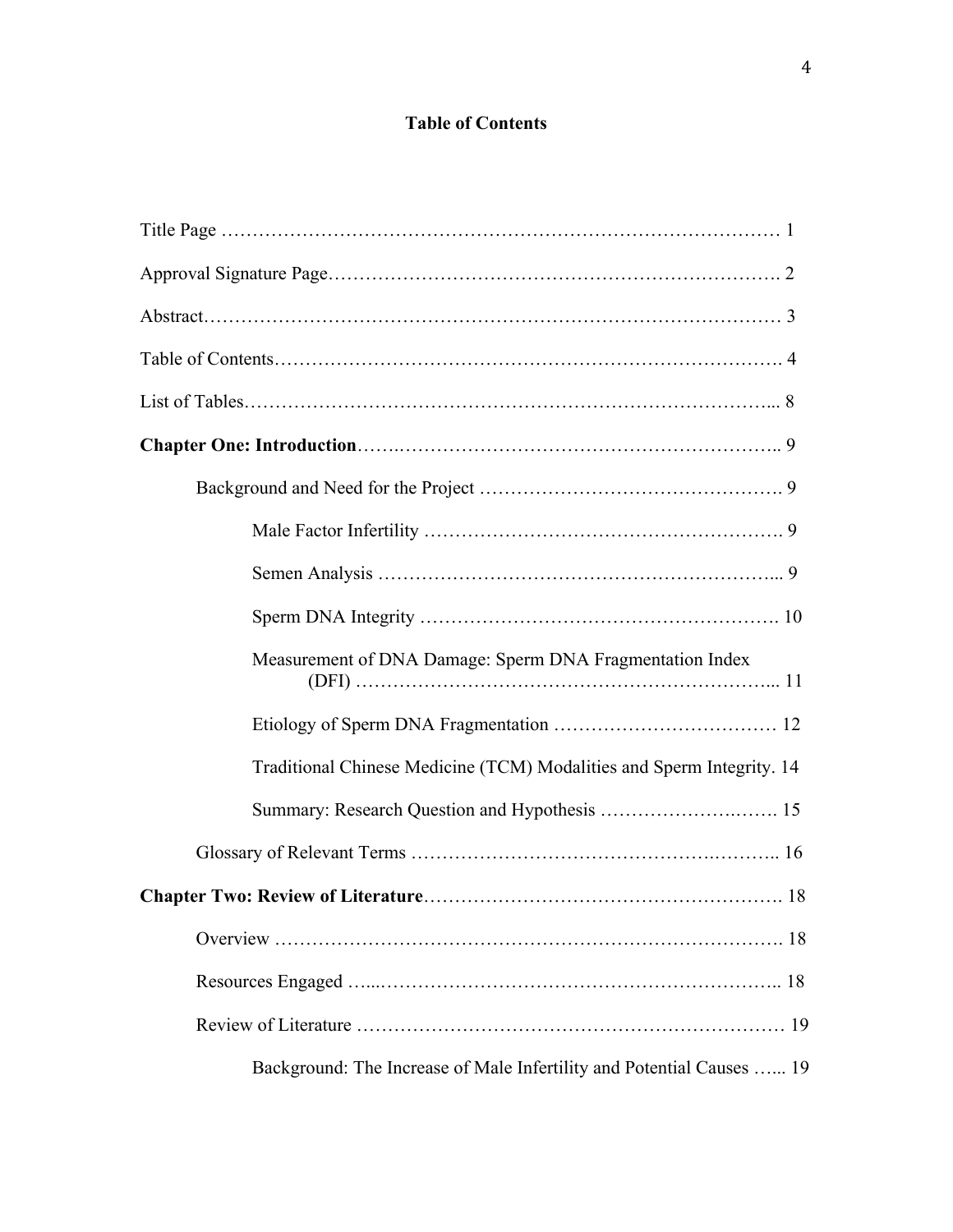| <b>Advanced Paternal Age</b><br><b>SSRIs</b><br>Hormones<br><b>Endocrine Disruptors</b>                                                                           |  |
|-------------------------------------------------------------------------------------------------------------------------------------------------------------------|--|
| Semen Analysis (SA)<br>Manual for Semen Analysis by the WHO                                                                                                       |  |
| <b>Sperm Function Testing</b><br>Image Cytometry<br>Tests to Measure the Quality of Spermatozoa at Spermiation<br>Miscellaneous Sperm Testing and Treatment Ideas |  |
| DNA Fragmentation and the DFI Test<br>Types of DFI Tests<br>DFI and its Role in Assisted Reproduction: IUI, IVF and ICSI                                          |  |
|                                                                                                                                                                   |  |
| Acupuncture and Possible Effect on Sperm Quality and DFI  46                                                                                                      |  |
| Herbal Medicine and Possible Effect on Sperm Quality and DFI  47                                                                                                  |  |
|                                                                                                                                                                   |  |
|                                                                                                                                                                   |  |
|                                                                                                                                                                   |  |
|                                                                                                                                                                   |  |
|                                                                                                                                                                   |  |
|                                                                                                                                                                   |  |
|                                                                                                                                                                   |  |
|                                                                                                                                                                   |  |
|                                                                                                                                                                   |  |
|                                                                                                                                                                   |  |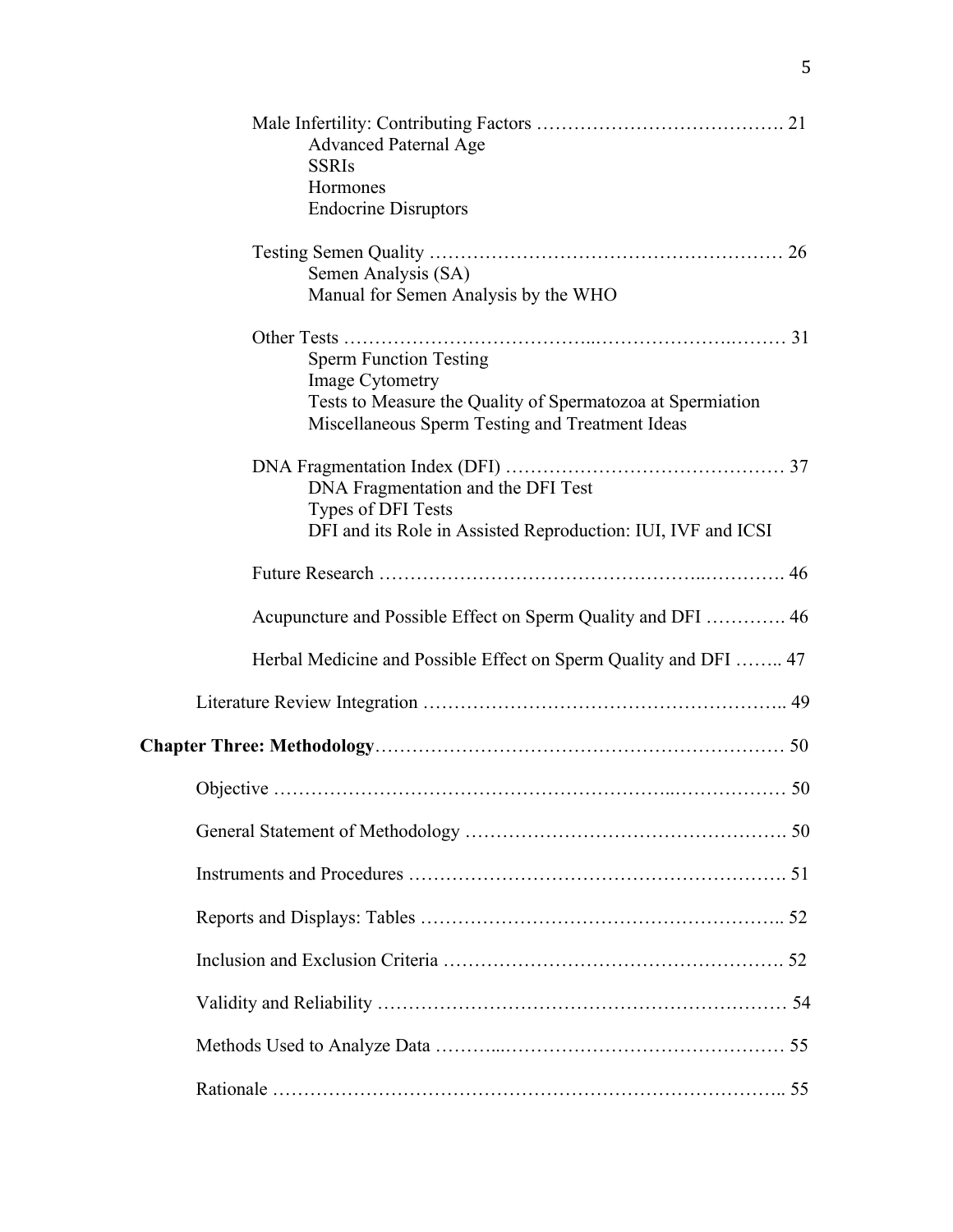| Results of the Use of Combined Acupuncture and Herbal Medicine to Treat Male                                                                     |  |
|--------------------------------------------------------------------------------------------------------------------------------------------------|--|
|                                                                                                                                                  |  |
|                                                                                                                                                  |  |
|                                                                                                                                                  |  |
|                                                                                                                                                  |  |
| Formulas Used for Treating Male Infertility<br>Single Herbs Used for Treating Male Infertlity<br>Plant Assays Used for Treating Male Infertility |  |
|                                                                                                                                                  |  |
|                                                                                                                                                  |  |
|                                                                                                                                                  |  |
|                                                                                                                                                  |  |
|                                                                                                                                                  |  |
|                                                                                                                                                  |  |
|                                                                                                                                                  |  |
|                                                                                                                                                  |  |
|                                                                                                                                                  |  |
|                                                                                                                                                  |  |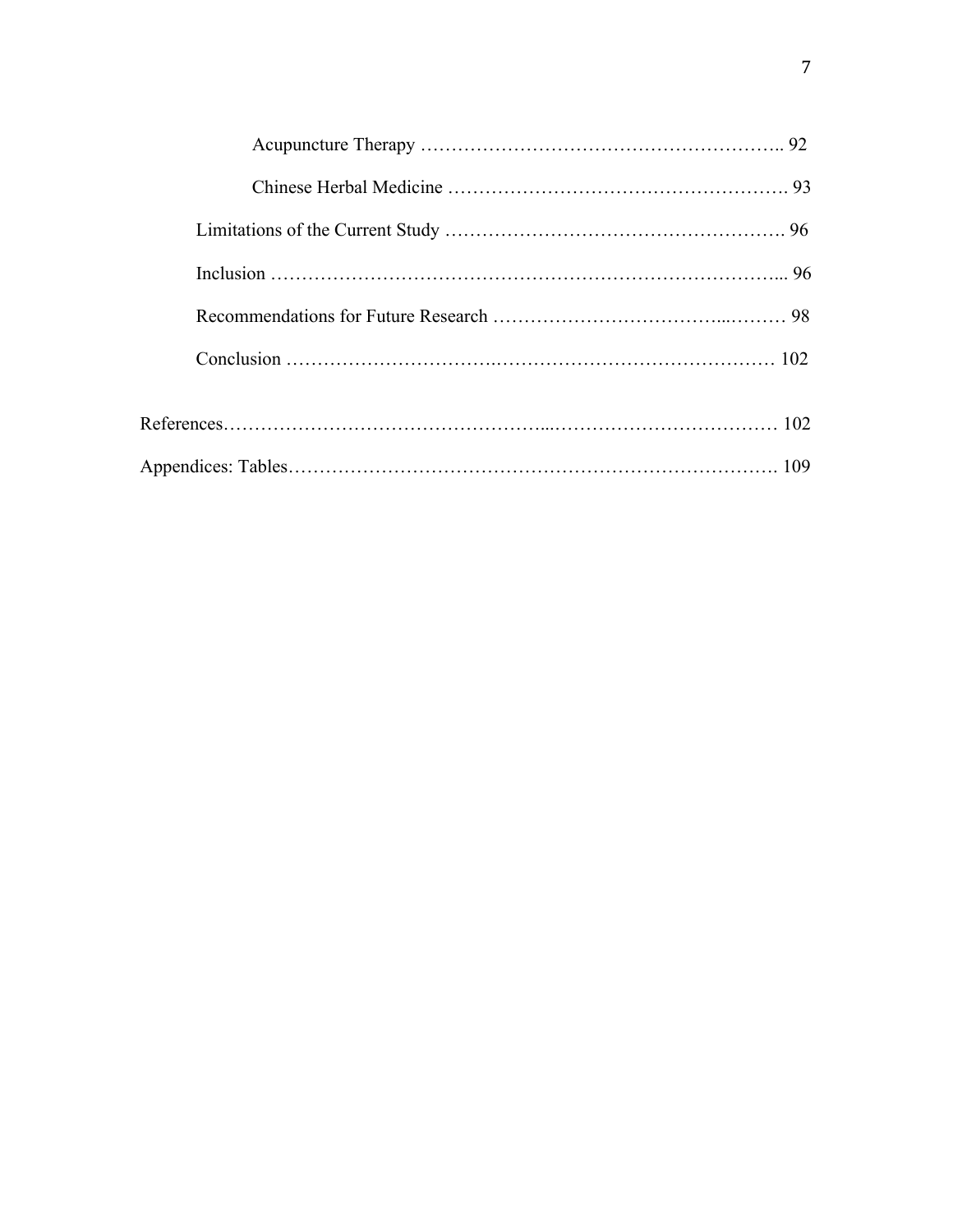## **List of Tables**

- Table 1: TCM Treatment Modalities and Conception Methods
- Table 2: Measurements Used to Assess Effects of TCM Treatment Modalities on Semen Quality and Male Factor Infertility
- Table 3: Methods and Results in Studies Evaluating Use of Acupuncture to Treat Male Infertility
- Table 4: Methods and Results in Studies Evaluating Use of Chinese Herbal Medicine to Treat Male Infertility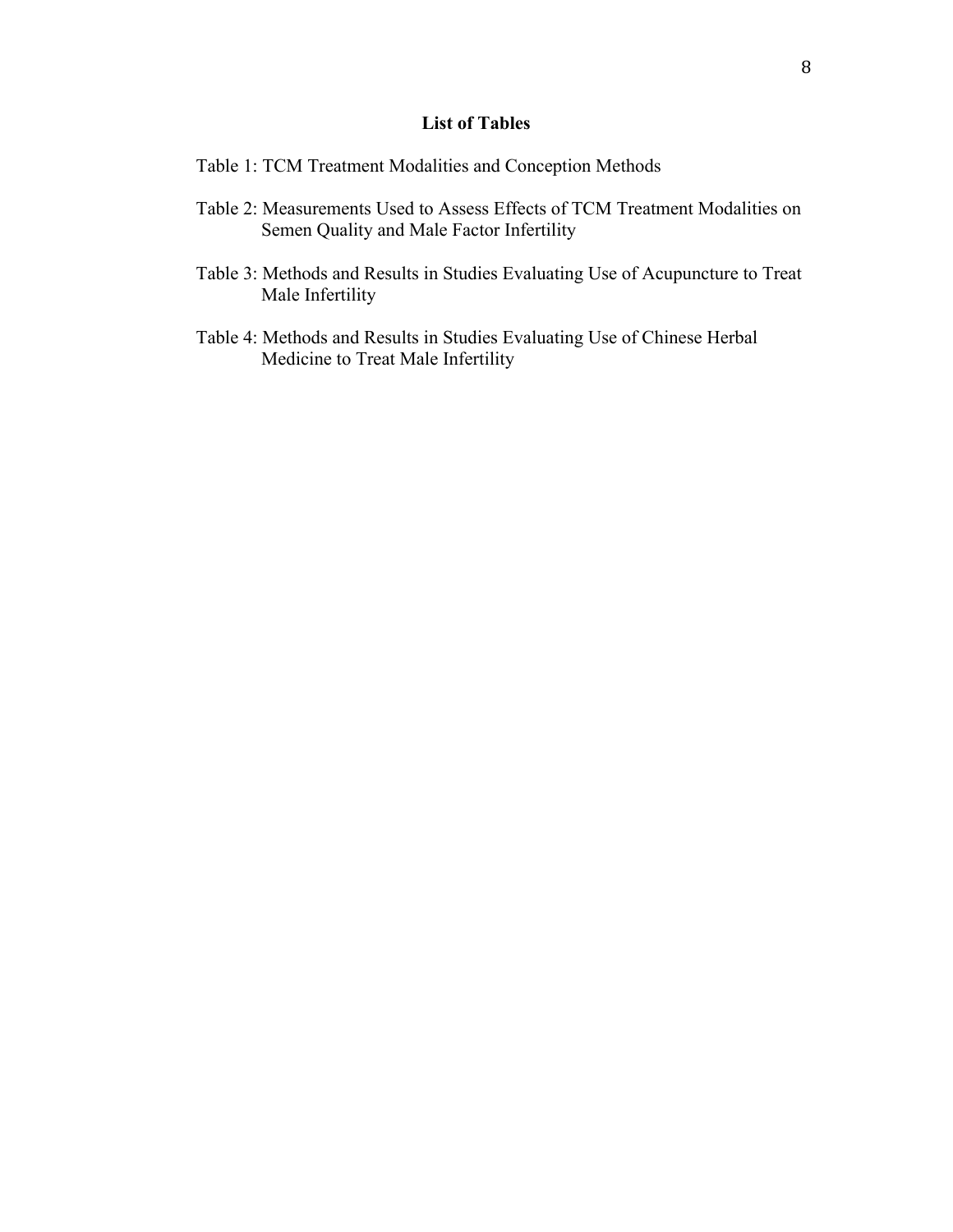#### **Chapter 1: Introduction**

#### **Background and Need for the Project**

#### **Male Factor Infertility**

Infertility is a common problem affecting 15% of couples in the United States. More than ever, couples are having trouble conceiving and are using Assisted Reproductive Technologies (ART) such as artificial insemination and in-vitro-fertilization (IVF). Infertility is a problem that affects the couple as a unit, regardless of the underlying etiology. Male reproductive dysfunction contributes to 40% of infertility, similar in incidence to female factors and yet is "largely ignored" (Simon et al., 2010). It is imperative that more research is conducted to better understand the pathophysiology of male infertility, elucidate novel, cost-effective, low-side-effect treatment strategies, improve outcomes and increase birth rates of healthy children (Simon et al., 2010).

## **Semen Analysis**

The semen analysis (SA) has been traditionally used to evaluate male factor infertility and has long been considered the cornerstone tool. The most important parameters of the SA include total volume of semen, sperm count, motility (percentage of sperm that swim in a rapid progressive manner) and morphology (shape of the sperm) (Damone, 2008). Significant deficiencies in any of these parameters can lead to male factor infertility.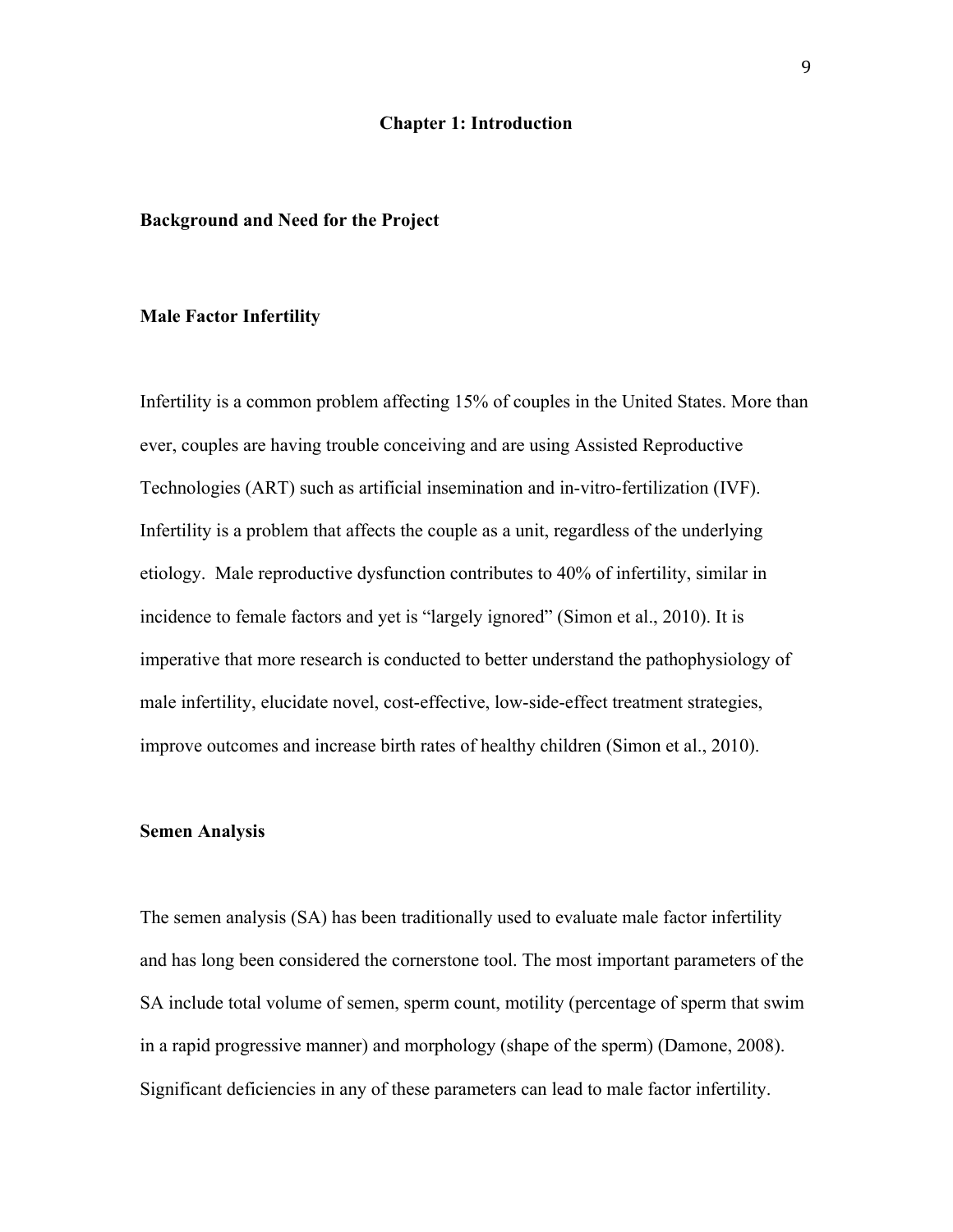While useful, the SA has very significant limitations; it is an observational test, as opposed to functional, and may not be predictive of sperm abnormalities that are not visible under the light microscope. Therefore it is not the most sensitive test for assessing male fertility potential or determining genetic normalcy of sperm since it does not have the ability to measure functional parameters such as sperm DNA damage or chromatin maturity. Thus, a man may be infertile despite having a normal SA because of the presence of an undetected increase in sperm DNA damage. Furthermore, current strategies used to treat male factor infertility such as artificial insemination (IUI), In Vitro Fertilization (IVF) and Intracytoplasmic Sperm Injection (ICSI), a procedure whereby a single sperm is injected into the egg, focus on maximizing fertilization and do nothing to improve sperm or embryo quality (Agarwal et al., 2003; Ward et al., 2009).

## **Sperm DNA Integrity**

DNA integrity is essential for accurate transmission of DNA information. Not only does the sperm genome provide information in the form of the paternal DNA sequence, but it also provides a structural framework that includes centrioles and molecular regulatory factors that are required for proper embryonic development. DNA repair is essential for meiotic recombination and correction of DNA damage in both the germ cells as well as the proteins involved in all the major repair pathways expressed in the testis. Although all the mechanisms causing sperm DNA fragmentation are not completely understood, high levels of sperm DNA fragmentation are known clinically to lower rates of embryo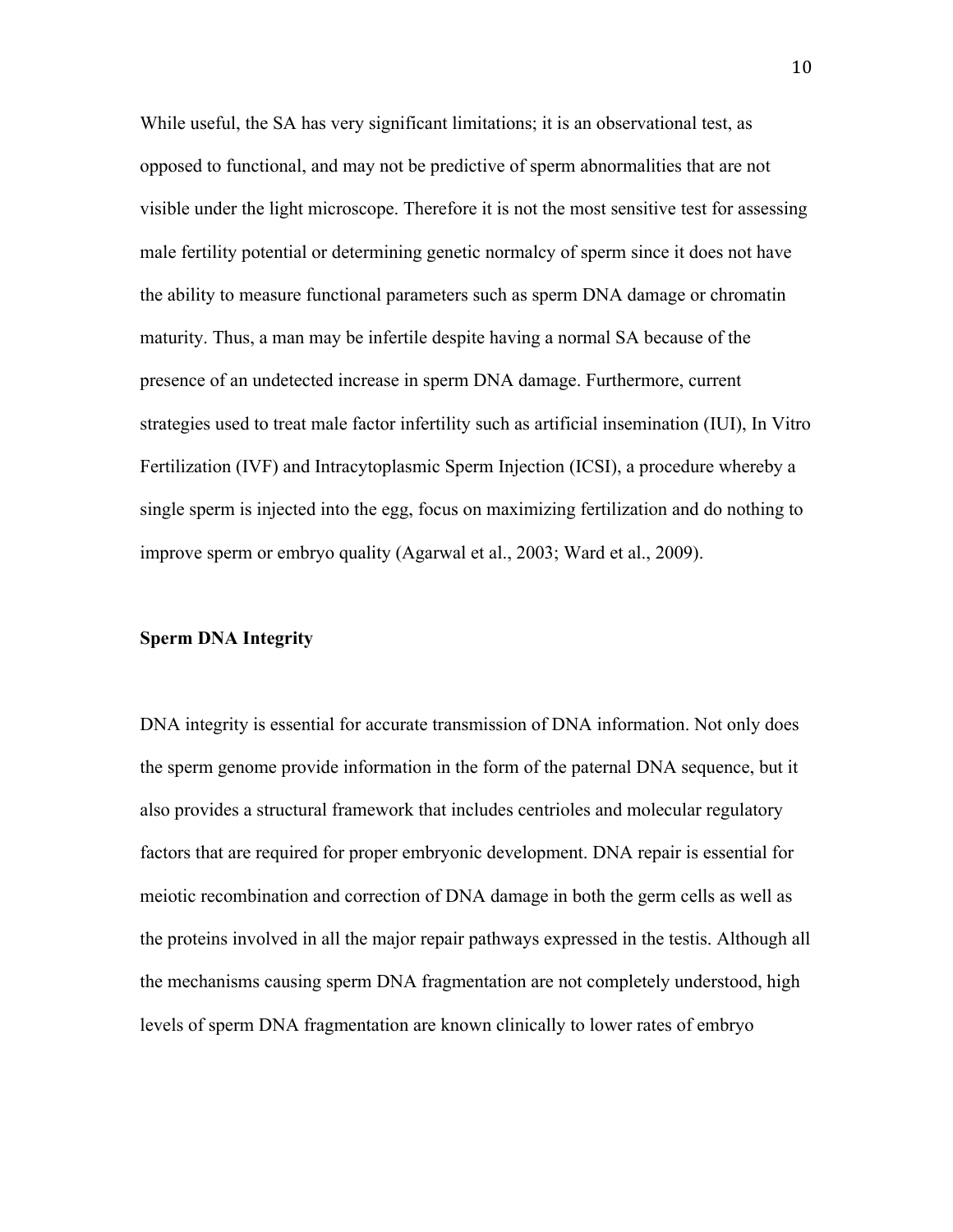implantation, increase miscarriage rates, decrease live birth rates, and possibly have a long-term impact on the health of the offspring (Agarwal et al., 2003; Ward et al., 2009).

#### **Measurement of DNA Damage: The Sperm DNA Fragmentation Index (DFI)**

Sperm DNA damage can be detected through various assays. DNA damage has been quantified using assays of DNA fragmentation. The most common and objective assay used to test DNA fragmentation is the Sperm Chromatin Structure Assay (SCSA). The main instrument in this test is the flow cytometer, which detects cells stained with a dye indicating damage. These cells are stained with a fluorescent dye and pass through a cylindrical glass structure, suspended in liquid, in high quantities. The semen is analyzed by a machine, which uses a laser to shine on the sperm. The sperm that present with a green color have low levels of DNA fragmentation. The sperm that present with a red color have high levels of DNA fragmentation. The machine reduces bias and reduces issues that come up with analyzing semen with the human eye under a microscope. The large numbers also make the exam more accurate because it is able to get a much broader sample and therefore more exact information about the sperm (Tantrikut et al., 2010).

DNA fragmentation is quantified using the DNA Fragmentation Index (DFI), which expresses the amount of fragmented DNA as a percentage of total DNA. Recent studies have shown that DFI measurements may be helpful in analyzing and treating male factor infertility, as sperm with levels of DNA fragmentation over 30% decrease the probability of achieving a successful pregnancy (Boe-Hansen et al., 2006). The DFI is being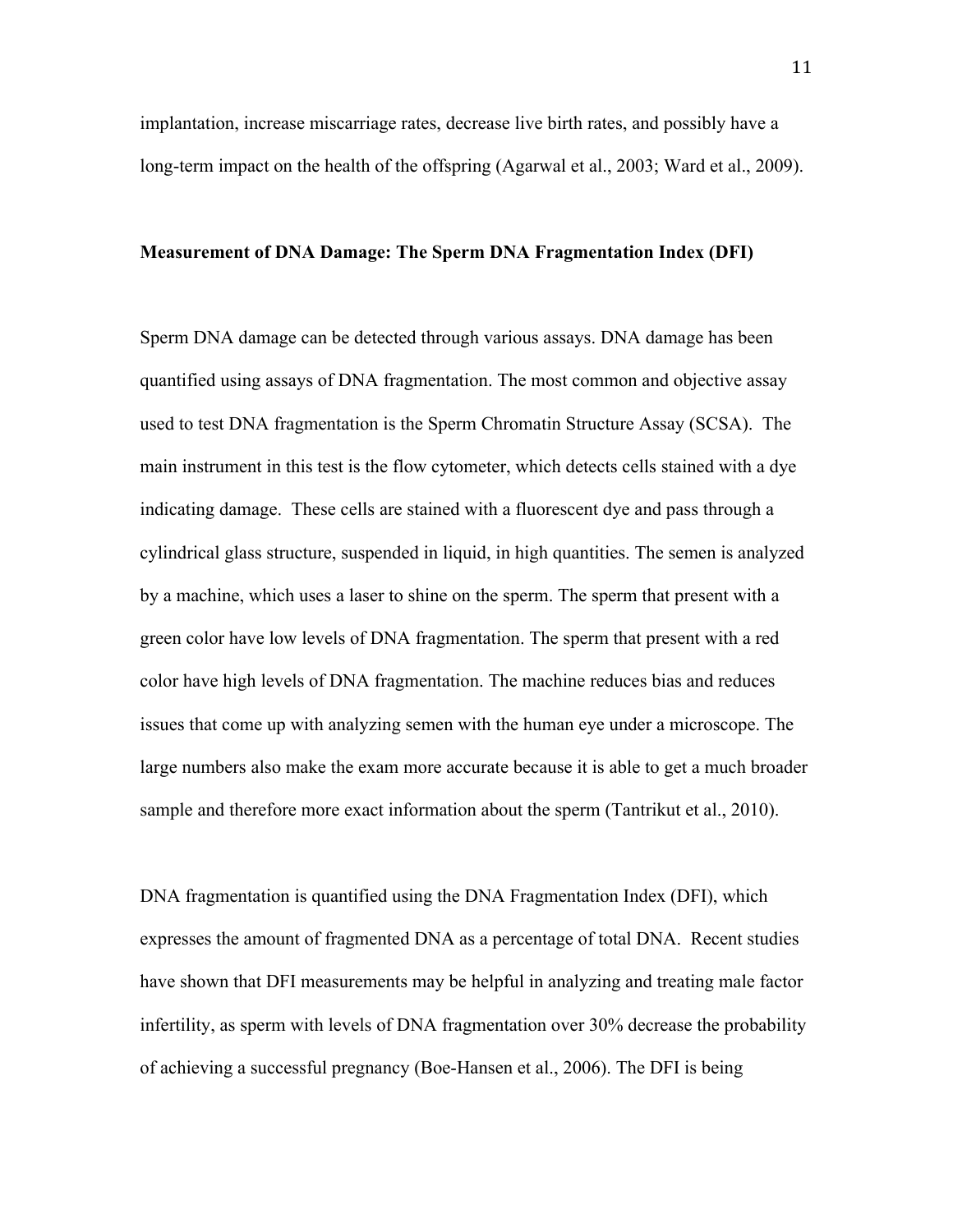incorporated more and more in the male fertility evaluation, but clinical indications for the specific tests have yet to be defined (Tantrikut et al., 2010).

The High Density Stainability test (HDS) quantifies the percentage of sperm with immature chromatin and immature proteins, while the Oxidative Stress Analysis (OSA) measures reactive oxygen activity. These tests provide secondary information about DNA damage (Tantricut et al., 2010).

## **Etiology of Sperm DNA Fragmentation**

There are many factors associated with sperm DNA fragmentation and infertility: prolonged abstinence, advanced paternal age (age over 46), smoking, toxin exposure (environmental or iatrogentic), any illnesses involving fever, leukocytospermia, cancer, varicocele, excessive heat exposure, radiation, testicular trauma and certain pharmaceuticals. Neuro-modulators and use of Serotonin reuptake inhibitors (SSRIs), oxidation and hormonal changes seem to be the most significant contributors to high DFI levels. A 5-week treatment with paroxetine (an SSRI) significantly increased the DFI in 35 male volunteers with normal pretreatment DFI (Tantrikut et al., 2010). The neuromodulatory effects of serotonin on the male reproductive tract theoretically slowed sperm movement, making them vulnerable to oxidative stress and increased DNA damage (Agarwal et al., 2003; Tanrikut et al., 2010; Werthman et al, 2007).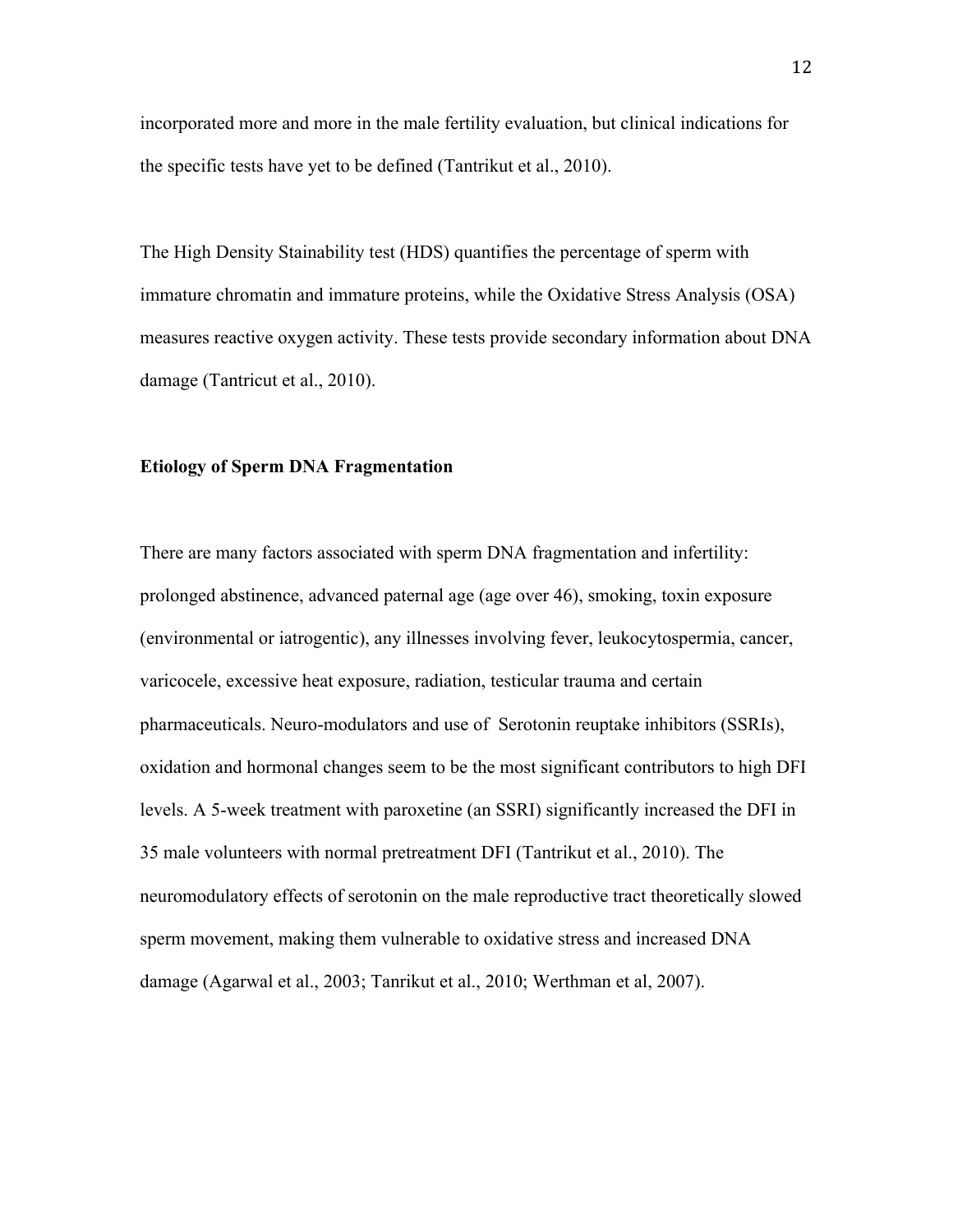In 1998 Peter Schlegel, MD participated in the publication of an article published by Fertility Sterility stating that "the specific localization of eNOS [endothelial Nitric Oxide Synthase] to human spermatozoa suggests that nitric oxide may be involved in normal sperm physiology…however, aberrant patterns of sperm eNOS expression are associated with decreased sperm motility, possibly through the generation of excessive cytotoxic oxidants" (Schlegel et al., 1998). This article is one of many that explore the effects of oxidation on semen, which may help to explain why some anti-oxidants are may be helpful in improving sperm quality (Schlegel et al., 1998).

Oxidative stress from unchecked free radical peroxidation is thought to be the final common pathway leading to damaged spermatozoa. Moreover, growing evidence suggests that seminal oxidative stress is involved in many cases of idiopathic male factor infertility. Seminal reactive oxygen species levels can be readily detected and are an independent predictor of fertility potential (Tirado et al., 2010). Subsequent studies have shown that the use of anti-oxidant therapy can improve semen parameters and improve DFI. Oral antioxidant treatment appears to improve ICSI outcomes in those patients with sperm DNA damage (Agarwal et al., 2006; Greco et al., 2005; Lopes et al., 1998). Another study on the effects of antioxidant use on DFI found that after antioxidant therapy testicular sperm samples had a decrease in DFI while ejaculated samples did not (Moskovtsev et al., 2010; Turk et al., 2007).

In terms of hormones (FSH, AMH and inhibin-B), sperm DNA damage and the markers of oxidative stress in infertility, it was found that DFI was 3-fold higher in male-factor

13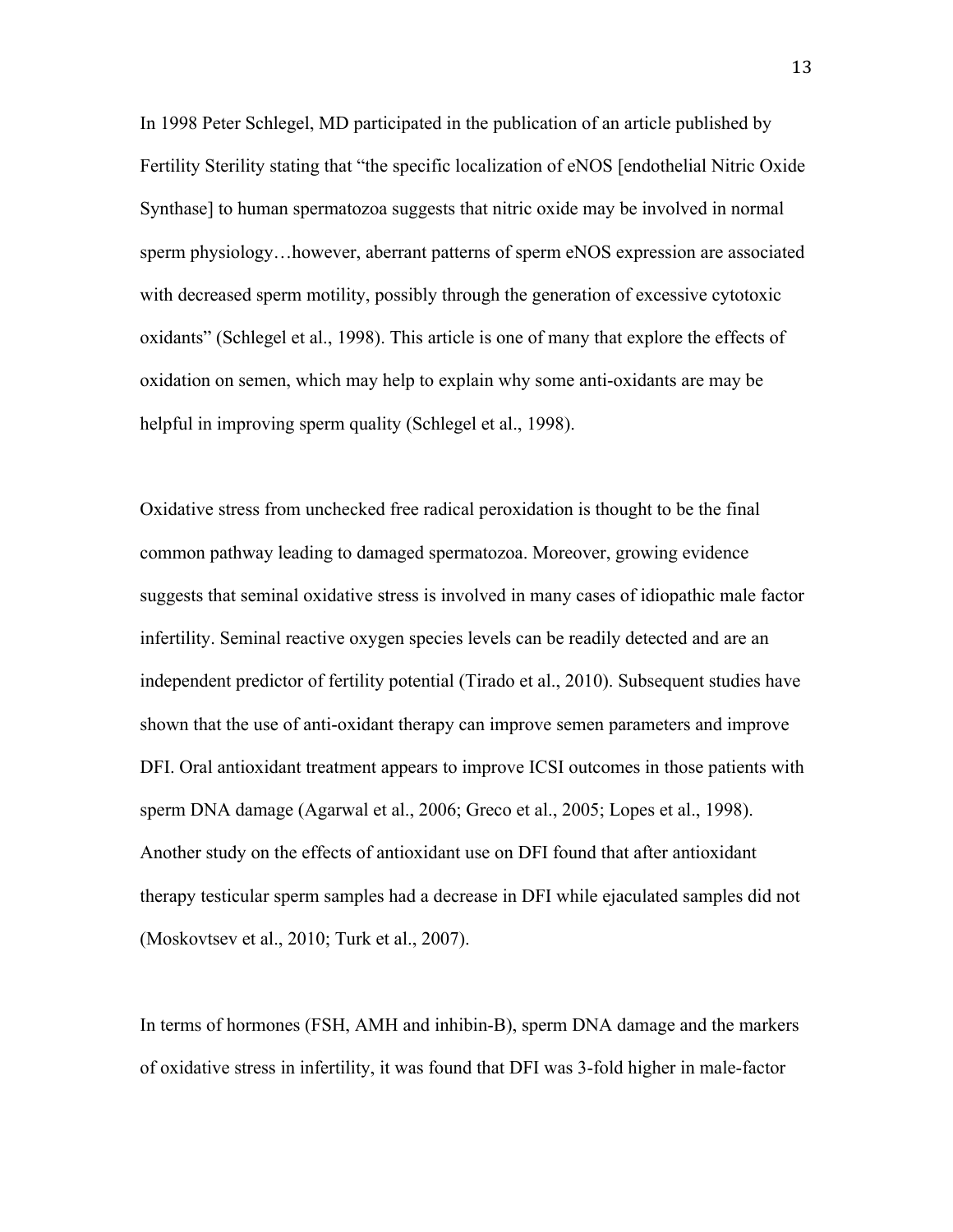infertility, and negatively correlated with sperm motility. Moreover, a negative association between antioxidant activity and sperm concentration suggests that even minimal oxidative stress may influence sperm concentration. Although, in most cases there is no significant relationship between hormone concentrations, sperm DNA damage and total antioxidant capacity, suggesting other mechanisms for sperm dysfunction. However, in some studies, Estradiol has shown to have a protective effect against sperm DNA damage, while others show that certain environmental hormones and endocrine disruptors affect the male hypothalamic-pituitary axis and potentially cause infertility (Appasamy et al., 2007; Meeker et al., 2008; Sikka et al., 2008).

## **Traditional Chinese Medicine (TCM) Modalities and Sperm Integrity**

Sperm DNA is both exceedingly fragile, as well as important to conception. The etiologies and mechanisms of sperm DNA fragmentation are therefore very sensitive and mutable, and affected by even the smallest environmental shift (Agarwal et al., 2003). These etiologies are closely related to the components of Traditional Chinese Medicine (TCM). TCM is based on folkloric concepts that meridians run through the body and carry "chi" or energy. The theory holds that when this energy flow is blocked, disease occurs. In TCM there are 2 major modalities based on these theories that are commonly used to improve health and thought to increase fertility: acupuncture and herbal medicine. These modalities are fundamental to TCM. The herbal formulas used in TCM have been used for thousands of years and are gaining momentum in the field of integrative medicine. These modalities are thought to be synergistic and may alter neuronal, immune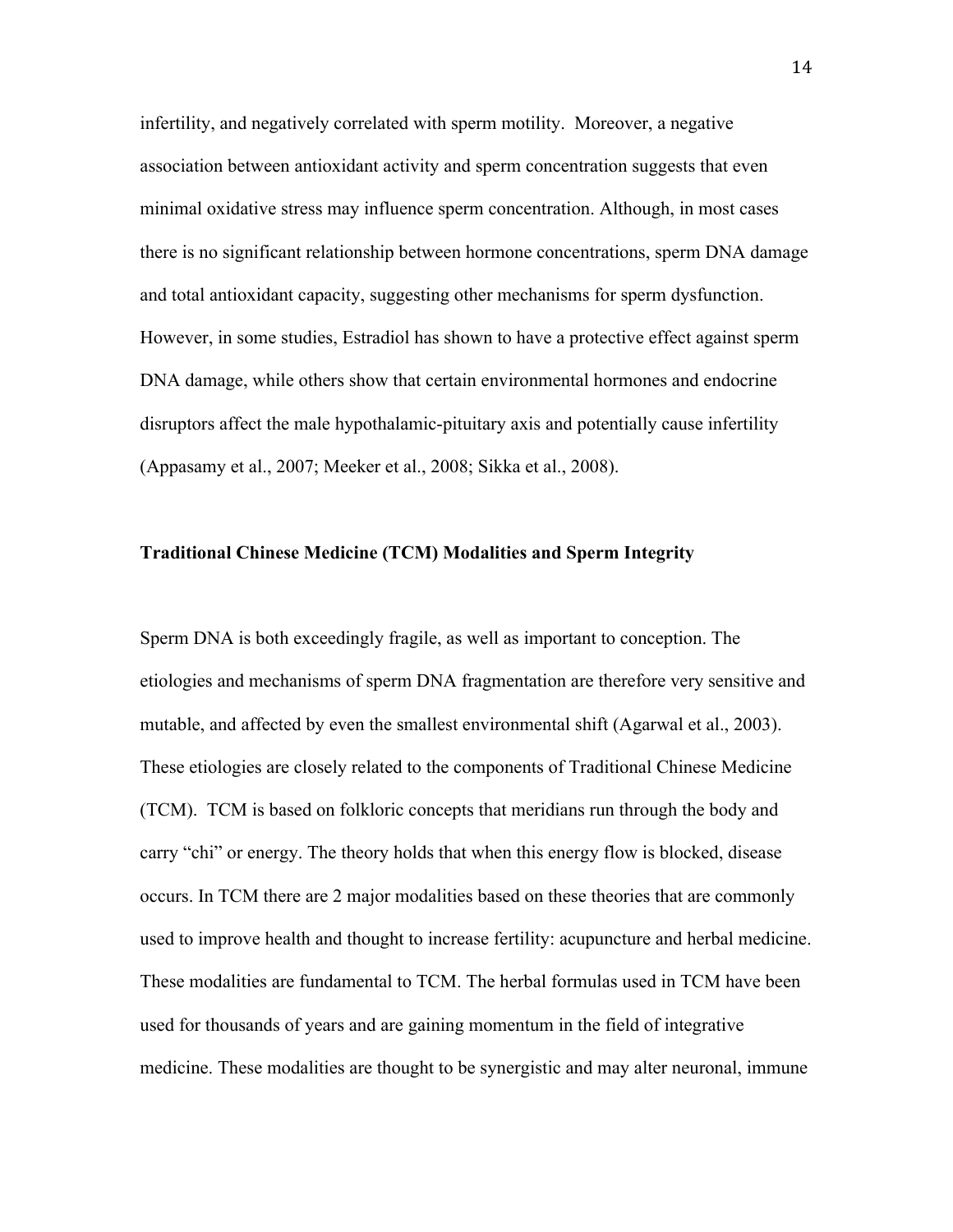and hormonal pathways. Preconception care for 3 months using Traditional Chinese Medicine modalities have been shown to have a positive effect on egg quality, and may have an effect on DFI in men known to have high levels of sperm fragmentation, possibly improving overall semen quality (Agarwal et al., 2003; Ward et al., 2009).

The therapeutic mechanisms of TCM may prove helpful in encouraging DNA sperm integrity and possibly decreasing DNA fragmentation by having a positive effect on oxidation, the immune system and hormonal balance. TCM modalities may also have a positive effect on sperm quality, improving conception, pregnancy, live birth rates and the result of a healthy child.

#### **Summary: Research Question and Hypothesis**

This literature synthesis aims to find discoveries made in allopathic and integrative medicine which evaluate several TCM modalities and their effects on semen parameters with a special focus on DFI. The goal is to investigate the most current and novel ways of measuring sperm quality and DNA Fragmentation Index (DFI), as well as to investigate efficacious, non-invasive and new possibilities in treatment, such as TCM's most promising modalities: acupuncture and herbal medicine. Moreover, the results of this research synthesis may serve as a foundation and paradigm for improving gamete and embryo quality in couples trying to conceive naturally as well as those seeking Assisted Reproductive Technologies (ART). My personal interest in the topic is to become as educated as possible on the topic of male infertility, its causes, the best ways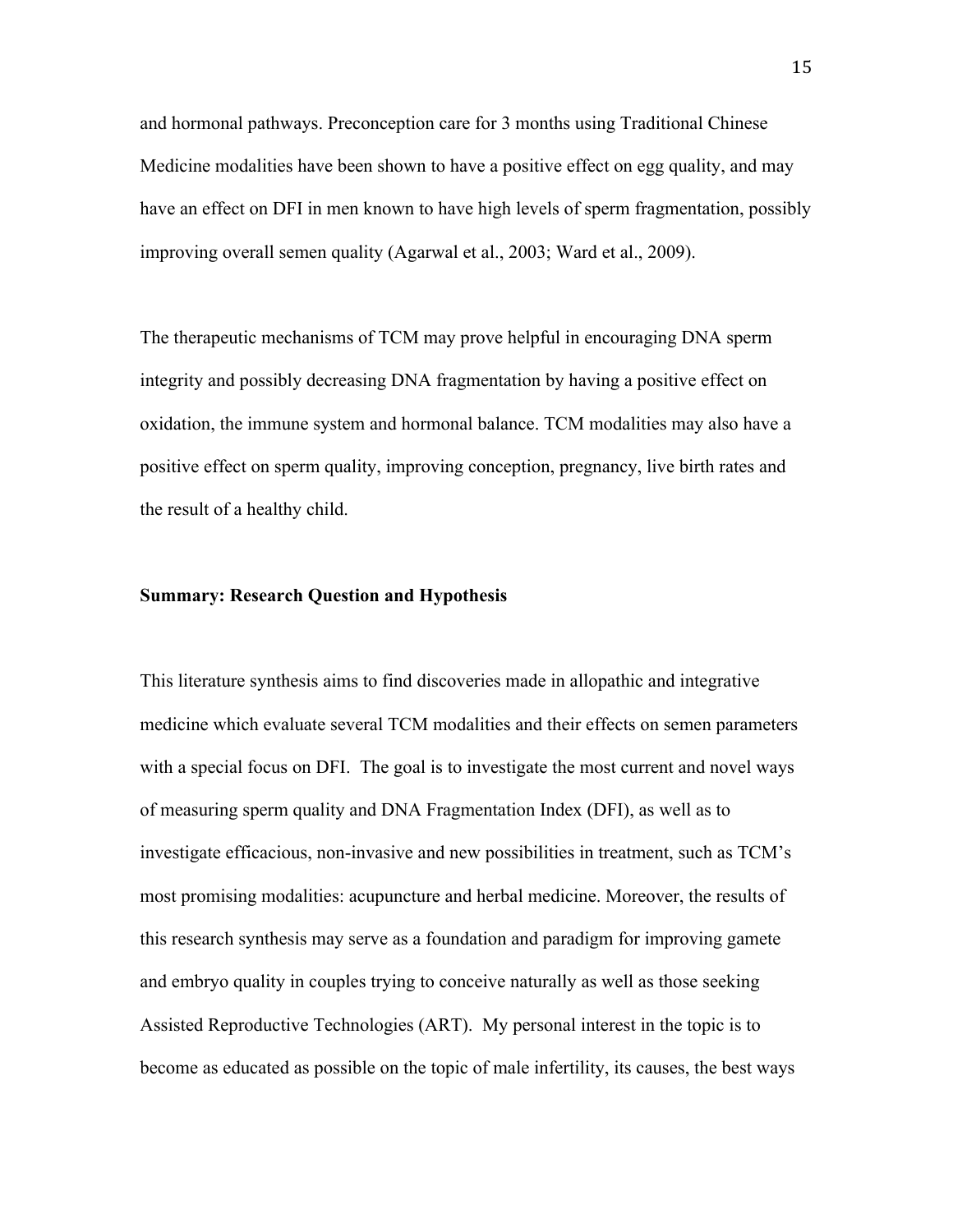of testing it, and finding new ways of treating it. More specifically, I chose to investigate this topic to discover if there has been any evidence that TCM has an effect on DFI levels, sperm quality or male infertility. My hypothesis is that TCM increases semen quality, lowers DNA fragmentation and increases the change of pregnancy outcome in couples who have been diagnosed with male factor infertility.

## **Glossary of Relevant Terms**

Acrosin: A proteinase (enzyme) contained in the acrosome on the head of a spermatozoa, involved in the penetration of the zona pellucida of the ovum by the spermatozoon.

APA: Advanced Paternal Age

AsAb: Antisperm Antibodies

Asthenospermia: Low sperm motility

CHM: Chinese Herbal Medicine

DFI: DNA Fragmentation Index

Disomy: The state of having two copies of a chromosome, in this article, referring to uniparental disomy, an extra chromosome from one parent.

E: Estrogen

FI: Fertility Index

FSH: Follicle Stimulating Hormone

LH: Leutinizing Hormone

OAT: Oligoasthenoteratozoospermia. Sperm that have oligospermia (low count or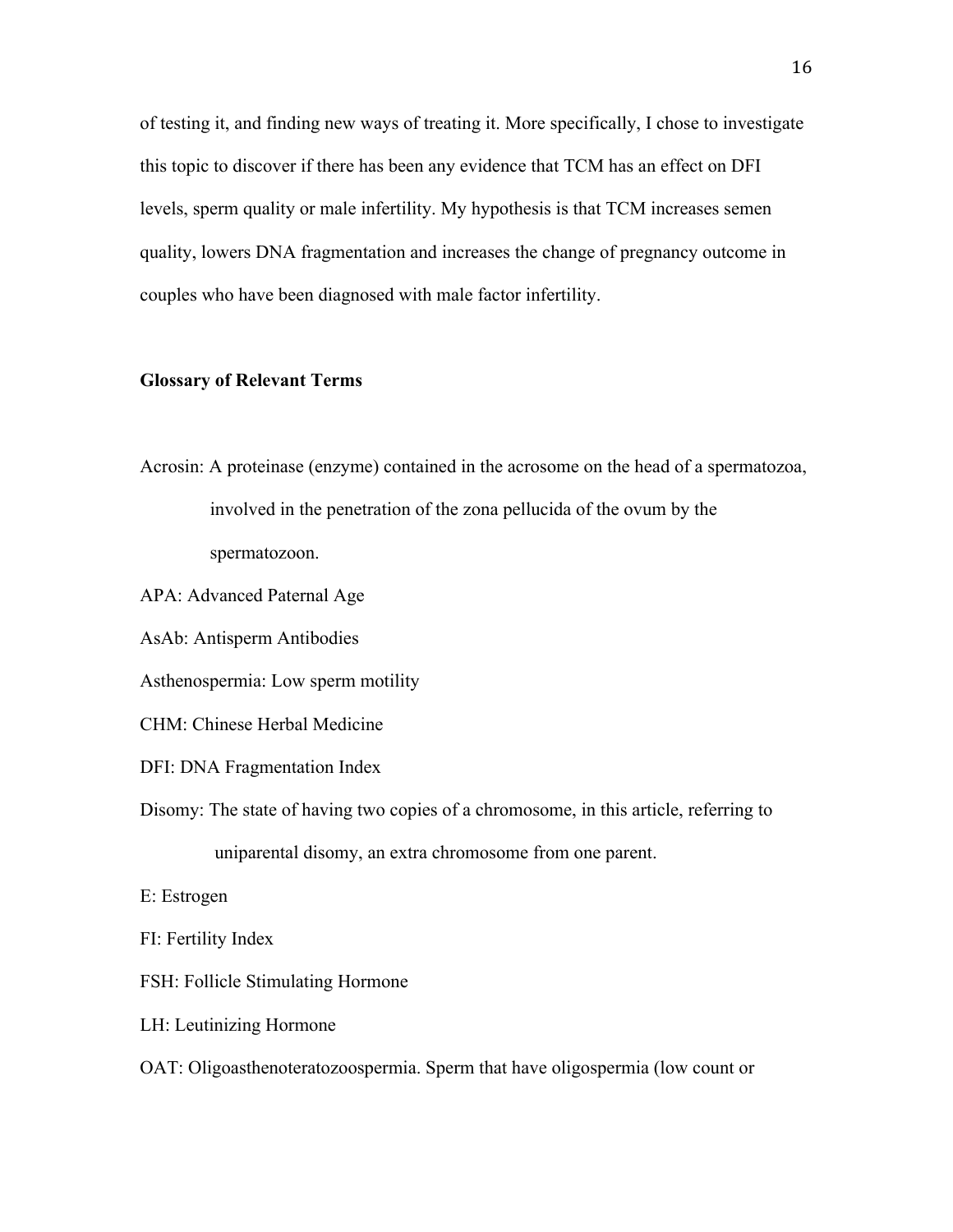number), asthenospermia (poor movement or motility) and teratospermia (abnormal

or poor morphology or shape of sperm).

Oligospermia: Low sperm count

PRL: Prolactin

SA: Semen Analysis

T: Testosterone

TCM: Traditional Chinese Medicine

Teratozoospermia: Poor morphology in sperm.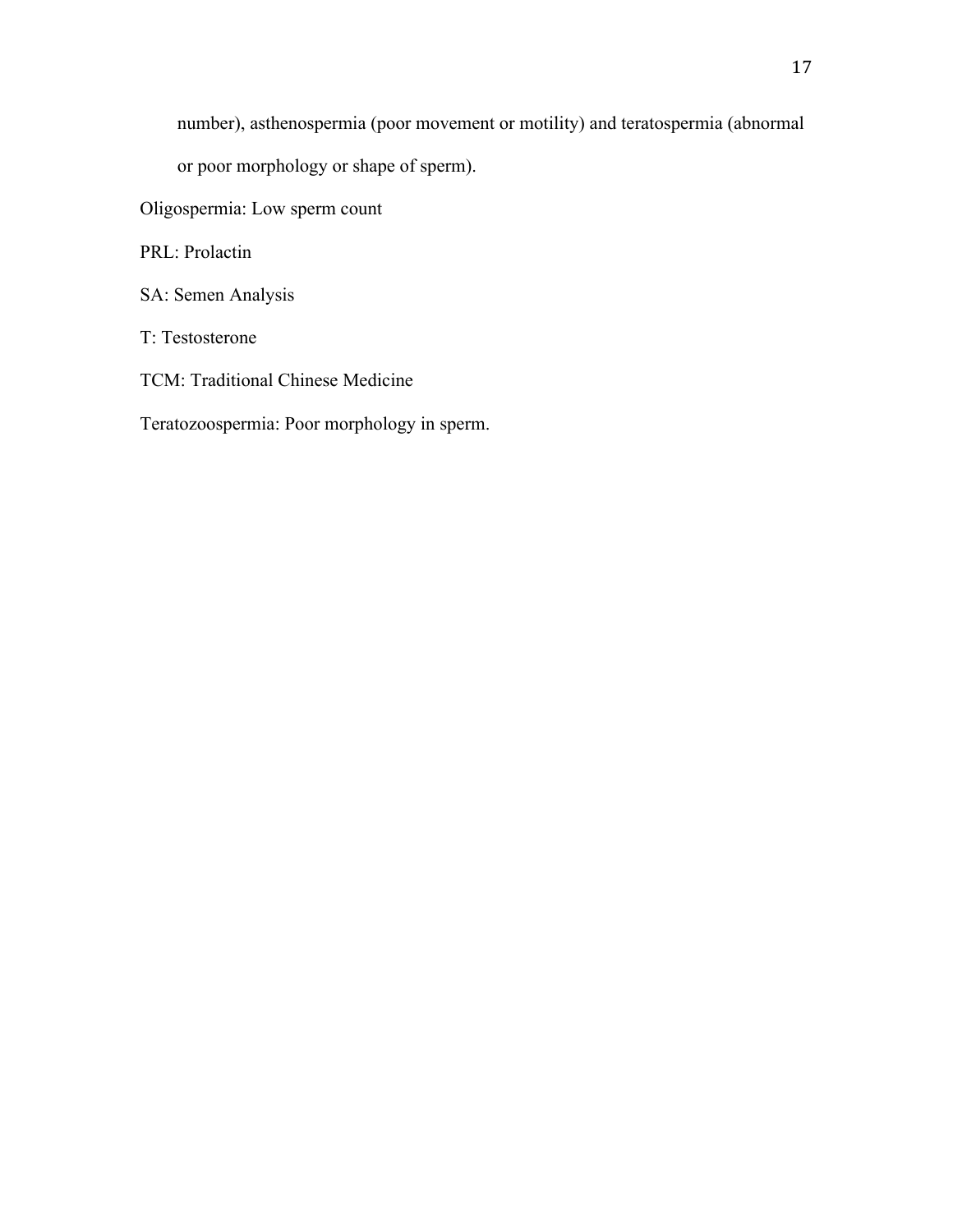#### **Chapter 2: Review of Literature**

## **Overview**

Topics covered in this review will be an introduction to male infertility and how it is increasing in our society. Traditional ways of measuring sperm quality, such as the Semen Analysis (SA) will be examined, and more recent and controversial ways to measure semen quality, such as the DNA Fragmentation Index (DFI), as well as other emerging tests, will be examined. Etiology of DNA Fragmentation will be reviewed as well. Also reviewed will be TCM modalities (acupuncture and traditional Chinese herbal medicine) and their respective relationship with causes of male infertility, poor sperm quality, DNA fragmentation and pregnancy/live birth rates if available.

## **Resources Engaged**

Material for the Literature Review was gathered by primarily utilizing search engines such as Google Scholar, Elsevier and PubMed, as well as the UC California Library system. More specifically, key search words and phrases related to the topic to find articles and studies applicable to the study were used such as "Sperm Quality", "Semen Analysis", "DFI", "Acupuncture + Male Infertility/Semen Quality/DFI", "Herbal Medicine + Male Infertility/Semen Quality/DFI".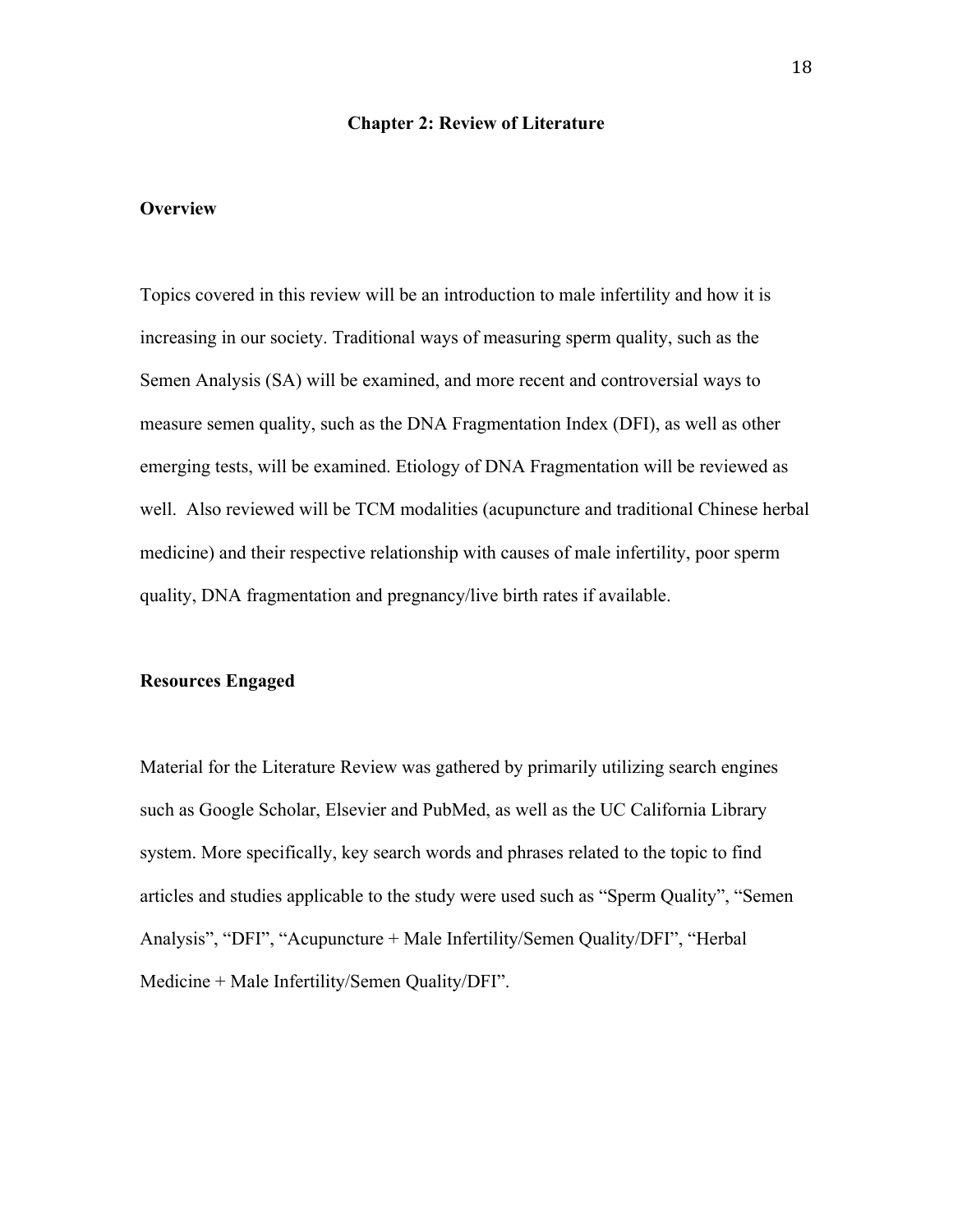#### **Review of Literature**

## **Background: The Increase of Male Infertility and Potential Causes**

Males may be more vulnerable to environmental factors, and in some ways may be the weaker sex (Deadman, 2008). Male fetuses are miscarried and stillborn more than females, males have a higher rate of developmental problems, as well as a higher rate of disease and a shorter lifespan. In terms of reproductive health, men have had a 50% increase in testicular cancer, prostate cancer and a significant increase in cryptorchidism and hypospadias. There has also been a decline in the male birth rate as well as a "probable decline in sperm densities in many regions" (Deadman, 2008).

Sperm counts started to fall in the early 90's, or at least started getting noticed for a significant decline as the British Medical Journal started publishing reports. Later, in 2007, a study was published in *Andrology* stating that "a 29% decline in sperm counts [took place] in Aberdeen between 1989 and 2002 - a period of just 13 years, with average sperm counts falling from 87 million to 62 million sperm per ml" (Sripada et al., 2007).

According to Deadman (2008), major contributing factors that are likely reasons for declining sperm count could be lifestyle changes or endocrine-disrupting chemicals in the environment, such as estrogen, xeno-estrogens (such as PCBs or PEs), anti-androgens (such as phthalates used since the 1930's, and which accumulate bodyfat) and specific toxins, such as methoxychlor (an insecticide) and vinclozolin (a fungicide). Several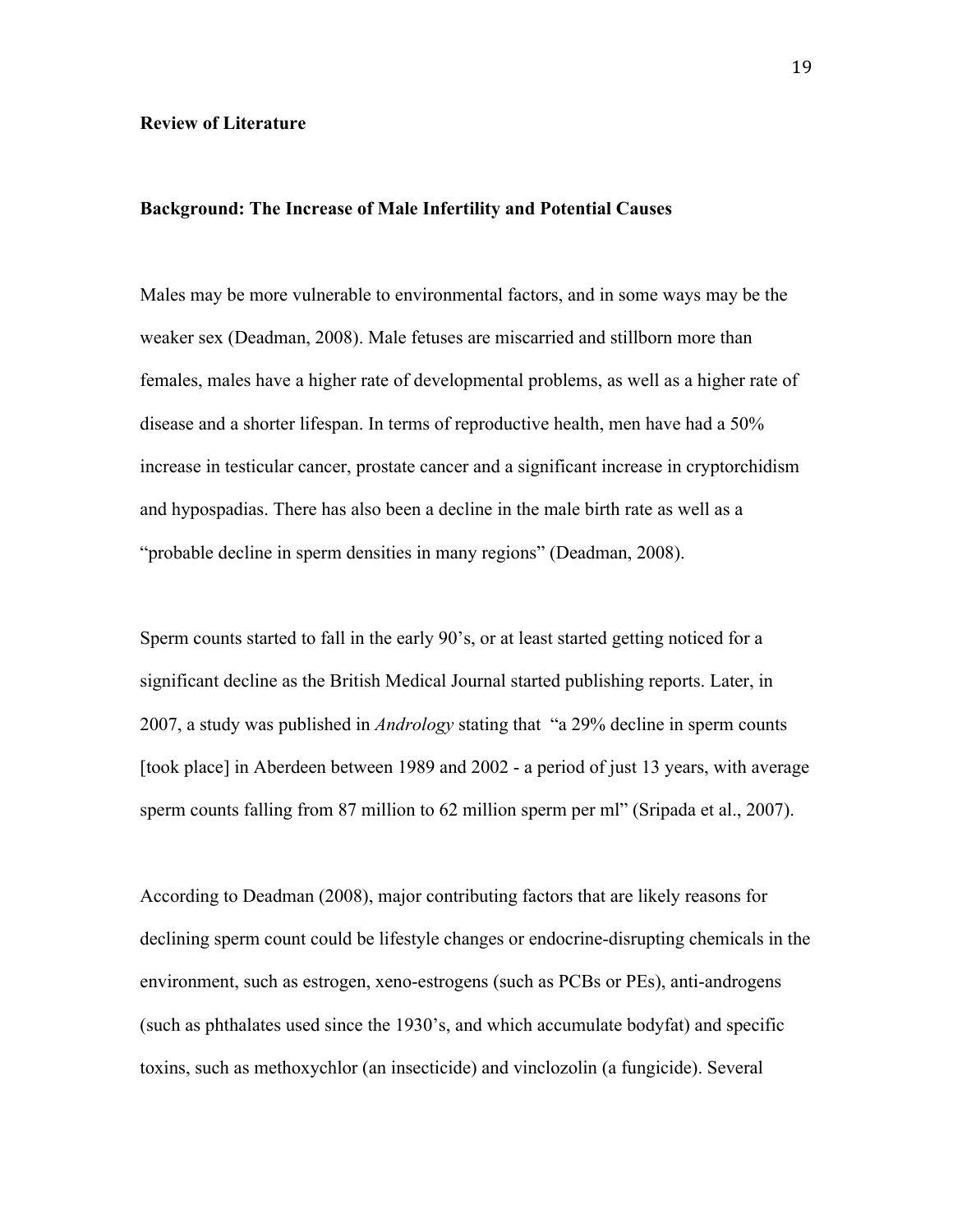studies have shown that these chemicals are higher in infertile men, and are clearly correlated with "higher-than-expected numbers of abnormalities in human genital development" (Deadman, 2008), many of which are associated with reduced fertility. Most disconcerting is Deadman's review of the Anway et al. (2005) animal study which found that some chemicals, which cause infertility in male offspring of pregnant animals that were exposed to the chemicals, also stay in the system for more than one generation. They can "cause damage that is passed on through at least four subsequent generations without further exposure, implying lasting genetic damage" (Deadman, 2008).

Deadman (2008) discusses an exhaustive list of major possible factors, discussed in this paragraph, including diet. Soy, for example, is also thought to reduce sperm concentrations. A 2007 study shows that men who consume soy have 41 million sperm/ml less then men who do not eat soy (Chavarro et al., 2007). A 2005 Belfast study also suggests that men who have soy have lower sperm quality (West et al., 2005). Body weight is also a factor, and as this is on the rise in the U.S., it may be an important factor. Being both underweight and overweight negatively effects sperm concentration (Jensenet et al., 2004). Also, high BMIs are associated with decreasing levels of testosterone (Jensenet et al., 2004). Men with genitourinary infections such as chlamydia and mycoplasma genitalium have 3.2 times more DNA fragmentation, 80% more physical abnormalities and 10% less motility (Gallegos et al., 2007). One 2007 study found that a 4-month course of antibiotics improved DNA fragmentation and increased pregnancy rates (Gallegos et al., 2007). Diabetes, also on the rise worldwide, is associated with higher amounts of DNA fragmentation (Agbaje et al., 2007). Lifestyle factors that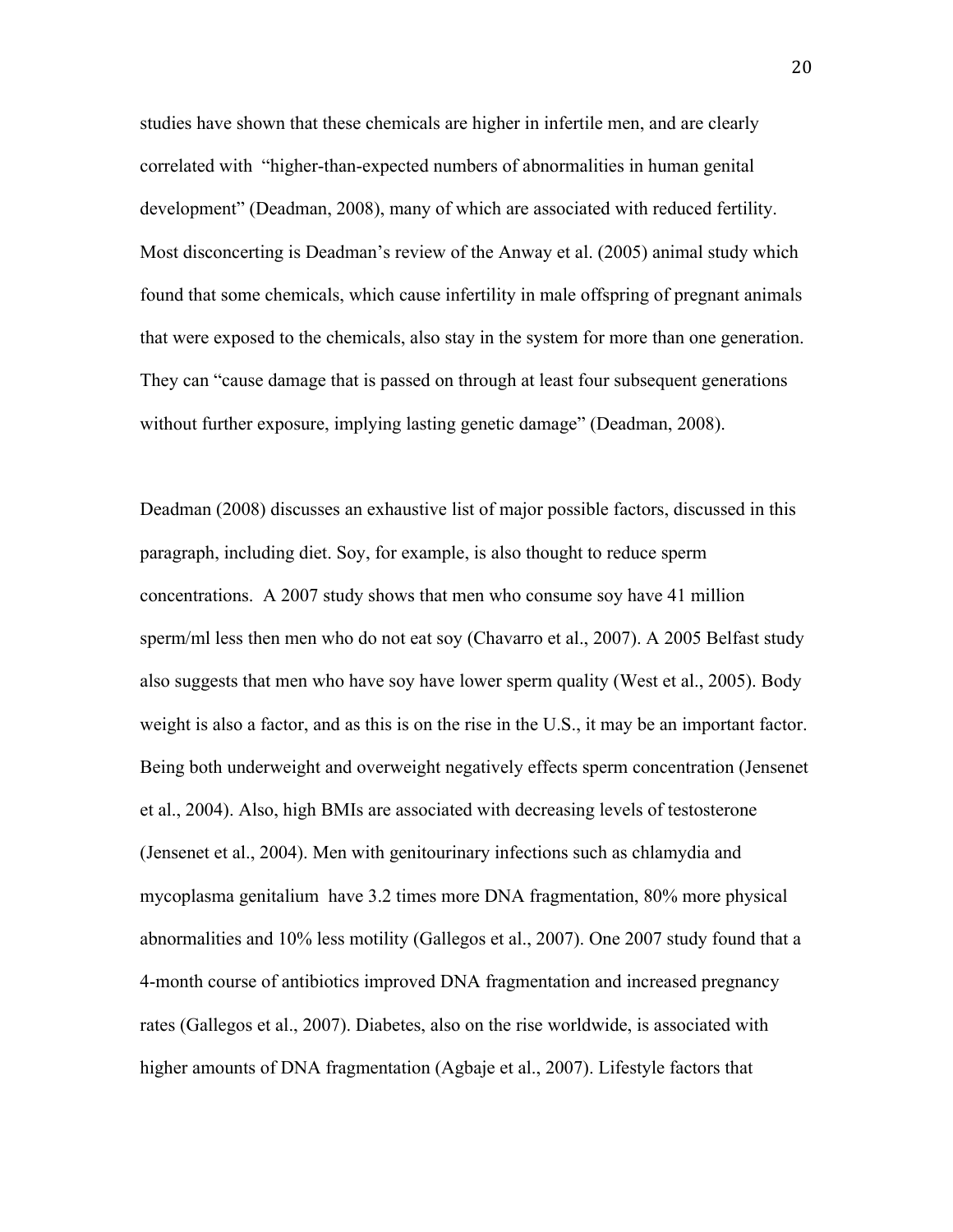influence scrotal temperature also decrease spermatogenesis, such as laptop computer use, saunas and hot baths, use of tight or synthetic underwear, and working in hot areas (Sheynkin et al., 2005). There is some discussion about iodine and its connection to thyroid disease and sperm count, but so far nothing significant was found (Crissman et al., 2000). Other factors which are negatively associated with male subfertility include cryptorchidism, smoking, excessive alcohol consumption, excessive cannabis use, intense exercise, use of SSRIs, prolonged cycling, mobile phones positioned near the reproductive organs, repeated infection and surgeries. Antisperm antibodies may also contribute to male factor infertility, as well as female infertility (Deadman, 2008).

## **Male Infertility: Contributing Factors**

## *Advanced Paternal Age*

Due to societal changes, couples are putting off family building, especially in the West. This trend, in combination with unhealthy, sedentary lifestyles, may not only be detrimental to overall health, but specifically to reproductive health for both women and men. This may also prove significant as some women mate with men who are the same age or older than themselves. A 2003 study by Eskenazi et al., which Deadman reviewed (2008), found that semen volume falls by 0.03 ml per year of age after 22 years, motility declines 0.7% and motility decreases by 3.1%, and total progressively motile sperm count decreases by 4.7% (Deadman, 2008), showing that advanced paternal age may be an important factor.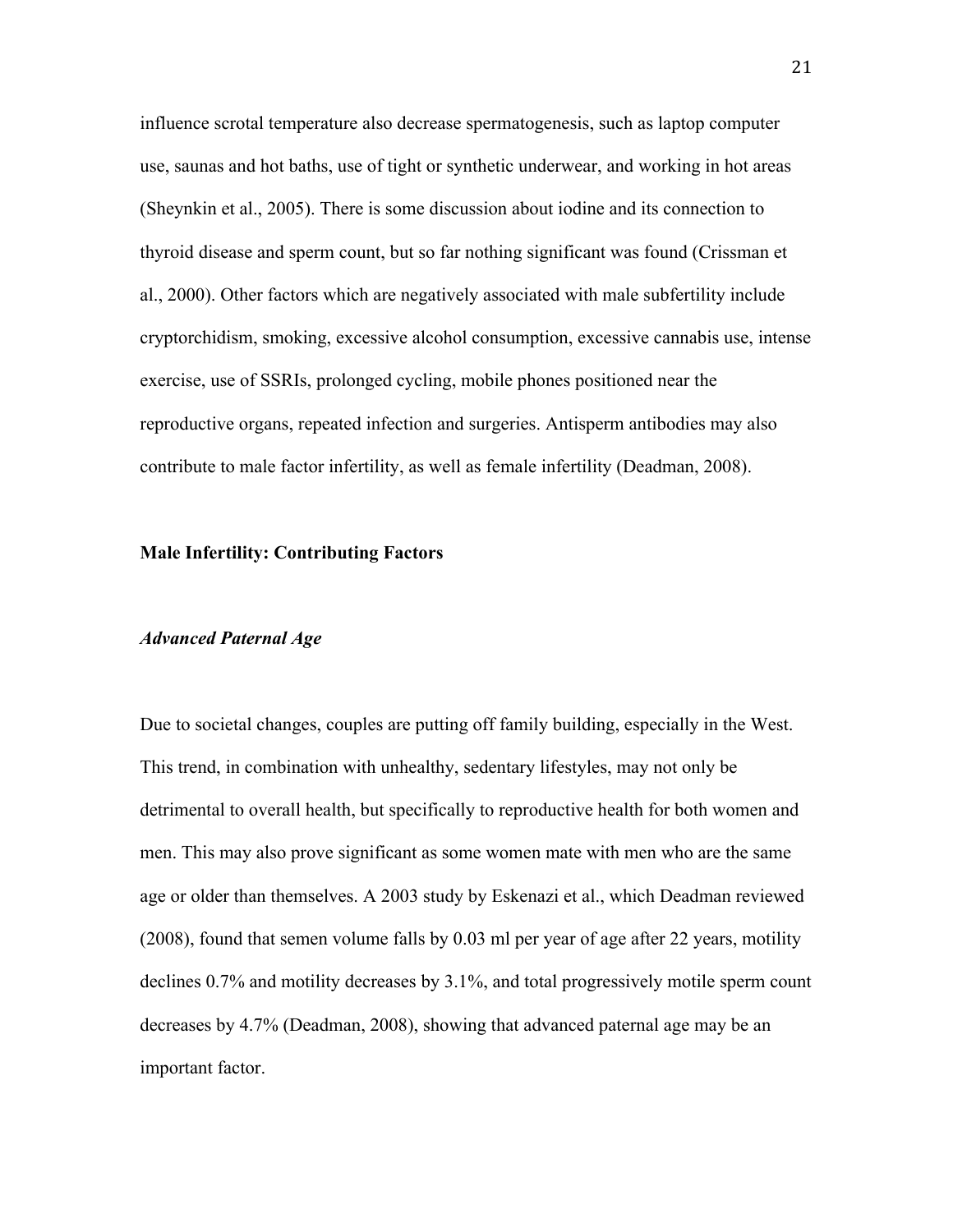One study, which took into consideration age, ethnicity, lifestyles, etiology, traditional sperm parameters and DFI, found that the trend of delaying fatherhood in men undergoing IVF/ICSI treatment is detrimental to sperm quality. This trend may be, in the West, one of the underlying contributors to male infertility (Hammiche et al., 2011).

Age, in most cases, tends not to affect implantation rate, except in oliogozoospermic (low concentration) patients, in which case the chance of pregnancy decreases "5% for each year of paternal age" (Ferreira et al., 2010). Age may, however, affect fertilization, or the health of the embryo, which may down the road affect miscarriage rate. Overall the decline in semen parameters (volume, concentration, motility and morphology) in aging men may be due to morphological changes in the testes decreasing spermatogenesis (both qualitatively and quantitatively), and this could possibly be due to reduced blood Testosterone concentration, common in advanced age (Ferreira et al., 2010).

## *SSRIs*

Antidepressants (specifically the SSRI paroxetine) may decrease sperm quality and fertility potential when measuring DNA fragmentation with the TUNEL assay, although, the standard semen analysis (SA) does not necessarily show any changes. Therefore, measuring the DFI may be an important measurement in this instance. Although DNA damage "may exist independent of standard semen parameters, the degree of DNA fragmentation correlates with poorer fertility and pregnancy outcomes, even when

22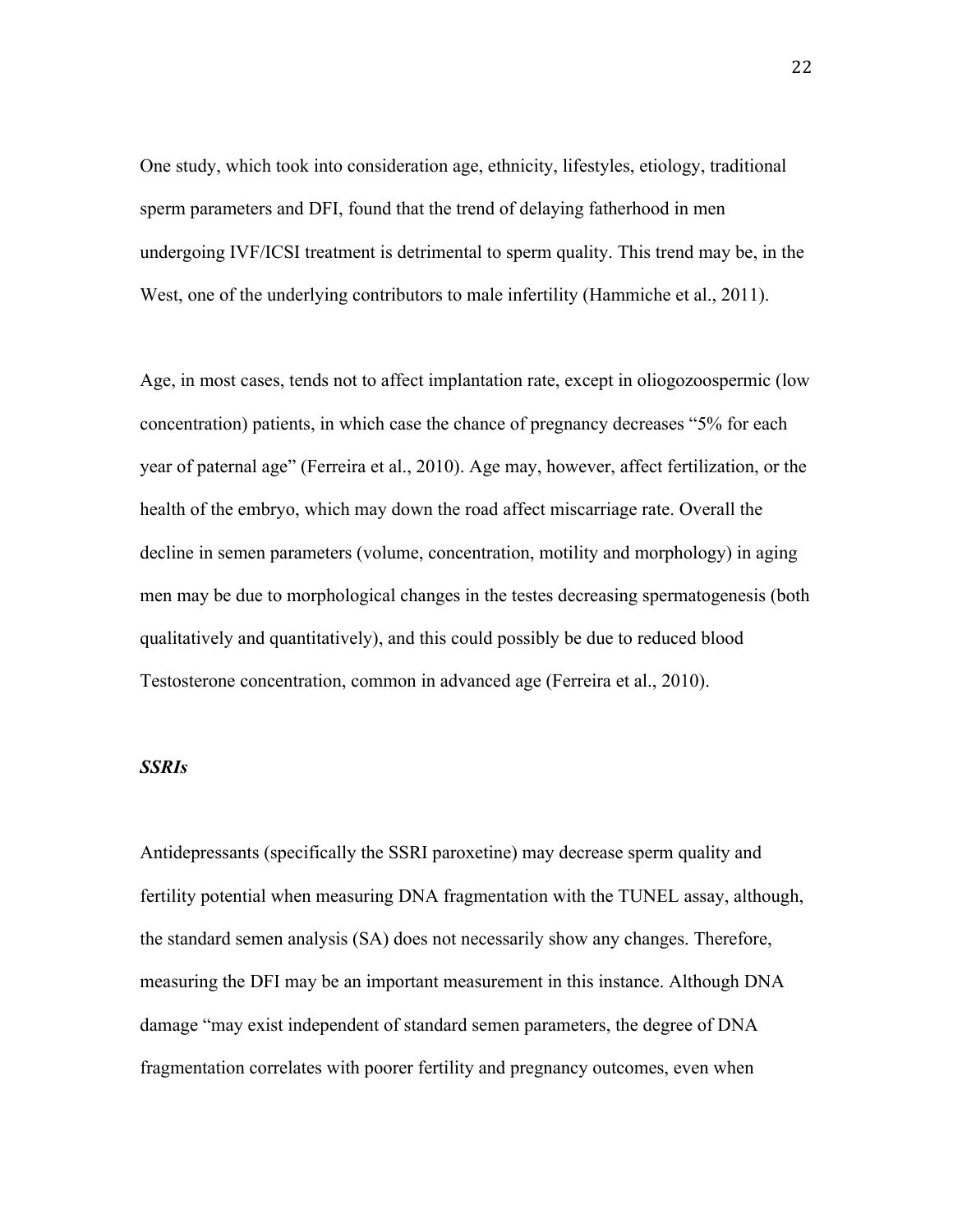techniques such as in vitro fertilization and intracytoplasmic sperm injection [ICSI] are applied" (Tanrikut et al., 2010). Not only does DNA integrity effect intrauterine insemination (IUI) but it also affects pregnancy outcomes with IVF and ICSI. Secondly, men who are trying to conceive should discontinue SSRIs for the duration of preconception care, as both sexual function and fertility potential may be adversely affected by the changes in sperm DNA integrity (Tanrikut et al, 2010).

From a cultural perspective, this is important. Over 10% of men in the U.S. are affected by depression, anxiety and OCD, which are all treated much of the time with SSRI's, as the side effects are perceived as safer than other medications and treatments. Moreover, SSRI dispensing rates have risen over the years, reflecting the increased stress levels in our society, which may also have an effect on semen quality, at least on an epigenetic level (Tanrikut et al., 2010).

Past studies have shown that once men discontinue use of SSRIs their sperm quality increases again, showing that SSRIs inhibit motility, not volume, which would take several months to recover. The fact that ejaculatory and emission function are compromised as well may also contribute to low sperm motility during use of SSRIs (Tanrikut et al., 2010).

Also, hormone levels seem to be greatly affected while taking paroxitene. Serum T (testosterone) and E2 (estradiol) decreased with the use of this SSRI according to a recent 2010 study, although it was noted that in other studies using different SSRIs (such as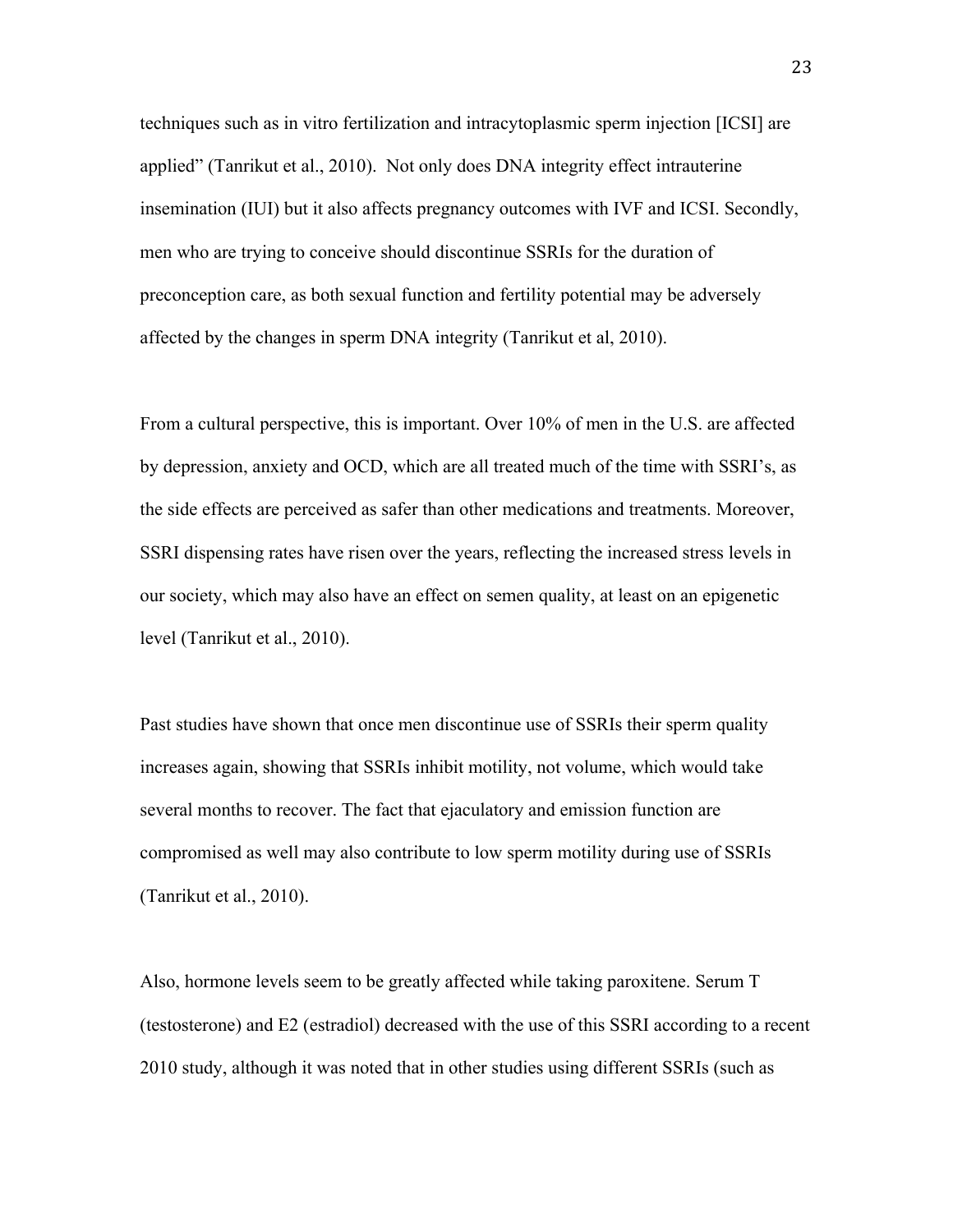fluoxetine) serum T and E2 levels did not change. No changes in FSH levels were noted, further suggesting that the fragmentation was caused by transport issues rather than sperm production (Tanrikut et al., 2010).

#### *Hormones*

It's known that hormone levels play a role in initiating and maintaining male reproductive function, but to what extent and in what relationship with each other still needs to be explored. Moreover, disruptions and compensatory mechanisms in the hypothalamic-pituitary-gonadal axis complicate matters. Overall it had been found that FSH and LH are inversely proportional to poor sperm quality; ie, high levels of FSH and LH are often correlated with poor morphology, along with decreased levels of inhibin B (Meeker et al., 2007). High levels of inhibin B and free T4 were positively associated with concentration. Testosterone, which facilitates spermatogenesis locally in the Sertoli cells as a paracrine agent (and also provides feedback for GnRH and LH secretion) tends to increase sperm motility. In contrast, LH was found to decrease sperm concentration, motility and morphology, both of which may be related to the regulation of the HPG axis. In conclusion, FSH, LH, inhibin B, testosterone and free T4 are associated with semen parameters (Meeker et al., 2007).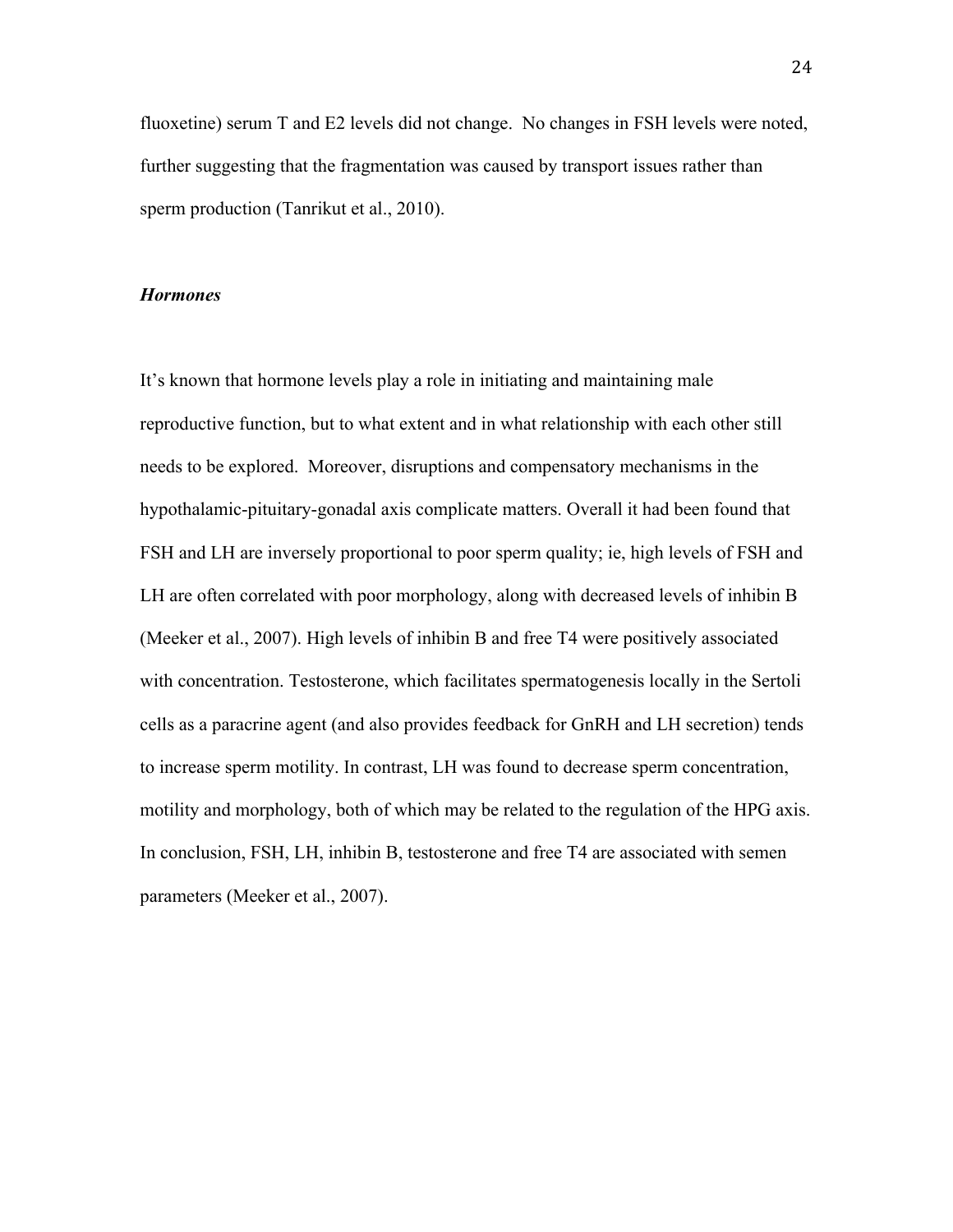## *Endocrine Disruptors*

According to Sikka and Wang (2008), endocrine disruptors may include environmental toxins, heavy metals, pharmacological agents such as radiation, and biological factors such as aging, toxin exposure, physical injury, and chronic disease states. Specific endocrine disruptors, such as PCBs, DDT, dioxin, pesticides, etc. are similar in structure to estrogen and are anti-androgenic chemicals in the environment. As they may mimic some natural hormones, they may confuse the regulatory function of the endocrine system, and potentially have hazardous effects on the male reproductive axis. Many estrogenic pollutants have significant consequences due to multiple routes of exposure, widespread presence in the environment and their ability to bioaccumulate and not readily biodegrade. According to Sikka and Wang (2008), several well-controlled clinical studies have confirmed an increase in male-factor fertility (Sikka & Wang, 2008). Also, "newer tools for the detection of Y-chromosome deletions have further strengthened the hypothesis that the decline in male reproductive health and fertility may be related to the presence of certain toxic chemicals in the environment" (Sikka & Wang, 2008). There are three main mechanisms which currently explain DNA damage in spermatozoa: abnormal chromatin packaging, oxidative stress and apoptosis. Sikka and Wang (2008) state that "High levels of DNA damage means that sperm are less likely to undergo apoptosis which is a natural self-destruct process designed to rid the body of damaged cells. However, it is not clear whether increased damage arises because of chronological age or because of longer-term exposure to environmental factors that may cause such damage."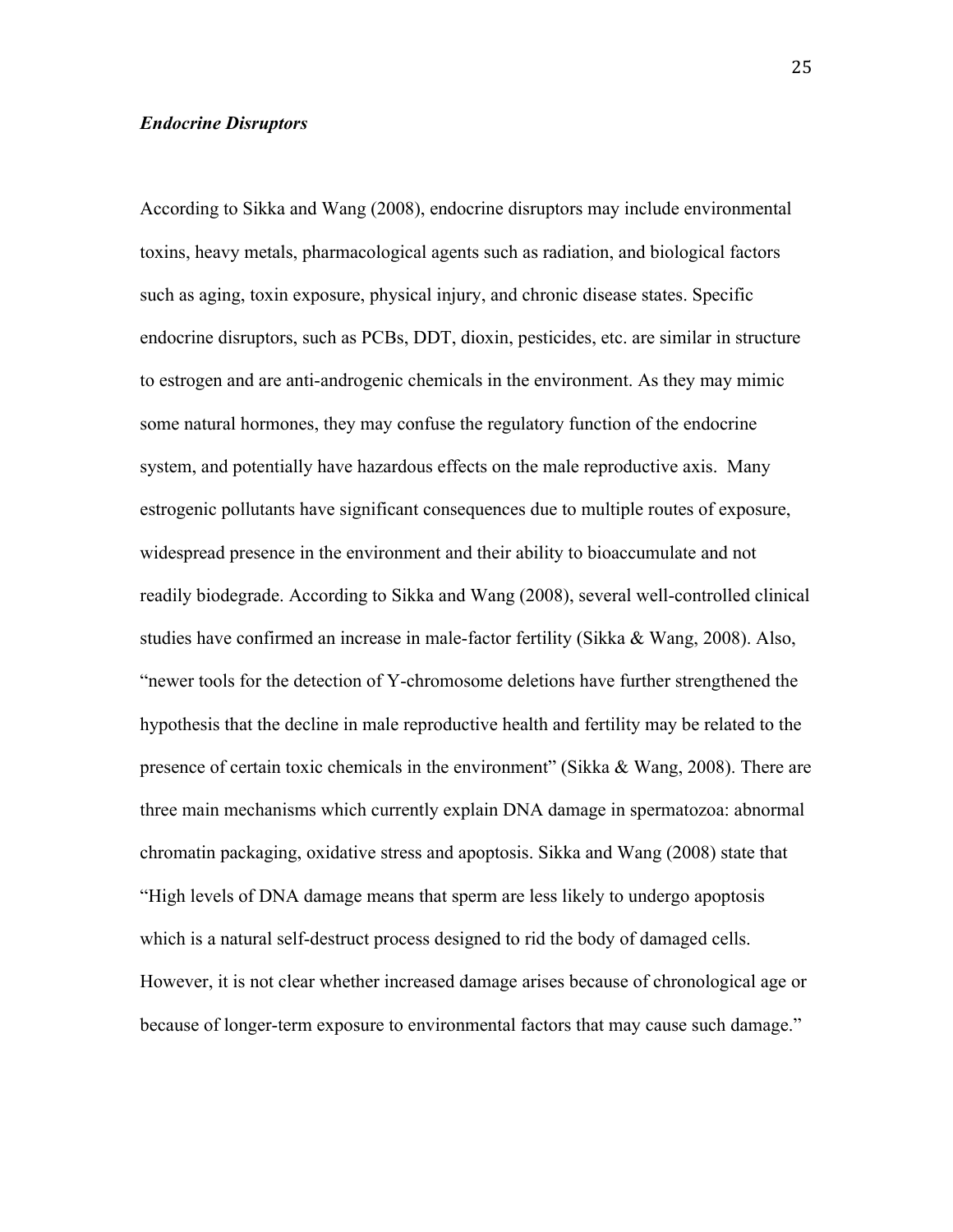More studies need to be done on environmental hormone disruptors, and the combination of chemicals in the system. There is a variety of internal and external factors that can cause testicular toxicity. More studies need to be done on whether the environmental causes out-weigh other influences such as glandular infection, nutritional deficiencies, aging, ischemia, oxidative stress, androgen insensitivity and the role of chronic inflammation on the reproductive organs, which is not completely understood as it may be asymptomatic and difficult to diagnose (Sikka & Wang, 2008).

Overall, spermiogenesis may be impaired by a certain history, disease, treatment or environmental factor, but the most important factor is genetic origin, especially when a single abnormality is dominant. The known fact is that the vulnerability of the human testis to physical, chemical, or psychological (stress) factors suggest that analysis of morphology can serve as a valuable indicator of the impact of toxic or genotoxic effects of occupations, lifestyle or environmental factors in the testis (Auger, 2010).

## **Testing Semen Quality**

*"Seeing if, and how, sperm are capable of confessing their errors or flaws externally."* 

*(Barratt et al., 2011)*

Testing a man's semen is not only important to see what the cause of his infertility is, and better treat it. It is also important because if an infertile man chooses to do ICSI, which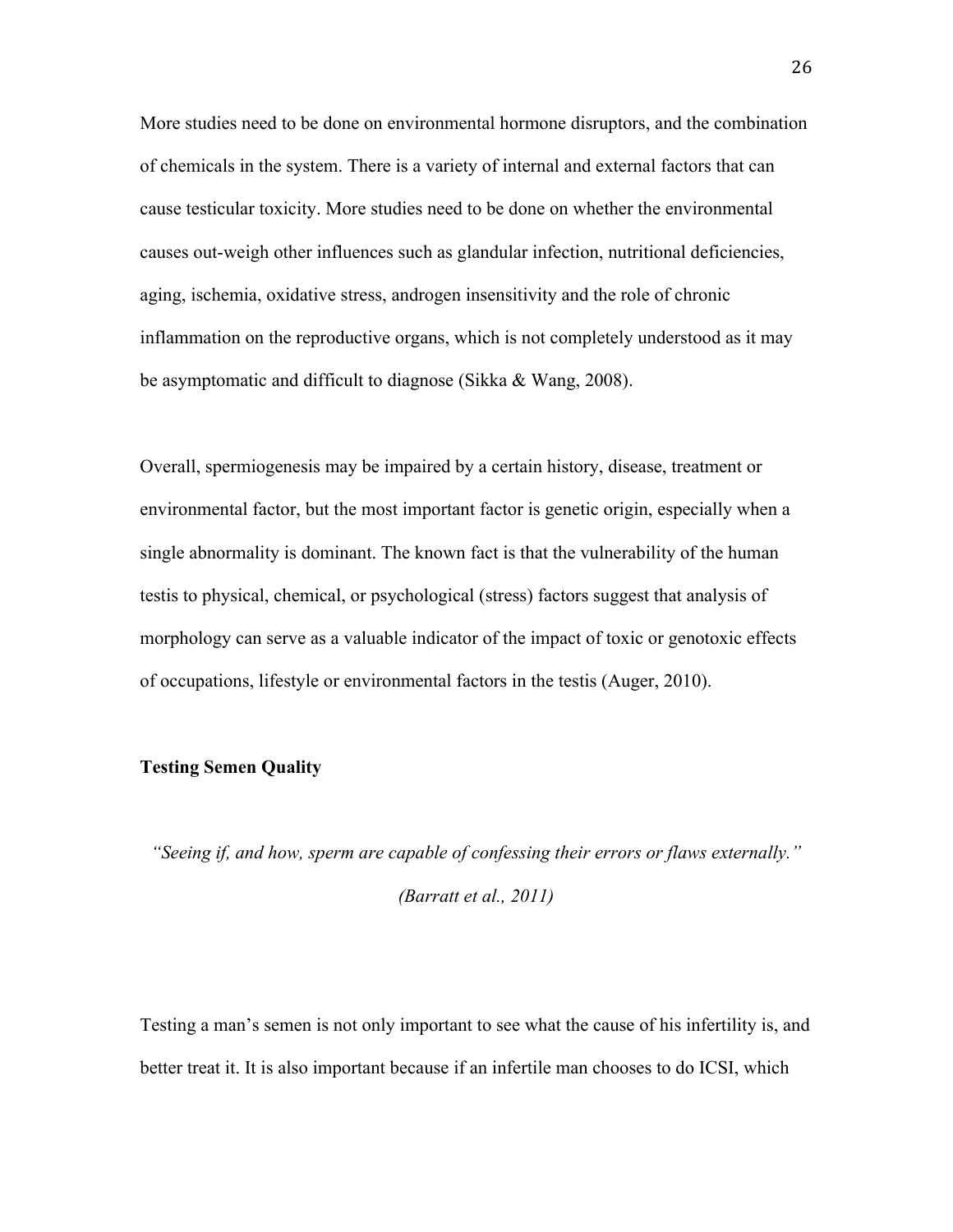"now provides fertility in many cases of severe idiopathic spermatogenic failure and obstructive azoospermia" (McLachin & O'Brian, 2010), he may be unknowingly using chromosomally defected sperm, possibly passing along fertility defects, or other congenital issues, in male offspring. "Infertility is associated with higher rates of aneuploidy in ejaculated or testicular sperm and increased chromosomal defects in ICSI offspring" (McLachin & O'Brian, 2010), and consistent testing is important. More specifically, azoospermic factor deletions are associated with low levels of sperm in both ejaculate as well as testis biopsies (McLachin & O'Brian, 2010). When these sperm are "available and used for ICSI, fertility defects in male offspring seem inevitable. Complete evaluation must be made so that affected couples can become informed about the implications of such issues within the context of assisted reproductive technology outcome and their potential offspring" (McLachlin & O'Brian, 2010). This presents the idea that no matter what route a man chooses to take in his path to treating infertility, examining it and treating it as best as he can before engaging in trying naturally or with ART may prove a wise idea (McLachin & O'Brian, 2010).

## *Semen Analysis (SA)*

Currently, Semen Analysis (SA) is the only tool to assess male factor infertility, although it is limited in its ability to predict a male's capacity to initiate a pregnancy. ICSI and IVF help in the process of conception, and are considered somewhat of a "cure", but nothing currently exists to help specialists better understand the physiology of sperm and the potential for sperm to create a healthy pregnancy, especially with large groups of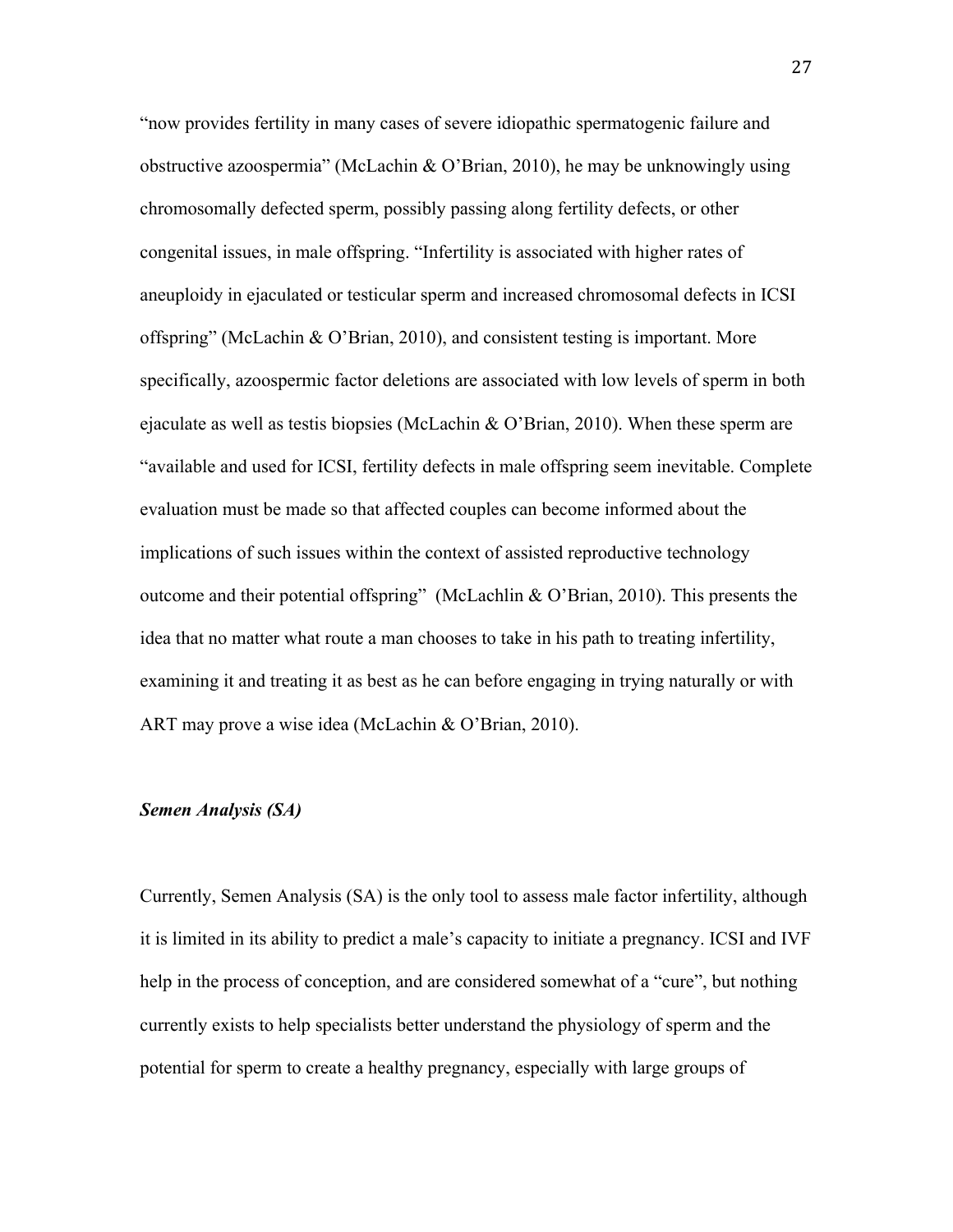"healthy" males not being able to impregnate healthy females. Currently, there is an ongoing search for an improved way to diagnoses and assess male factor infertility. Overall there seems to be no single factor to predict male factor. However there seem to be several factors involved in sperm function and molecular features that may serve as a potential marker as they affect the necessary parameters, embryo quality and assisted reproductive success (Garrido et al., 2008).

## *Manual for Semen Analysis by the WHO*

The Strict method, recommended by the latest WHO manual for semen analysis, assesses the percentage of "ideal" morphology of spermatozoa and is recommended to be a defining test in male factor fertility. In reality, a very low percentage of spermatozoa in the semen of fertile men are actually "ideal" (Auger, 2010). Furthermore, there is a clear association between structure and function in a normal spermatozoon which has successfully travelled to the cervical mucus (Auger, 2010). Though within a native sperm sample, the sperm may be normally shaped despite an axoneme anomaly resulting in cell immortality, or a perfectly oval-headed sperm with normal texture may not have mature chromatin, or may have DNA fragmentation (Auger, 2010).

The latest WHO manual suggests the usefulness of focusing on abnormal morphology by helping to improve photographic examples of abnormalities and by developing various indices of teratozoospermia, as this may have a prognostic value for fertility, both in vivo and in vitro (Auger, 2010). Though some data show that natural fertility may have a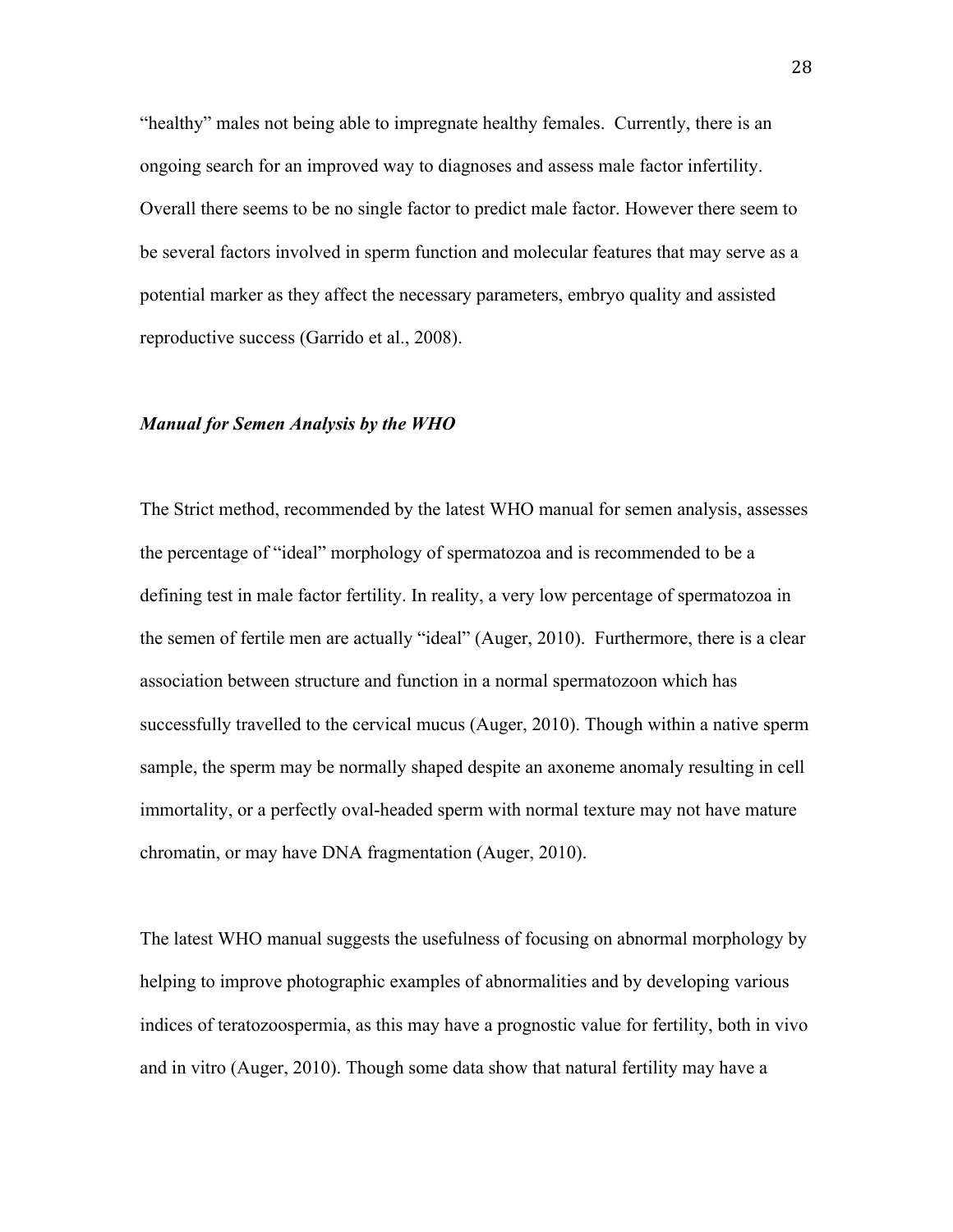stronger association with abnormal morphology than with normal morphology; of course more studies need to be done (Auger, 2010). The most controversial aspect of morphology analysis is the fact that fertile men have a low percentage of normal morphology, at least based on current reports (Auger, 2010). More specifically, dysfunctional cells have been found in men with "normal" semen parameters, while normal sperm function has been found in men who were diagnosed with oligozoospermia (Barrat et al., 2011).

The WHO manual also states that sperm cells with subnormal or borderline features be considered abnormal, while some investigators state that in examination of the past and current research, there is no evidence based data stating that small variations in size, shape or texture is correlated with fertilization potential (Auger, 2010). Moreover, in France, the criteria for measuring sperm morphology are the same as the Strict method, except that all of the subnormal aspects are put in the normal category. In other words, some andrologists consider subnormal sperm as normal sperm (Auger, 2010).

In terms of clinical practice, it has been observed that some technicians do not use the detailed lab methods even when provided for them in a comprehensive manual, and that training exists, but seems to not get used or does not help that much. Another problem that some scientists have is that both scientists and clinicians denigrate the value of semen assessments based on "false assumptions", such as the assessments are performed inadequately, which is incorrect according to Barrat et al. (2011).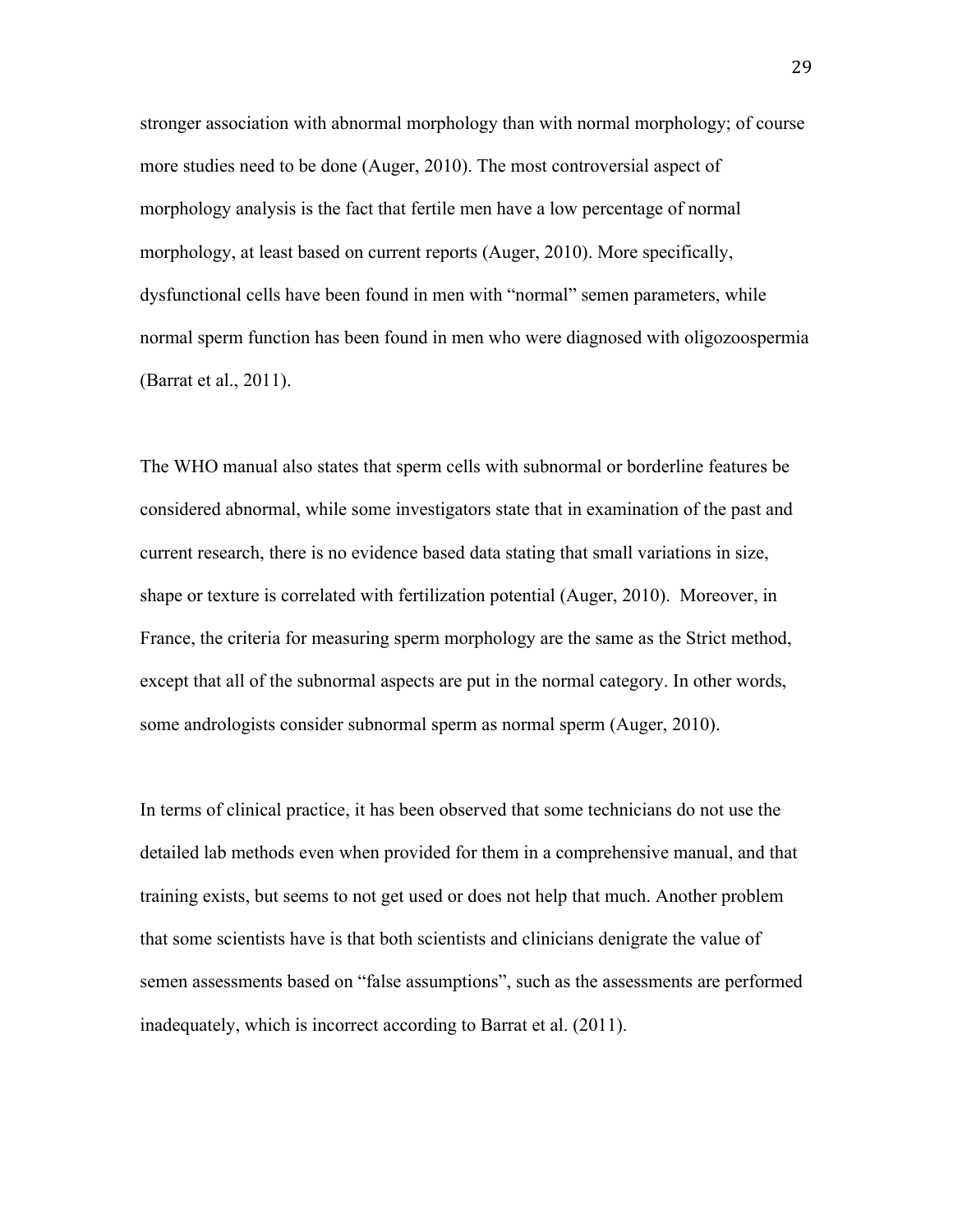"The evidence from external quality control schemes demonstrates that some patients will be referred for inappropriate treatment, e.g., ICSI when they may not even need ART. In simplistic terms, we are exposing a large number of couples to inappropriate financial and psychological stress. Additionally, we are exposing the female to harmful procedures, e.g., IVF. Perhaps this third lesson will not be executed until legal action ensues" (Barrat et al., 2011).

The main idea may be that the WHO's newest method for semen analysis is correct, and what is needed are not new studies for a new manual, but new assessments of male reproductive potential (Barratt et al, 2011).

Although an essential tool to disseminate good practice in the field of male factor infertility and andrology, the tests seem to have poor prognostic power and show little about the causes of subfertility. How we diagnose male factor infertility needs to be revisited. One's fertility is an ever-shifting state and "should be regarded as a continuum" (Ford, 2010). Ford also suggests, "the artificial binary division between fertile and infertile should be abandoned" (Ford, 2010). These potential new paradigms may be of great help in terms of practice, and the couples' decisions. The more specific testing can get, the better. The ability to identify specific tests which detect underlying pathologies can help lead to more specific treatment. For suggests continuing the exploration of oxidative stress and intracellular regulation. And most recently, the investigation of proteomics may hold some insight (Ford, 2010).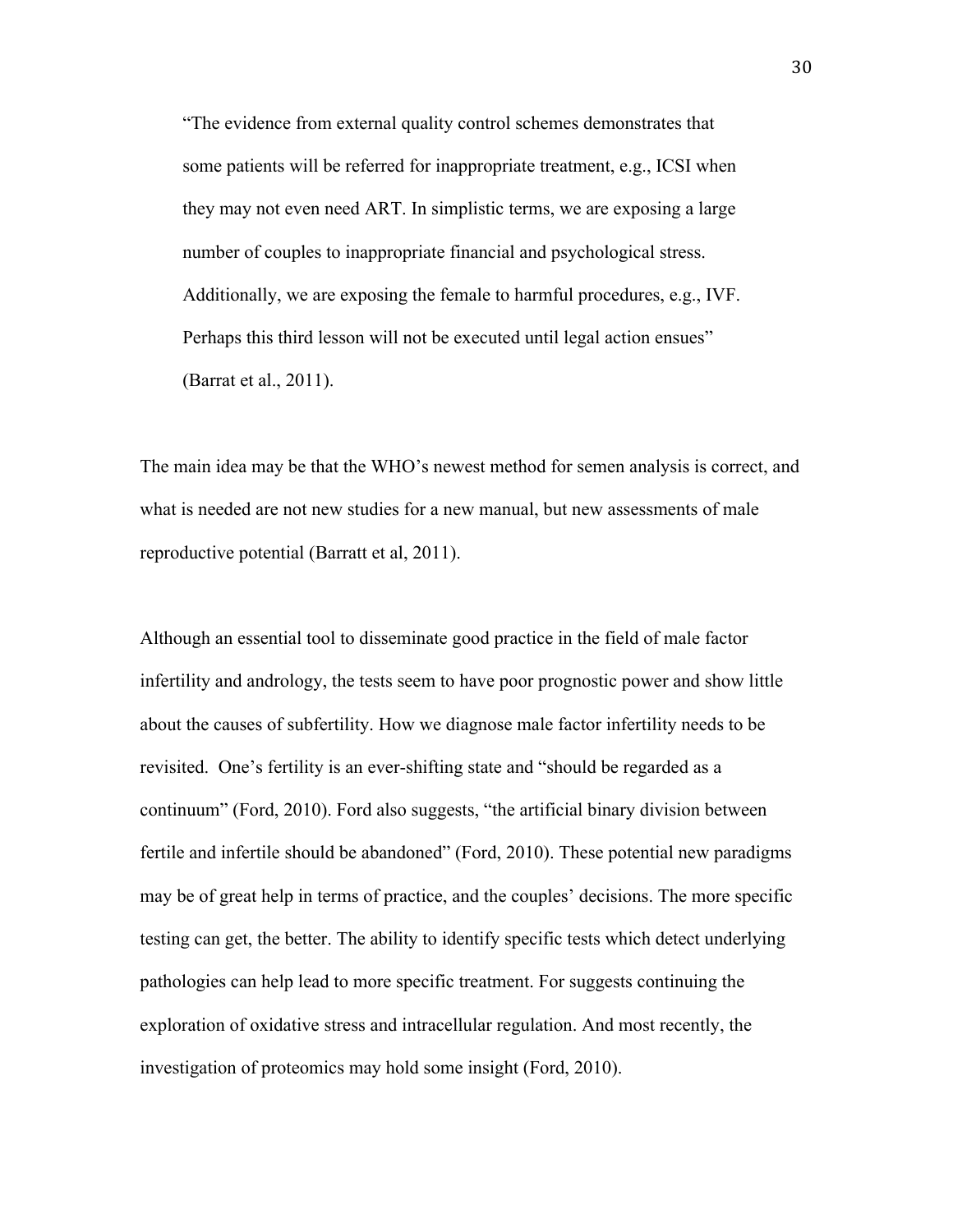## **Other Tests**

## *Sperm Function Testing*

Sperm function testing used to be performed more regularly before a couple moved on to ART, in an attempt to find the issues for both partners. This fell out of favor, on an international level. The WHO's Laboratory Manual for Examination and Processing of Human Semen now groups these tests under "Research Procedures", which suggests that within the field of ART, health-care providers have switched from a more comprehensive view to a view which looks mainly at the female partners, as IUI, IVF and ICSI can bypass some of the issues within male factor. The underlying impression is that there is no reason to spend the time doing blood work or testing sperm when you can simply fix the couple's infertility by treating the female partner with hormones she may or may not actually need to conceive, or with expensive treatments such as ICSI (Lamb, 2010). "In part, this reflects the current clinical practice of bypassing the in-depth evaluation of the male partner, while assuming that if a spermatozoon can be found for ICSI it must be a healthy cell capable of achieving fertilization" (Lamb, 2010). Lamb (2010) suggests that some couples might feel empowered by finding the specific causes to their infertility, whether the information helps guide them to a solution, such as a potential treatment like ICSI or other options such as donor or adoption; the information may also leas some couples towards a decision to not have children, if a procedure does not feel right, or it is too financially draining, etc. "Knowledge of the cause of their infertility may provide closure for couples and a sense of confidence regarding their choice or reproductive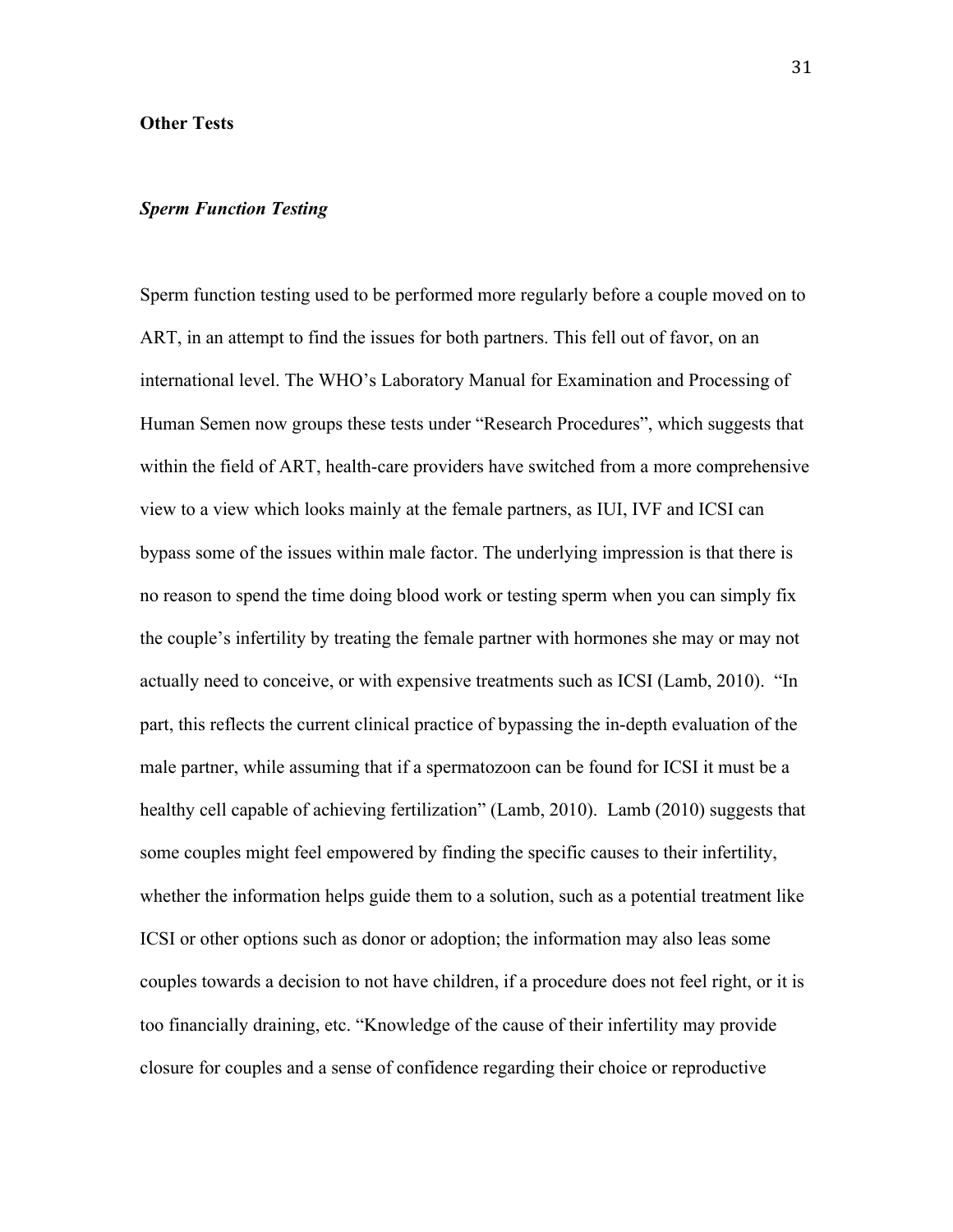treatment" (Lamb, 2010). Moreover, it seems that this type of information must be explored, not only for the end goal of creating families, but because we may stumble upon things that we didn't even know were related to infertility, and we may find insight into new ways of treatment (Lamb, 2010).

According to Barrat et al., (2011) other specialists have a different perspective: "[to date], the assessment of sperm function has failed to make significant impact on the clinical management of couples." And the basic reason for this seems to be that "the logarithmic progress that has been made in understanding the basic science around how spermatozoon develops, prepares for fertilization and contributes to a healthy birth has not [yet] been translated into routine clinical practice" (Barrat et al., 2011).

## *Image Cytometry*

Image cytometry is based on the measurement of absorbed light at each point of a sperm cell on a stained smear under a microscope. This approach allows for precise and reproducible measurements of cell structure and function, and relies on image analysis systems that combine microscopy, video and data processing. In order for this system to work, the quality of preparation, choice and quality of fixing, type of preparation, dye, light, and adjustment of optics must be carefully chosen. Although this approach shows promise in determining sperm biometrics in various clinical and research settings, it's still not known if it will be a good routine test in the approach for analyzing sperm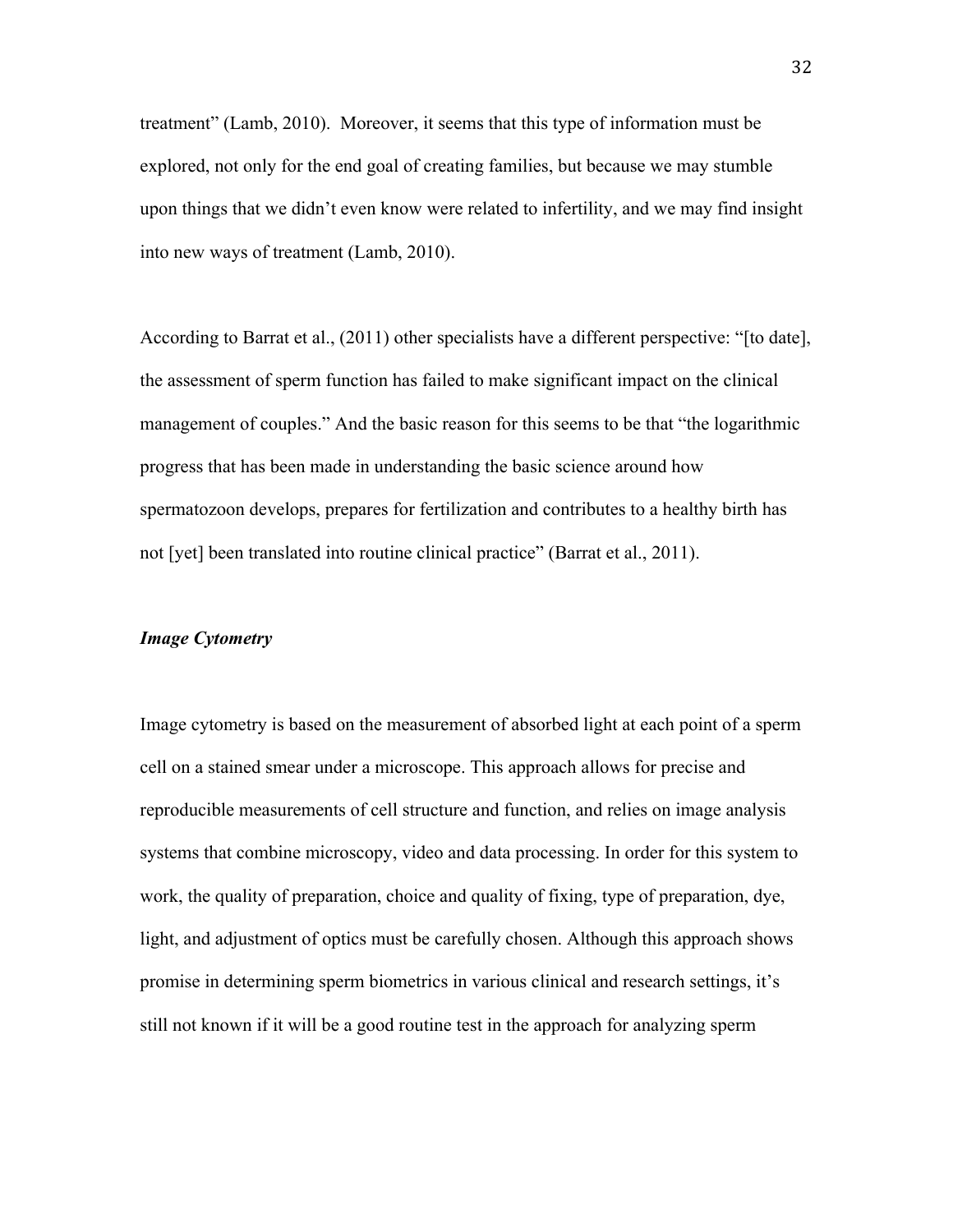morphology for fertility purposes. This is especially because of its inability to categorize sperm defects and its inability to perform pattern recognition (Auger, 2010).

These newer, computer-based approaches should be considered complimentary approaches, "rather than [exclusive] or redundant tools for the assessment of multiple aspects of microscopic anatomy of human spermatozoa…a laboratory involved in the diagnosis of male infertility and ART should not only evaluate typical spermatozoa, but also categorize the various sperm defects, allowing for the calculation of a useful teratozoospermia index" (Auger, 2010). Perhaps in the future, a potential male-factor patient will have more choices for testing, and the tests performed will be based on the individual.

## *Tests to Measure the Quality of Spermatozoa at Spermiation*

One study by Amann (2010) includes a critique of the World health Organization's (WHO) revised semen analysis manual, especially in relation to spermatozoon at spermiation. The WHO claims that this newer analysis will be helpful for investigating male fertility status and for monitoring spermatogensis during male fertility regulation. Amann (2010) states that this is basically not possible unless the specific cells are identified and tested. Therefore, the new guidelines may help in gaining somewhat of an understanding of whether the male will be able to impregnate his partner to some extent, but it will give no specific information about the testes, illness in the testes or the specifics as to what is really wrong with the male partner (Amann, 2010). He specifically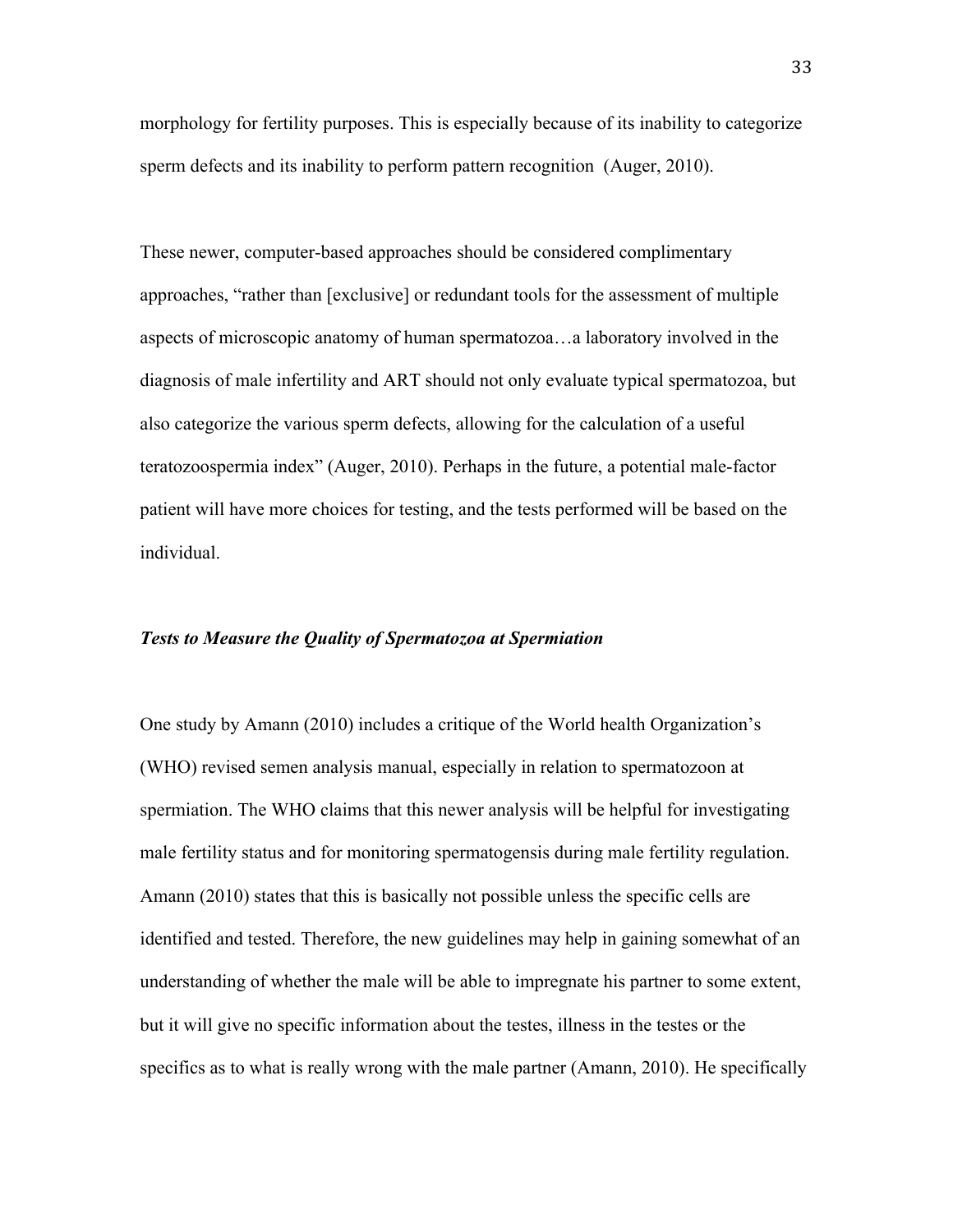questions how to find the difference in measurement in terms of detection of spermatozoa that were abnormal at spermiation vs. those that became abnormal subsequently (Amann, 2010). Amann goes on to state that these "quality" assessments are meaningless, and suggests the future is in finding alternative quality attributes defining spermatozoa at spermiation. In conclusion, there needs to be a new paradigm for the morphological evaluation of sperm quality and new technologies to test several independent attributes and values within a sample and spermatozoon in order to more accurately identify the proportion of abnormal spermatozoa (Amann, 2010).

It is interesting to note that Amann (2010) mentions studying the organs and overall "illness" within an infertile male (a holistic approach congruent with TCM theory) suggesting that a systematic illness may have an effect on sperm quality and male factor fertility. So perhaps blood tests beyond what men are having done today will be helpful in locating where the dysfunction happens in the system and therefore how it is effecting the sperm and fertility of the couple. One team Amann examines is a team of an andrologist and an epidemiologist who are attempting to learn about another factor in relation to infertility and teste health. They are studying Leydig and Sertoli cells and spermatogenesis, an area which seems to hold many potential answers (Amann, 2010).

Another idea presented is whether pathological changes in sperm are from the DNA or from the epididymis. Amann (2010) states that changes could be the result of the interaction of the spermatozoa with successive microenvironments in the lumen of the epididymal duct. Moreover, the next question is whether the failure of a spermatozoon to

34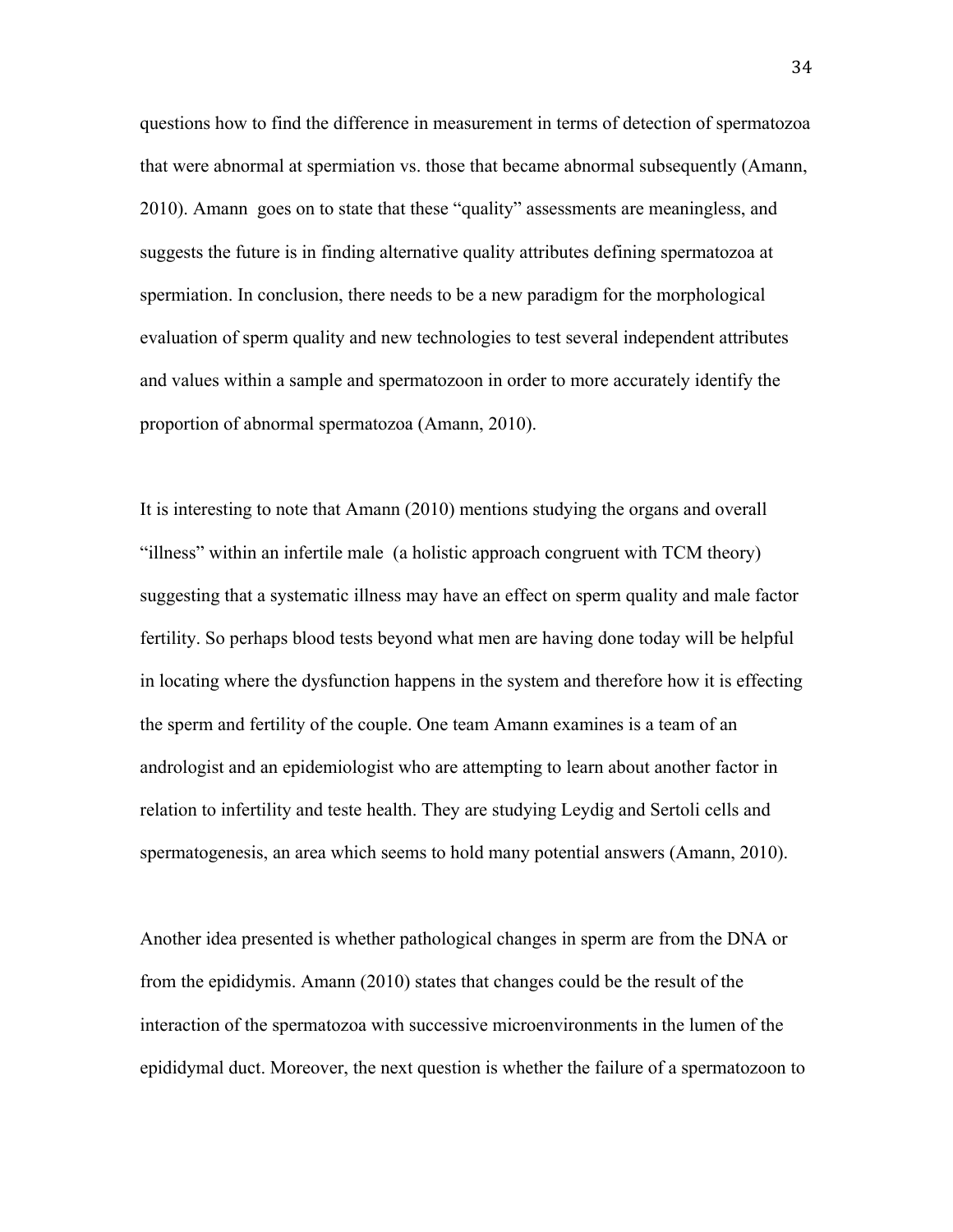undergo normal changes in its transit through the epididymus is due to abnormal spermatogenesis or due to epididymal dysfunction. He also hits on the idea that certain manifestations of dysfunction in the beginning of the process can influence how things develop downstream. This may make the evaluation and finding the pathology and appropriate treatment very difficult (Amann, 2010).

Interestingly Amann (2010) states that " it is important to acknowledge that no one can identify a normal spermatozoon – not today, and probably not 25 years from today." He discusses how during spermiogenesis, maturation and the mixture of seminal fluids in the laboratory there are over 100 processes that take place and most go right. Or, at least we assume so, although some may not go right, while other processes go smoothly and help compensate for the subfunction at other points in the process. Thus, "one should evaluate multiple independent attributes for each spermantozoon and then identify cells that are definitely abnormal in one or more of those attributes thought to be important in bastulaproducing spermatozoa" (Amann, 2010).

He also states that it may be important to start classifying male factor and sperm quality issues into two classes: compensable and "uncompensable" (Amann, 2010). For example, sperm issues may be overcome, especially in relation to sperm motion or sperm-zona binding by insemination or more sperm (which would be compensable), whereas chromosomal issues and issues beginning with DNA defects would be perhaps more difficult to treat and considered uncompensable (Amann, 2010).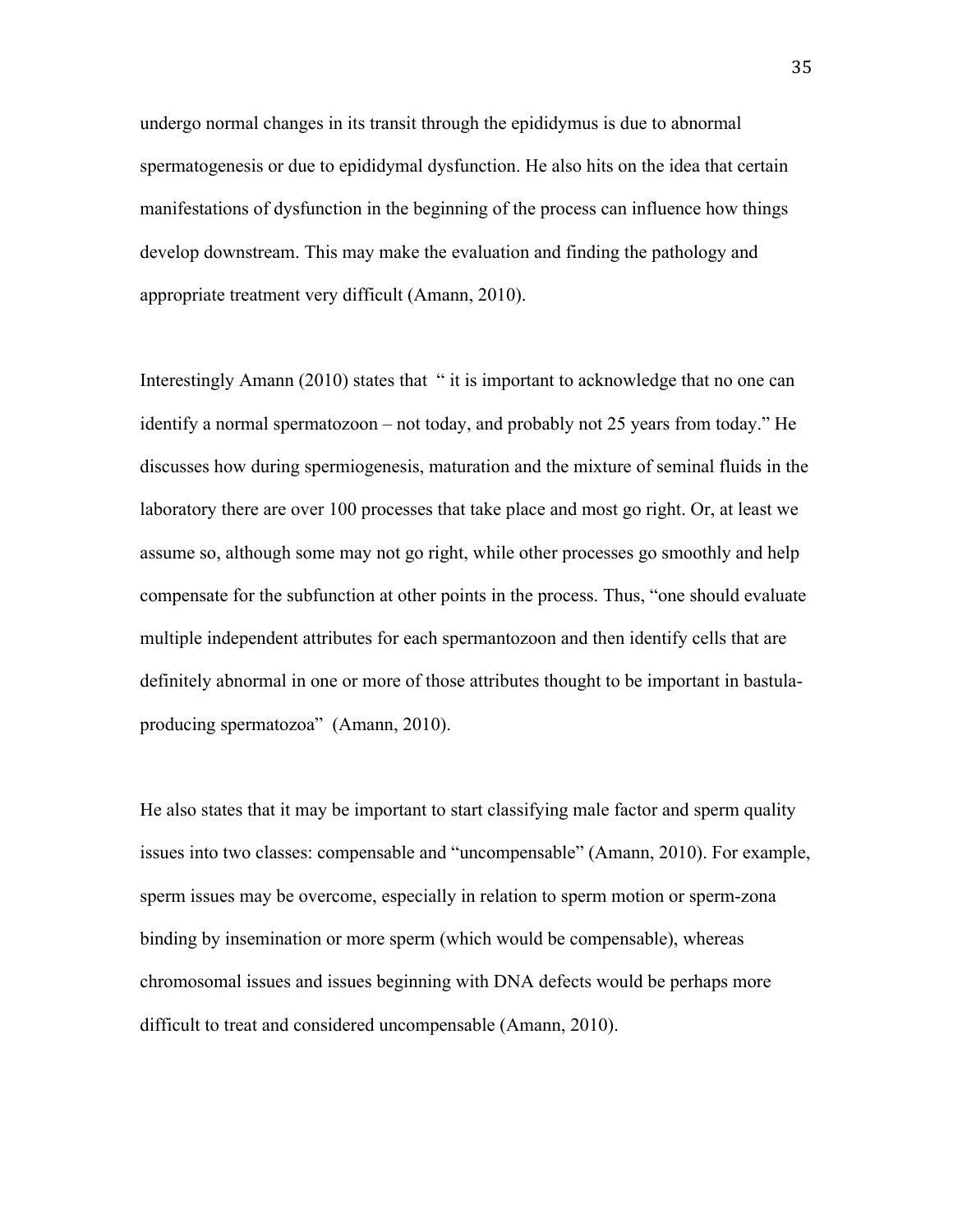Overall he foresees a matrix of continuous or binomial responses for attributes and values expressed in each spermatozoon, "measured for multiple cells within a sub sample, would be preferable to single or several concurrent bulk measures on a population of spermatozoa" (Amann, 2010).

#### *Miscellaneous Sperm Testing and Treatment Ideas*

One test that shows promise is a primary functional assay, the human zona—binding test, which may help with ART in the future. Another test that shows promise is a test involving calcium and sperm development, as decades of research have shown that calcium regulation can be used as way to potentially identify dysfunctional cells. However, more robust assays are greatly needed. Currently the author uses a FLUOstar assay (BMG Labtech in Offenburg, Germany), which is efficient and accurate for calcium mobilization detection in semen samples. However, it requires .5 million cells to get the robust data points which most men who want ART do not have, and they are the ones who have the most to gain from this type of assay (Barratt et al., 2011).

Home testing may come shortly. Again, proteomics is increasingly being applied to andrology to find answers. Metabolic profiling of blood samples may also help with identifying subfertility, which may eventually help in the field of ART. Also, the Raman spectroscopy shows promise in identifying genetic issues, which may help in ICSI (Barratt et al., 2011).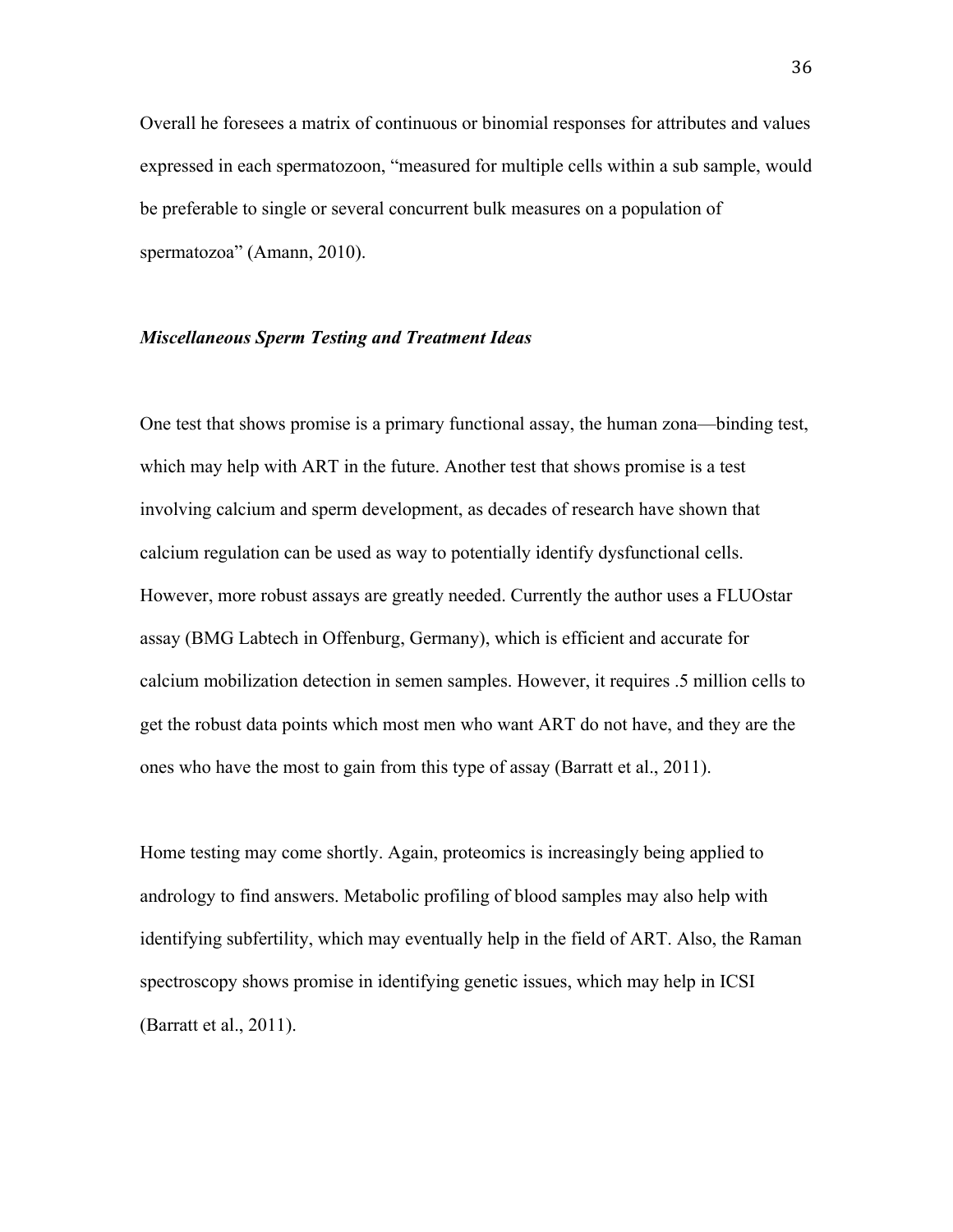Some other testing ideas include testicular retrieval of sperm for ART as opposed to epididymal retrieval, although recent research states location doesn't make a difference (Marchesi & Feng, 2007). Another tool may be high magnification optical systems (6600 6 as opposed to 400 6) for picking out the best option for ICSI (Marhcesi & Feng, 2007). Also, another tool may involve lowering centrifugal forces, or simply using swim-up techniques instead to avoid damage. Sperm washing mediums seem to actually be helpful because they may inhibit bacterial binding and diminish nDNA damage caused by ROS (Marchesi & Feng, 2007). In vitro culturing of surgically retrieved testicular sperm for 48-72 hours at 37uC may improve motility (Marchesi & Feng, 2007). Finally, spermhyaluronan binding assay (HBA) might be a potential assay for isolating viable sperm, but again, there are many issues that need to be worked out in order for this test to be truly valuable (Marchesi & Feng, 2007).

## **DNA Fragmentation Index (DFI)**

# *DNA Fragmentation and the DFI Test*

DNA sperm fragmentation can result in damaged sperm and lead to infertility. There needs to be a greater understanding of the DNA in sperm, and how to test it in relation to fertility. This may be an important part of treating infertility successfully (Marchesi  $\&$ Feng, 2007).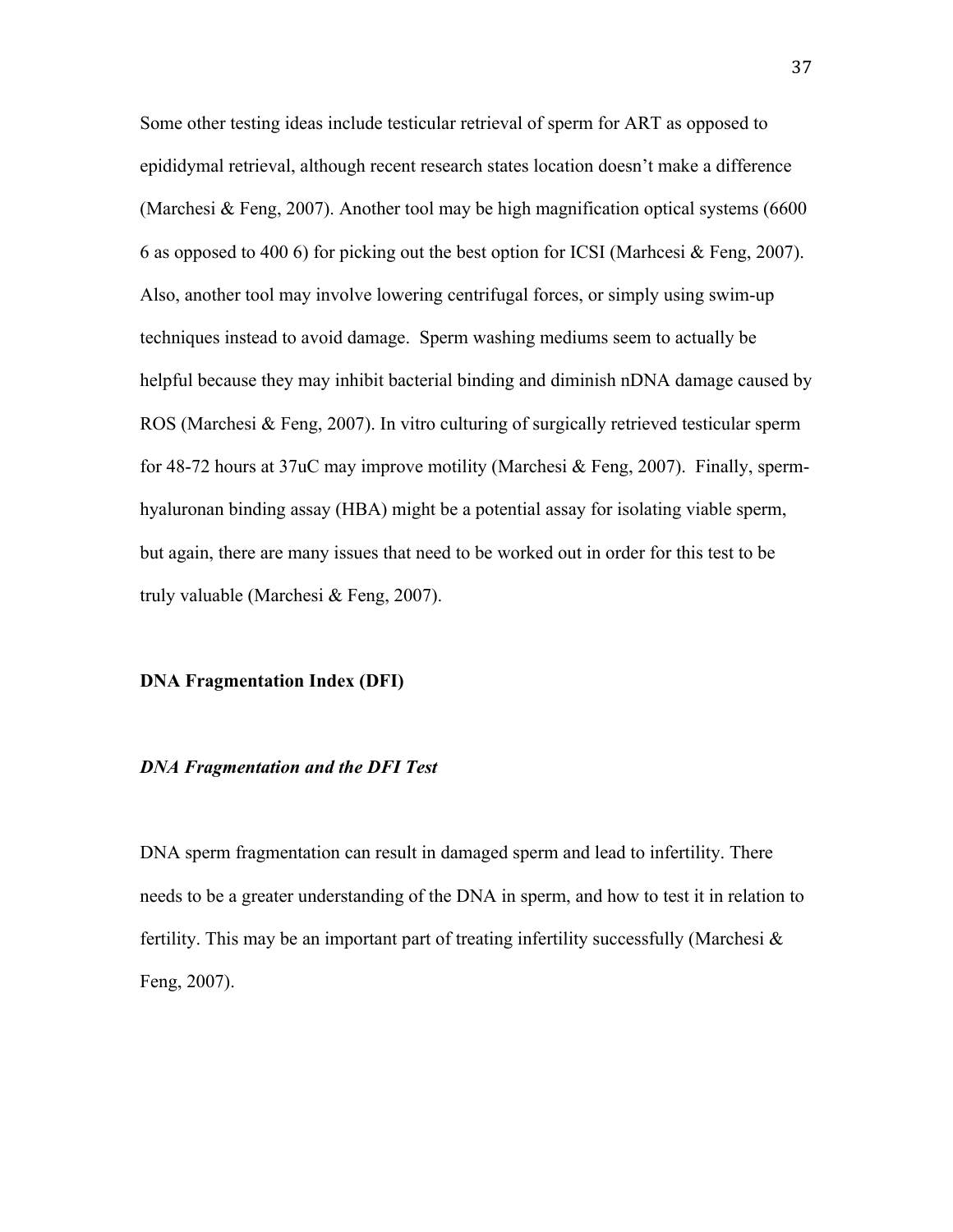There are two types of DNA within the sperm: Nuclear DNA (nDNA) & Mitochondrial DNA (mtDNA). nDNA is located in the head of the sperm and contains all of the paternal genetic information that will be needed for fertilization. It is referred to as the genome. One might associate this part of the DNA as "yin" DNA, as it is hidden. mtDNA is located in the midpiece of the sperm, and with the use of the tail, helps in mobilizing the sperm towards the egg for fertilization. This might be considered the "yang" type of DNA, which is active and uses a tail to guide and direct. It provides ATP for cellular acceleration. nDNA can be damaged through defective chromatin packaging, apoptosis, OS and lesions (genetic). mtDNA is damaged mainly through deletion and copy number issues. Scientists are also trying to see their symbiotic relationship, how they affect each other, and how this will effect testing, diagnosis and the endpoint in fertility treatment and ART (Marchesi & Feng 2007).

There are many possible causes of DNA fragmentation, such as abnormal packaging and segregation of chromatin, oxidative stress, and abnormal cell apoptosis (Xu ZP et al., 2008). According to Nicopoullos et al., 2008, there are several theories behind the pathology of DNA fragmentation. The first reason may be the DNA breaks failing to "religate during chromatin packaging" (Nicopoullos et al., 2008). The second cause may be in relation to apoptotic DNA cleavage in germ cells, leaving trapped dying cells in the testis. The third reason may be that fragmentation may occur with maturation and ejaculation, "due to excessive production of reactive oxygen species (leading to abnormal ligation, apoptosis and necrosis) and subsequent cellular damage" (Nicopoullos et al., 2008).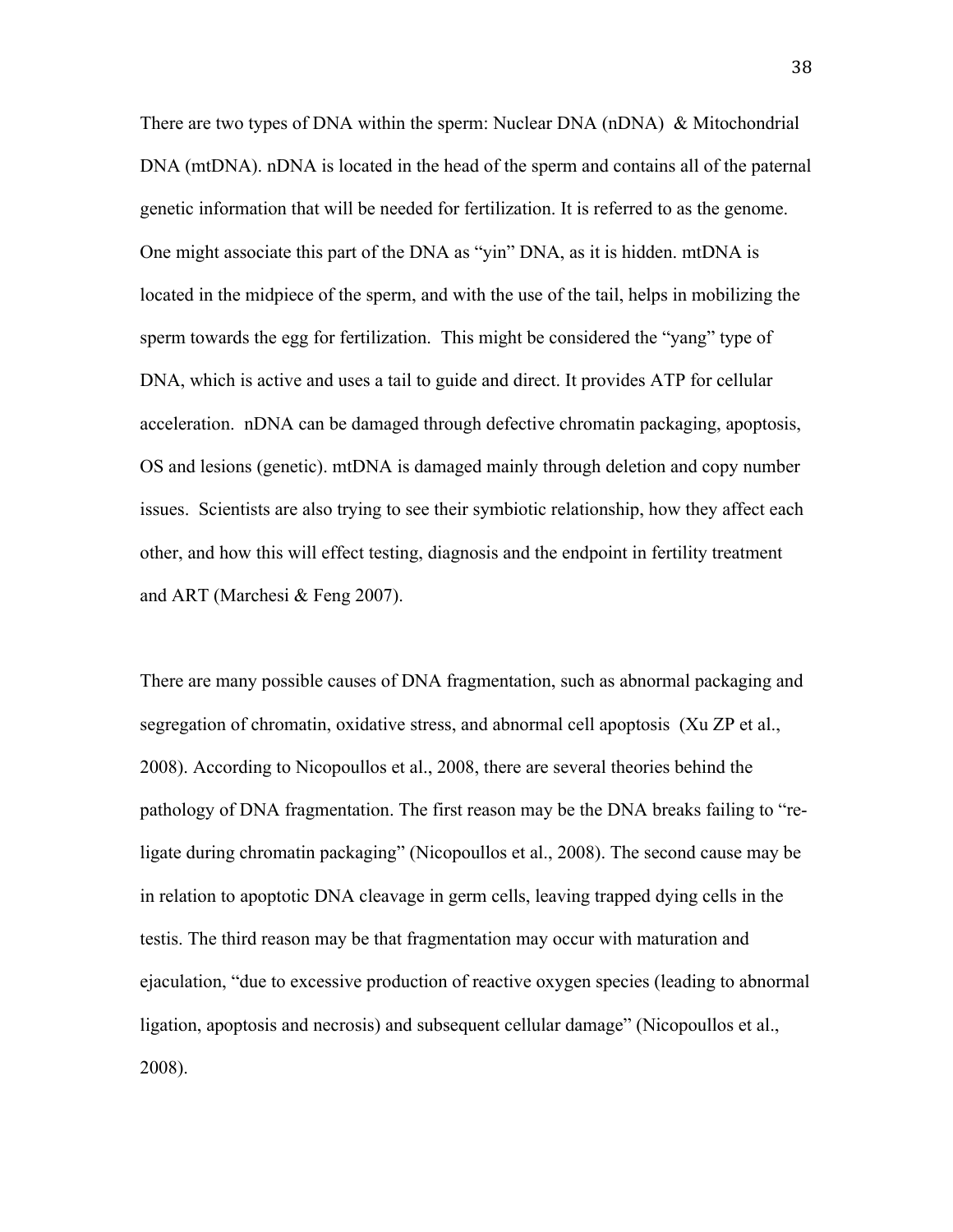In some studies, semen variables don't seem to correlate with DFI measurements (Nicopoullos et al., 2008). Morphology and DFI show correlations in some studies (Nicopoullos et al., 2008), but larger studies need to be done to really know. For example, if a sample is normal in count and motility, but has slightly less than normal morphology and less than 30% DFI, the couple might be counseled to try naturally or try IUI. If the DFI was greater than 30%, they might be counseled to pursue ART (Nicopoullos et al., 2008; Simon et al., 2010).

It is interesting to note that oocytes are able to repair sperm DNA damage, but this depends on the level of damage and the oocyte's capacity to repair and heal this damage (Nicopoullous, 2008). This suggests that no matter what the issues are with the sperm, maternal age may matter more, as a stronger oocyte can repair sperm even better than a damaged or aged oocyte (Simon et al., 2010).

Recently DNA testing has become more and more recognized as a promising tool for helping couples conceive:

"Measurement of sperm DNA damage is a useful biomarker for infertility with numerous studies showing its association with longer times to conceive compared with fertile couples, impaired embryo cleavage, higher miscarriage rates and also significantly increased risk of pregnancy loss after IVF and ICSI" (Simon et al., 2010).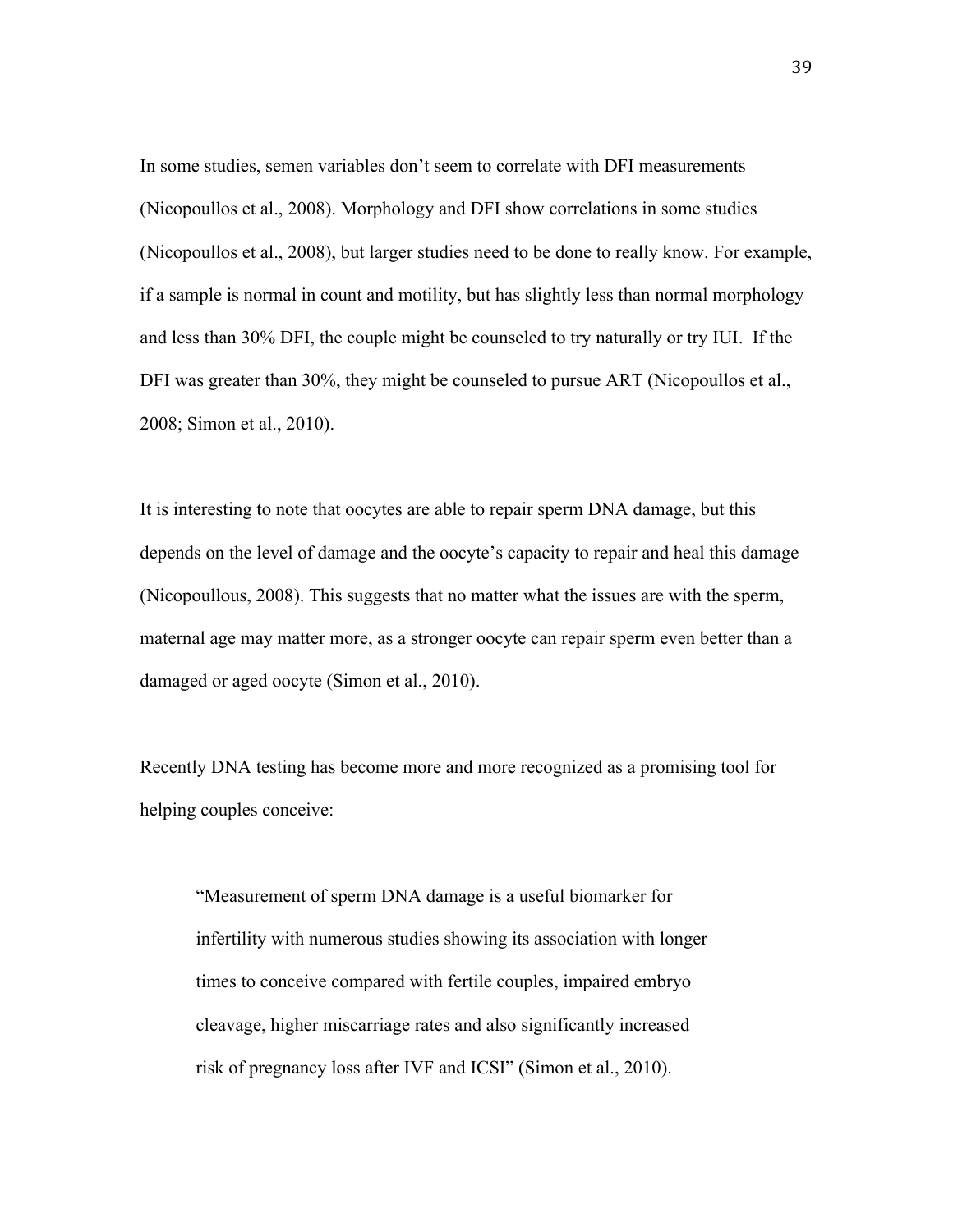# *Types of DFI Tests*

In terms of DFI tests, the SCSA (Sperm Chromatin Structure Assay) and the terminal deoxynucleotidyl-transferase-mediated dUTP nick-end labeling assay (TUNEL), and the Comet assay have been used with some success, all showing a slightly different set of information (Simon et al., 2010). For example, the Comet assay seems to be the most sensitive. It measures damage in individual cells, and in both single and double strand breaks, and is highly reproducible. It also requires such a small amount of cells that it may be very useful in cases of oliogozoospermia, or when testicular samples are taken (Simon et al., 2010).

## *DFI and its Role in Assisted Reproduction: IUI, IVF and ICSI*

Elevated DFI may contribute to a lower pregnancy rate in ART, recurrent spontaneous abortions, and "potential genetic risk of ICSI offspring" (Xu ZP et al., 2008). Some treatment strategies recently explored to lessen fragmentation and increase ART outcomes include what Xu ZP et al., (2008) called "antioxigen drugs". Likely he might have been mistranslated and the author might have meant "antioxidant therapies". Other treatment strategies include ICSI with sperm from the testis, using frozen sperm, removing "etiological factors," which Xu ZP et al. (2008) do not specify, and traditional Chinese medicine (Xu ZP et al., 2008).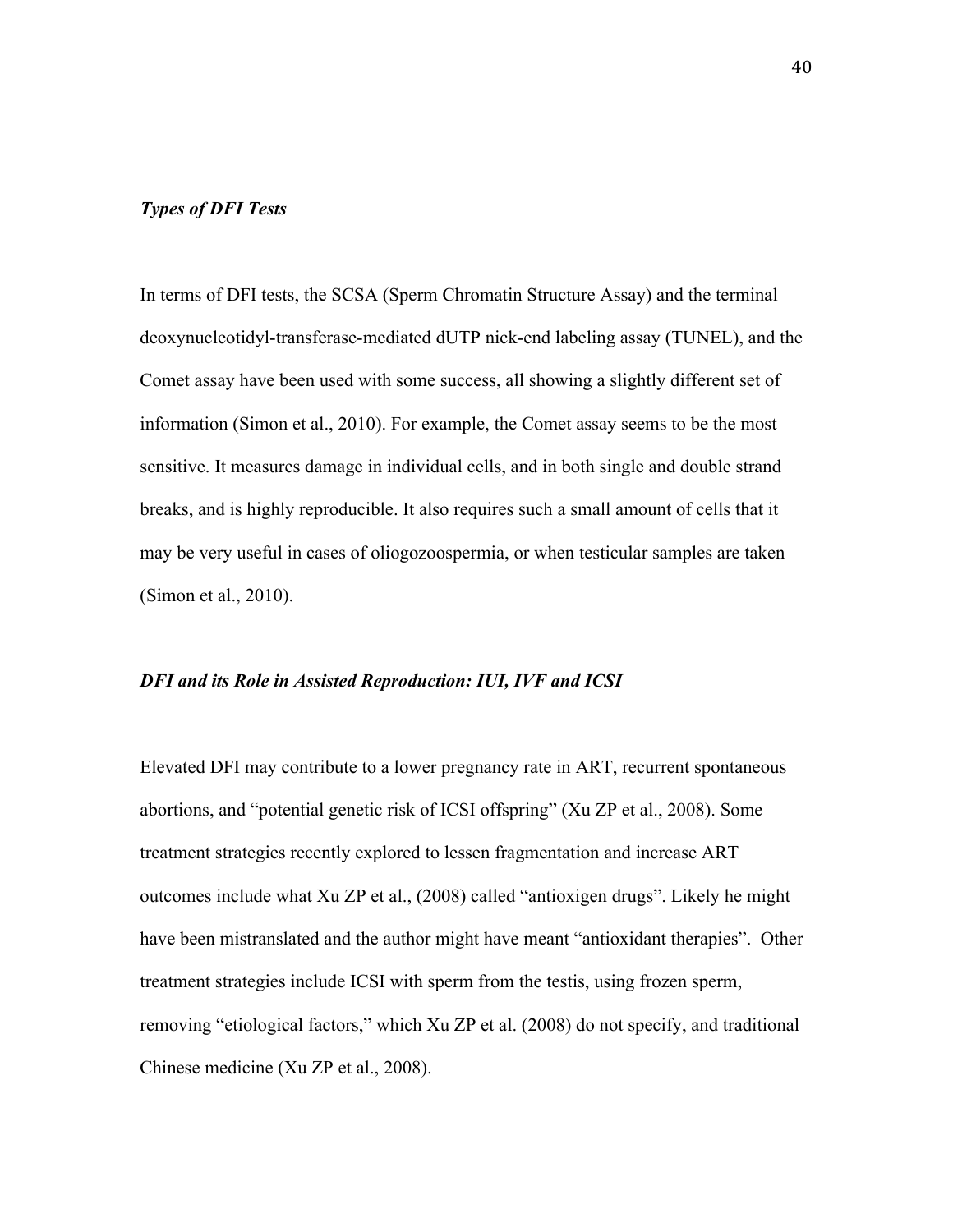One meta-analysis showed that elevated DFI affects in vitro fertilization and IUI, but that DFI was not a good predictor of ICSI success (Nicopoullos, 2008). Nicopoullos, (2008) recommends, "DNA fragmentation be used as a part of the standard evaluation of subfertile men, with the standard semen variables to aid the decision on what treatment is required." For example, couples could be counseled about the poorer outcomes of IUI and IVF with DFI scores higher than 30%, and therefore ICSI might be a better teratment. Although this idea is contrary to previous ideas that DFI may also be a helpful test when it comes to ICSI (Nicopoullos, 2008).

Pregnancy rates are, statistically, significantly higher for men with a DFI below the thresholds of 30-40%. One study shows that no pregnancy results when the DNA Fragmentation Index is greater than 12% (Evenson & Wixon, 2008). In Sweden, their regional government will not fund an IUI procedure if the patient's SCSA-defined sperm DNA fragmentation score is greater than 25%. Overall perspective is that "sperm DNA damage is more common in infertile men and may contribute to poor reproductive performance" (Evenson & Wixon, 2008).

One article studied 360 couples and found that couples that failed to achieve a clinical pregnancy had higher levels of DNA fragmentation than the successful couples (Simon et al., 2010). Overall the authors concluded that DNA fragmentation "can predict ART outcome for IVF…[and] converting [modified bases] into further DNA strand breaks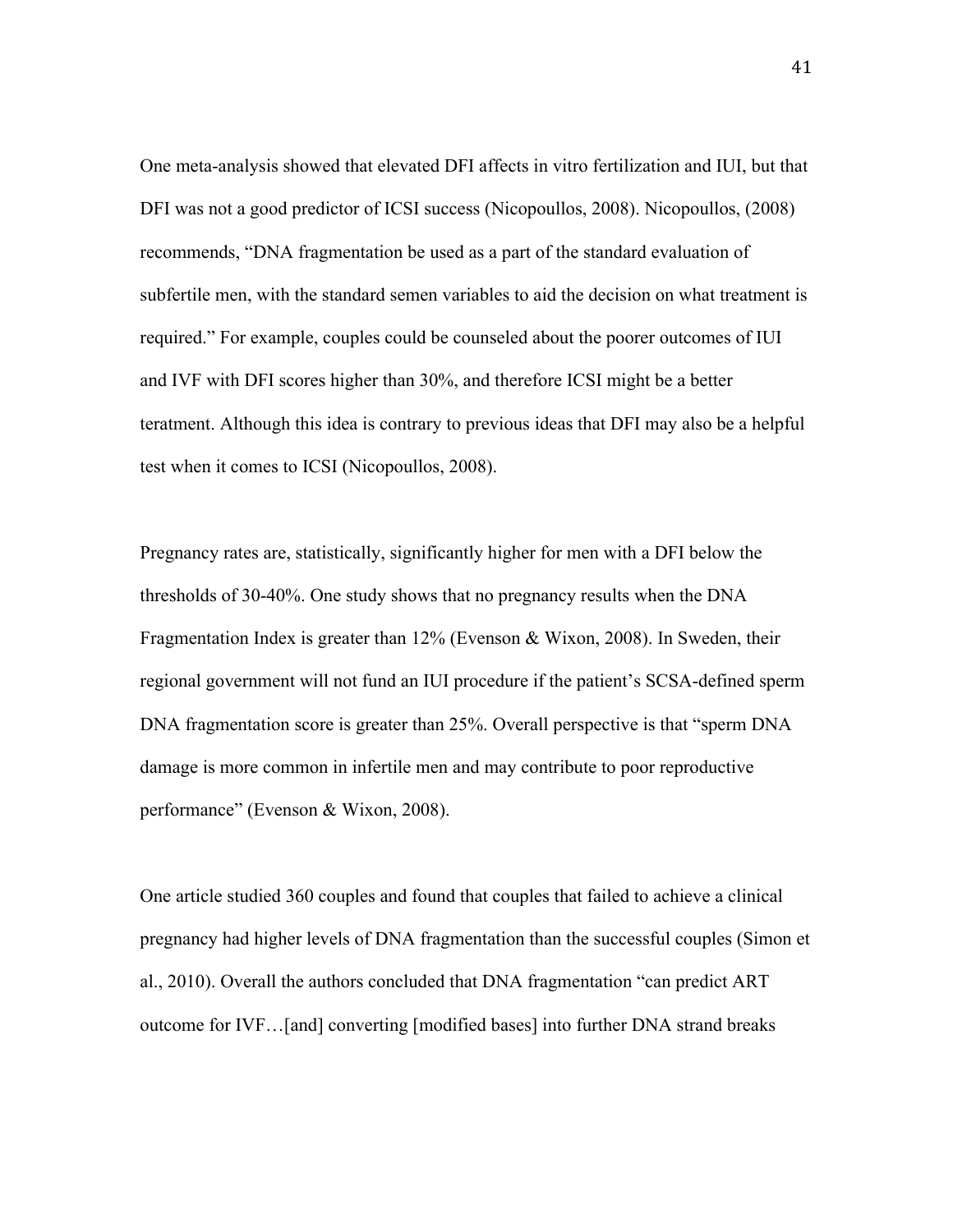increased the test sensitivity, giving negative correlations between DNA fragmentation and clinical pregnancies for ICSI as well as IVF" (Simon et al., 2010).

The effects DNA damage may have are even farther reaching as DNA damage may not only effect whether a couple conceives and delivers a child, but may also effect the germ line for future generations to come (Simon et al., 2010). Sperm with oxidative stress and DNA damage has shown to have the ability to not only reach the egg, but also successfully fertilize it and implant, possibly causing mutations during embryological development, and possible loss of the fetus. If this damaged DNA becomes "incorporated into the embryonic genome, it may lead to errors in DNA replication, transcription and translation during embryogenesis, contributing to a number of human diseases in not just one, but subsequent generations…in particular, sperm DNA can impact on the short and long term health of children born by ART" (Simon et al., 2010). Some studies show that children born from ICSI in particular have a slightly higher risk of having health issues (Simon et al., 2010). Some studies also are linking DNA damage in sperm to childhood diseases such as cancer and autism, which seems to be exacerbated by paternal smoking (Simon et al., 2010). Currently children from ICSI have about a 10% chance of having a congenital malformation, while those children conceived spontaneously have about a 3% chance. This research is controversial as some reviews say there is little to no difference (Simon et al., 2010).

Although more studies need to be done, there is a rapid accumulation of studies showing that DNA damage affects pregnancy outcome in ART, and that it is higher with ICSI

42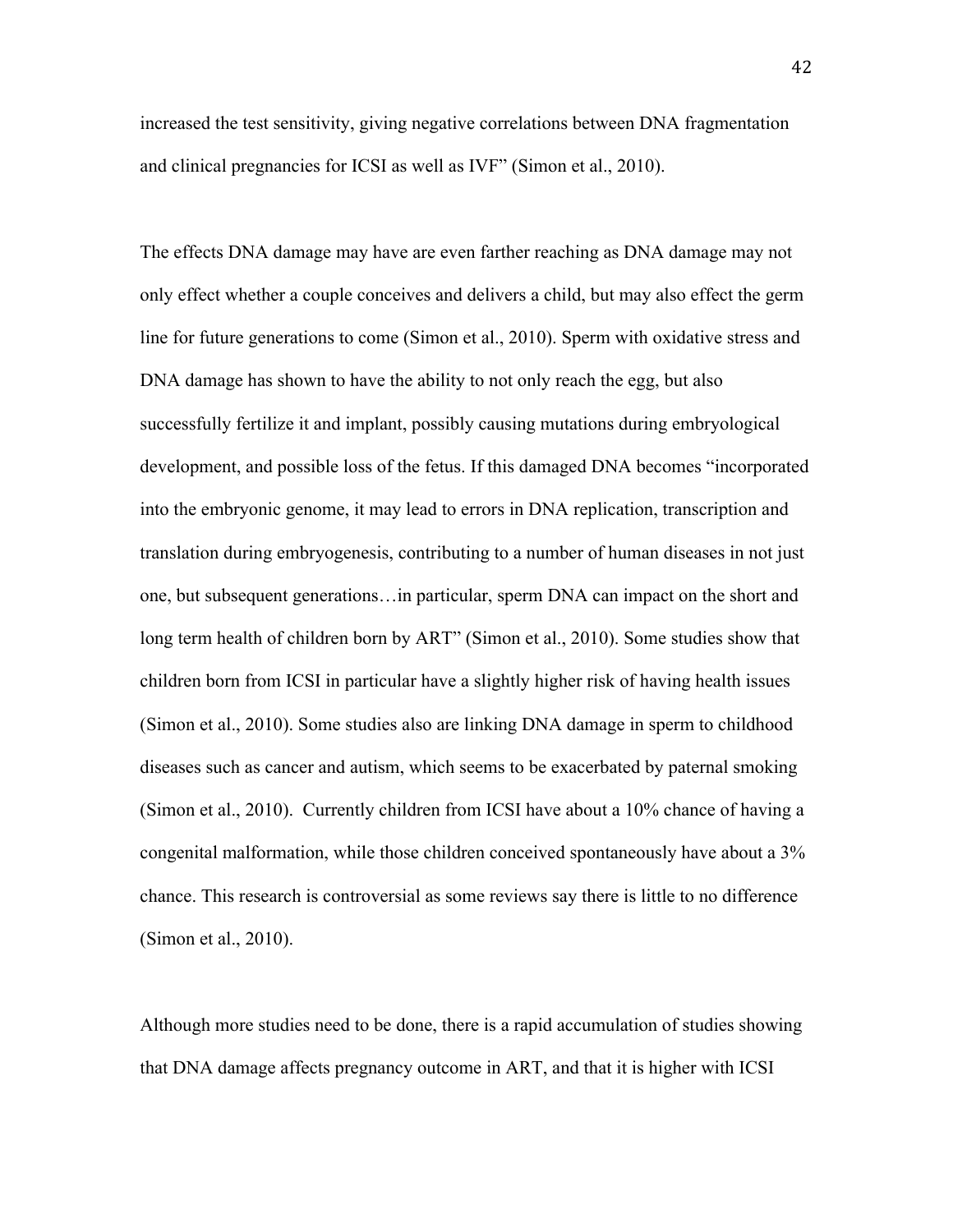patients (Simon et al., 2010). This is in contrast to other studies, which suggest that ICSI patients should utilize DNA testing (Simon et al., 2010). Other articles say that DFI tests may be important for IUI and IVF, but once you are at the stage of utilizing ICSI, the bypassing of motility testing etc. allows the couple to use their "best sperm", not realizing that motility may or may not be related to sperm quality and the health of their potential offspring (Simon et al., 2010).

Another recent study investigated implantation and pregnancy rates with ICSI and IVF, using sperm with high levels of DNA fragmentation (Speyer et al., 2010). It describes the difference between two different instruments. First, the terminal deoxynucleotidyl transferase-mediated dUTP nick-end labeling (TUNEL) assay, which identifies DNA breaks by labeling 3'OH termini, and is a measure of existing DNA damage. The other instrument is the sperm chromatin structure assay (SCSA), which measures singlestranded DNA after acid treatment, including potential DNA damage (Speyer et al., 2010).

When using intrauterine insemination *(IUI)*, pregnancy and sperm DNA fragmentation Index (DFI) is inversely proportional. The higher the DFI, the lower the rate of pregnancies after IUI (Speyer et al., 2010). When it comes to finding out if a high DFI affects pregnancy rates in IVF and ICSI, the evidence is controversial. A 2006 metaanalysis concluded that elevated DFI affects IVF cycles but not ICSI, and therefore patients with sperm fragmentation should use ICSI, when the fragmentation was measured with the TUNEL assay. According to some past studies, when using the SCSA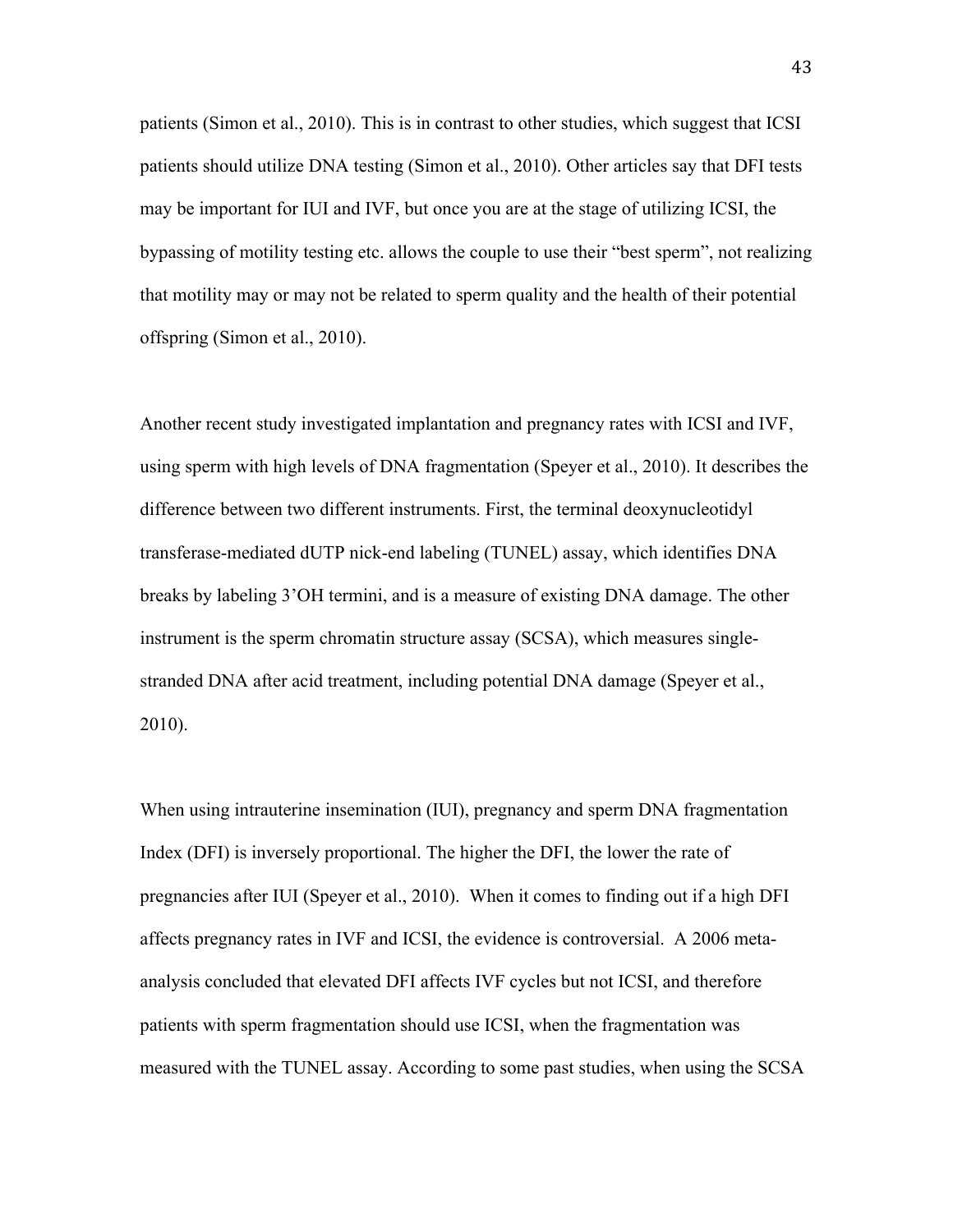assay, DFI didn't seem to have an effect on either IVF or ICSI. This study tried to find out whether high DFI had an overall effect on pregnancy during IVF and ICSI, and if so, where exactly in the process this occurred (Speyer et al., 2010).

One thing to consider in this study is that the ICSI and IVF patients differed significantly in one way: The ICSI patients had a higher rate of male factor infertility, and lower sperm concentrations, motility and morphology. During the cycles, they had lower 2PN embryos, morulas and blastocytes, in comparison with the IVF patients, where there was more female factor. This of course is part of the reason why patients with male factor were advised to do ICSI in the first place (Speyer et al., 2010).

The study by Speyer et al., (2010) helps to resolve issues about how and to what extent DNA fragmentation may impact upon the success of IVF and ICSI (Speyer et al., 2010). Their observations confirm the inverse relationship between DFI and motility, which explains why there may be a difference between IVF and ICSI when it comes to DFI. "The spermatozoa with high DFI may lack certain properties required for IVF of an egg, the most obvious of which is motility, and in IVF cycles they will be less able to compete against any spermatozoa present in the same sample which possess relatively normal characteristics, resulting in a more normal spermatozoon fertilizing the egg. When doing ICSI, embryologists attempt to pick out the best spermatozoa, but some types of damage may not be seen" (Speyer et al., 2010). It seems that in ICSI, motility is not considered, because it doesn't really have to be considered. The RE will insert the sperm into the egg, and motility is not needed in this process, per se. The observation here is that motility is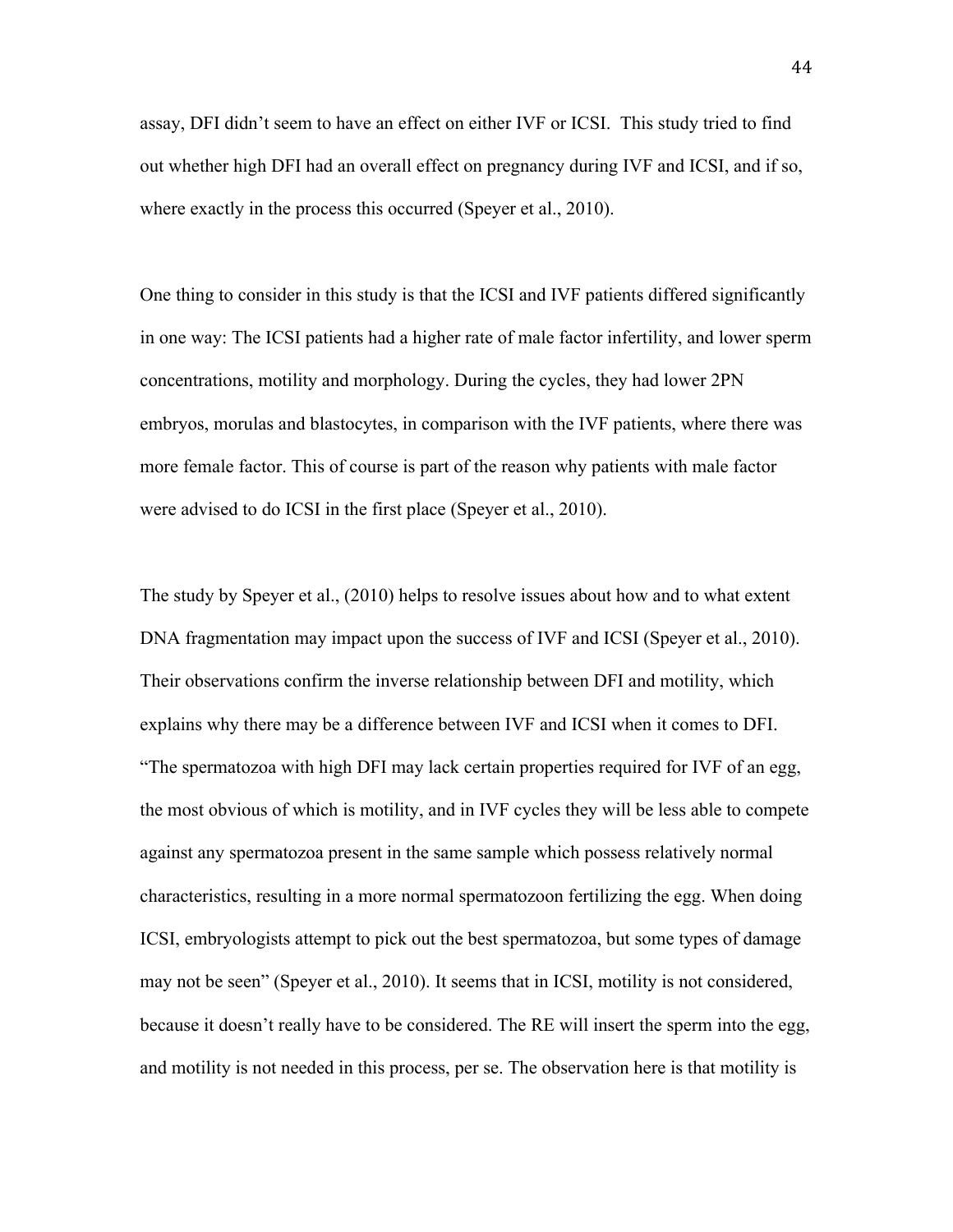in fact just as important as other characteristics, and should still be measured in some way before ICSI, as poor motility is related to DNA damage and lower rates of implantation. The solution to this may be finding better ways to pick out the spermatozoa, such as high magnification inspection of morphology (Speyer et al., 2010).

There is a strong correlation between DFI and midpiece defects, especially in ICSI cycles. The defects are possibly a result of disordered spermiogenesis, "leading to enzyme-containing residual cytoplasm in the midpiece", and may initiate a role in the fragmentation process. Overall, both low motility and midpiece defects in a routine SA may suggest elevated DFI (Speyer et al., 2010).

The conclusion of this study is that >30% DFI is a possible threshold for IVF cycles, and high DFI measurements are strongly correlated with low implantation rates in ICSI and low pregnancy rates in both ICSI and IVF. Also, the DFI value does not negatively affect fertilization or growth of the embryo up to day three (after fertilization). It does, however, affect post blastocyst development and implantation. Again, sperm that has higher than 19% DFI when used in ICSI was associated with lower implantation rates (Speyer et al., 2010). The study also raised the concern that "there may be long-term effects on offspring of using high DFI spermatozoa (…) as long as this remains a possibility every effort should be made to find ways of lowering the DFI, such as by treatment with oral antioxidants" (Speyer et al., 2010).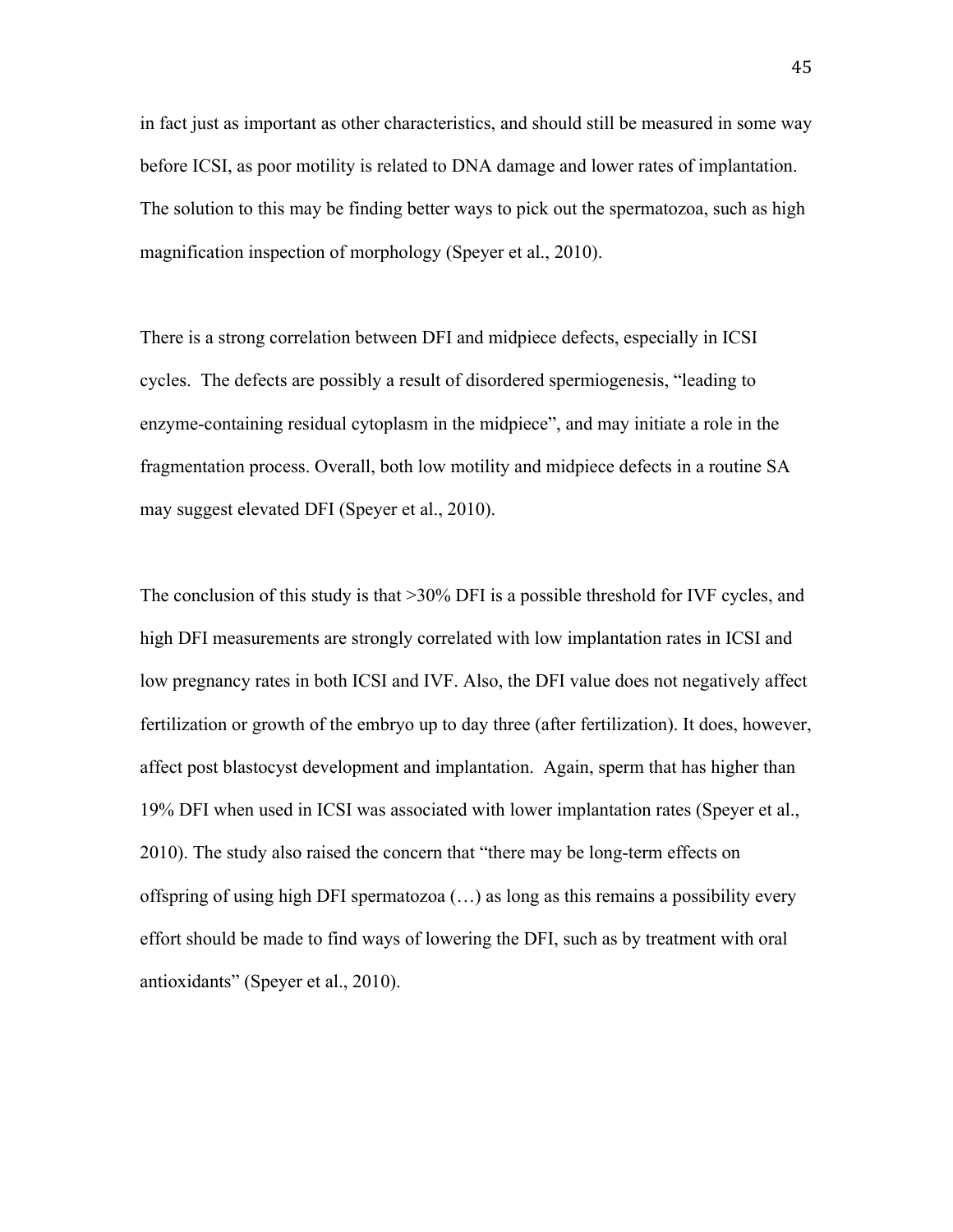# **Future Research**

The sperm chromatin DNA damage assays have considerable challenge, despite their seemingly impressive placement in the armamentarium of diagnostic tools since 1980. Despite the controversy, the DFI seems to be able to offer much insight and should still be considered as a possibility of future testing as a part of clinical management (Barratt et al., 2011).

In regards to DNA structure testing via a sperm chromatin structure assay some specialists feel that it may be useless for evaluating quality of sperm leaving the seminiferous epithelium. Amann (2010) states that it may be more appropriate for certain tests, including the DNA structure test, to study sperm from the efferent ducts or proximal epididymis and from the cauda epididymus or vas deferens, using tissue from consenting organ donors who have passed unexpectedly. He goes on to state "future analyses of individual spermatozoa within populations from the proximal and distal epididymal duct might allow a better classification of these tests as appropriate or inappropriate for evaluating the quality of spermatozoa at spermiation" (Amann, 2010).

#### **Acupuncture and Possible Effect on Sperm Quality and DFI**

One of the main modalities of TCM, acupuncture, has shown to be effective in treating several health issues including infertility. The WHO states that acupuncture can effectively treat pain, depression, digestive complaints and hormonal imbalances. The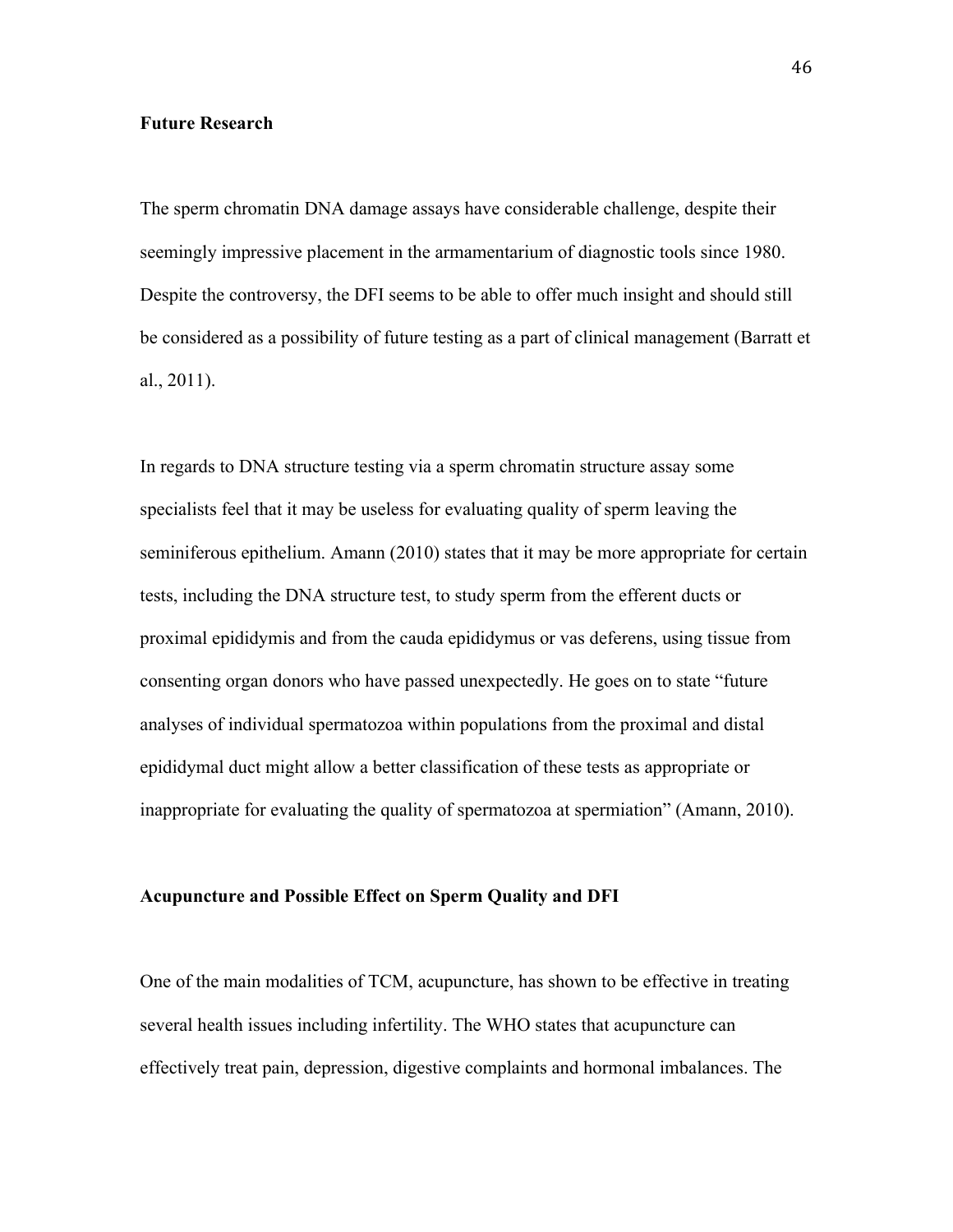mechanisms behind acupuncture are still being explored. The main theory is that acupuncture has a neuromodulatory effect. Needling an acupuncture point stimulates the nervous system to release chemicals in the muscles, spinal cord, and brain. These chemicals will either change the experience of pain, or they will trigger the release of other chemicals and hormones which influence the body's own internal regulating system. The improved energy and biochemical balance produced by acupuncture results in stimulating the body's natural healing abilities, and in promoting physical and emotional well-being. This ability to affect neuromodulation may be one of the reasons why acupuncture may be helpful in decreasing DFI. Acupuncture has been shown to successfully treat poor sperm density, especially when in conjunction with inflammation of the genital tract (Pie et al., 2005). General improvement of sperm quality after acupuncture treatment has been suggested in several studies, specifically, of the ultrastructural integrity of spermatozoa. A more in depth review of this portion of the literature will be discussed in detail in the Results and Discussion section (Agarwal et al., 2003; Pei et al., 2005; Sherman et al., 1997; Ward, 2009; Zhang et al., 2002).

## **Herbal Medicine and Possible Effect on Sperm Quality and DFI**

Another component of TCM is herbal medicine. Traditional Chinese herbal medicine has been used for thousands of years to treat a variety of health conditions, including reproductive imbalances both for men and women as well as pre-conception care even in ancient Chinese culture. It is proven effective in treating pain, digestive disorders, infection, anemia, anxiety and a number of other health concerns. The antioxidants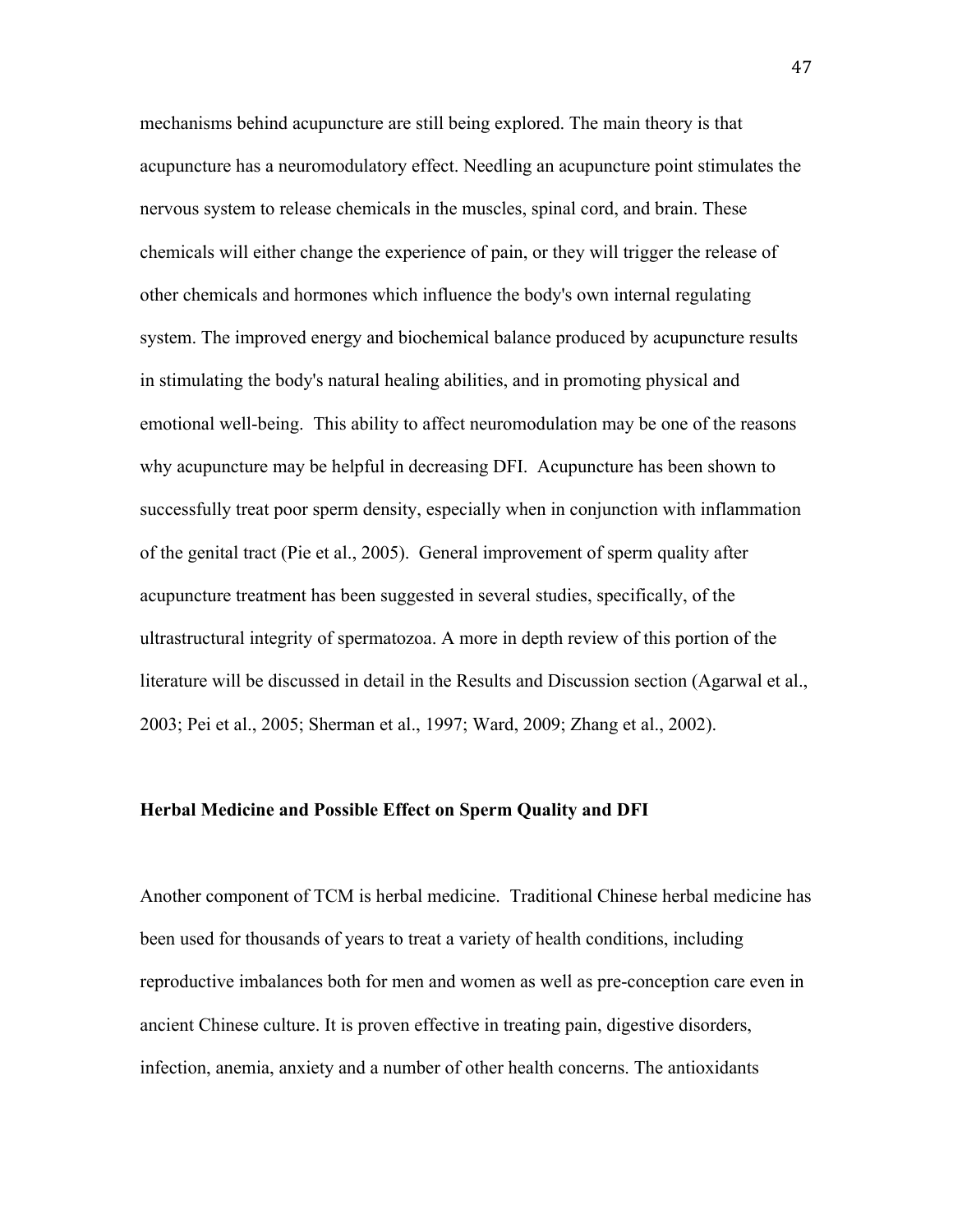contained in the herbs may be one reason why certain herbs are being prescribed. Many formulas increase circulation, reduce inflammation and calm the nervous system. All of these components may have an effect on sperm DNA fragmentation. Moreover, growing evidence suggests that seminal oxidative stress is involved in many cases of idiopathic male factor infertility. As antioxidants may decrease the oxidative process, herbal formulas, some of which contain antioxidants, may help to reduce oxidation and improve male factor fertility, and possibly prevent sperm fragmentation (Tempest et al., 2008; Kaleem et al., 2009; Lyttleton 2004).

Dang Gui is an herb that is thought to have an effect on estrogen, although more studies need to be done (Damone, 2008). Many herbs are thought to have androgenic and estrogenic effects. Herbs such as Ba Ji Tian, She Chuang Zi, Suo Yang, Tu Si Si and Yin Yang Huo (epimedium) increase the secretion of endogenous hormones such as corticosterone, cortisol, and testosterone (Chen, 2001). All of these botanicals may have an effect on sperm DNA fragmentation, sperm quality and improving male infertility. Herbal formulations that contain antioxidants and support hormonal function may help to reduce oxidative stress and improve male factor fertility by possibly reducing sperm fragmentation (Tempest et al., 2008; Kaleem et al., 2009). A more in depth review of this aspect of the literature will be discussed in detail in the Results and Discussion section.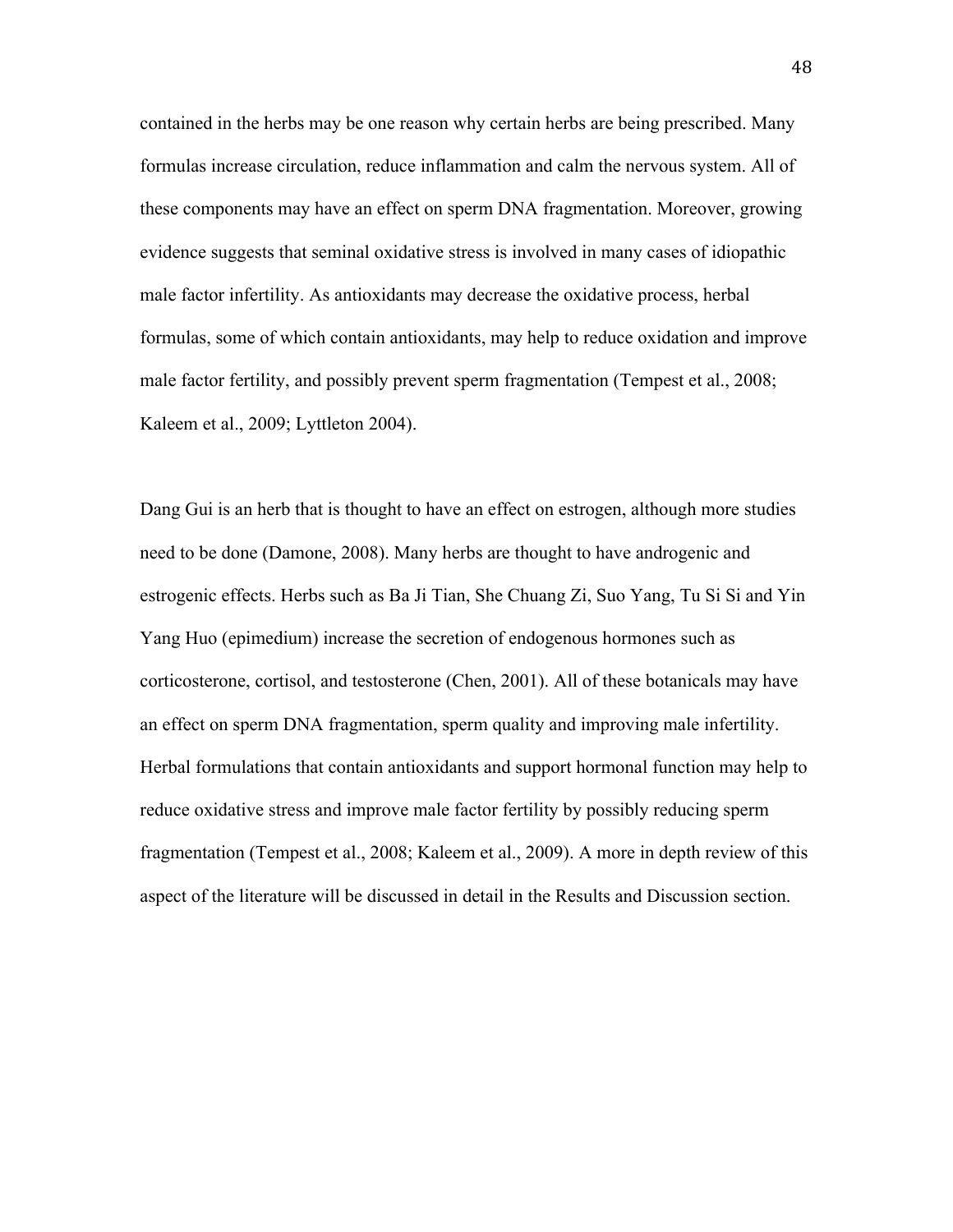# **Literature Review Integration**

Prior research has given possible explanations as to why male infertility is on the rise. Studies have been done on what the best ways are to test sperm quality, both in terms of traditional testing such as the semen analysis, and modern testing such as the DFI test, and how testing of semen gives insight into possible treatments for male infertility.

There have been some studies on TCM modalities affecting semen quality and male infertility. Both acupuncture and herbs have been used to test their potential effect on the traditional semen analysis, changes in hormone levels, antioxidative levels, quality and quantity of immune markers, fertilization rates, pregnancy rates, and in a few cases, live birth rates. What has not been done is a complete literature synthesis on the topic of TCM (both acupuncture and herbal medicine) and its possible effect on DFI, semen analysis and male infertility. This study attempts to contribute to the investigation of TCM's potential to help improve male infertility, while taking into consideration the newest ways to test sperm quality and measure male infertility or subfertility. Specifically this is an attempt to investigate possible effects of TCM on DFI, and overall male infertility.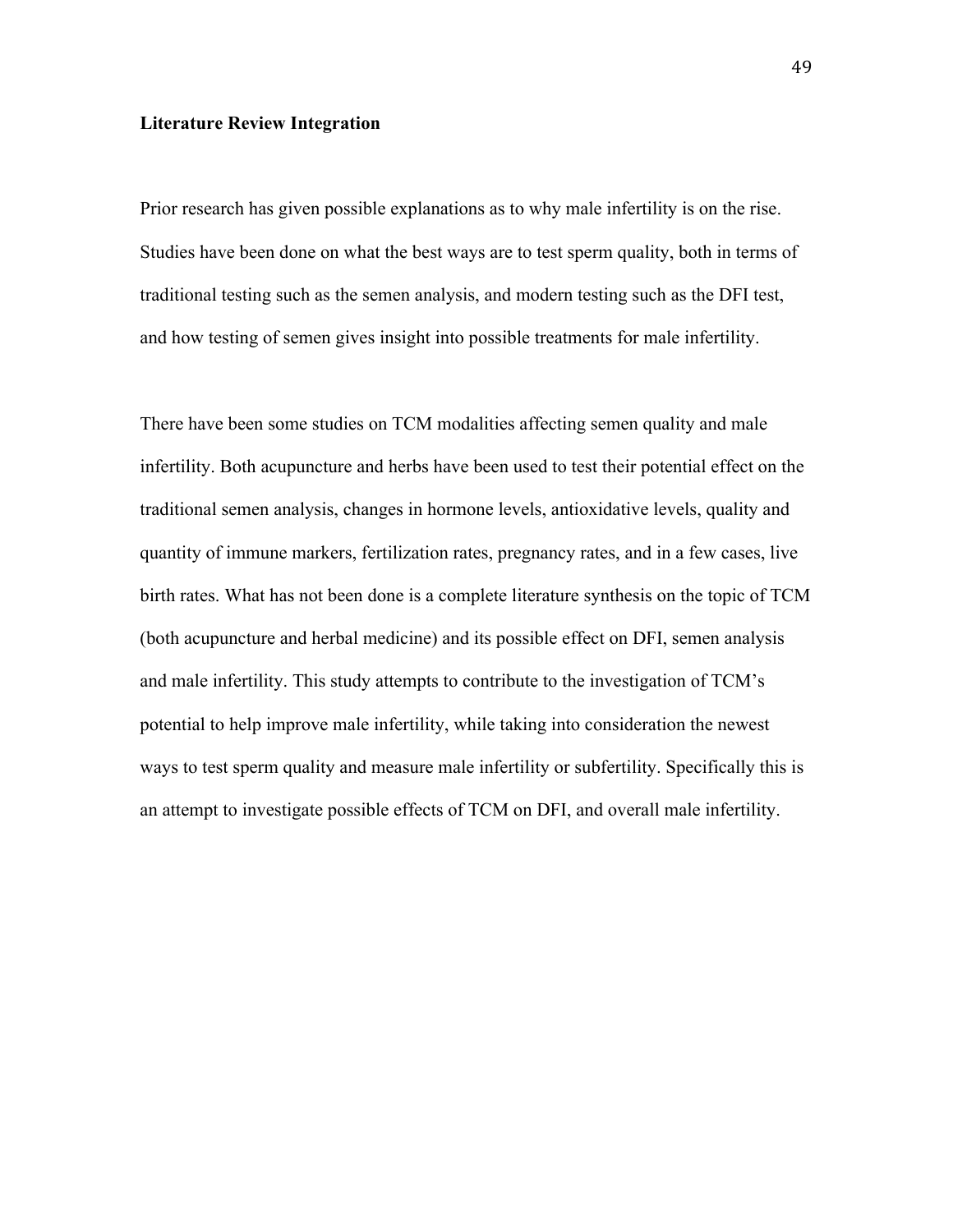#### **Chapter 3: Methodology**

# **Objective**

This literature synthesis will be used to explore sperm quality, in relation to male factor infertility, and possibilities of treatment; specifically, Traditional Chinese Medicine (TCM) and its possible effect on sperm DNA fragmentation Index (DFI). This topic will be investigated to discover if there has been any evidence that acupuncture and Chinese herbal medicine has an effect on DFI levels, sperm quality or male infertility. My hypothesis is that TCM increases semen quality, lowers DNA fragmentation and increases the change of pregnancy outcome in couples who have been diagnosed with male factor infertility.

#### **General Statement of Methodology**

The literature review will consist of reviewing articles that are relevant to the topic of Traditional Chinese Medicine and treatment of poor sperm quality and DNA fragmentation. The increase of male factor infertility will be explored, followed by taking a look at traditional ways of measuring sperm quality such as the traditional semen analysis. Then some of the more current and experimental ways of measuring semen quality, such as the DNA fragmentation index (DFI) will be looked at. Articles will also be sought to explore DFI and its relation with sperm quality and embryo quality. Articles will be included on what causes sperm DNA fragmentation, as well as TCM's modalities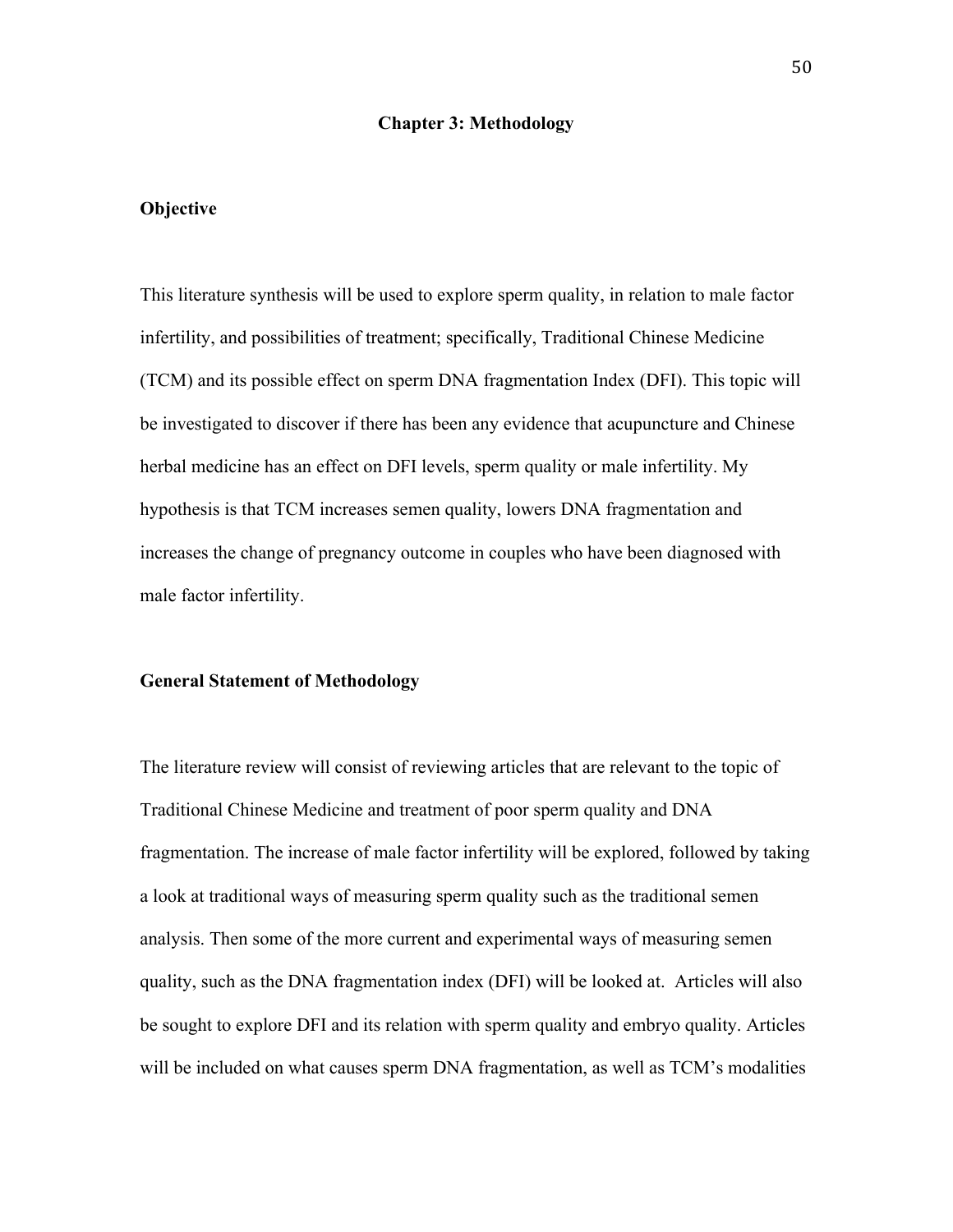and their relationship with the etiologies of DNA fragmentation. Acupuncture and its effect on sperm quality will be explored, as well as the possible herbal effects on sperm quality, male infertility and pregnancy rates, if available.

The literature synthesis method was chosen to find answers to the hypothesis that TCM has a positive effect on DFI. I am specifically interested in studying TCM and DFI because I will potentially be doing research with male infertility subjects. Thus I needed to know what had been done already before pursuing research on the topic.

# **Instruments and Procedures**

To find articles and studies related to the research question, online search engines such as Google Scholar and PubMed will be utilized. Fertility & Sterility, Human Reproduction and several other peer-reviewed medical journals will be used to find related articles and studies pertaining to the research question. I will utilize the University of California system through UCLA medical library as well.

For searches, key words and phrases will include: Traditional Chinese Medicine (TCM) effect on Sperm Quality, DNA Fragmentation Index (DFI), TCM effect on sperm quality, male infertility, In Vitro Fertilization (IVF), Assisted Reproductive Technologies (ART), Etiology of DNA Fragmentation, Herbal Medicine effect on Sperm Quality, Acupuncture effect on sperm quality.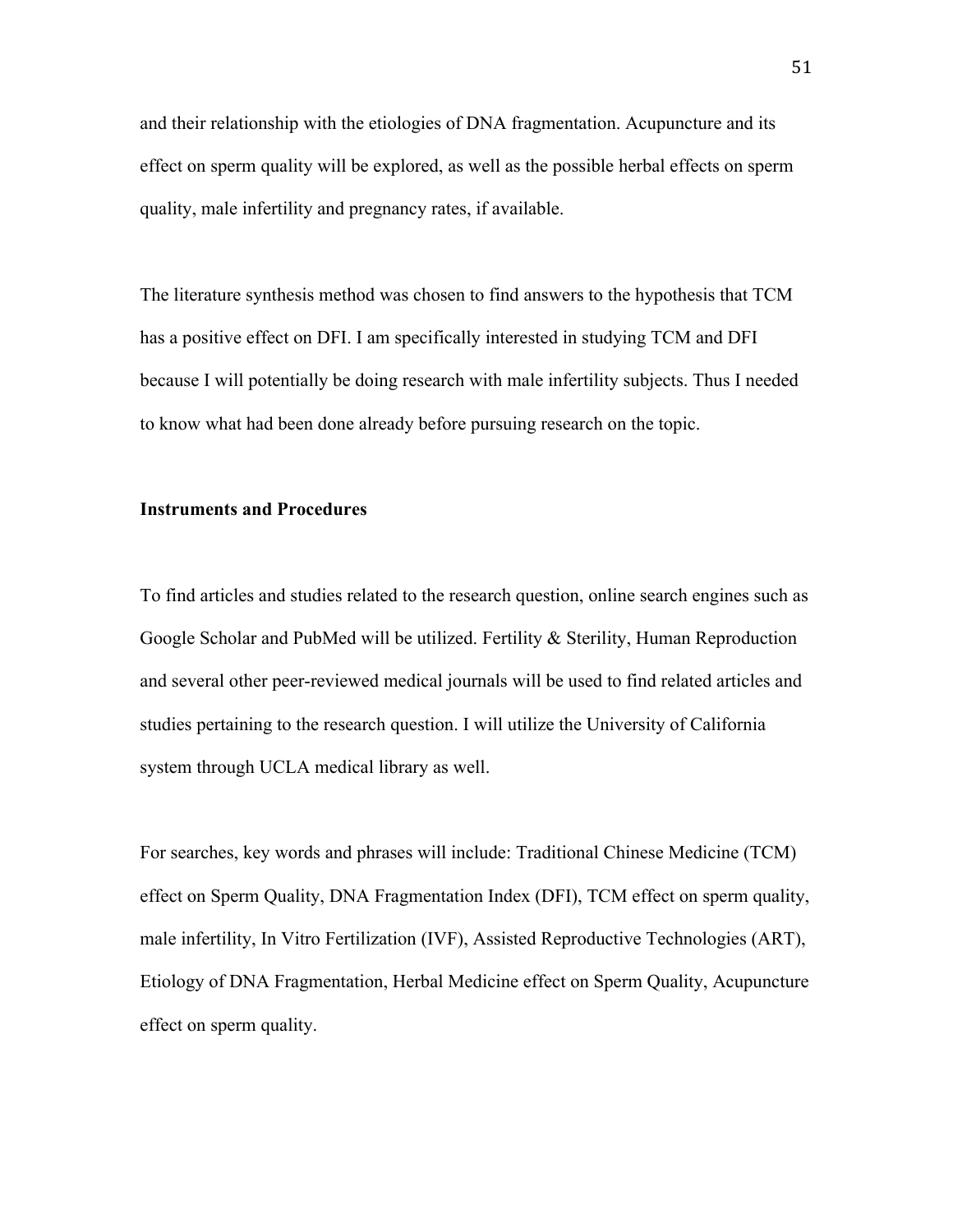This part of the Methodology Chapter will describe the procedures and methods of Data Analysis, and how I will organize, display and report my results and data as they are extracted from the data collection forms devised for the review of each article used in the Literature Review.

# **Reports and Displays: Tables**

The primary step of organizing, displaying and reporting the data will be to organize them into table form. The tables (Table 1-4) will list the article's name, author and date written on the left-hand margin, and the top column will show representing themes or concepts respectively. The boxes in the center will have an "x" or a blank field, representing whether or not the article contains any information pertaining to the theme indicated above. This display and report is to help the researcher organize the information and articles on a deeper level.

# **Inclusion and Exclusion Criteria**

## *Inclusion Criteria*

Of 35 articles in Chinese language found, only six studies were included in this analysis. I chose to include some of the studies published in Chinese language as there were only few studies done on herbal medicine in the English language. Also, it seemed that the Chinese language articles might help to give some idea as to what has been done, even if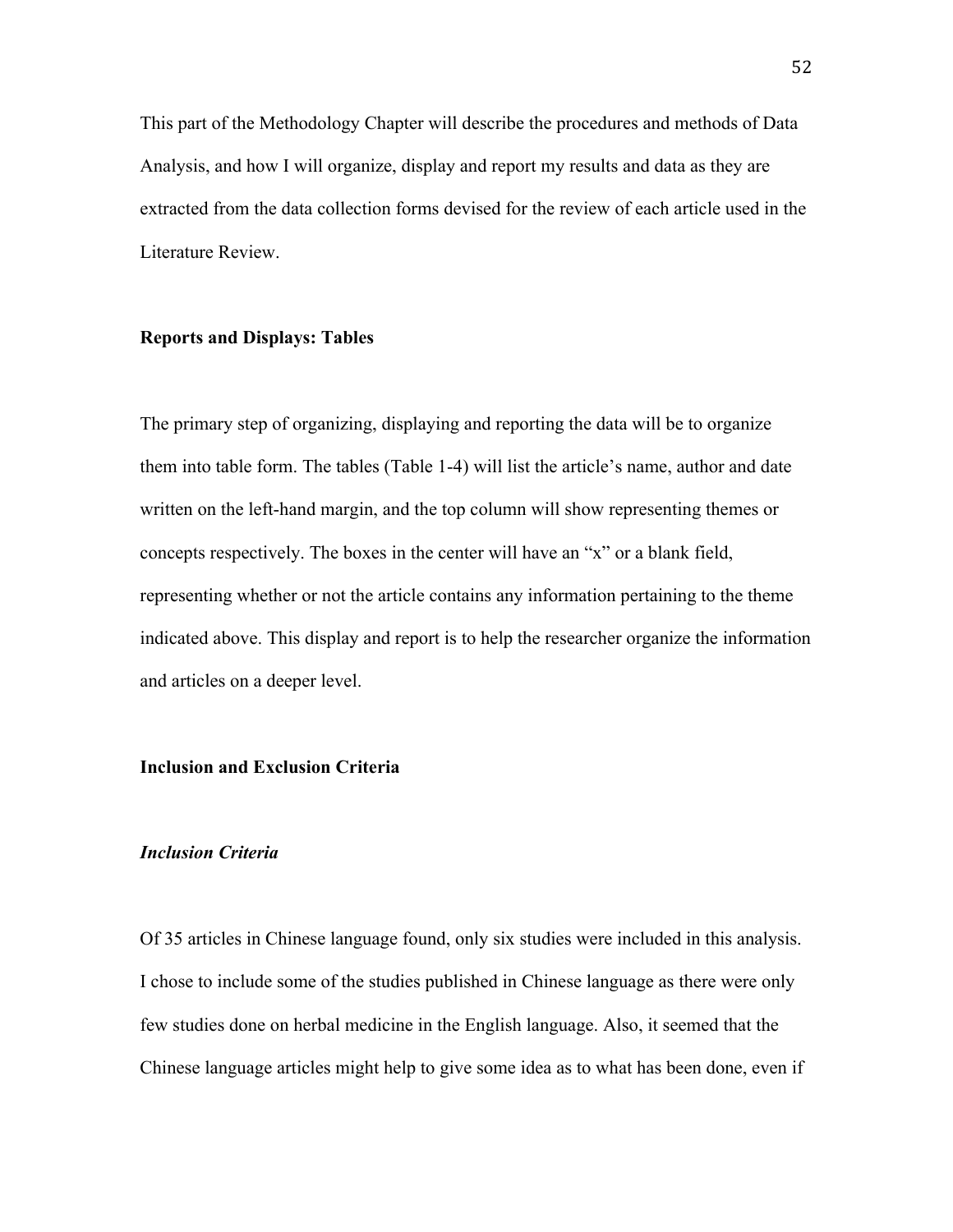the studies are not exactly at the same level as English language studies. As there is so little information, it appeared helpful to gain a better understanding of the concept. Part of the reason for excluding most Chinese studies was the language barrier and a lack of translational work, lack of funding to purchase large amounts of translated work, and the inability to grade a study's quality as China has different ways of running studies. It also seems the studies from China show a trend in that not all of the herbs were disclosed in the formula used. Some studies listed a few herbs and then continued with "etc." to indicate that there were more herbs, but they would not list them (Zhiyuan, 1996).

Although including reviews is discouraged in current Literature Syntheses for the most part, review articles were included because these reviews gave important information and therefore potential insight that would have been overlooked otherwise. The other reason for including reviews is the general the lack of studies in this area. At this juncture, specializing scientists, Urologists, Andrologists, OBGYN's, RE's, Immunologists, Integrative fertility specialists and, most of all, concerned patients need all the help they can get. Thus, including all pertinent information in this analysis may eventually lead to more efficient, less costly and overall better care, and is of necessity. For example one article consisting of a review of case studies showed very high pregnancy rates (55.6%), after only three courses of treatment (approximately 30 TCM treatments). This case review study suggests that acupuncture may be effective in improving chances of pregnancy in male infertility with a minimum of 30 TCM treatments required (Zhiyuan, 1996). Another study within a review reported up to a 78% pregnancy rate in available couples. All subjects had received a Chinese herbal remedy twice a day for 60 days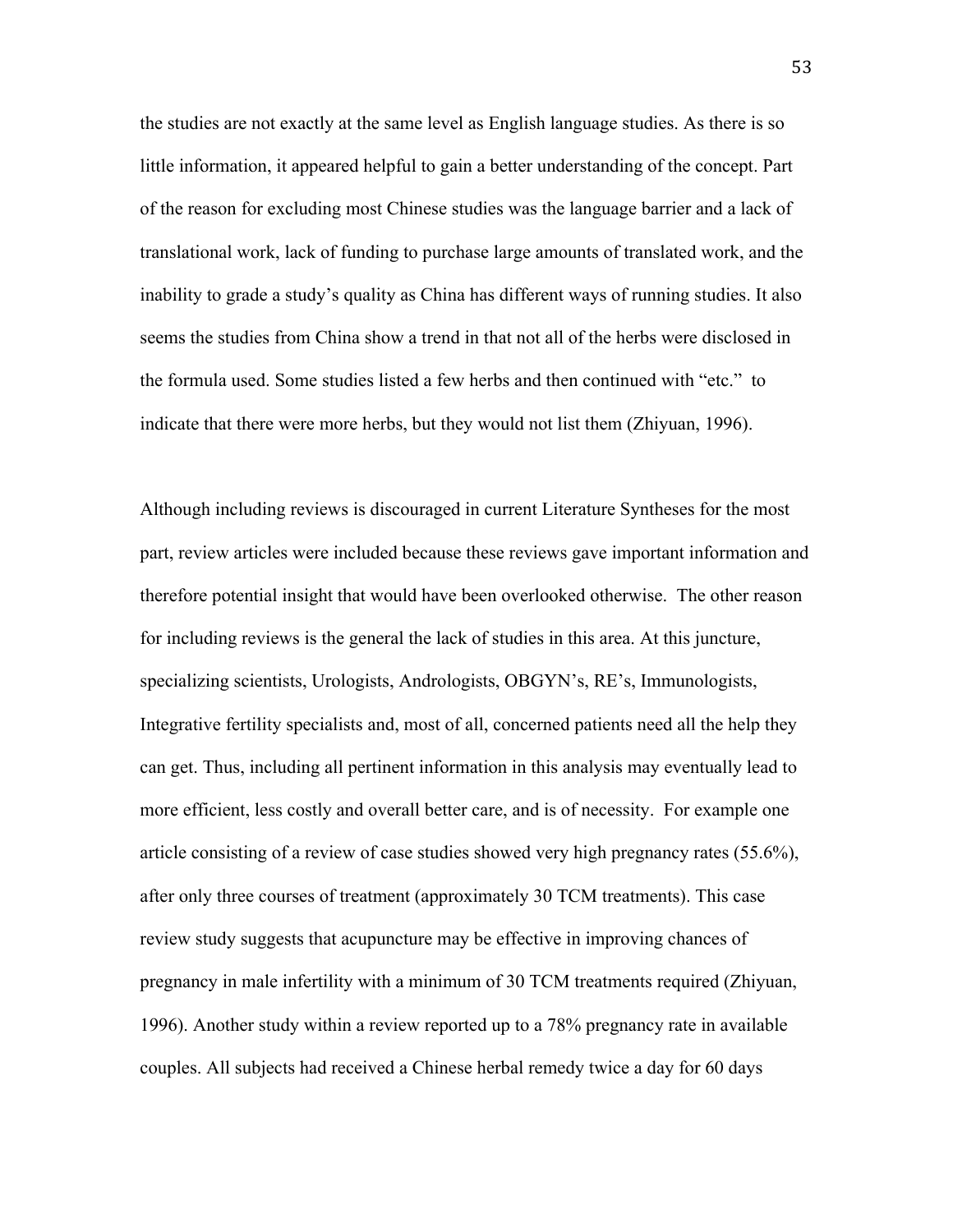(Crimmel et al., 2001). Both of these studies were in reviews, and show that TCM was efficacious in safely treating male infertility.

## *Exclusion Criteria*

Studies before 1990 were not included. Animal studies were not included. Studies revolved around the investigation of nutritional supplements or solely antioxidants and sperm quality were not included, as the main research question addressed in this study was related to TCM in its most holistic form, using acupuncture and herbal therapeutics. Although, there may be significant antioxidant activity in some of the herbs and formulas used in the analyzed studies, this was not the focus of the study. This should be investigated in a future study.

# **Validity and Reliability**

Perceived threats to validity and reliability are related to the forms used and the peerreviewed journals accessed. One remaining threat to validity and reliability is related to the fact that this study is somewhat limited as certain articles that may be helpful for the review were not accessible, which may affect the validity of the review/synthesis. The overall effect should be minimal, as many of the studies were repeated and written about in more than one journal, so the majority of the main concepts will be covered and discussed.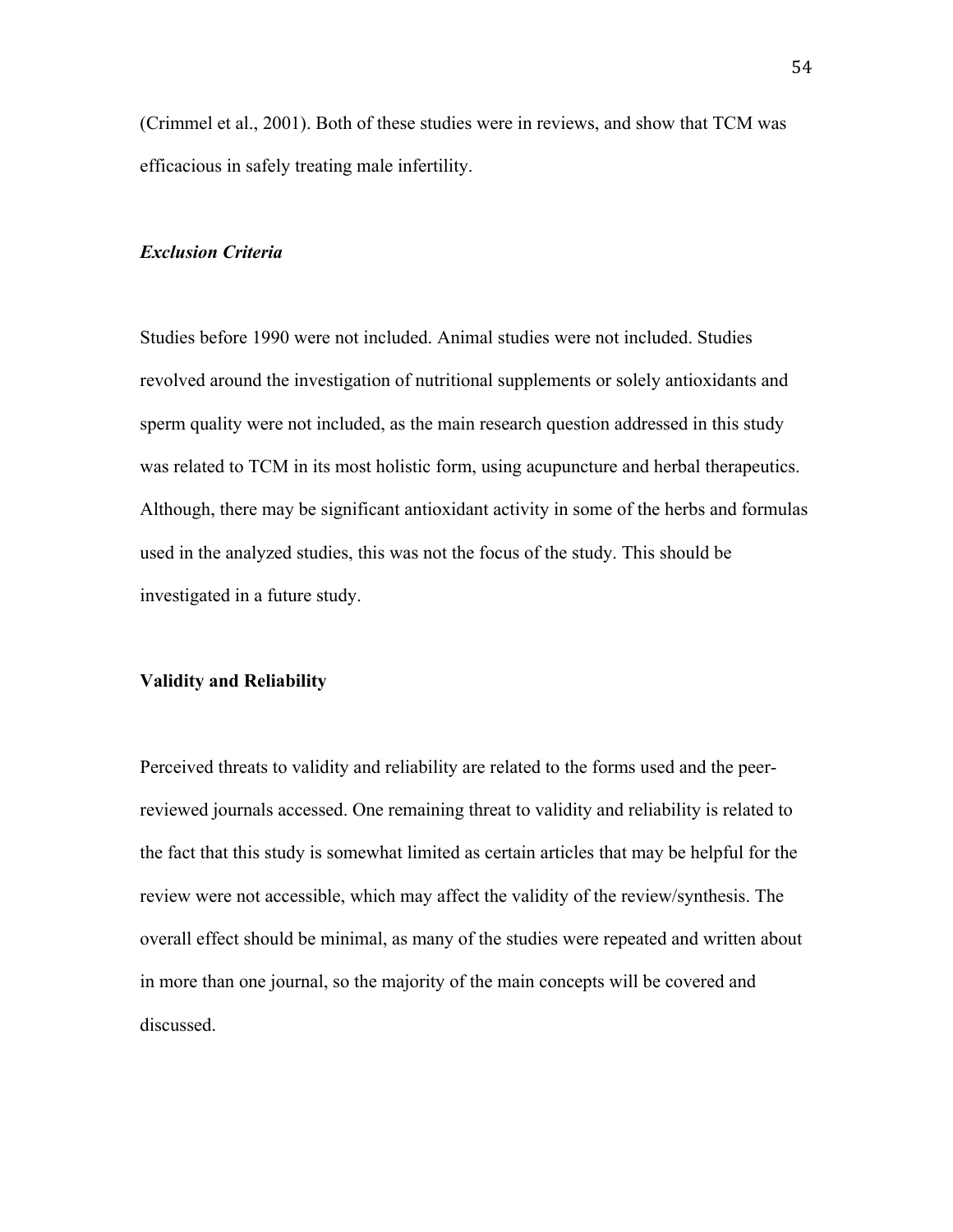Data are gathered from each reviewed study in a systematic manner using the data collection forms (see appendices). The use of the forms increases the reliability of the data. In terms of the actual journal articles, articles were collected from published sources and peer-reviewed journals. These publications usually share standards for acceptance of articles and studies that adhere to accepted research practices within the profession. This factor increases the reliability and validity of the data collected from each of the articles reviewed and used for the synthesis. Internal threats may include the possibility of incorrectly summarizing an article, but this should be minimal due to training in research methodology and near completion of three doctoral level courses in research methodology training in the doctoral program at Yo San University.

#### **Methods Used to Analyze Data**

Thematic content analysis is the qualitative method used in this literature synthesis. It is an appropriate method often used for review and synthesis of published research because the framework is more qualitative and broad. Therefore data need to be reviewed and then grouped into sections in order to convey the summaries and allow for more accurate and organized analysis (Roberts, 2008).

# **Rationale**

Thematic content analysis is used for the purpose of completing this study which may lead to the elucidation of factors that may be specified for further exploration in future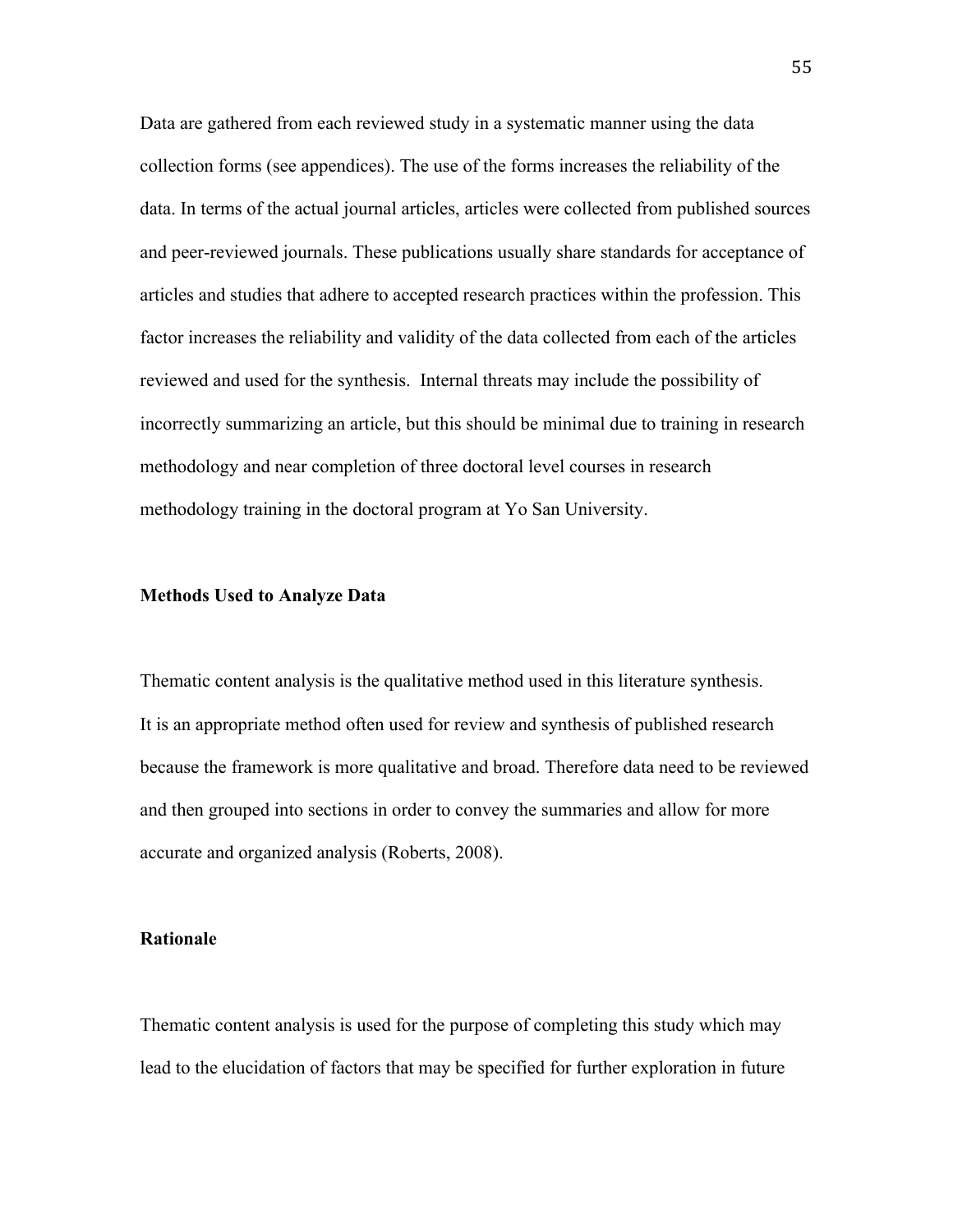systematic studies. The qualitative method is appropriate for novel and timely topics where there has not been a lot of prior research. The qualitative method is more effective to discern the similarities and differences, different themes and patterns, and other qualitative phenomena. This method is more open and limitless, thus allowing the opportunity to identify factors that may be significant, and perhaps overlooked in the past, especially if investigated through a strictly quantitative study (Roberts, 2008).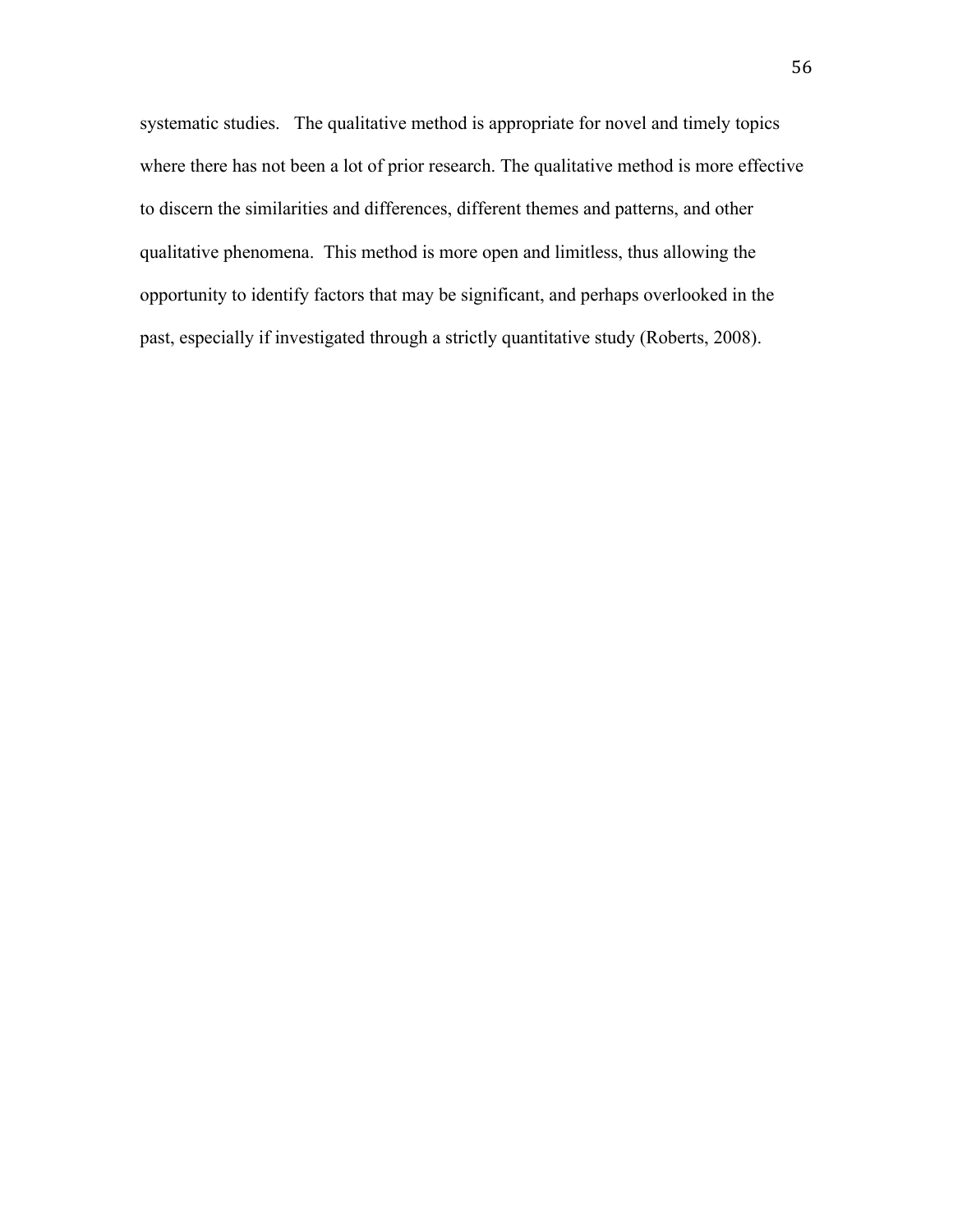## **Chapter Four: Results**

## **Data Overview**

Data were gathered via Google scholar and through the UC system using key words pertaining to the topics, including semen quality, male infertility, alternative treatments for male fertility and DFI.

## **TCM Treatment Modalities for Male Infertility**

Of the 27 articles gathered on TCM and its effects on semen quality, DFI and male factor infertility, there were two main TCM treatment modalities used to test a possible effect (acupuncture and Chinese herbal medicine). Three of the acupuncture studies included moxibustion. Two of which actually used both modalities in the study and one of which included both in their review. One study used a combination approach using both acupuncture and herbs. Nine of the herbal studies used herbs via internal consumption (in vivo). Four studies used the herbs in vitro, by actually bathing the semen in an herbal solution. In summary, twelve articles looked at acupuncture, thirteen looked at herbs, one looked at both acupuncture and herbs within a review of cases, and one study used a combination of both acupuncture and herbal therapy. In the combination study, investigators used a combined therapeutic approach of both acupuncture and Chinese herbal medicine to treat specifically immune-related male infertility.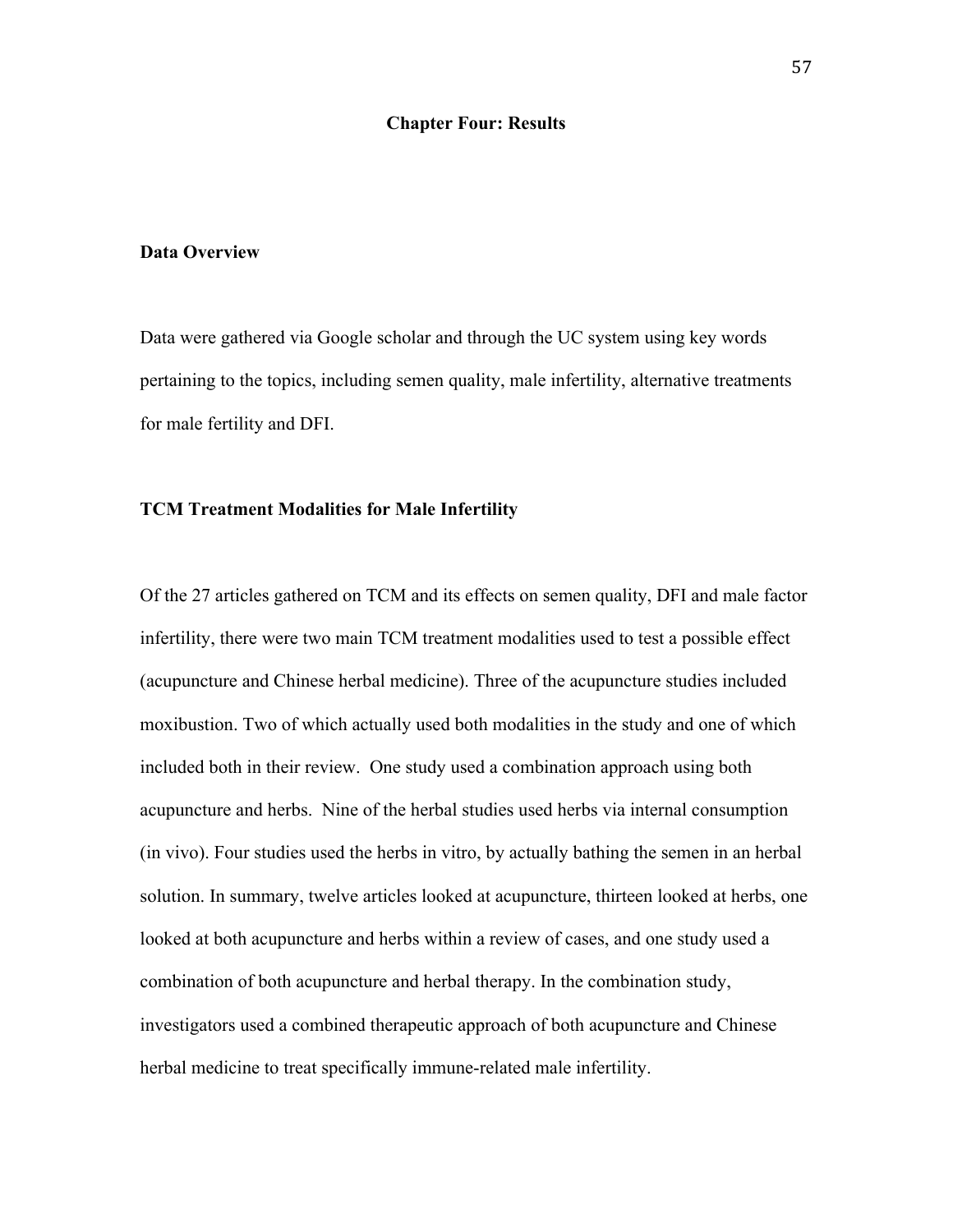## **Methods of Conception**

Studies analyzed reported the use of both Artificial Reproductive Technologies (ART), such as IVF or ICSI, as well as Natural Conception Methods (NCM) in an attempt to achieve a pregnancy. Some studies did not mention or measure the method of conception, as this may not have been included in all of the studies. Of the 27 articles, four noted that the method used was ART and four noted that the subjects used natural conception methods.

Of the studies examining ART, there was a trend for increase in fertilization rate after acupuncture therapy. In a prospective controlled pilot study (Siterman et al., 2000) 40 men received acupuncture twice a week for five weeks, receiving their own customized acupuncture treatment. Subjects had low sperm count, azoospermia, or oligospermia. Thirteen of 20 had an increase in sperm density, 67% had an increase in count,, and two couples underwent ICSI and both conceived (Siterman et al., 2000). One acupuncture study (Zhang et al., 2002) had an increase in form and motility, but not concentration with two acupuncture treatments per week for eight weeks. The 20 subjects had a history of idiopathic male infertility with one failed ICSI. Fertilization improved from 40.2% to 66.2% (Zhang et al., 2002). One review (Huang & Chen, 2008) reported that herbal formulas created a balance in hormones, an increase in fertilization and pregnancy rates, and a decrease in immune markers. Specifically, Huang and Chen (2008) included a study by Lian et al. which used a combination therapy of Zhuanyindan and prednisone to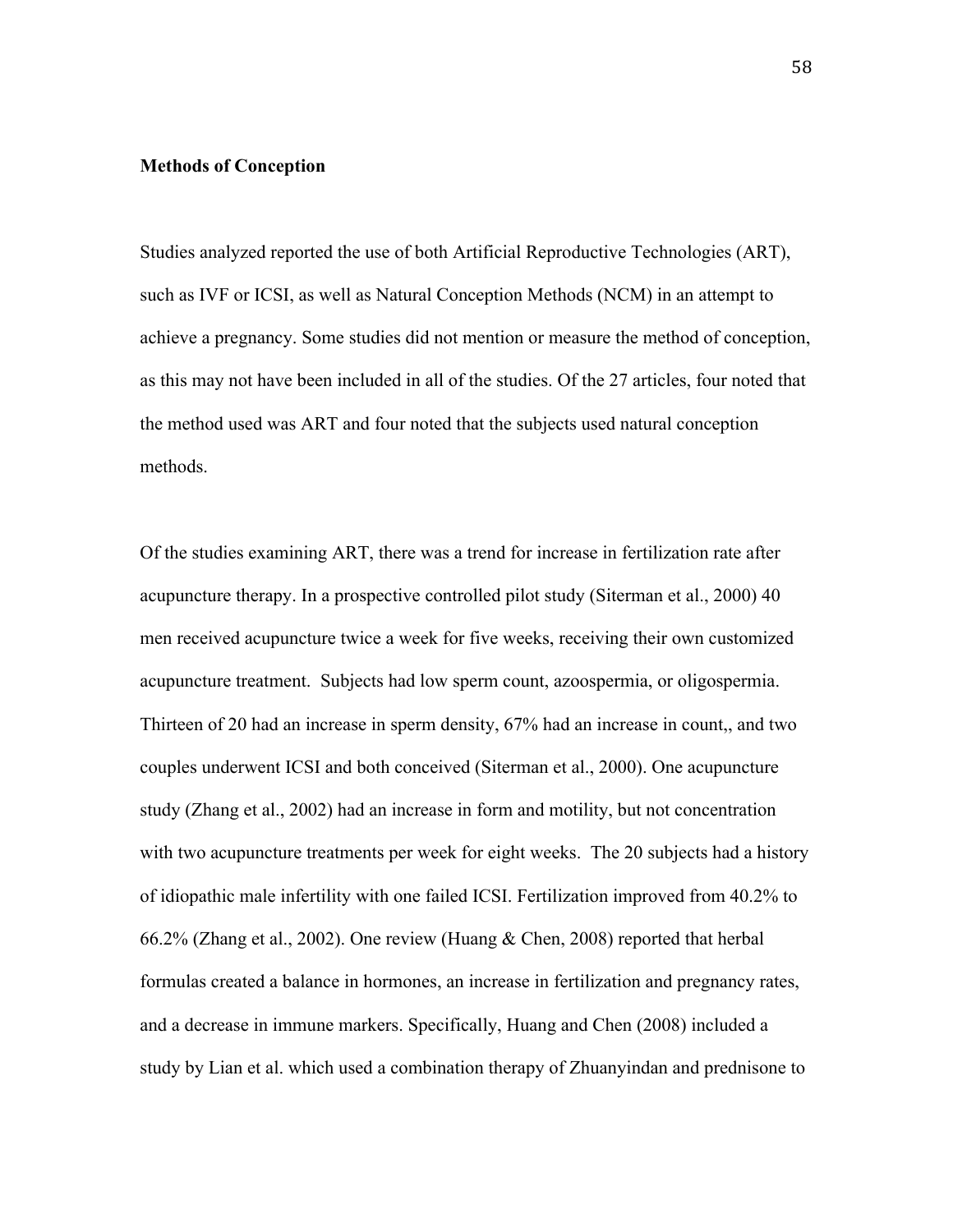treat male infertility with AsAb, and reported improvement in sperm quality by decreasing the nitric oxide level in semen. One ART study concluded that there were not enough randomized studies; however, pregnancy rate of IVF was higher when acupuncture was given to the female on the day of the embryo transfer compared to when subjects had an embryo transfer without acupuncture.

In the cases of natural conception methods, the articles stated that there were increases in pregnancy rates with the use of acupuncture or herbal medicine. In one article (Xu et al., 2003) the authors discuss a study using Shengjing pill with 202 subjects for two months. Subjects had been diagnosed with semen abnormalities. The concentrations of serum FSH, LH and testosterone were normalized by treatment, and 78% of the 116 spouses conceived (Chen and Wen 1995). "In addition, two observation studies confirmed the improvement in serum FSH, LH testosterone, corticosterone and pregnancy rate after herbal treatment, indicating that the herbs had multiple actions on the pituitary axis (Yue et al., 1996; Yang et al., 2001)" (Xu et al., 2003). These studies show that TCM can be helpful in the treatment of male infertility and improving sperm quality whether the method of conception is natural or assisted.

#### **Measurements Used to Assess Effect of TCM on Male Infertility**

To see how TCM may be affecting Male Infertility in the analyzed studies certain measurements were tracked, such as semen analysis, hormone or immune markers, antioxidants, as well as fertilization, pregnancy and live birth rates. Interestingly, the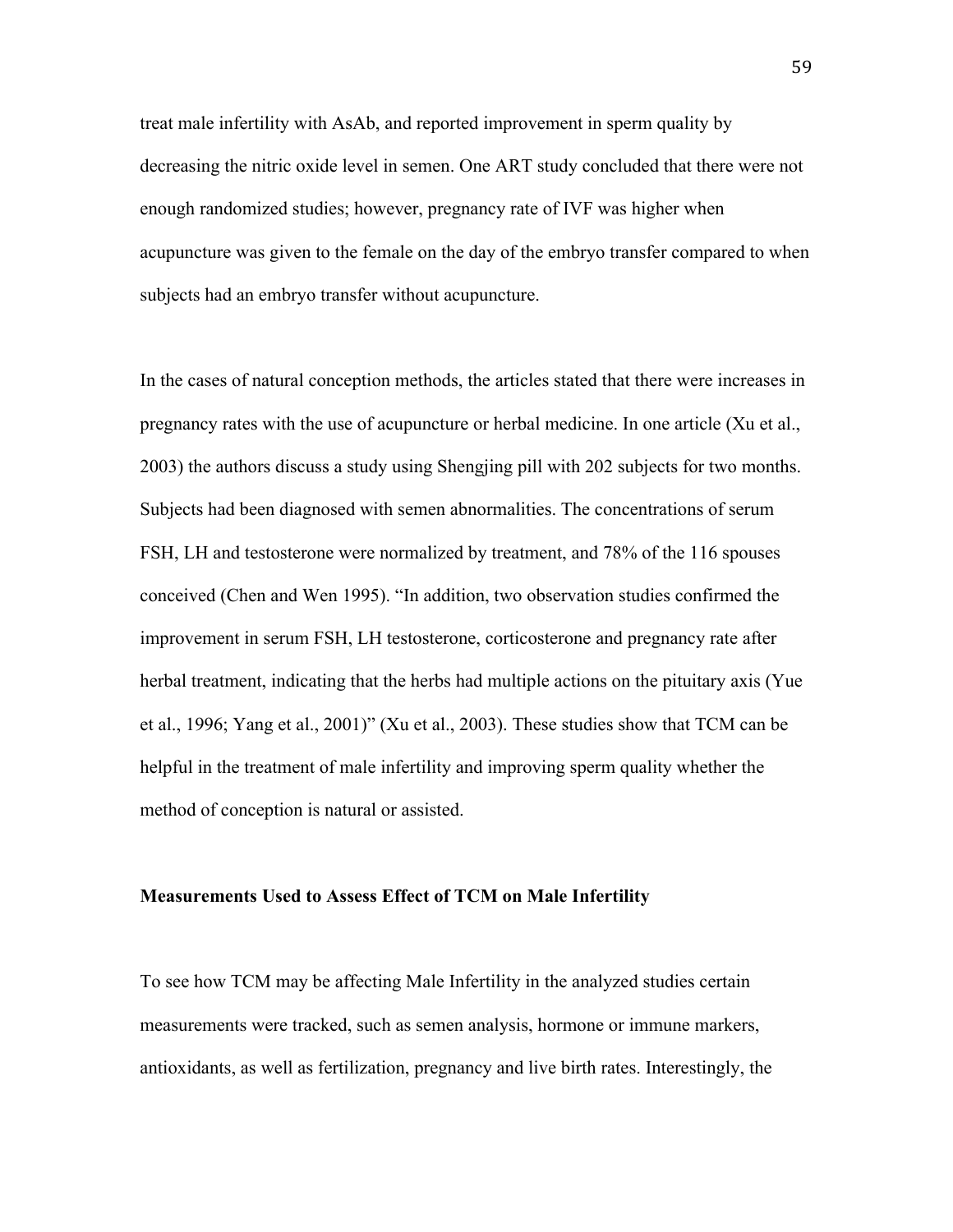most important outcome measure, the birth of a healthy child, was not measured in most of the articles or studies. Only six of the 27 articles tracked this outcome measurement. Deadman (2008) mentioned the measurement of DFI but none of the actual studies used this as a measurement.

In terms of measuring semen quality, one investigator and his colleagues created their own "Fertility Index". Overall many of the articles used different measurements within a traditional SA, for example, measuring ejaculatory or erectile dysfunction, +plasma (aFas), disomy (an extra chromosome), acrosin levels, sperm capillary penetration and hypo-osmotic swelling, along with the traditional measurements of count, volume, concentration, motility, morphology and figure or head shape.

The hormones measured included:

Prolactin (PRL) Testosterone (T) Follicle Stimulating Hormone (FSH) Luteinizing Hormone (LH)

Hormones levels also included corticosterone and various endocrine assays. TCM's potential effect on SA and hormones will be discussed in the following sub-chapters in the Acupuncture and Herbal Medicine results section.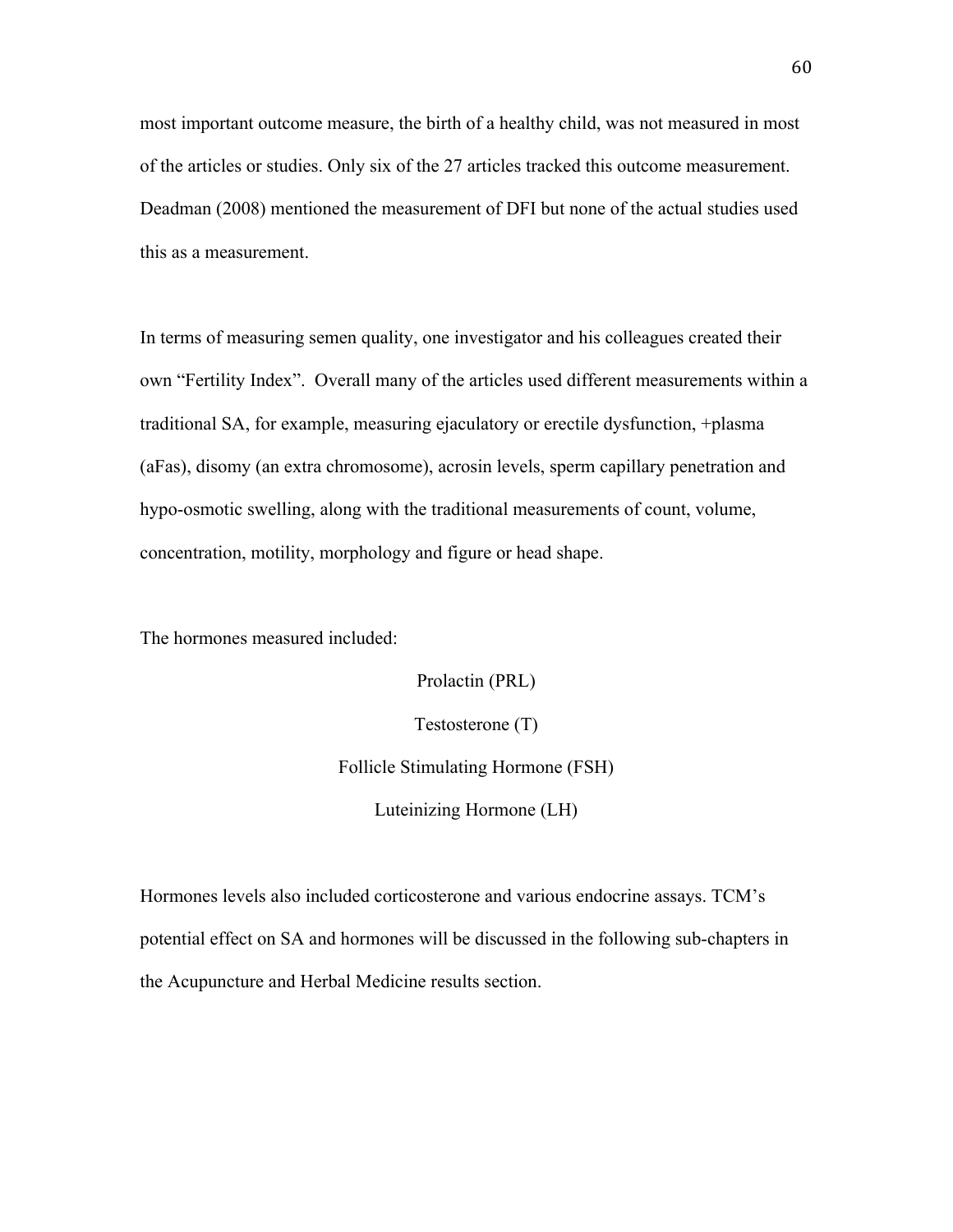In studies measuring antioxidants, blood serum and oxidative biomarkers, antioxidant assays were used as well to find what antioxidative activity occurred in certain Chinese herbs. Some of the herbal formulas stuck to measuring the anti-oxidative effects, either within the plant itself, or from measuring blood serum levels in subjects after treatment. Others used AsAb to measure an effect. Some of the acupuncture studies included the investigation of additional issues, such as vericocele, prostatitis or infection, erectile or ejaculatory function, or issues within the context of ART.

# **Results of the Use of Acupuncture Therapy to Treat Male Infertility**

Many study designs were used in this literature synthesis: prospective, (non)randomized, controlled, single blind, case studies and reviews, either of one single case or a systematic review looking at several studies.

Reviews were included because it was assumed that additional insight would be helpful. For example, one of the reviews reported a very high rate of pregnancies after 30 acupuncture treatments, suggesting that acupuncture may be effective in improving chances of pregnancy in male infertility, but with a minimum of 30 treatments (Zhiyuan, 1996).

Number of men studied (n), duration of the treatment (both minutes with retained needles as well as amount of treatments), number of points used, which points used, measurement of semen quality (both before and after), and finally, pregnancy rates were all examined.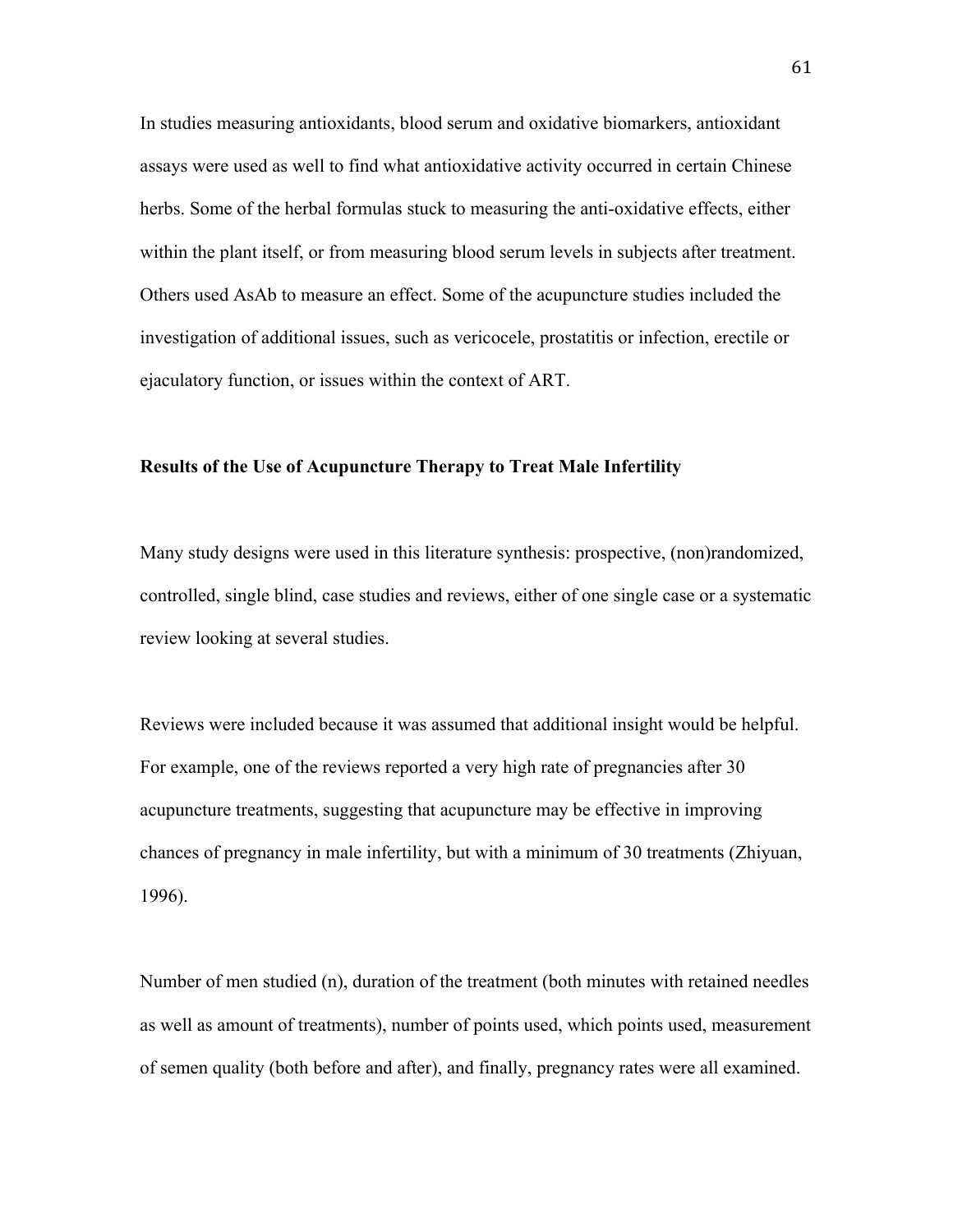Age was not specifically included as the age range was about 30-45 years of age which was fairly consistent in all studies, and typical for infertile or sub-fertile men seeking treatment. The number of subjects used in the analyzed studies is small, ranging from one, used in a single case study, to 100.

The number of acupuncture treatments given seemed to average twice weekly. The more frequent the acupuncture, the more increase there was in semen quality, especially in one case study which used acupuncture therapy for 10 treatments, given in 2-3 day intervals. This patient's sperm count went from 0.54 to 46.5 million. His sperm density increased from 0.2 million/mL to 18.6 million/mL (Cliaci, 2008).

Of the acupuncture points used, the abdominal points dominated (see Table 3.) which directly increase blood-flow to the lower abdominal cavity, and potentially affect circulation in the reproductive tracts and testis. In terms of location and meridian, Kidney meridian points were included in almost every treatment. From a traditional sense, the Kidney meridian points and Yang tonifying points were predominantly used, such as Kidney 3 and 6. The Kidney and Yang tonifying points on the UB (Urinary Bladder) meridian were also commonly used. Spleen 6 and Stomach 36 were also commonly used, in eight of the nine studies that reported points. In all of these articles, some improvement was shown in semen parameters except in one case (Siterman et al., 2009). In this study, 39 subjects were given eight to ten treatments at a rate of twice per week. No more than 12 points were used at a time. Subjects had low sperm count, elevated scrotal temperature and high levels of gonadotropins, or mixed etiology. There was no improvement in the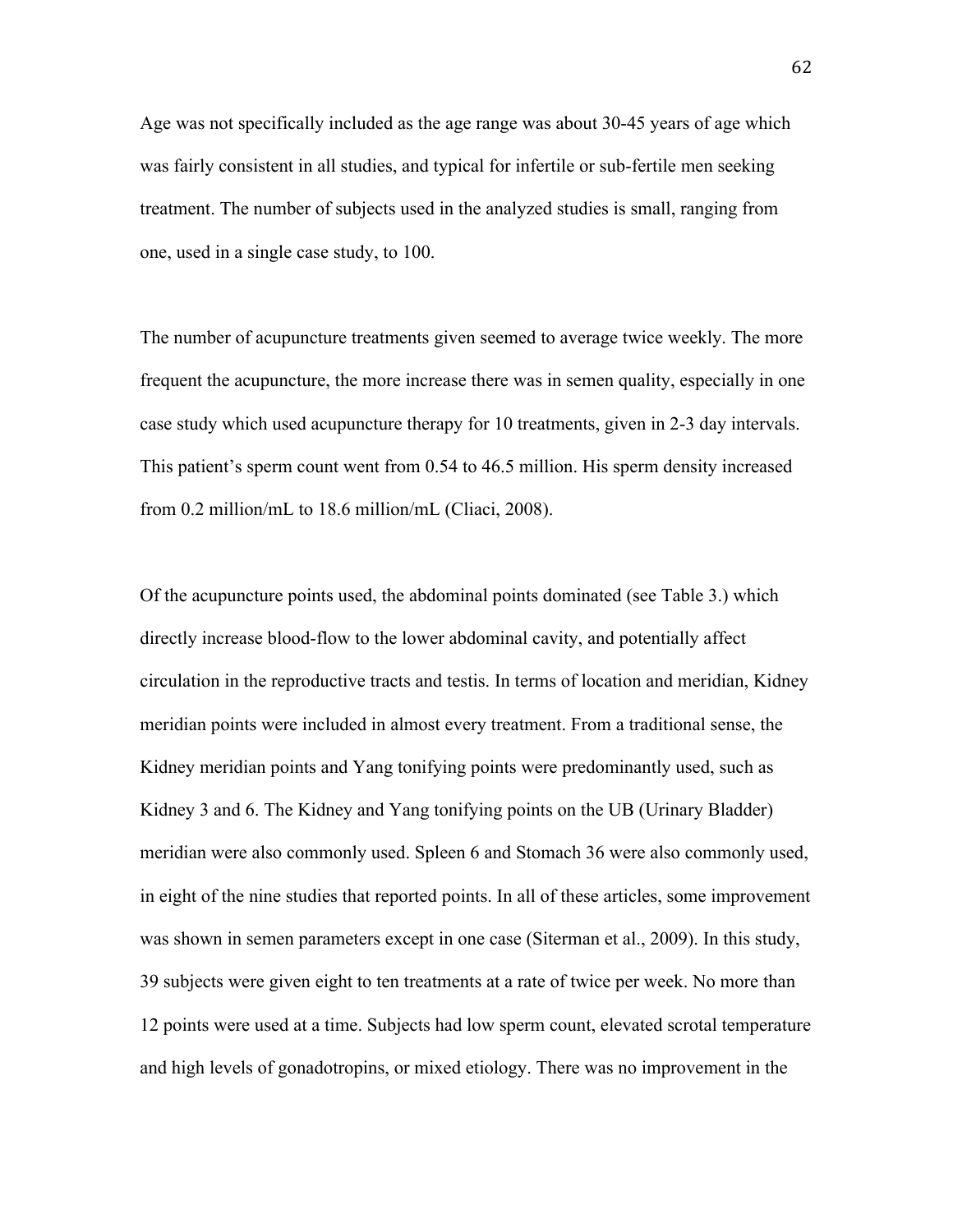subjects who had varicocele, although, there was an increase in integrity overall. Scrotal temperature decreased, and sperm concentration increased. When both inflammation and high FSH was present outcomes were mixed, with mixed results (improvements in semen parameters). Pregnancy rate was not measured (Siterman et al., 2009).

Damp-heat points were also used to clear any excess phlegm or mucus in the system, infection or prostatitis. Some points were used to clear damp heat from a specific location; for example, SP9, LV5, LI11, ST28 and GB41 were used in some studies to treat inflammation in the genital tract. Damp-heat is also sometimes correlated with inflammation. In this study there was an increase in sperm count (67%) and 13 of 20 men had an increase in sperm density. The two couples that proceeded to undergo ICSI both became pregnant (Siterman et al., 2000).

One case review involved 54 subjects using only six acupuncture needles, with additional moxibustion on SP 6 (Spleen six). The men in this group had been diagnosed with abnormal semen parameters and ejaculatory dysfunction. The results showed that after an average of 20.5 30-minute long treatments, 30 of the 54 subjects became pregnant with their partner (55.6%) (Zhiyuan, 1996).

In terms of semen quality, the analyzed studies indicated that there is overall improvement in male infertility when acupuncture therapy is utilized, no matter which aspect is in a state of dysfunction (the immune system, hormonal deficiencies, issues with sperm: oligospemia or insufficient sperm, azoospermia or absence of sperm,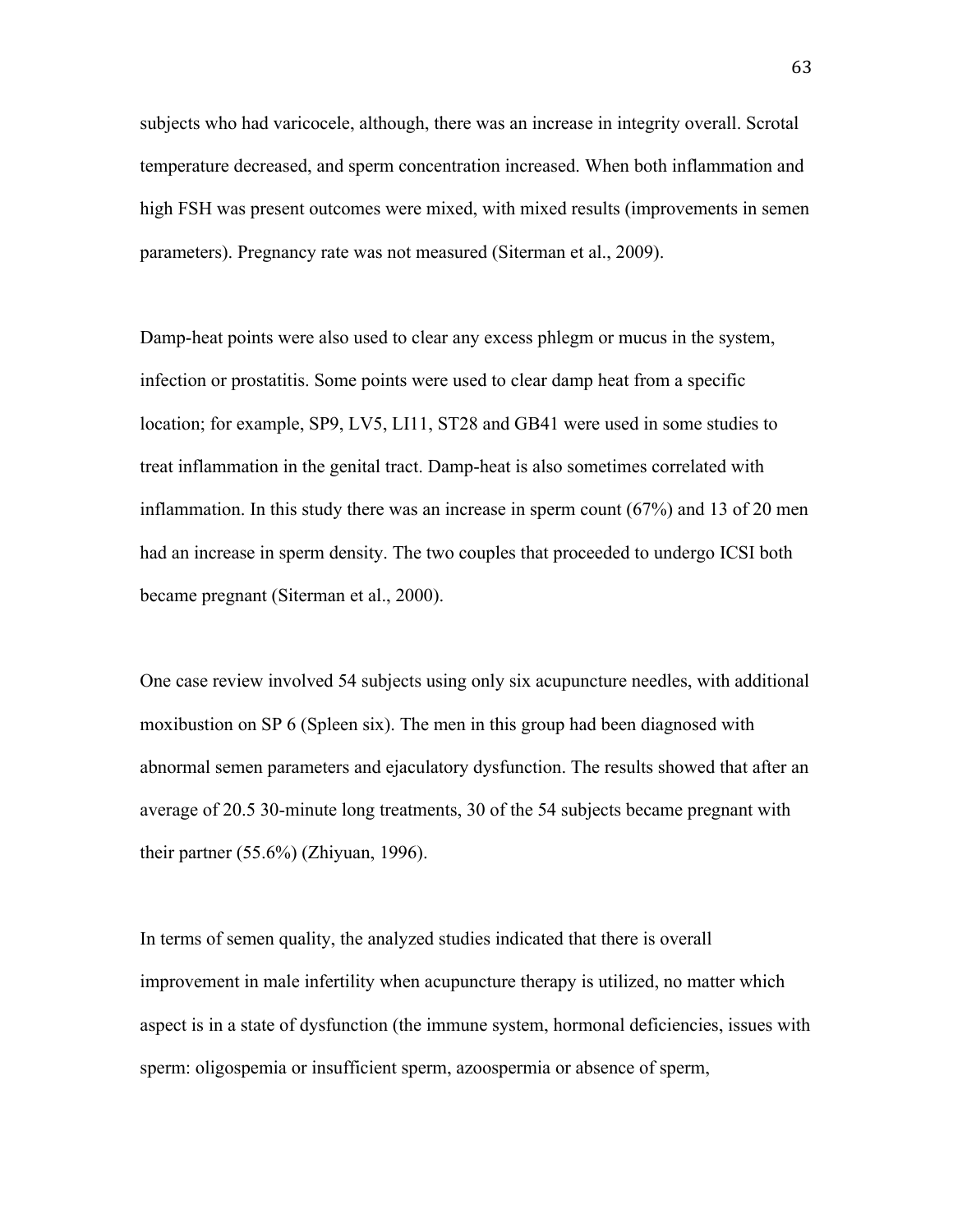asthenospermia or motility, or teratozoospermia or poor morphology as well as the conception and development/birth process). Also, in one case (Hung Yu Ng et al., 2008) there was an increase in sperm concentration with placebo acupuncture and not with traditional acupuncture.

Men with overall abnormal semen parameters were reported to have an increase in sperm count, motility and pregnancy rate, with 30 acupuncture treatments (Zhiyuan, 1996). In one study (Siterman et al, 1997), sperm count went from 8.5  $10^6$ /mL to 19.3  $10^6$ /mL with five weeks of acupuncture treatment. In another study (Siterman et al., 2000) count increased by 67% with only five weeks of treatment. In that same study, two of the couples underwent ICSI treatments, and both conceived, signaling to all fertility specialists that acupuncture treatment twice a week for five weeks may not only help sperm count, but may have other positive effects on the sperm, possibly increasing chances of conception when used in conjunction with ART (Siterman et al., 2000).

Zhang et al. (2002) reported no improvement of sperm concentration. All subjects had been diagnosed with idiopathic male infertility with one failed ICSI. In this study form and motility and improved. More importantly, fertilization improved from 40.2% to 66.2%, raising the question why research and medical practice are not focusing on a more integrative approach, especially as form and possibly motility are just as important when using ART, as the more motile sperm may be stronger or healthier, and form or morphology are important in forming a viable embryo.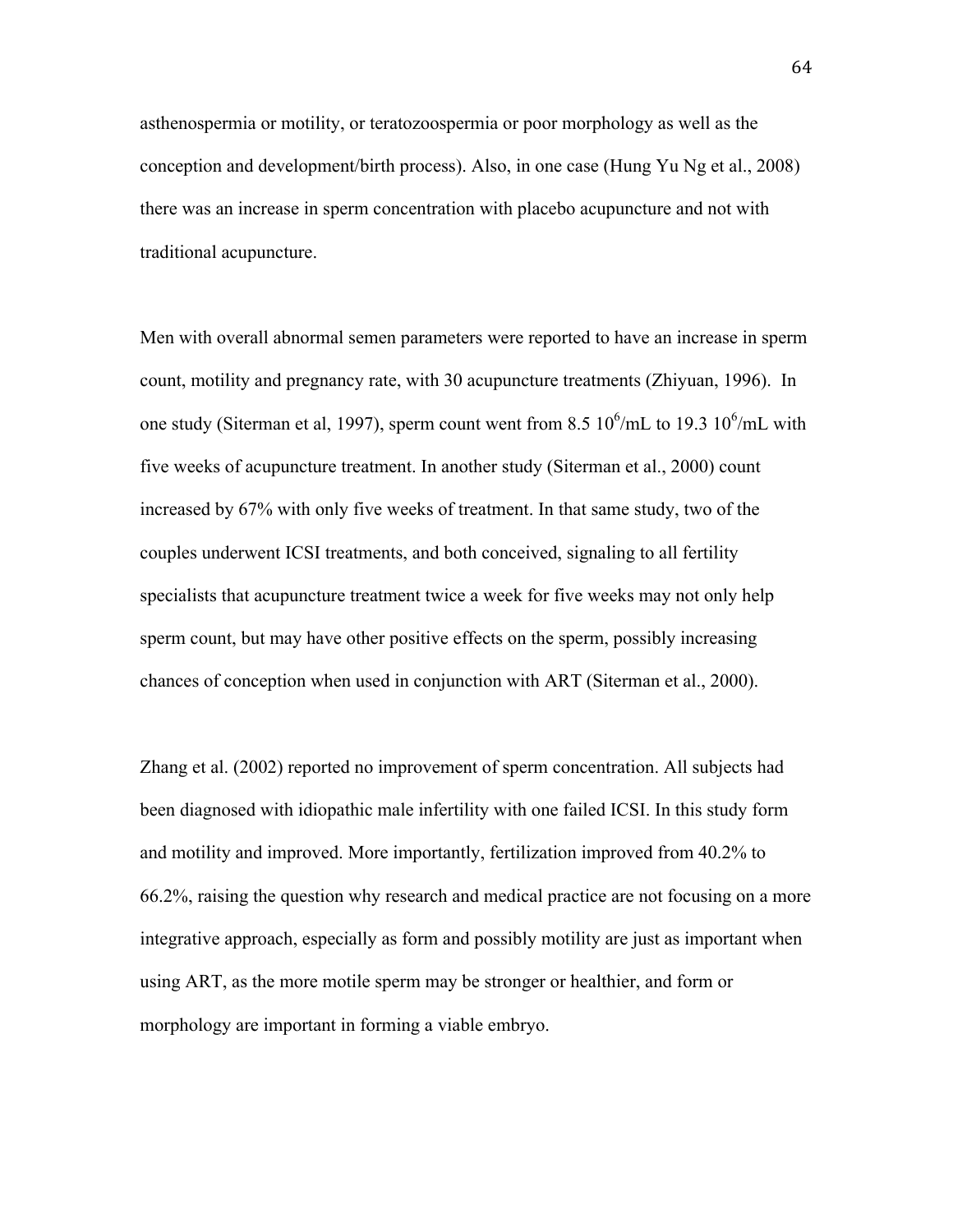One study done in 2005 (Pie et el, 2005) was one of the shortest in treatment course length (five weeks), yet showed a marked improvement in sperm morphology and motility. In a study of case reports done by Crimmel (2001), some men got treated for up to five months, and the results varied from "not reported" to 74% of the couples conceiving or having normalization of semen parameters, suggesting that, overall, length of courses of treatment and frequency may make a difference.

Time being diagnosed as "infertile" may prove significant, as shown by Gurfinkel et al., 2003. The authors worked with men who had not been able to conceive for 11 years or more, and who had semen abnormalities in concentration, morphology and motility. There was a significant increase in "normal form sperm"; however, volume, concentration, progressive motility and number of round cells did not show significant changes. Again, form improved but overall numbers did not. In this study there was no measurement of pregnancy, but one might assume that there may not have been any, which perhaps indicates that the longer a couple waits, the harder time they will have conceiving. Paternal age may be just as important as maternal age, giving rise to a not so common diagnosis: Advanced Paternal Age (APA).

One case study done by Cliaci (2008) showed a subject with a sperm count that started at 0.54 million and went to 46.5 million; density increased from 0.2 million/mL to 18.6 million sperm/mL, a 90-fold increase. Ten acupuncture treatments were given on the Kidney meridian. Cliaci's next study in 2009 involved 45 subjects, whose semen parameters all increased with acupuncture therapy (about 15 treatments) and the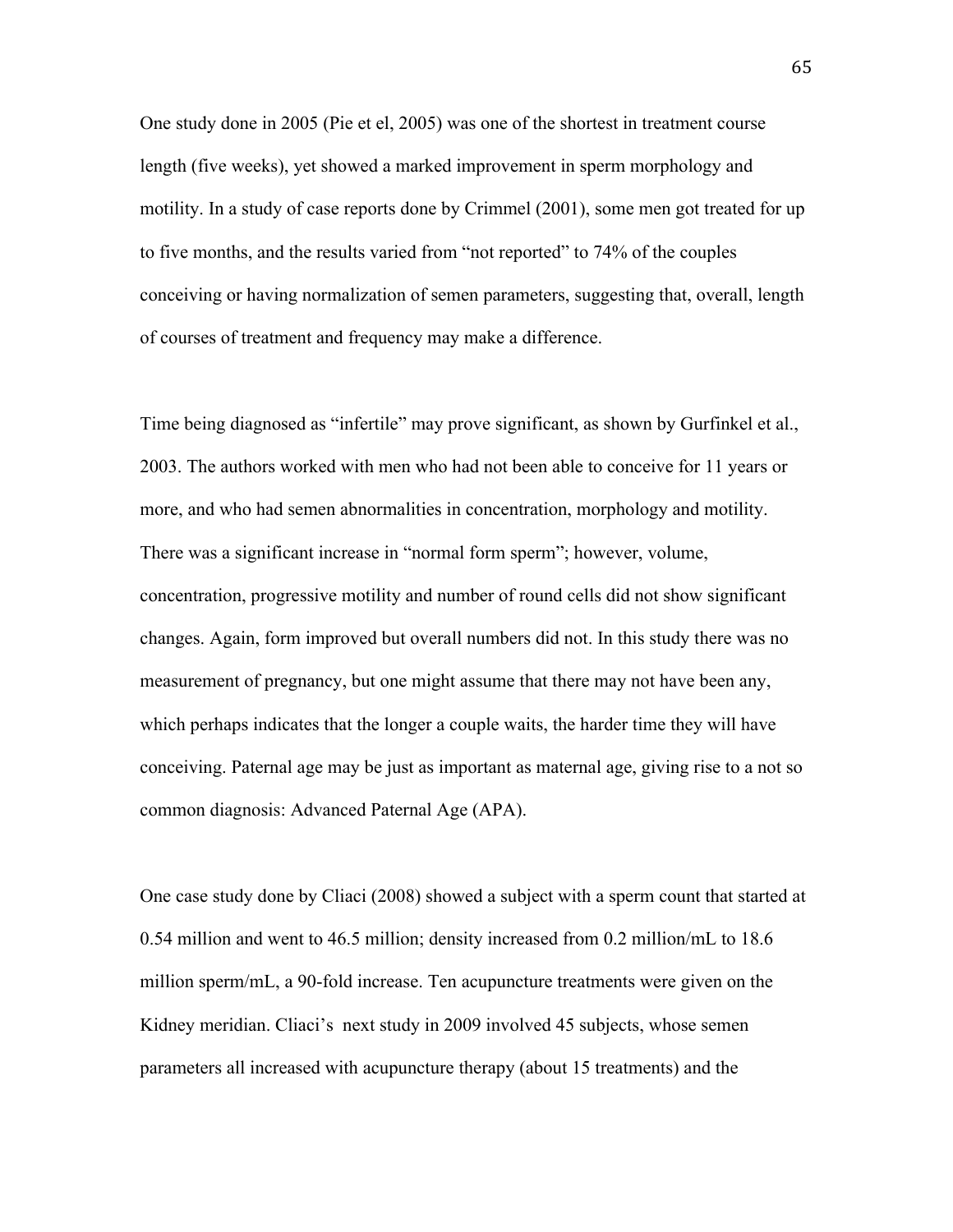pregnancy rate increased by about 26%, with 12 births out of 45 couples trying to conceive. Cliaci has shown that count, density and overall semen parameters can improve with acupuncture therapy, especially in conjunction with the most important measurement, live birth (Cliaci, 2008).

# **Results of the Use of Combined Acupuncture and Herbal Medicine to Treat Male Infertility**

Fu (2005) studied immune-infertility, utilizing both acupuncture and herbal therapy in conjunction versus oral prednisone. The study reported a significant decrease in AsAb. Moreover, the effectiveness rate to create pregnancy was 90% when both acupuncture and herbs were used. When oral prednisone was used effectiveness rate was 64%. Unfortunately, live birth rate was not measured.

# **Results of the Use of Herbal Medicine to Treat Male Infertility**

Although there were more studies available on the use of traditional Chinese herbal medicine to treat male infertility than acupuncture, many of them were done in China, and therefore written in Chinese and difficult to assess. Taking a basic look at what is available on the topic, the conclusion is that there seemed to be an increase in sperm quality, and sometimes pregnancies or live births, in many cases when measured.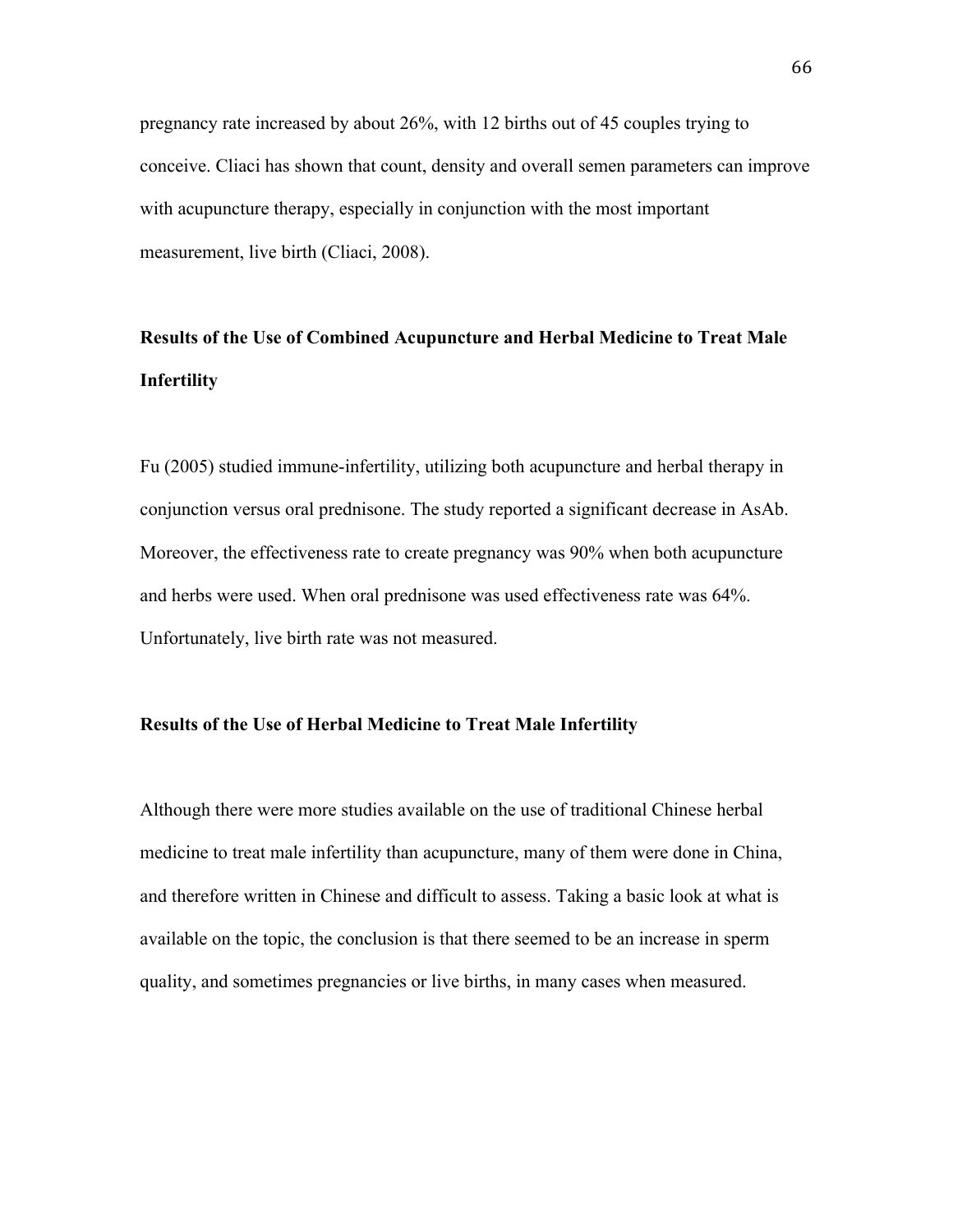More specifically, the 2001 (Crimmel et al., 2001) review of acupuncture and herbal medicine in the treatment of male infertility and erectile dysfunction included studies from the 1990's, but may still hold some interesting insight. For example, one study reviewed was by Chen and Wen (1996). They examined the use of Sheng Jing on 202 infertile men. Sheng Jing includes the following herbs:

> Lu Jiao Jiao Yin Yang Huo Xian Ma Jun Ying Zi Wu Wei Zi Sang Ji Sheng Shu Di Huang Gou Qi Zi Tu Si Zi Shi Hu Ba Ji Tian Fu Pen Zi Huai Niu Xi San Leng E Zhu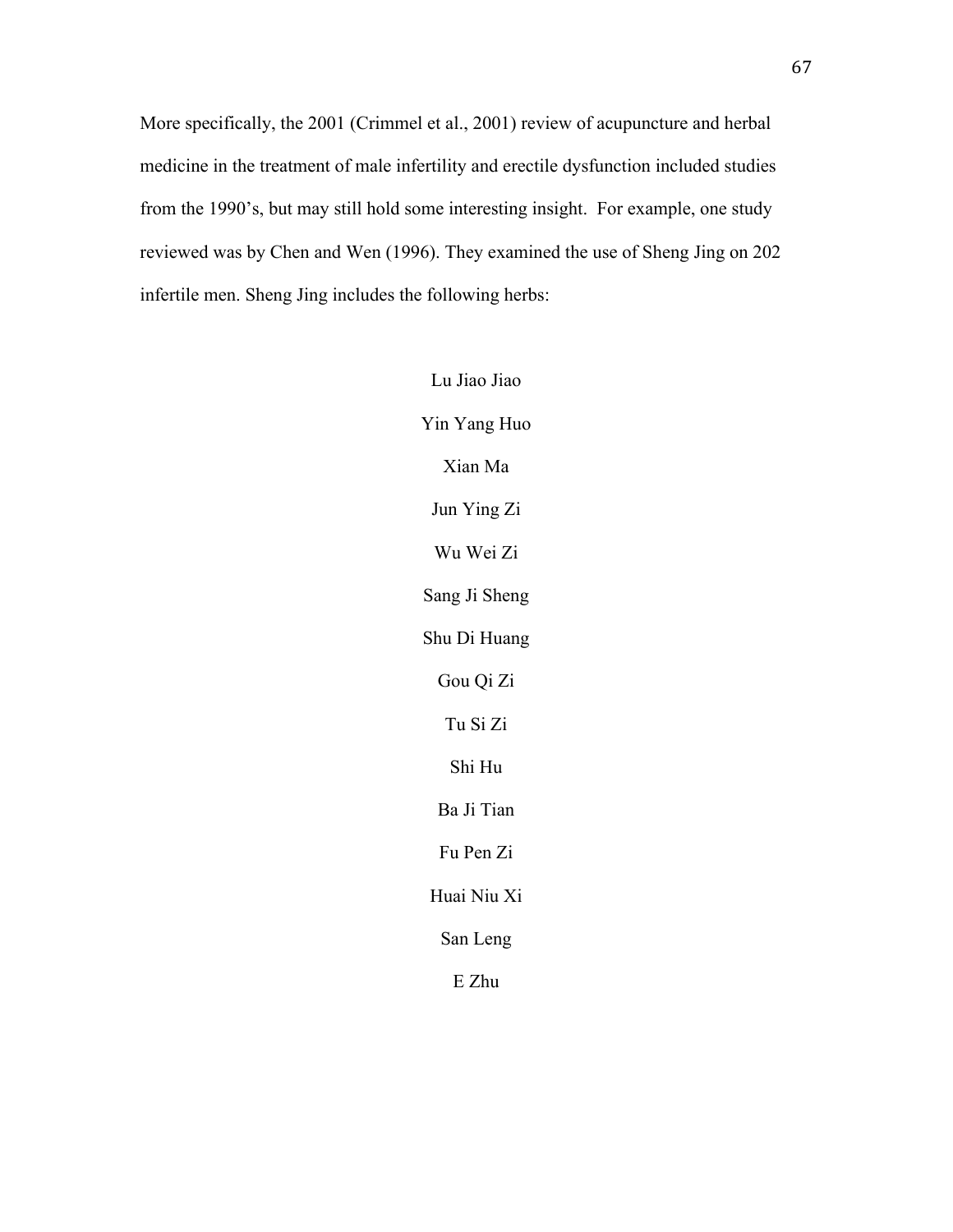The formula was given for 60 days, and showed a significant improvement in density, motility and grade, levels of FSH, LH and T, and a reduction in serum AsAb titers. There was a 78% pregnancy rate reported in the 148 couples available for follow-up, which seems fairly high in comparison to newer studies.

One plant study (Tempest et al., 2008) measured the endocrinological aspects of certain Chinese herbs and found that some herbs had increased estrogenic activity while others showed a decrease. Of the 37 herbs tested, none had androgenic properties, 20 showed strong and 10 weak anti-estrogenic activity. Estrogenic responses were elicited for two herbs, while ten herbs exhibited anti-androgenic responses. In terms of antioxidants three herbs showed strong antioxidant activity, three herbs were described with intermediate antioxidant activity, and one herb's antioxidant activity was reported as weak. Some herbs were found to have strong hydroxyl scavenging activity. The investigator mentioned that one herb in particular (Radix moridae) was able to increase production of testosterone and had shown a protective effect against hydrogen peroxide-induced stress in past studies (Chang et al., 2008), but that in their own study it did not show this effect. Tempest et al. stated that they used a dosage 5-fold lower than in the study mentioned, bringing up the question of dosage. Tempest et al., also discusses the herb Semen cuscutae, which produced markedly improved motility and stabilized sperm membrane function, and had strong antioxidant activity while exhibiting strong anti-estrogenic activity but no measureable androgenic activity (Tempest et al., 2008).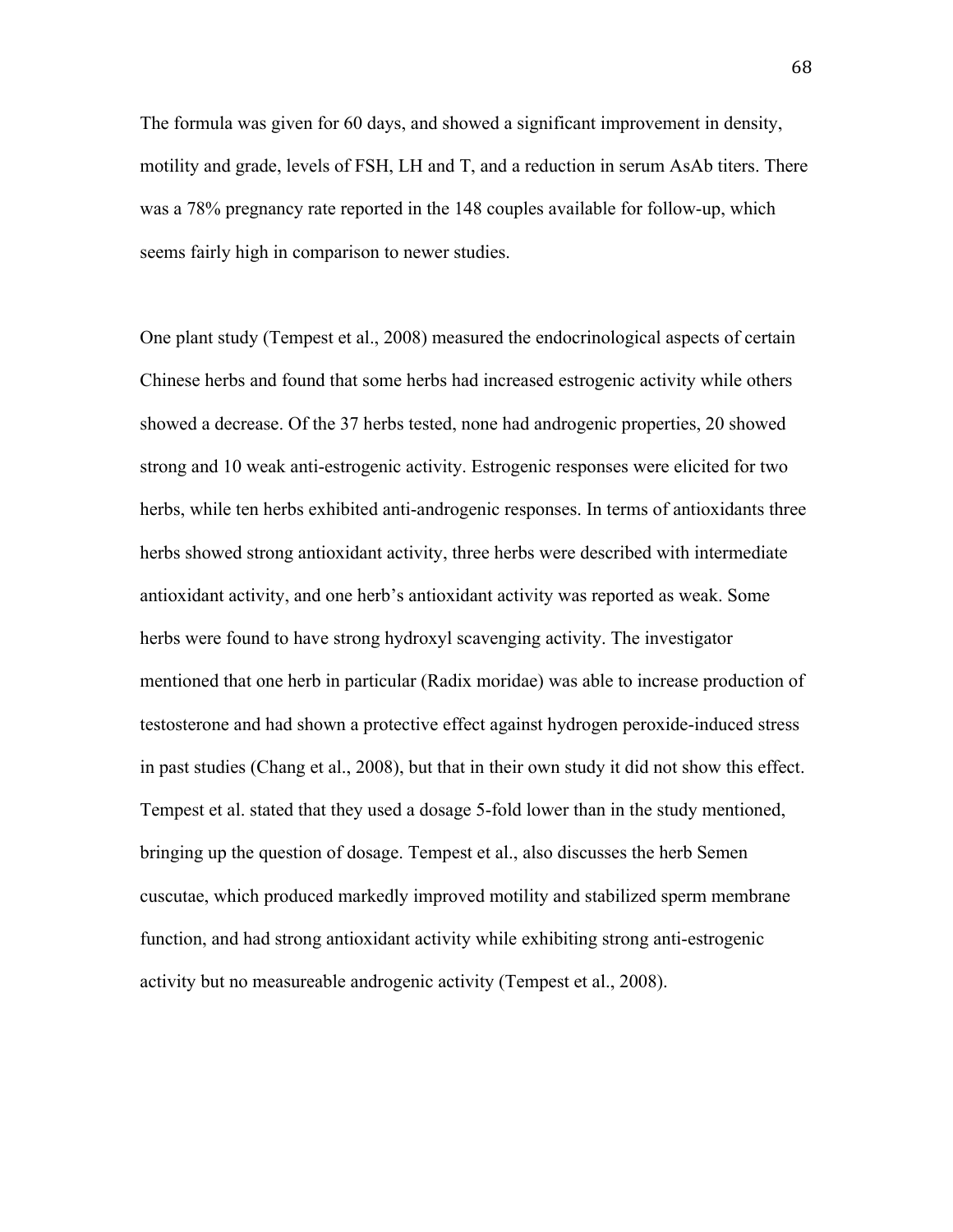## **In Vitro Herbal Studies**

Four articles were in vitro studies, two of which were reviews that included an in vitro studies (Crimmel et al., 2001; Xu et al., 2003). In the review by Crimmel (2001) the study conducted by Hong et al. (1992) evaluated the effects of 18 herbal extracts on the in vitro motility of spermatozoa. One herb, Astragalus membranaceus (Huang Qi) showed a 1.4-fold increase in motility – quite a promising result, especially for such an unexpected tactic.

Liu et al. (2004) did a study that also looked at herbs used in vitro to treat male infertility and found that Huang Qi and Ci Wu Jia together increased motility. This provides additional proof that Huang Qi holds some promise in treating male factor via in vitro methods.

The other two studies that investigated herbal medicine given in vitro showed an increase in sperm motility. Among them was a study by Jeng et al. (1997) that reported up to 42.8% increase in sperm motility. Amano (1996) showed an increase in seminal plasma (sFas) levels, which correlate with concentration.

Finally, Xian Xu did a systematic review which included in vitro studies, finding that, again, Huang Qi improves sperm quality, along with Xian Mao, Tu Si Zi and Bai Ji.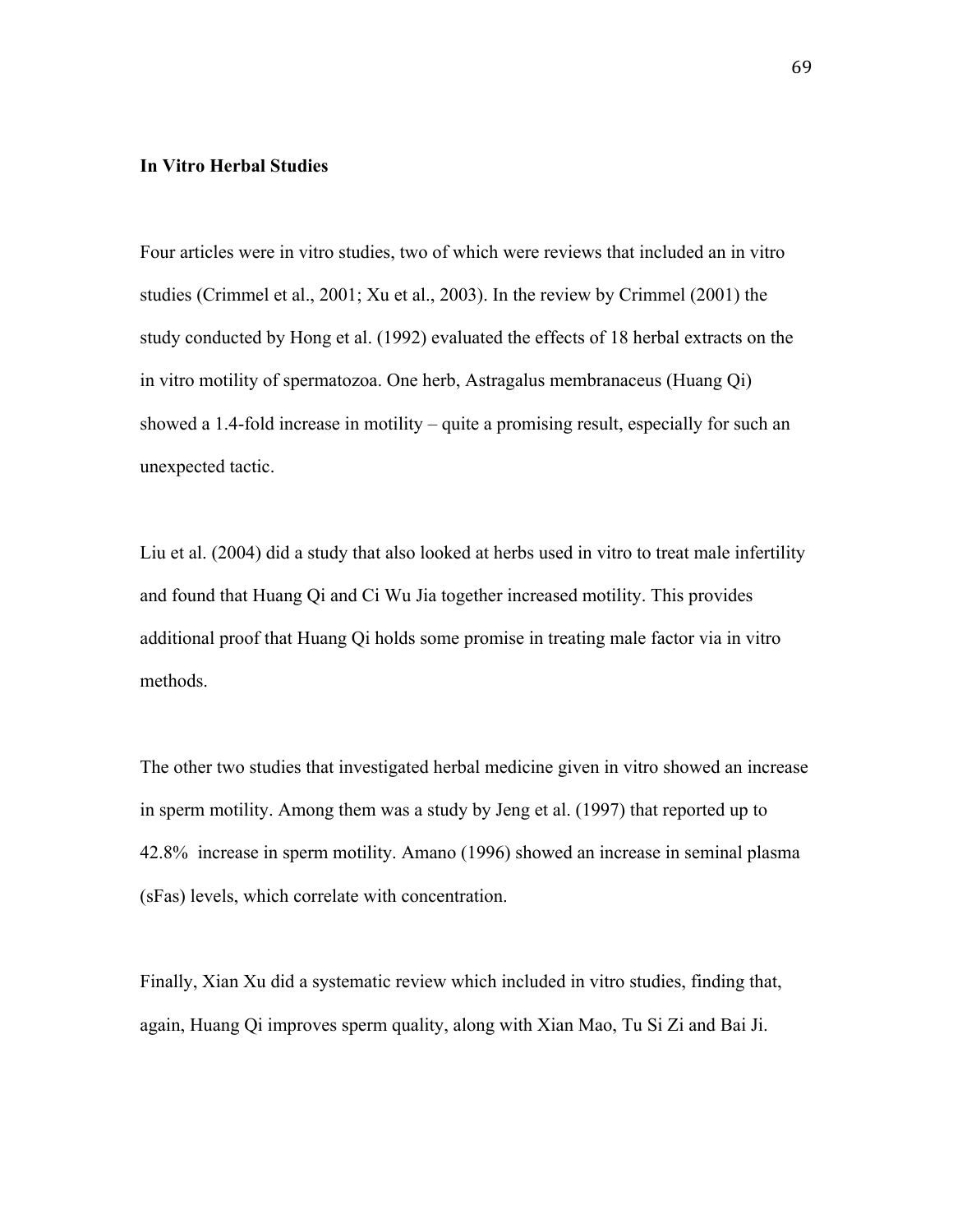# **In Vivo Herbal Studies**

Twelve articles did in vivo studies using Chinese herbal medicine, the most common way to treat with herbal medicine. Twelve of the 14 herbal medicine studies involved in vivo herbal medicine therapy.

# *Formulas Used for Treating Male Infertility*

In terms of in vivo Chinese herbal medicine, several different formulas were used:

Ju Jing powder Hochu-ekki-to (aka Bu Zhong Yi Qi Tang) Shao Fu Zhu Yu Tang Sheng Jing pill Gui Zhi Fu Ling Wan Liu Wei Di Huang Wang Yikang Tang Zhuanyindan Tianxiong powder Wuzi Yanzong pill

Motility, count, density and morphology improved with these formulas, in varying degrees. Shao Fu Zhu Yu Tang showed a specific decrease in free radicals. Tempest et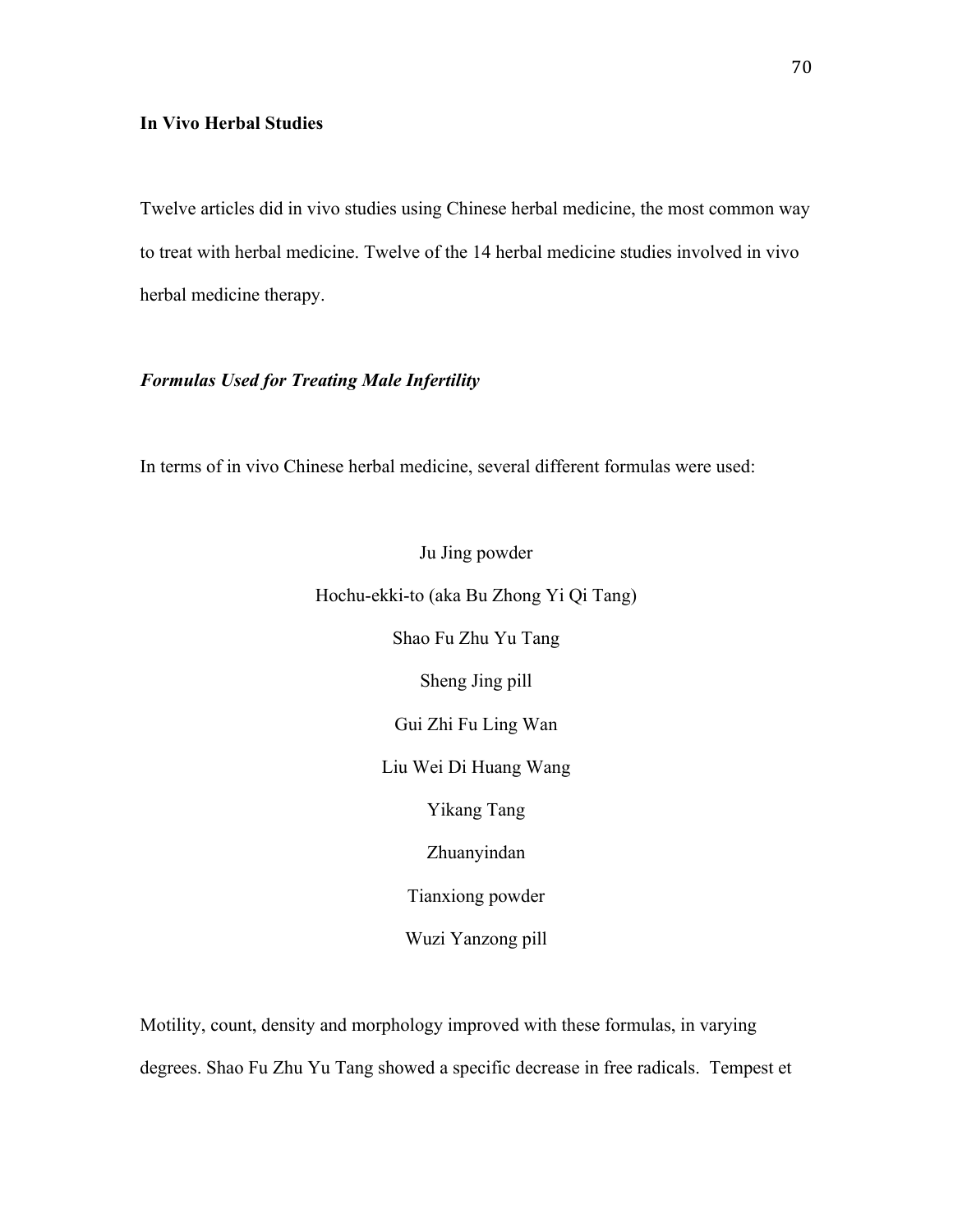al. (2005) showed a significant reduction in disomy, and included a large number of herbs and combinations, seemingly treating constitutionally. One study (Sun et al., 2006) showed that Chinese Herbal Medicine can reduce AsAb, agglutination, as well as improve SA and pregnancy rate.

The only study found in which acupuncture and herbs were used in a combined treatment (Fu et al., 2005) showed that 90% of the men treated with herbs and acupuncture achieved a pregnancy with their female partner. These subjects were described as men with immune infertility. The prednisone group achieved 64% effectiveness, suggesting that acupuncture and Chinese herbal medicine, when used together, may prove significantly more effective than simply using acupuncture alone, or pharmaceutical treatment.

Perhaps the most interesting formula study was a study on sperm disomy (Tempest et al., 2005). The authors used FISH (Fluorescence in situ hybridization) on the sperm heads of six men before and during constitutional-based treatment with traditional Chinese herbal medicine to see the effects of the herbs on sperm disomy. There was a significant reduction in disomy.

Xu et al. (2003) also conducted an vivo study and found that Gui Zhi Fu Ling Wan improved semen profile, and that Chinese herbal medicine not only increased sperm density and motility, but modulated circulatory disorders in men with vericocele as well.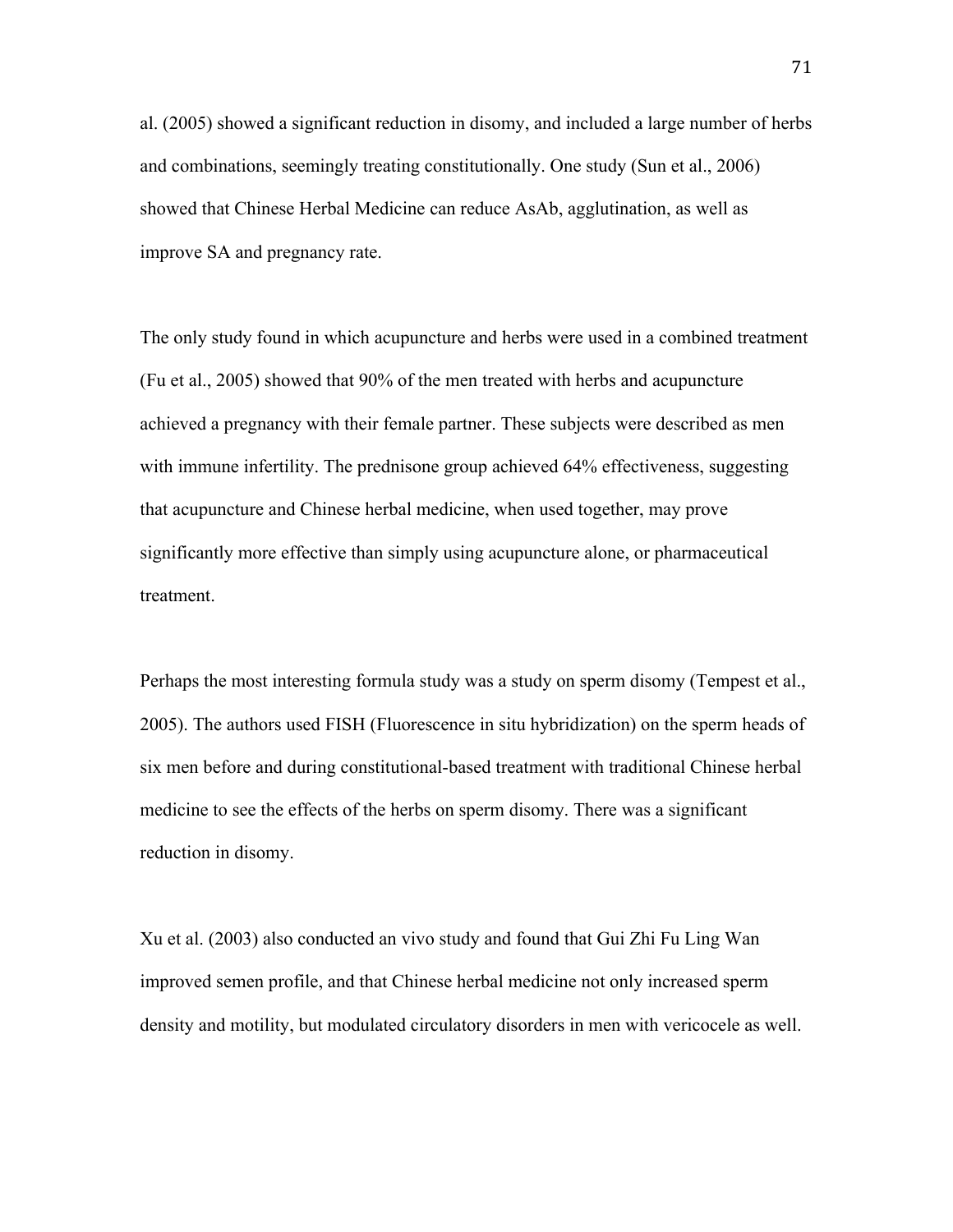# *Single Herbs Used for Treating Male Infertility*

One single herb studied, Shan Zhu Yu (Jeng et al., 1997), showed an improvement in motility of 42.8%. This herb was basically and isolated substance of Cornus officinalis. Ahmad et al. (2010) measured hormonal activity in the herb Withania somnifera and found that this herb inhibited lipid peroxidation and protein carbonyl content, along with improving the SA. This study also showed an increase in antioxidant enzymes, a corrective effect on fructose, and an increased serum T and LH, with reduced FSH and PRL, congruent with good semen quality.

# *Plant Assays Used for Treating Male Infertility*

One study (Tempest et al., 2008), which was a plant assay study, takes herbs commonly used in the practice of TCM and examines their biochemical activity and how they may affect male factor infertility. It investigates single herbs as well as decoctions (herbal formulas which contain several herbs). The focus was on whether or not they had an effect on endocrine activity, as well as on anti-oxidative activity. The journal article also gave some background as to how TCM has been tested throughout the decade and has been found to have "anti-thrombotic, anti-inflammatory, anti-allergic, anti-tussive and anti-bacterial effects [Gong and Sucher 1999]." Overall the study confirms previous reports pertaining to the antioxidant activity of certain herbs (Huang Bai, Nu Zhen Zi, Shan Yao, Shan Zhu Yu, Tu Si Zi, Ze Xie, Ba Ji Tian, Fu Pen Zi, Hong Hua, Cang Zhu, Huang Qi and Jin Yin Hua.) It discusses which herbs have estrogenic/androgenic (or anti-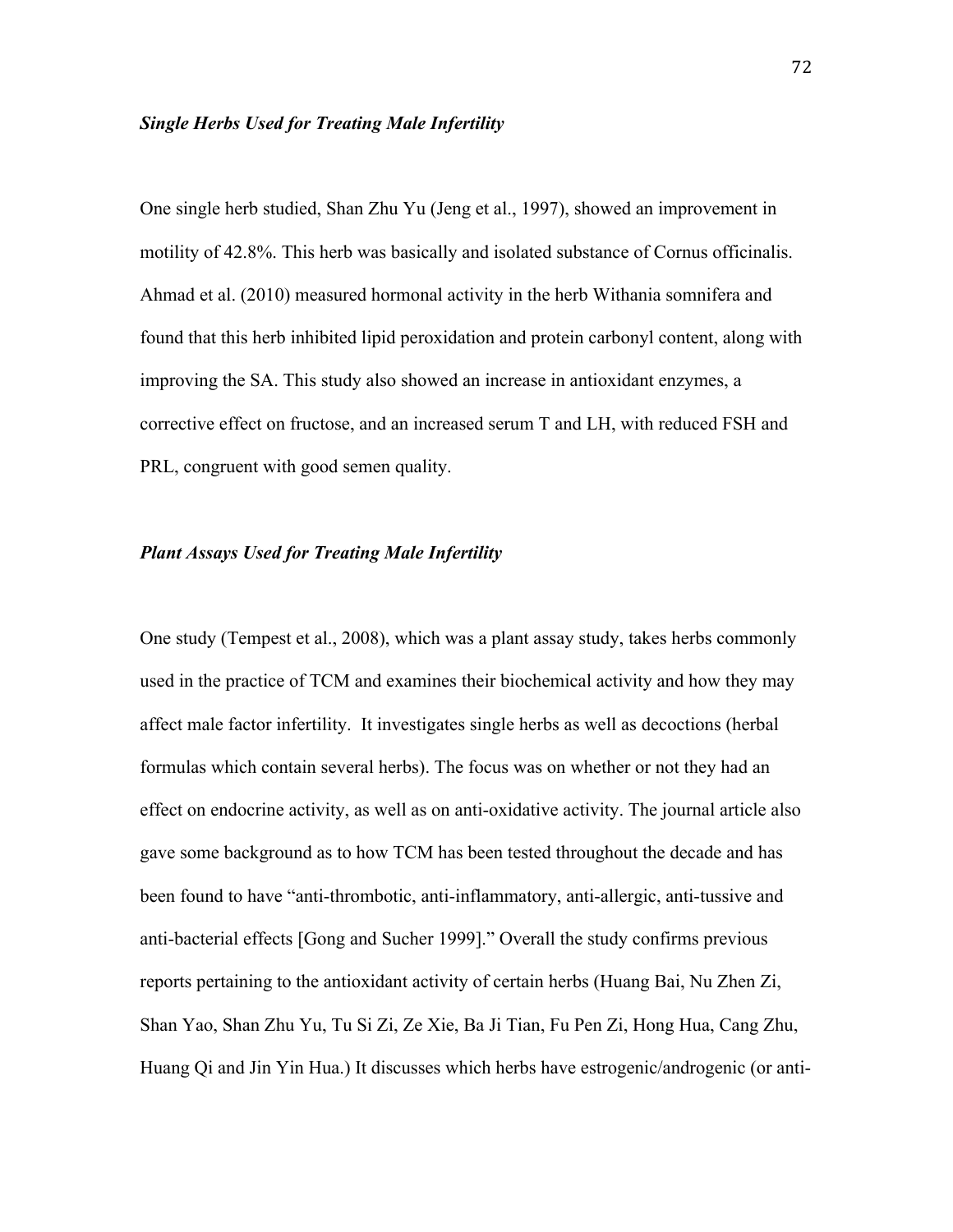estrogenic and anti-androgenic) effects. The authors also find that some herbs have a strong hydroxyl scavenging activity, while others are capable of scavenging superoxide radicals, while some inhibit lipid peroxidation (Tempest et al., 2008).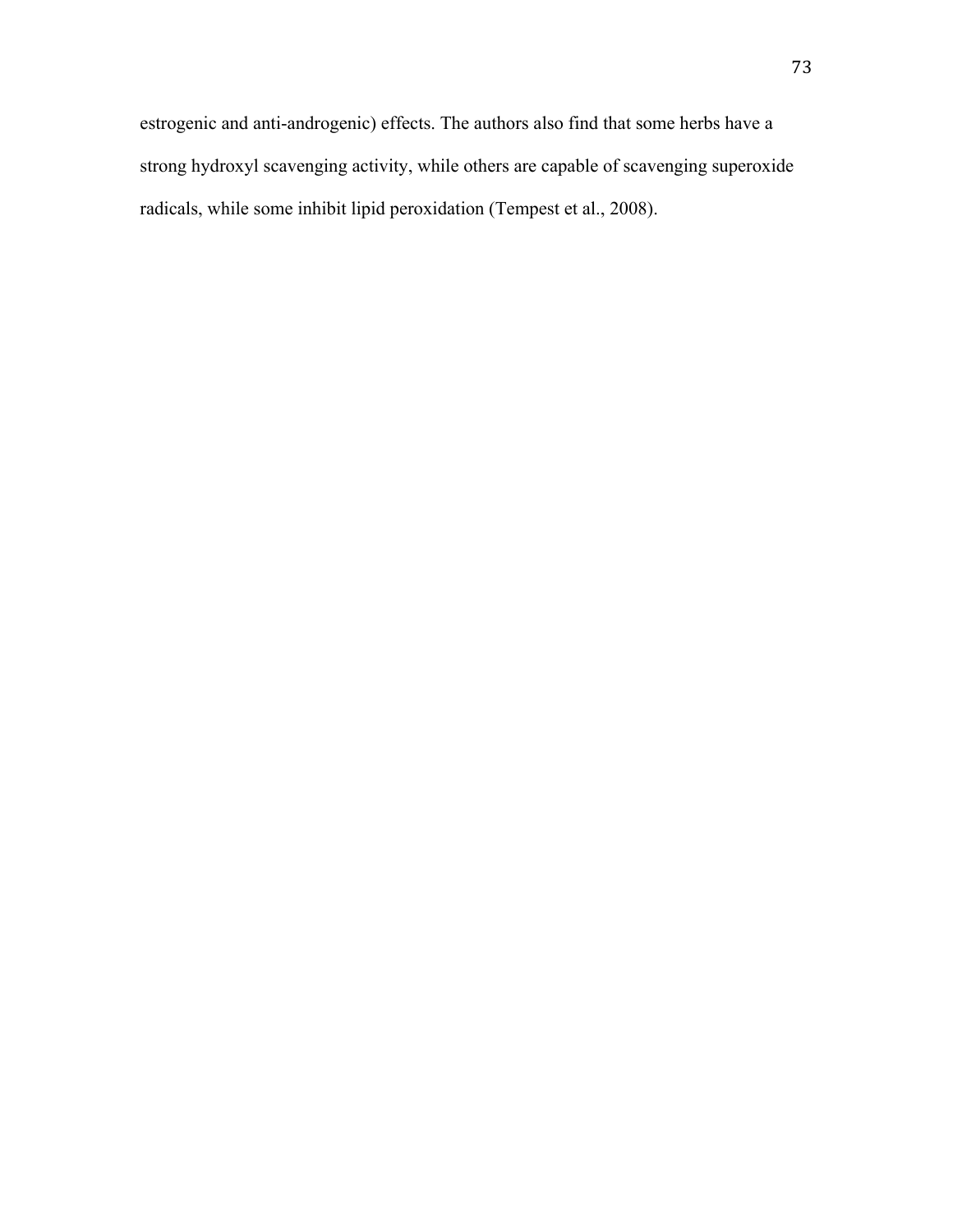#### **Chapter 5: Discussion**

#### **Summary of Findings**

This Literature Synthesis aimed to investigate TCM's effect on semen parameters and male infertility, focusing on DFI. My hypothesis was that TCM increased semen quality, increased male fertility and lowered DNA fragmentation. No studies were found on using TCM to treat DNA fragmentation. However, studies and case reviews were found that showed an overall improvement in semen quality, male infertility and in some cases pregnancy rate.

No matter which arm of TCM treatment modalities was being used (Acupuncture therapy or Chinese herbal medicine, or both) there seemed to be some improvement in one or more aspects of semen quality and male infertility. One systematic review in 2008 (Huang & Chen, 2008) found that there were not enough randomized studies, and sample sizes were too small to make an overall conclusion about TCM effecting male infertility, but the pregnancy rate from IVF was higher when acupuncture was given the day of embryo transfer (Ng et al., 2008). Overall there was a significant improvement in SA results, hormones levels, immune system markers and live birth rates (Deadman, 2008; Sherman et al, 1997; Crimmel et al, 2001; Fu et al, 2005; Huang & Chen, 2008).

One might hypothesize that TCM may very well have a positive effect on the DFI measurement since it has a positive effect on SA and other male-fertility related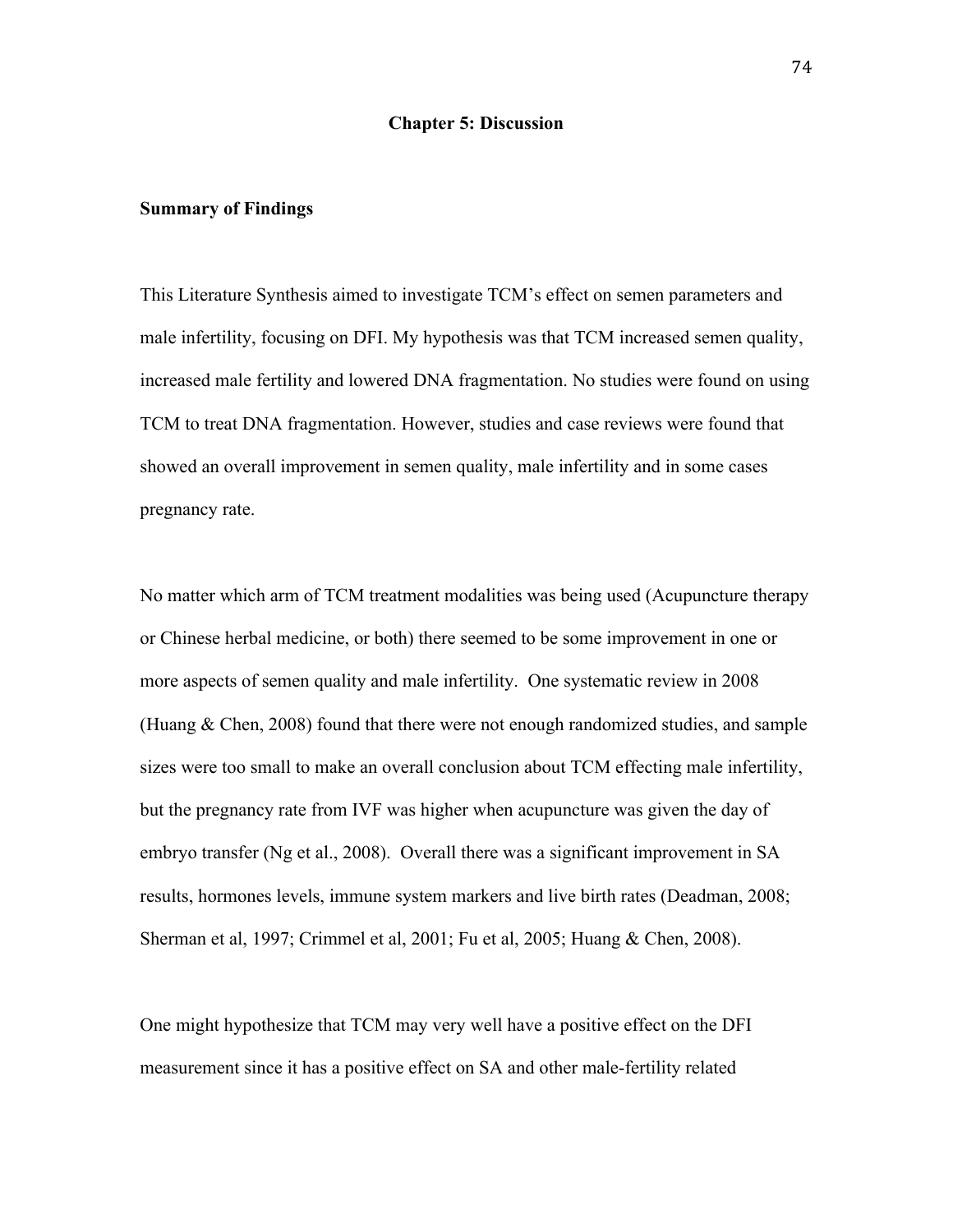measurements, but to date this has not been investigated. As low DNA fragmentation is associated with better embryo quality, better ART outcomes and higher live birth rates, and since TCM is positively affecting these outcomes, perhaps DNA fragmentation is part of the mechanism creating this improvement (Agarwal et al., 2003; Deadman, 2008; Ward et al., 2009).

However there were not any studies found that actually used DFI as a measurement after testing potential effects of acupuncture or herbs or their combination on semen quality, leaving a hole in current research, and suggesting the need for future investigation. Doubtlessly, more rigorous, high-quality studies are needed that include a higher number of subjects. Nevertheless, there is enough evidence to suggest that TCM improves semen quality and that TCM may very well have a positive effect on DFI, but again, at this point no studies have been done (Deadman, 2008).

## **Using Acupuncture to Treat Male Infertility**

Acupuncture seems to be greatly beneficial in conjunction with ART, especially as it is not introducing yet another chemical into the equation. Acupuncture therapy seems to have an overall positive benefit on both male and female infertility subjects, such as reduction of stress, creating a sense of well-being, and potentially having a positive, homeostatic effect on circulation, hormones, neurotransmitters and the immune system. All of the above factors seem to play a part in both male and female factor, for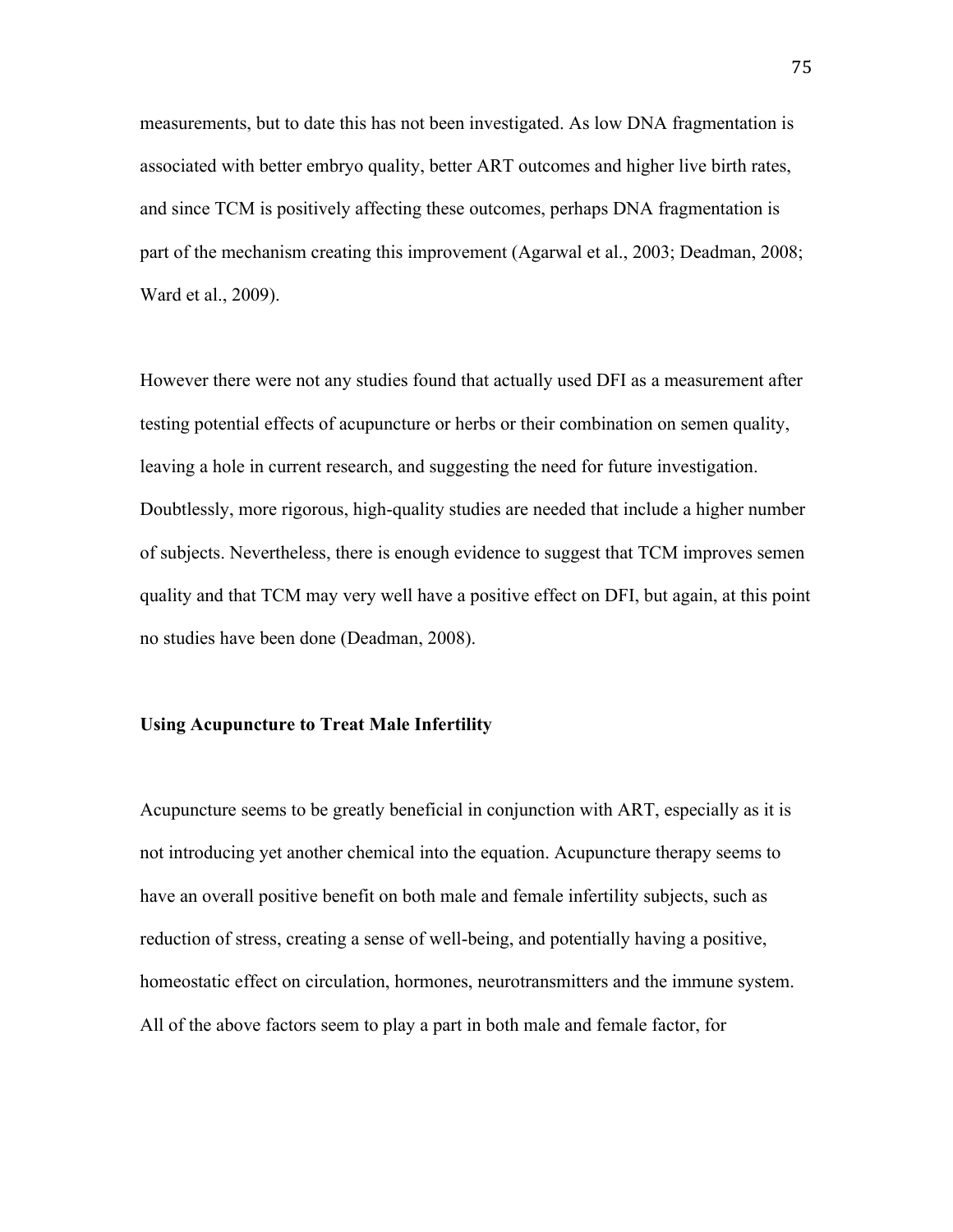preconception care, during both IVF or ICSI protocols as well as procedures such as Paulus's study on acupuncture before and after embryo transfer (Deadman, 2008).

The number of acupuncture treatments given seemed to average twice weekly, a sign that many Acupuncturists may want to have a specific treatment plan meeting this level of treatment for infertile patients seeking care. From personal observation, many L.Ac.'s in the field trend with a once-a-week treatment plan, as this is typically convenient for both patient and Acupuncturist, and tends to be the norm for overall "healthy" individuals with only a single diagnosis. In certain cases, such as immune-related infertility, twice-a-week treatments may serve as particularly helpful as this tactic may be aiding in a quicker recovery as seen in Sherman and Sitermans's various studies involving subjects with elevated WBC counts. This is especially so if a subclinical infection is present, affecting the subject with or without their knowledge (Siterman et al., 2009).

In terms of location and meridian, the Kidney meridian points were included in almost every treatment. From a traditional sense, the Kidney meridian points and Yang-tonifying points are predominantly used, and this makes sense as the Chinese "Kidney" is closely associated with creative energy, both artistically productive and literally reproductive. Anatomically speaking, the Kidney energy may also be related to both the reproductive and hormone systems, possibly affecting the hypothalamic-pituitary-gonadal (HPG) axis. Kidney points may also be an effective choice as they can increase both the "Yin" and "Yang" of Kidney Qi, or Essence. Some points may have more Yin or, in western terms, anti-inflammatory effects, which can be cooling and nourishing, and may have some sort

76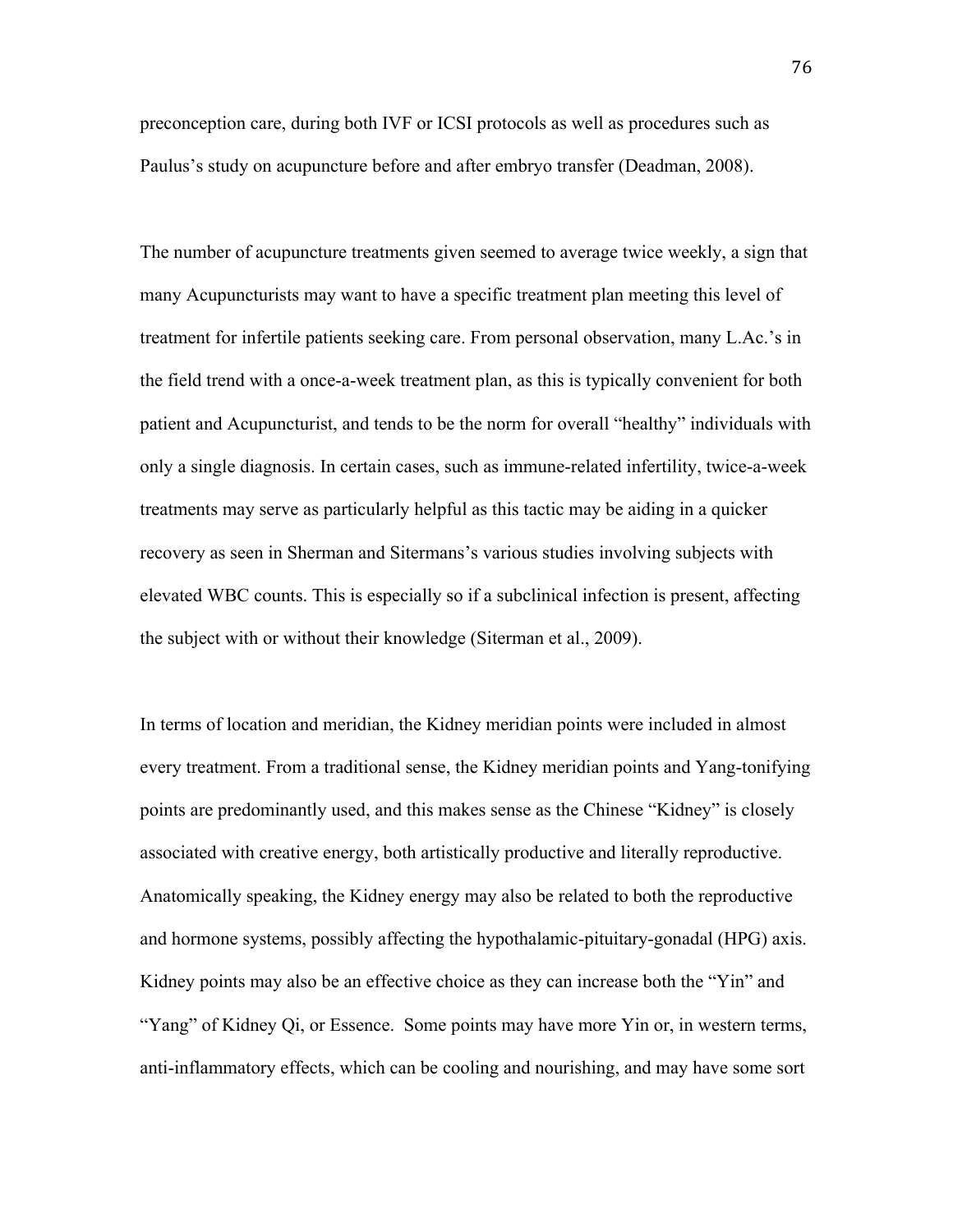of strengthening effect in this sense. Other points may have a more Yang effect. Relating to the Chinese idea of increasing robustness, Yang is the warming, activating "male" energy needed for fortitude and movement (or motility) of healthy sperm, in the traditional sense. Kidney Yang deficiency may also be associated with spermatogenic failure (Xu et al., 2003).

The acupuncture point LI11 (Large Intestine 11 or "Pool at the Crook") was frequently used. LI11 is a point which "clears heat" and "cools the blood" which may be, again, associated with inflammation. This point is located in the area that is, in many Asian cultures, needled in patients presenting with a cold or flu, an acute infection, a systematic or local inflammation (especially expressing heat), an overall immune imbalance, or underlying immune deficiency. For example, in the Japanese "Kiiko" (Kiiko Matsumoto) style of acupuncture therapy, the area near LI0 - 11 is palpated and tested to see if it shifts immune-related symptoms while the patient is literally lying on the table. The entire 2 inch circumference is considered a possible treatment site. This treatment area seems to be consistently used for immune system imbalances in many cultures, bolstering its curiosity as an acupuncture treatment area used for possible treatment of immune-related infertility or prostatitis.

Overall the acupuncture treatments affect different aspects of the sperm in different studies, calling for more studies with a higher amount of subjects and more specificity in regards to subject's medical history, subject inclusion, type of treatment, outcome measure, etc. One study (Dieterle et al., 2009) also comments on this idea. In their study,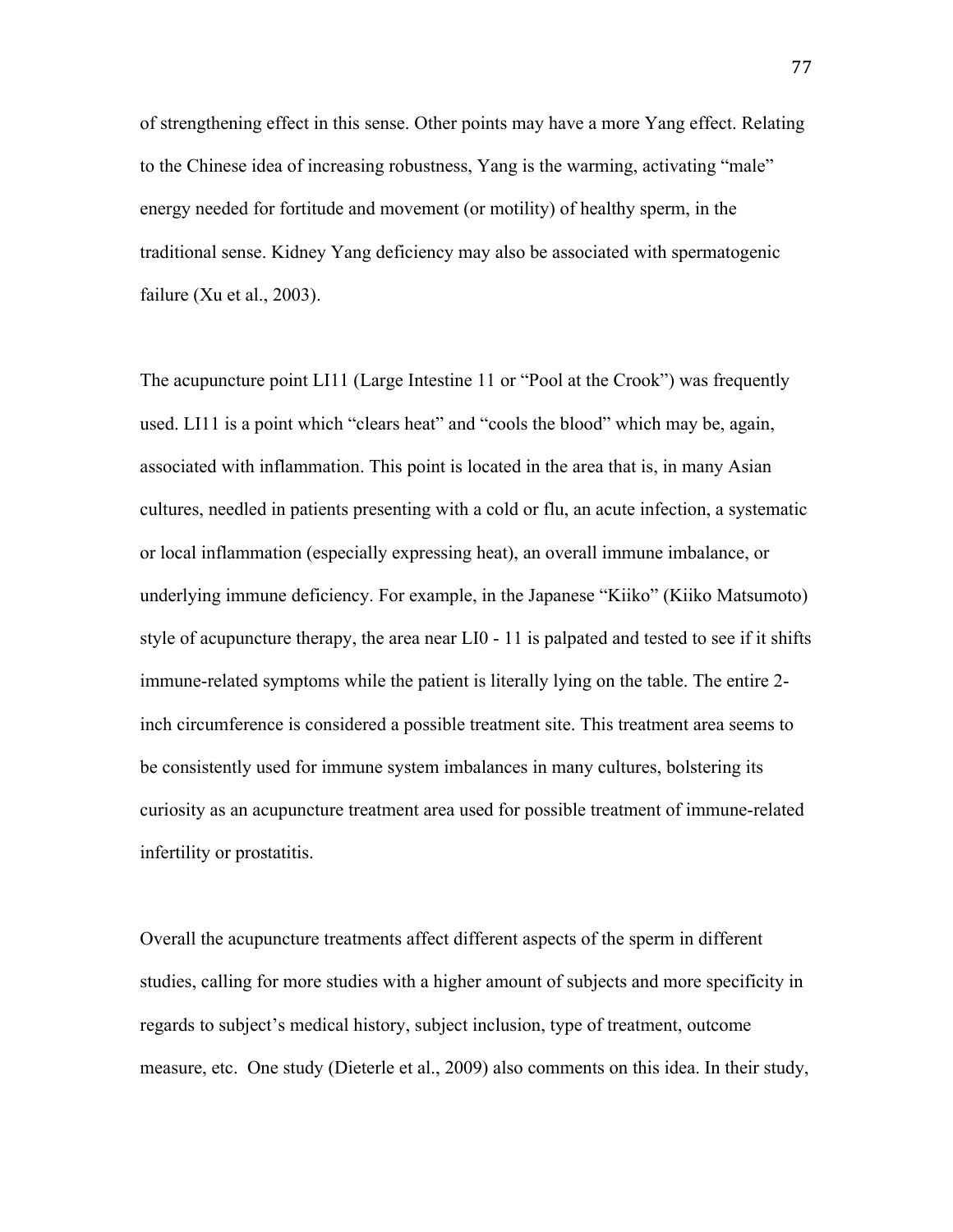some improvements in sperm quality were made, but they felt that the improvement may not be significant unless there was a higher number of subjects.

Also one study reported an increase in sperm concentration with placebo acupuncture in comparison with traditional acupuncture. This needs to be explored further. If the placebo acupuncture was based on a more ashi technique, i.e., a more palpation-based technique, this would lead us to the specific insight that places of tenderness or stagnation may be the key to location and needling successfully. If placebo acupuncture was used in the sense that no needle was inserted, but the patient had a 20 minute consult that involved a full intake, then his would provide insight as well. More information is needed, but what is most important is that there was some improvement in both small and larger studies.

#### **Using Chinese Herbal Medicine to Treat Male Infertility**

Not only did the herbs show significant improvement in semen quality when used as a single herb, but it would seem that regardless of whether investigators were testing single herbs or formulas, a significant positive change was shown. This suggests that in vivo herbal therapy may hold some role in future treatment of male infertility. Moreover, the use of many herbs together in an herbal formula, treating constitutionally according to the patient's individual TCM diagnosis, and treating sperm in vitro with certain herbs also proved promising to improve male infertility (Tempest et al, 2005).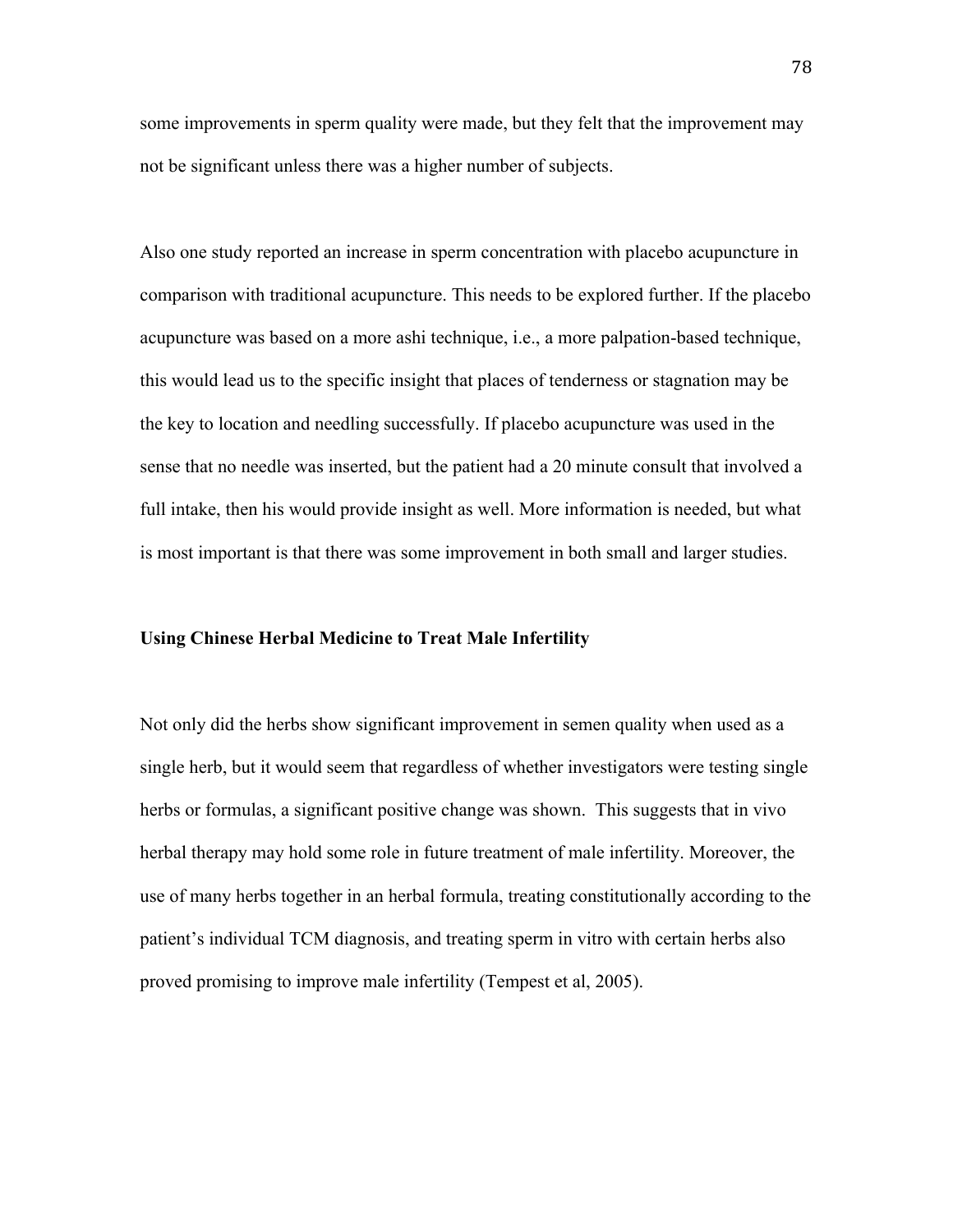There were more than 20 studies available on the treatment of male immune infertility with Chinese herbal medicine, which the Chinese seemed very used to treating. One study specifically looked at immune male infertility. The investigators used a combination approach, utilizing both acupuncture and herbs, which resulted in a significant decrease in AsAb. The investigators measured a "rate of 90% effectiveness" (Fu et al., 2005) resulting in pregnancy in the acupuncture-herb group, and a measurement of 64% effectiveness in the control group, which took prednisone (Fu et al., 2005).

One study (Tempest et al., 2005) reported a significant reduction in sperm disomy after treatment of herbs, but placebo-controlled clinical trials need to be done to affirm these findings. Sperm disomy is associated with smoking, advanced paternal age and compromised semen parameters: low concentration, motility and poor morphology. In fact, men with OAT (oligoasthenoteratozoospermia) have up to a 30-fold increase in disomy, and it is this population who is utilizing ICSI to overcome male-factor infertility. There are not many ways to screen semen for chromosome issues to date, and "clinical intervention has been limited to screening for defects with a view to genetic counseling of individuals with abnormally high levels about the risks of affected children and the likely success of the ICSI procedure itself" (Tempest et al., 2005).

Up until 2005 "there [had] been no studies reporting that these high levels [of disomy] in infertile men can, potentially, be reduced" (Tempest et al., 2005). This study byTempest et al. (2005) clearly demonstrated that high chromosome abnormalities levels can be

79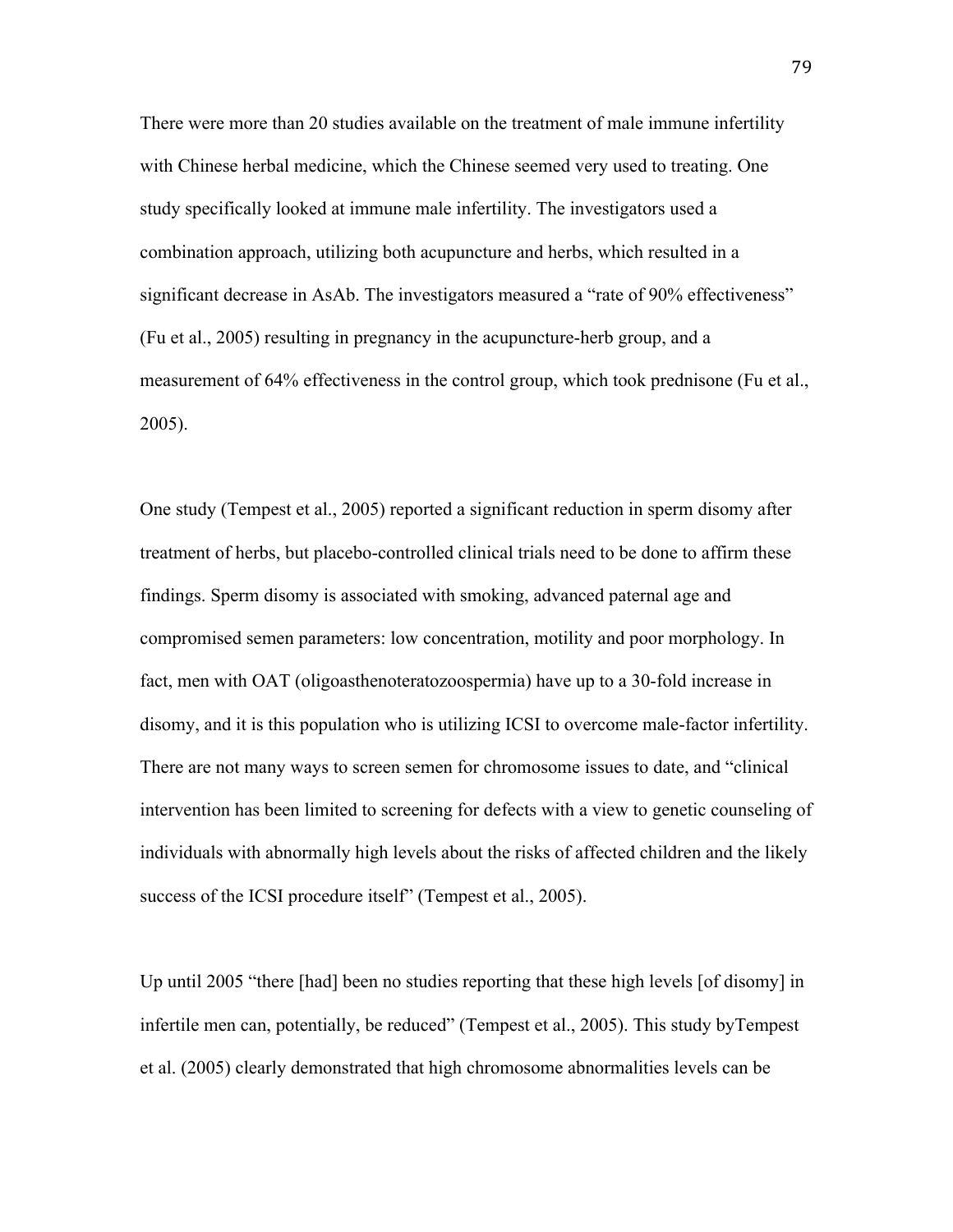reduced by herbal treatments. The authors propose that double-blind placebo-controlled clinical trials should ensue to test this hypothesis:

"Of course, good, well-designed studies should require no other justification; however, it is our opinion and experience that such a trial would be unlikely to be supported either financially or by ethical committees until a degree of evidence was found that suggested that the trial might be effective and this of patient benefit. Indeed [our colleagues have] emphasized the importance of open tube studies as forerunners for double-blind, placebo-controlled clinical trials of new pharmaceutical regimes; this was an example of such a study" (Tempest et al., 2005).

Therefore, "given that the issue of the possible transmission of chromosomal abnormalities via ICSI raises significant concerns, any approach that was effective in reducing sperm disomy could ultimately be used prior to ICSI to improve success rates" (i.e. to increase the chances of injecting a chromosomally normal sperm) (Tempest et al., 2005).

The biggest issue to be tackled is the enormous complexity of the subject, as there are countless herbal remedies. In TCM single herbs can be used, as well as formulas, not to mention hundreds of TCM diagnoses that do not exactly correlate with Western diagnoses. In terms of testing, each herb may have a distinct set of bio-chemical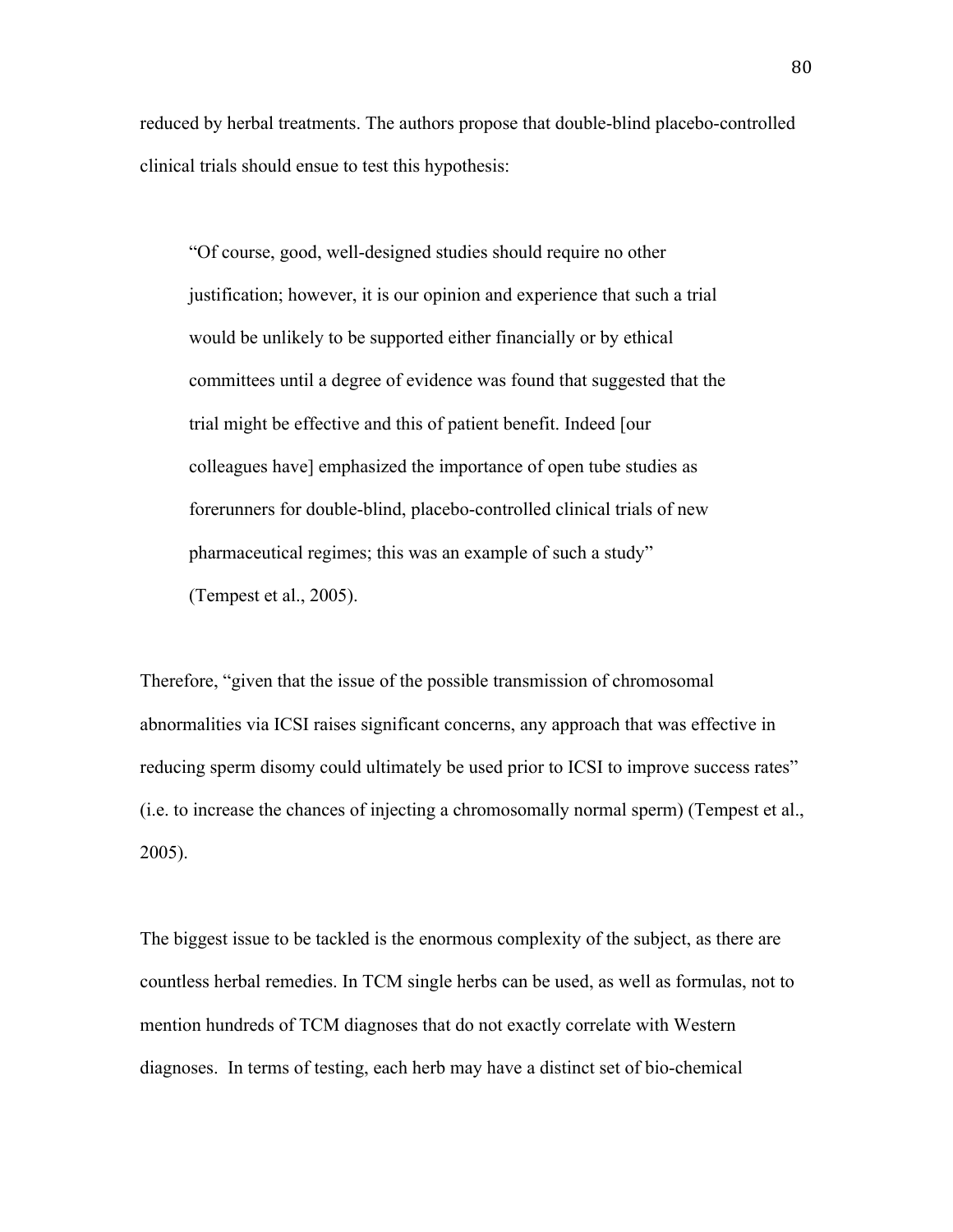composition, and yet its effect on the human body may or may not change depending on what herbs it is cooked or ingested with. Tempest et al. (2008) made a good point, stating that " it is conceivable that these complex decoctions may be capable of targeting and interacting with multiple signal transduction/endocrine/oxidant/metabolic pathways to effectively correct, counteract or circumvent the impaired or dysfunctional mechanisms of various male factor infertility phenotypes" (Tempest et al., 2008). The integration of Western and Eastern pharmacology holds a large potential, and the analysis and standardization of TCM herbal formulas is not a simple task (Tempest et al., 2008). Again, the 2008 study by Tempest et al. discusses the work ahead: "Isolating active compounds is similarly complex and any therapeutic efficacy of TCM may be related to the pharmacokinetic or pharmodynamic synergism of the ingredients with potentially many different effects contributing to the overall response. Moreover any potential effects may be the result of the metabolism of these compounds, the product of which may be responsible for the resultant activities" (Tempest et al, 2008). The chemicals from these herbs need to be identified and standardized, and geographical region, climate and season may all have an effect on these chemicals. Contamination must also be considered, such as pesticides, heavy metals, weeds, fungus or bacteria contamination and pollution from processing, especially as the majority of herbal products are unlicensed in most countries (Tempest et al., 2008). This has been, and will continue to be, a difficult subject to fully understand, and certainly will take time to test.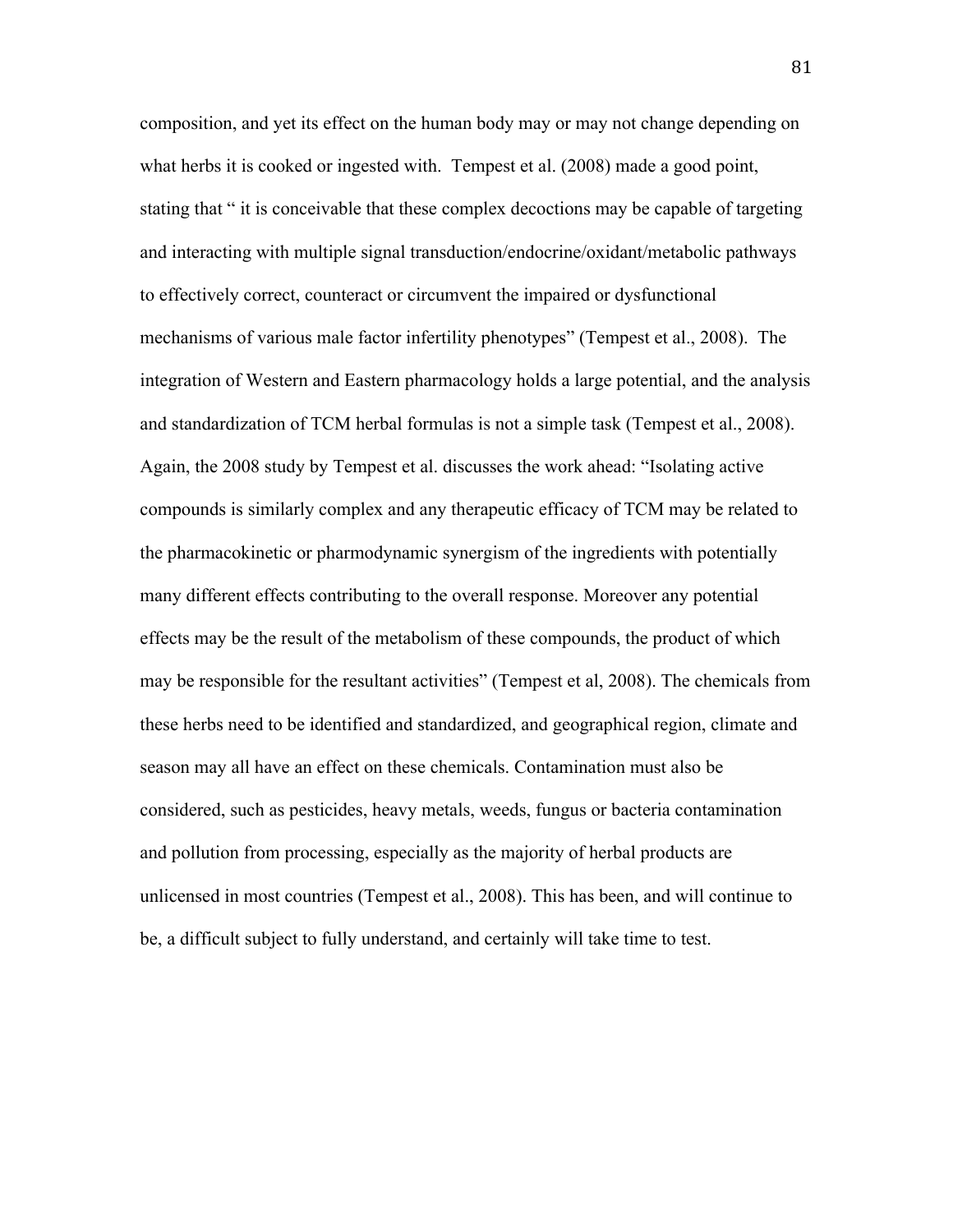## **Other Observations**

There seemed to be more published articles and studies on herbs and male infertility than on acupuncture and male infertility, especially in the Chinese medical journals, with exception to the European journals.

In terms of study design, again, the individual studies shed light on the subject in a more direct way. The reviews simply summarize past studies and give an overall idea of what might be going on in current research. For example, Hung Yu Ng et al. (2008) did a systematic review of many studies which summarizes that there are not enough randomized studies (Hung Yu Ng et al., 2008). Another review states that pregnancy rates significantly increased in IVF when acupuncture was used on the day of embryo transfer (Deadman, 2008).

Also, the Chinese studies seem to follow couples after treatment more so than the US, European, Australian and Israeli studies in order to track conception rate and live births. Again, it may be worth tracking this factor in future studies as it is the ultimate goal, along with the health of mother, father and child.

#### **DFI**

In terms of answering the hypothesis that TCM improves DFI, this literature synthesis can neither confirm nor contradict the hypothesis, as there were no published studies on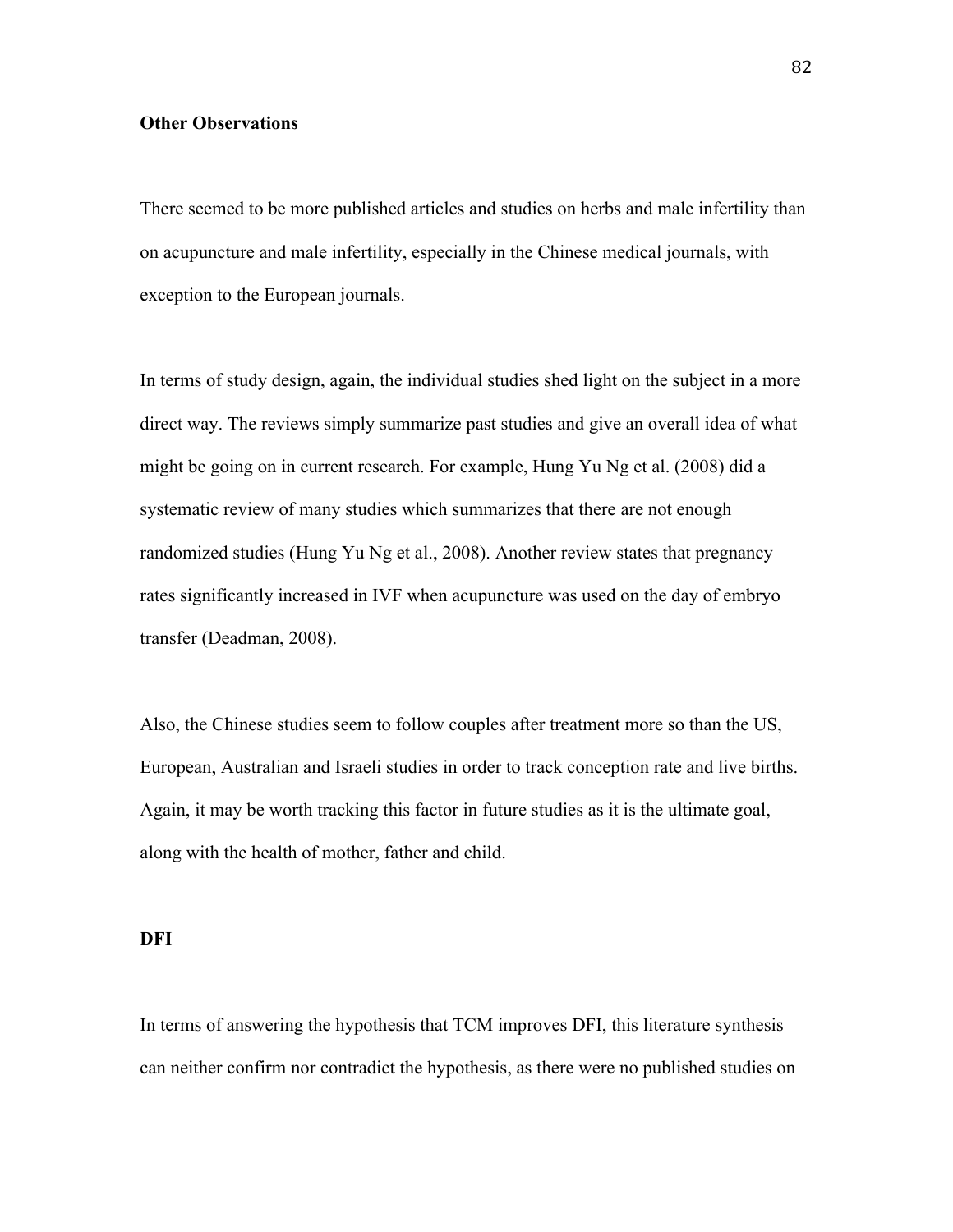DFI and TCM therapies. What has been answered is that Chinese herbal medicine, whether used as a single herb or formula by the subject, or as an in vitro medium in which to directly affect the semen on contact, shows an overall improvement within many aspects of male infertility. Acupuncture therapy also has an overall positive effect on many sperm parameters, fertility markers and even pregnancy rates in some cases when measured. Thus, one may extrapolate that if the many aspects and measurements of male infertility are showing improvement with TCM (such as semen quality, leveling of hormones, regulation of the immune system and improvement in pregnancy or live birth rate), the DFI might be positively affected as well, although this has not been directly discovered as of 2011.

Many studies show that an improvement of DFI, i.e., a decrease in the DNA fragmentation of sperm, is often accompanied by an improvement in the quality of sperm. However an improvement of semen quality is not always coupled with an improvement in DFI, indicating that the standards for DFI may be higher, different or more specific than the traditional SA. As there is a growing number of studies showing that an improvement in DFI leads to an improvement in semen quality, embryo quality, and chances of pregnancy and live birth, one might project that DFI quality might be further studied, especially as it seems that DFI and SA may have different, but important, information to offer (Agarwaal & Said, 2003).

Up until 2008, "no major advances have been made in the medical management of poor sperm quality" except for the use of ICSI, which is not considered a cure (Sikka & Wang,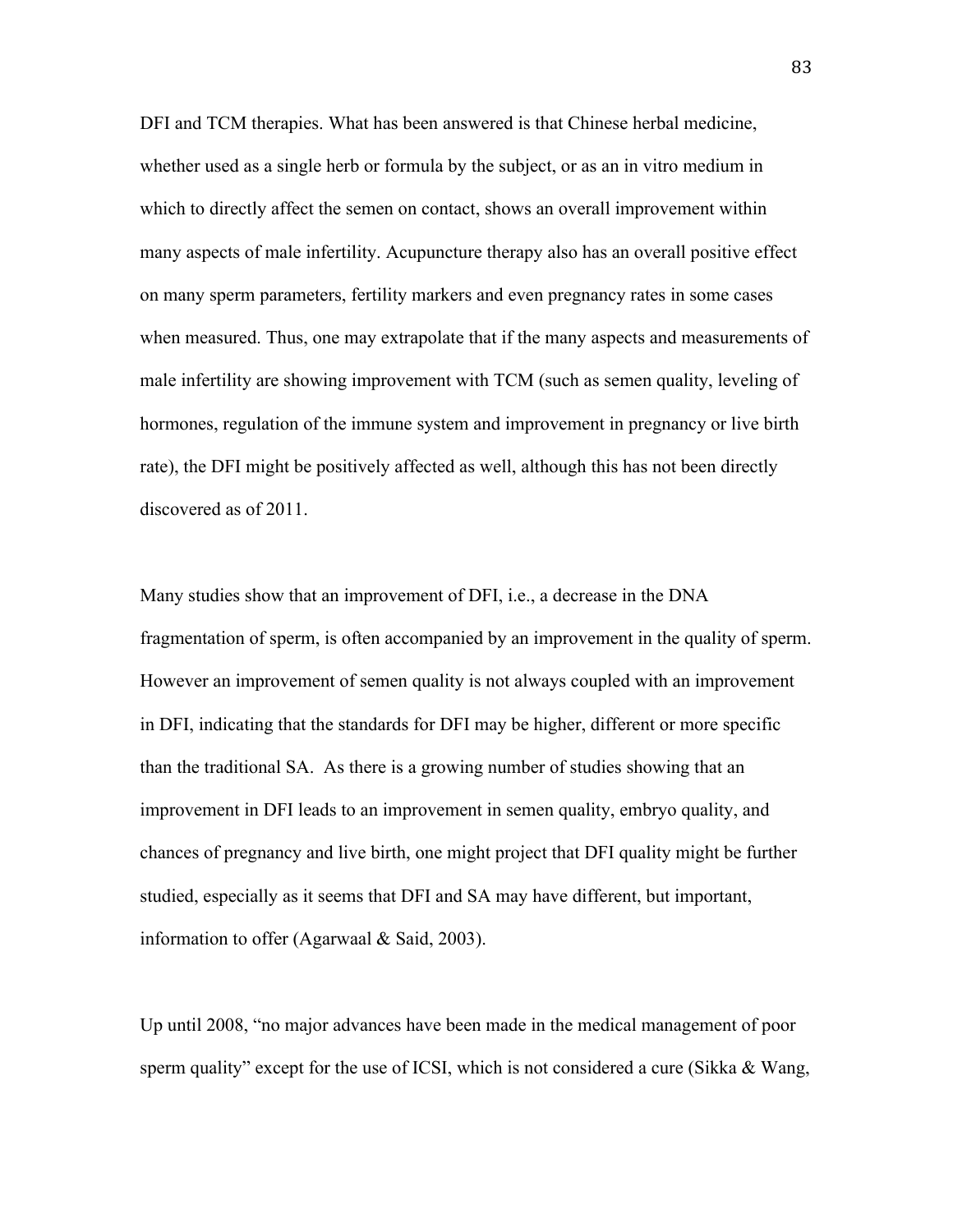2008). When ICSI was developed male-factor infertility had a break-through in management of male infertility. However, this procedure does not treat the cause of infertility. Moreover, it may allow for inadvertently passing on adverse genetic consequences (Sikka & Wang, 2008). Using DFI measurements and sperm nuclear integrity assessments may be useful in the evaluation of unexplained male factor infertility especially as environmental chemicals may disrupt structural stability of sperm nuclei.

Sikka & Wang (2008) stated:

"[Evidence] suggests that damage to human sperm DNA might adversely affect reproductive outcomes and that the spermatozoa of infertile men possess substantially more sperm DNA damage than do spermatozoa of fertile men. This is particularly relevant in an era where advanced forms of assisted reproductive technologies are commonly used (technologies that often bypass the barriers to natural selection), because there is some uncertainty regarding the safety of using DNA-damaged spermatozoa. Evaluation of damaged sperm DNA seems to complement the investigation of factors affecting male fertility and may prove an efficient diagnostic tool in the prediction of pregnancy outcome" (Sikka & Wang, 2008).

The Sperm Chromatin Structure Assay (SCSA) is "likely to be the male fertility test of the  $21<sup>st</sup>$  century," (Deadman, 2008) just as semen analysis was for the  $20<sup>th</sup>$  century. SCSA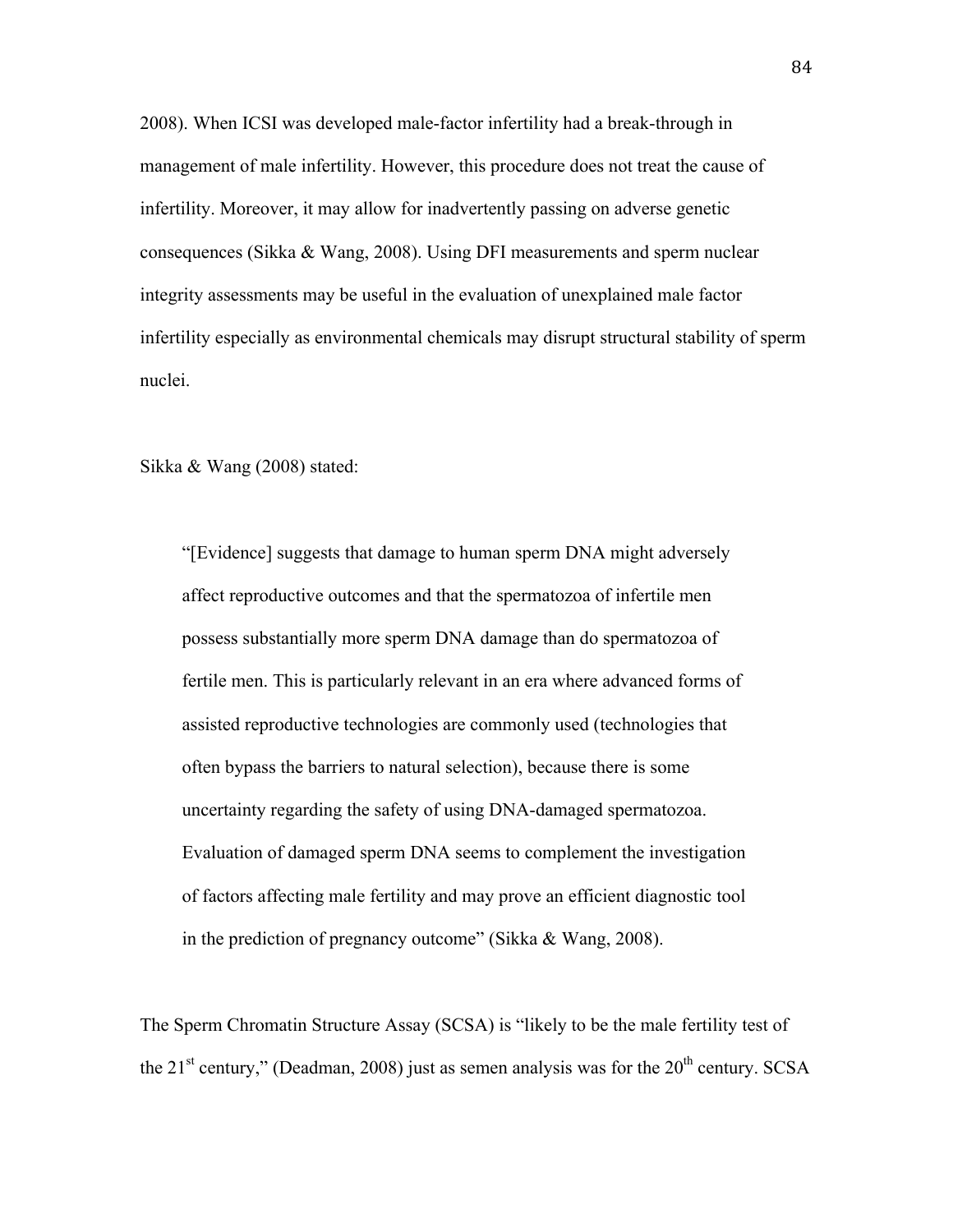is expensive and difficult to obtain, and measures something entirely different from the semen analysis, although the same factors that affect and create a poor SA may also affect DNA fragmentation, such as vericocele, age, smoking, heat, infection, toxins, etc. Although a measurement of more than 30% of DNA fragmentation is associated with the impairment of sperms ability to fertilize the egg, reduction of the chance of a successful IVF/ICSI (Check et al., 2005), increase in abortion rates (Lin et al., 2007), and impairment of chances of a natural conception (e.g. Spanoet al., 2000), the patient may have a normal semen analysis, and conversely, some men with poor semen analyses may have high DNA fragmentation indexes (Deadman, 2008).

Whether DFI actually does become the male fertility test of the  $21<sup>st</sup>$  century or not, time will tell. Although the scientific community is divided, many fertility specialists participating in research are finding that examination of DFI shows worthwhile data concerning male infertility, as the DFI test seems to offer information which allows for better selection of sperm for use in IVF or ICSI, resulting in an increase in pregnancies and live births (Simon et al., 2010).

The next step would be to start conducting small pilot studies treating men with acupuncture and herbs and measuring the impact on DFI. Also, conducting larger scale studies using TCM therapies while using several measurements at once (hormone levels, immune markers, antioxidant effects, SA, pregnancy rate and live birth rate) would offer the most insight into TCM, DFI and male infertility. Also, tracking couples through to childbirth, the ultimate goal, would be a useful outcome measurement to include.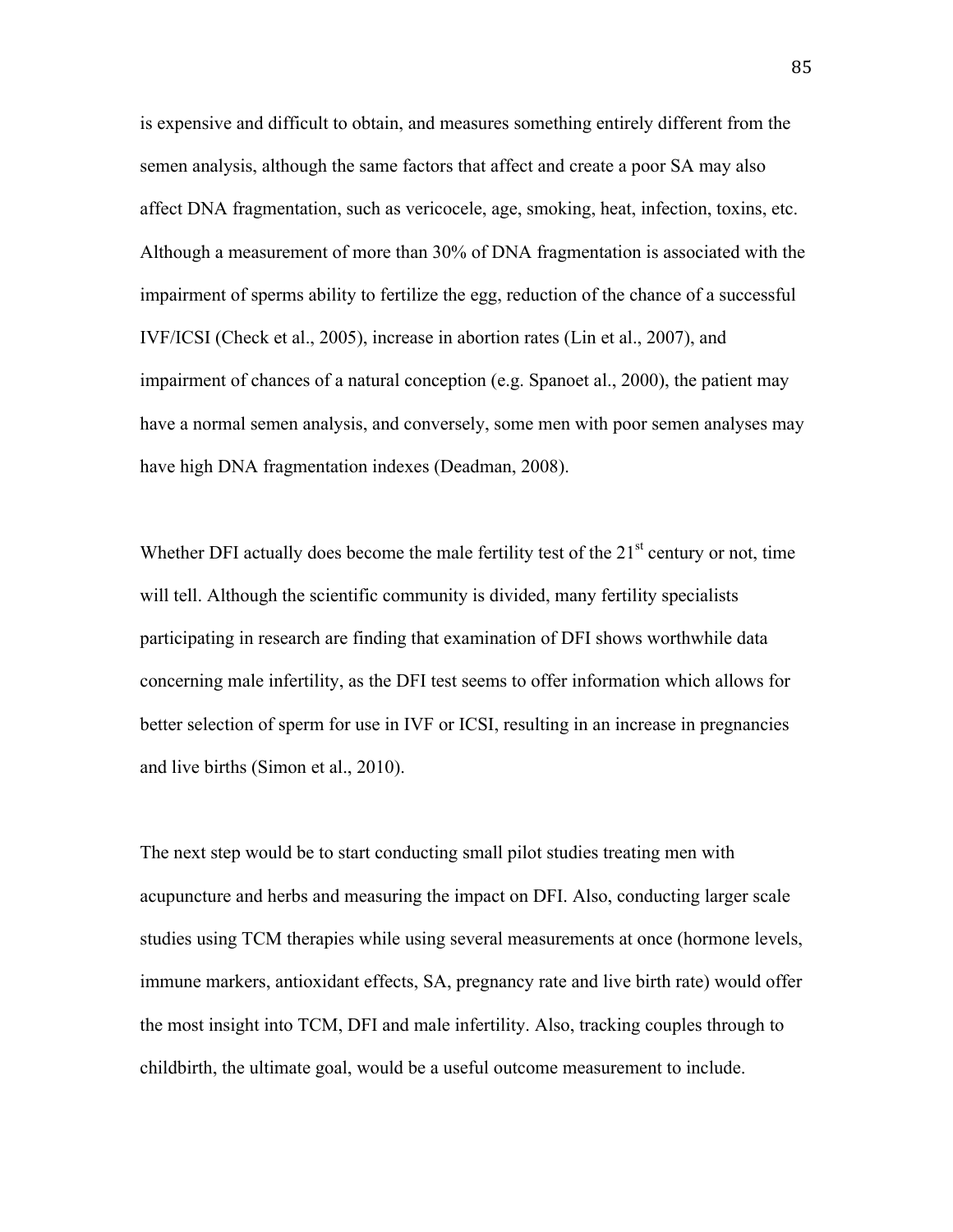## **Implications for Theory**

Western medicine tends to treat female infertility more than looking to the male to treat male subfertility. Thus there are limited Western treatment options and the etiology is mostly unknown. In addition there is justification, as helping maximize female fertility will also help the male factor because an improvement in cervical mucus supports the sperm (Deadman, 2008). Cervical mucus not only protects the sperm and provides a place of survival for longer periods of time, but it also forms channels to advance quickly, and filters out sperm that have low motility and more morphological abnormalities, which only helps the highest quality sperm get to the egg sooner (Deadman, 2008). Uterine contractions, progesterone and glycoprotein ZP3 all assist in sperm activation and penetration (Deadman, 2008). Also, oocytes are able to repair sperm DNA damage, but this depends on the level of damage and the oocyte's capacity to repair and heal this damage (Nicopoullous, 2008). This suggests that no matter what abnormality the sperm has, the health of the female may be of more importance, as a stronger oocyte can repair sperm even better than a damaged or aged oocyte (Simon et al., 2010). Also, if the female partner is treated, regardless of which type of ART is used, often times ovarian stimulation is promoted, again, only making it easier for the sperm to perform. This literature synthesis will hopefully promote a shift in perspective on the importance of treating both male and female partners, and how easy, affordable and effective it can be to manage treatment of male infertility with the adjunctive use of TCM therapies (Deadman, 2008).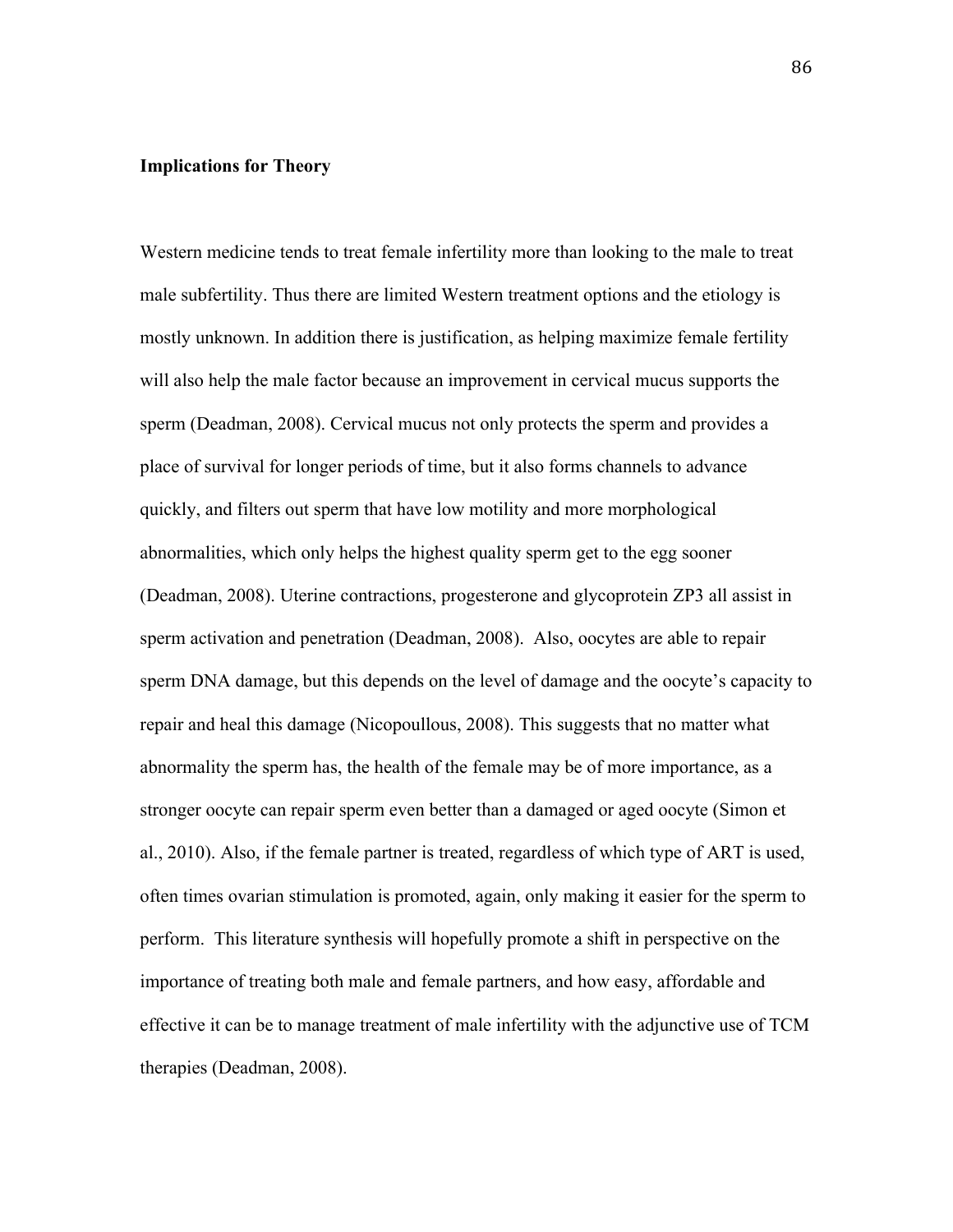### *Chinese Herbal Medicine*

The TCM diagnosis of Kidney Yang deficiency is often made when a man is diagnosed with infertility. Kidney Yang deficiency may be associated with testosterone deficiency, or the many different mechanisms within spermiogenesis, affecting azoospermia or asthenospermia. The traditional manifestations of Kidney Yang deficiency may be expressed by having soreness and weakness of the lumbar region, urinary incontinence, enuresis, nocturnal urination, reproductive issues, along with a pale, white-coated tongue, and a weak or thready pulse. TCM tends to interpret non-specific male infertility as Kidney Jing or Essence deficiency, as it is usually attributable to an "energetic failure of the Kidney" (Cliaci et al., 2009). In Western terminology, Kidney deficiency may generally be associated with hormonal imbalances, while Damp-Heat syndromes are associated with inflammation of the genital tract, and Kidney-Yang deficiency with spermatogenic failure (Siterman et al., 2009). A review done in 2003 (Xu et al., 2003) shows many correlations between the Chinese diagnosis of Kidney deficiency and the Western diagnosis of poor sperm quality, so this may be a topic worth exploring in terms of TCM theory and practice (Xu et al., 2003).

An interesting connection between Western and Eastern TCM diagnoses and formula treatments was the use of Shao Fu Zhu Yu Tang in the treatment of chronic prostatitis and poor SA. According to TCM, this formula is traditionally given for Blood Stagnation in the abdomen. Both Western diagnoses (prostatitis and poor semen quality) may be caused by Blood Stagnation. They may also be caused by a variety of Western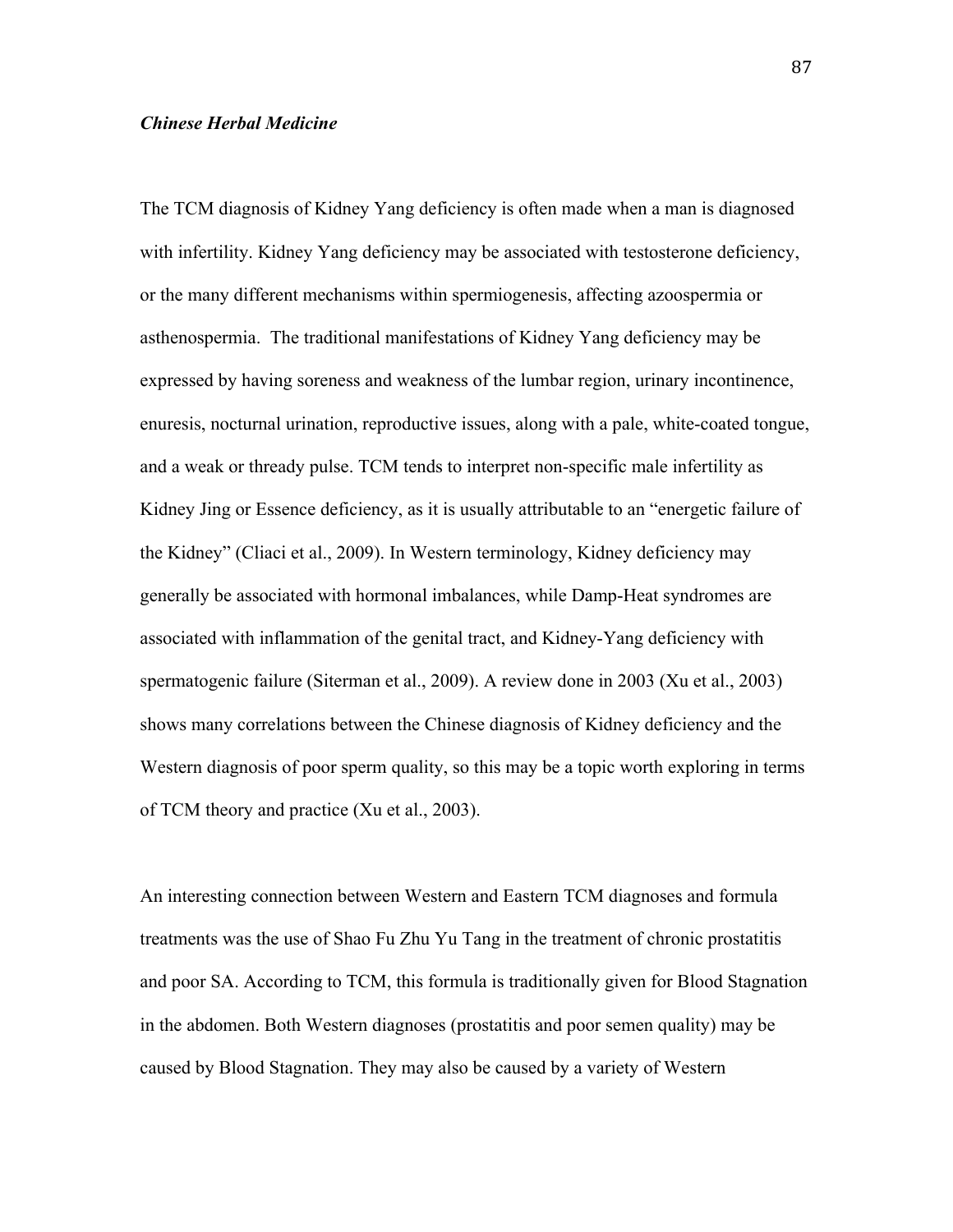mechanisms of pathophysiology. In one study (Yang et al., 2003) the formula moved the stagnant Blood, and by doing so, not only treated the prostatitis, but sperm count, motility and morphology improved, improving overall semen parameters. Regardless of the actual cause of poor SA and prostatitis in this case's subjects, perhaps the act of moving Blood was enough to cause a positive shift in the majority of the patients treated. This formula also decreased free radicals, indicating a possible mitigation of oxidative stress, and may be useful in cases where oxidation levels are too high and antioxidants are needed to balance out the system. Perhaps these subjects specifically had higher amounts of reactive oxygen species (ROS) either caused by or attributing to the chronic state of inflammation in the reproductive system. It might have been the antioxidative effect of this formula that helped clear the symptoms, improve sperm quality and move Blood. Or it might have been a combination of effects that improved the outcome in this study (Yang et al., 2003).

Sometimes different TCM diagnostic formulas are used for the same western diagnosis. Conversely, sometimes only one TCM formula will be used for more than one Western diagnosis. For example, the Shao Fu Zhu Yu Tang formula mentioned above is also used to treat other symptoms, such as abdominal masses like fibroids or PCOS. In the previous study (Yang et al., 2003) it was used to treat prostatitis and poor semen quality.

Another example of one formula being used to treat more than one Western symptom or diagnosis would be the herbal formula Bu Zhong Yi Qi Tang. This formula was used in a study by Amano et al. (1996) as an in vitro experiment to see how it might affect semen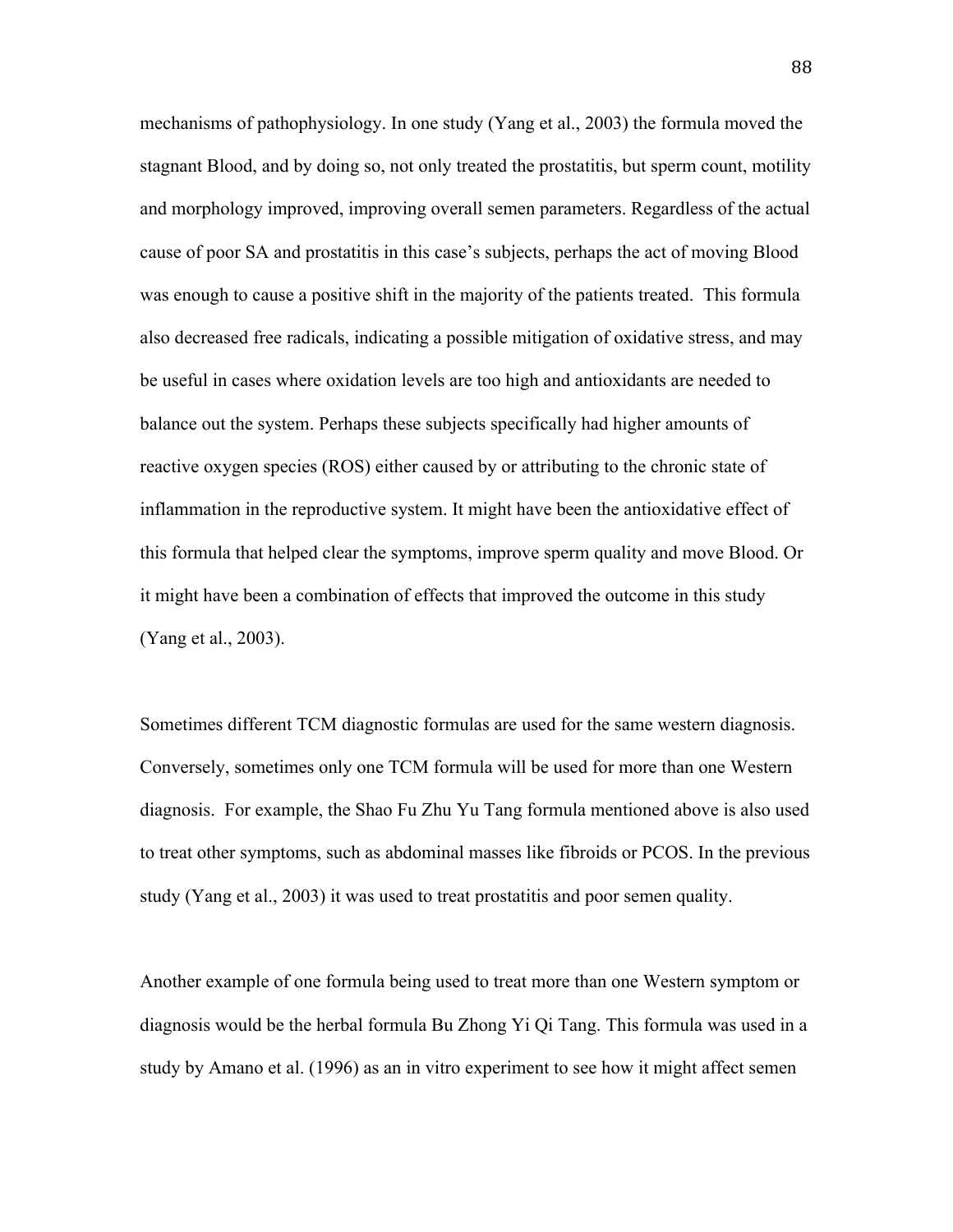quality. The formula increased sperm motility as well as seminal plasma levels which correlate with concentration (Amano et al., 1996). The same formula was used a decade later by Akashi et al. (2006) in 20 men to test its in vivo effects on basic semen parameters such as motility, morphology and count. The formula showed an increase in sperm motility, although count, volume and morphology did not change (Akashi et al., 2006; Yang et al., 2003).

As an example of many TCM formulas used to treat one single Western diagnosis, the many reviews considered in this study showed that the Western diagnosis of "Male Infertility" may be treated with several different Chinese medical formulas, such as Shao Fu Zhu Yu Tang, Bu Zhong Yi Qi Tang, Liu Wei Di Huang Tang or Ju Jing powder. The key for differentiation is not only the underlying Western cause for sperm quality (stress, APA, hormone imbalance, history of prostatitis or illness, immune system imbalances, or a history of physical trauma or surgery) but also the TCM diagnosis (such as Kidney Yang Deficiency, Damp-Heat in the Lower Jiao, or local Qi and Blood Stagnation, etc.) (Xu et al, 2003; Deadman 2008; Lyttleton 2005).

The above implies that there is tedious work ahead. Each single herb used, whether in a formula or alone, may have a potential hormonal or immune-related effect. For example, Yin Yang Huo was shown in one study to "improve Kidney Yang", its Chinese medicine function (Xu et al., 2003). In another study this same herb was shown to improve FSH, LH and testosteron levels (Crimmel et al., 2001).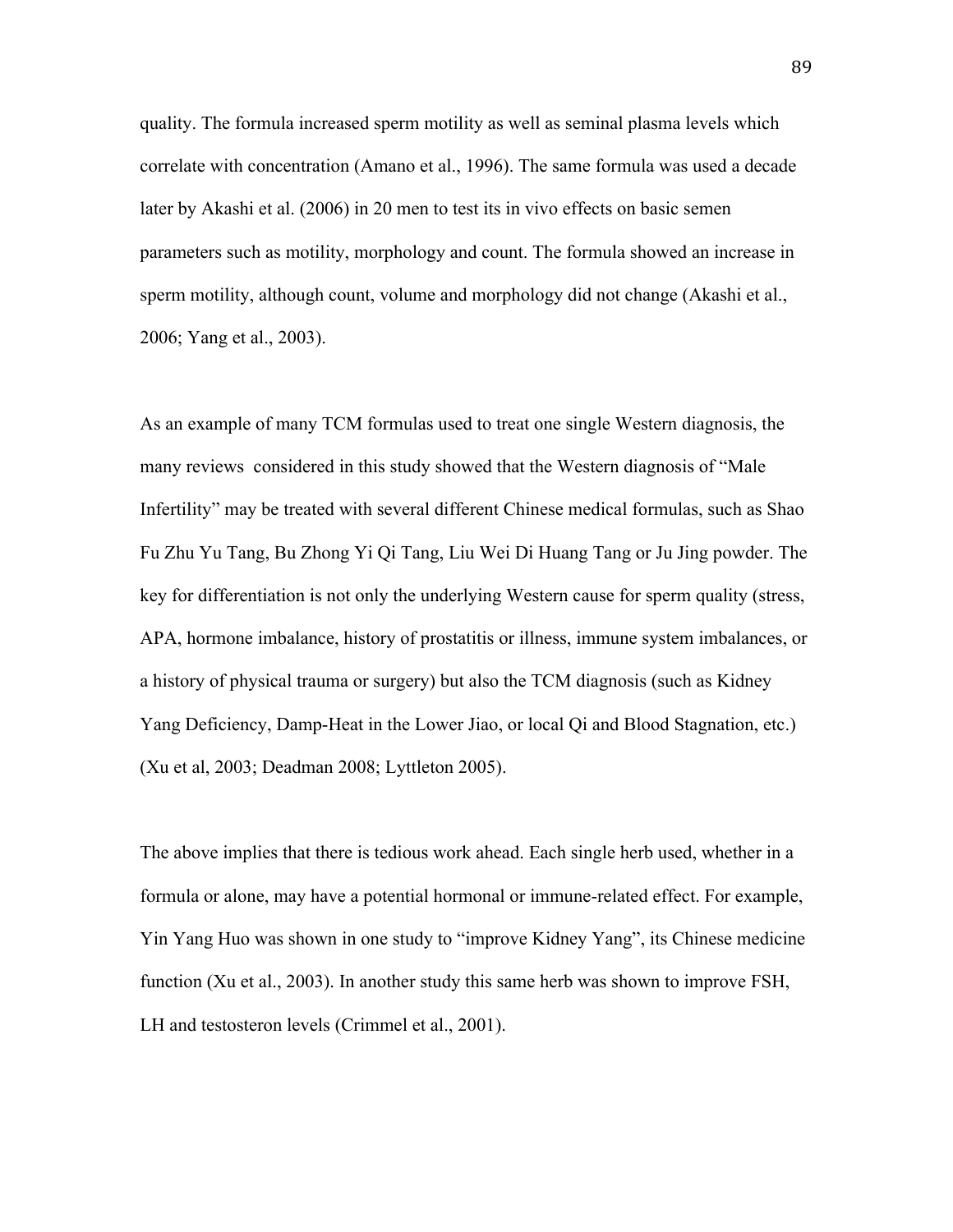The concept of Du Yao (herbs paired together in groups of two) complicates the situation further. Single herbs may have a different effect once paired. Their combination may increase or diminish or synergistically change their impact, than if used alone (Sionneau, 2002). There are hundreds of formulas and various modifications using these Du Yao pairings, chosen by an individual practitioner which introduces yet another variable. There are a vast amount of possibilities in herbal medicine, and this certainly contributes to the complexity of future research of traditional Chinese herbal medicine.

# *Acupuncture Therapy*

In terms of theory, the acupuncture therapy implications for the results of this literature synthesis may be more clear-cut. Acupuncture is safe and seems to be efficacious on multiple levels, especially if used in a frequent course of treatment. One investigator concludes, "the exact mechanism by which acupuncture treatment decreases necrospermia and asthenospermia remains unclear. However, since both sperm motility and axonema impairment are known to be linked with lipid peroxidation in human spermatozoa, it is possible that the treatment is related to the reduction of peroxidation processes" Sherman et al. continues, "In conclusion, subfertile patients exhibiting low sperm activity seem to be good candidates for acupuncture treatment" (Sherman et al., 1997).

After reviewing the studies, it would seem that no matter what the TCM diagnosis and treatment protocol was, there was at least some increase in semen quality (Zhiyuan, 1996;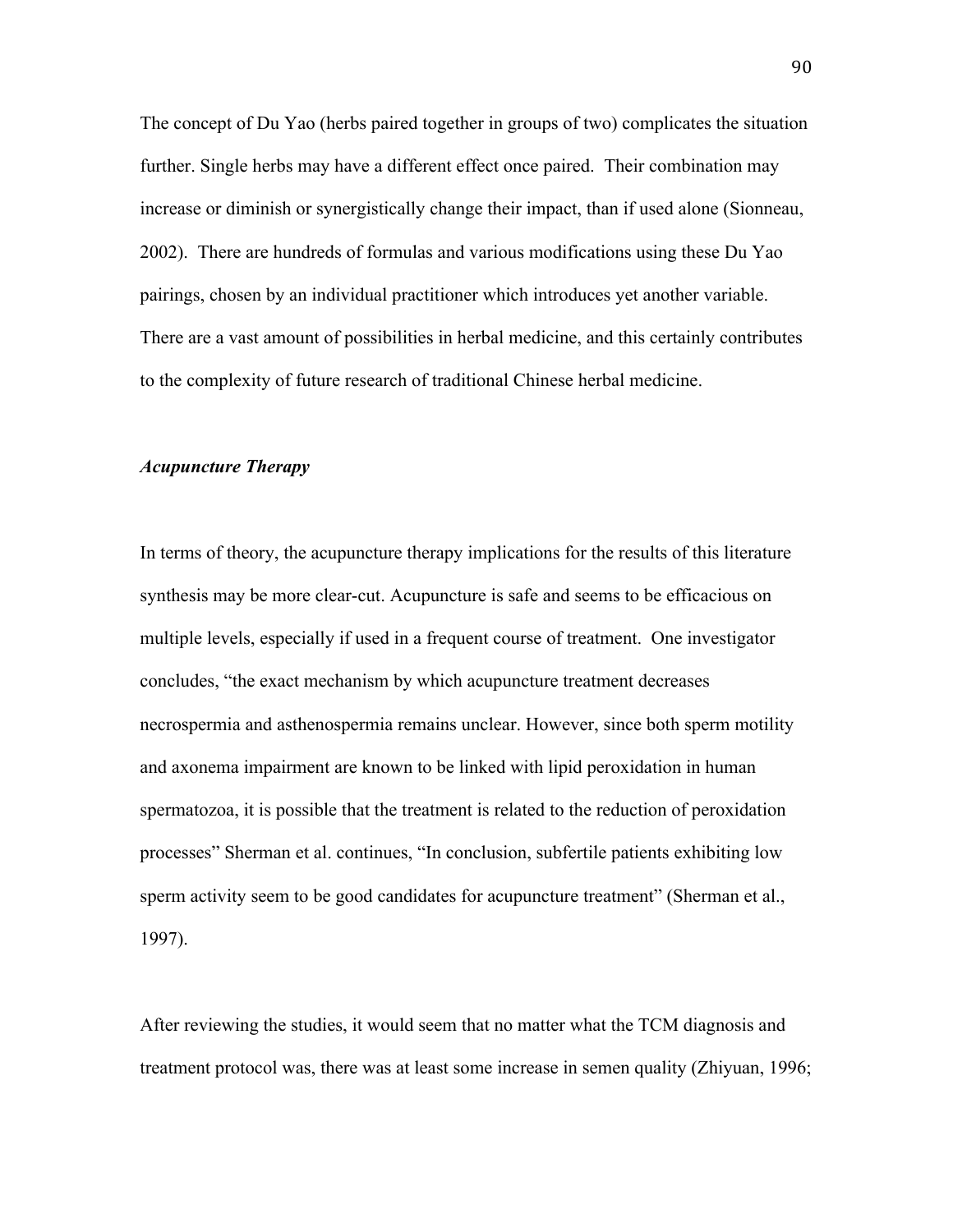Sherman et al., 2007). What may be of more concern is the frequency of treatment. For example, the 2008 case study (Cliaci, 2008) showed that the subject observed received treatment (no specific points were stated, but the Kidney meridian was targeted) every 2- 3 days, up to 10 treatments total. The improvement in sperm count and density was a 90 fold increase, with count moving from 0.54 million to 46.5 million and density increasing from 0.2 million/mL to 18.6 million sperm/mL (Cliaci, 2008).

The age a man is diagnosed as infertile may be one of the most difficult conditions for TCM to treat. One study in 2003 (Gurfinkle et al., 2003) tested acupuncture with moxa on 19 subjects who had not fathered children for eleven years, and who had been diagnosed with semen abnormalities in concentration, morphology and motility. Although there was an increase in normal form sperm, other parameters such as volume, concentration, progressive motility and number of round cells (could be WBC's, possibly indicating infection, immature sperm or other cellular components) did not show significant changes (Gurfinkel et al., 2003).

Another interesting finding is that some of the acupuncture treatments were short courses, consisting of treatments twice a week for five weeks. Still, they created a change significant enough to make a difference in most cases, with improved sperm count, motility, viability and intactness of axonema (Siterman et al, 2007), which means within 35 days of treatment, there was a moderate, but quick effect. If spermatogenesis takes approximately 70-90 days, this implies that a longer course of treatment may have an even more positive effect on sperm quality and potentially on pregnancy and live birth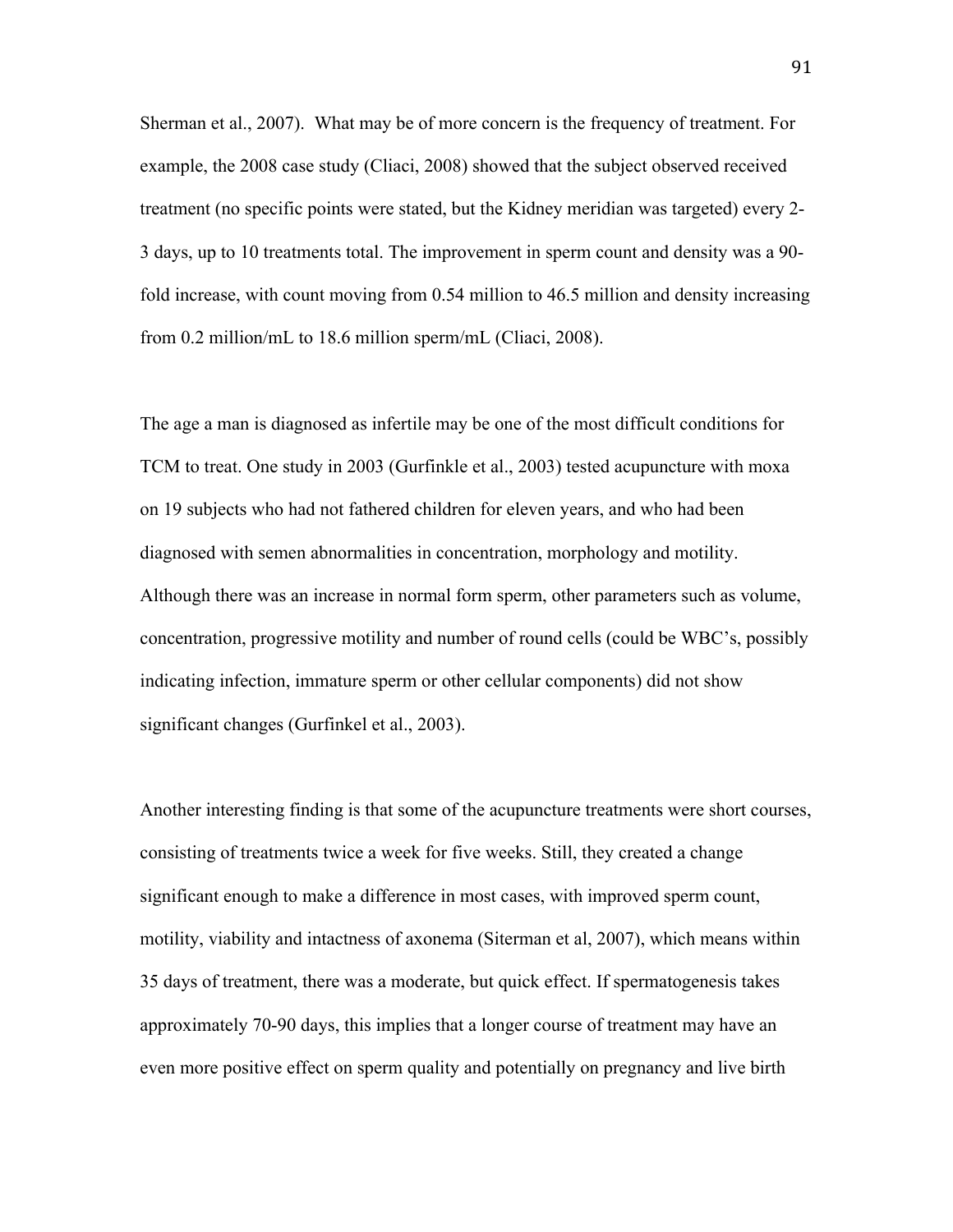rate. It also implies that the best time for a man to get acupuncture treatment may be the week preceding his female partner's ovulation, as it seems to have an effect quicker than expected. Moreover, if the patient is willing to take herbs for three months and then have acupuncture treatment several weeks preceding ovulation, this might have a synergistic effect and create and even more positive outcome than improved sperm quality, such as pregnancy and live birth rate, whether trying to conceive naturally or with ART.

And finally, in one study, men with vericocele showed little to no improvement in SA after the acupuncture treatment, even though it is believed that when there is ROSmediated damage to the sperm count, acupuncture would interrupt the perioxidation process and thereby improve sperm quality (Siterman et al, 2009). More studies need to be done. Another interesting result in this study concerns subjects who presented with both inflammation and high FSH, and only half of these men showed improvement in sperm quality. There was an increase in integrity and concentration of sperm with the acupuncture treatment. This suggests that if there is a mixed etiology, perhaps one needs to find the dominant etiology and treat that first (Siterman et al., 2009).

## **Implications for Practice**

# *Acupuncture Therapy*

For Acupuncturists, the results indicate that frequent treatments, i.e. 1-2 times weekly for a minimum of five weeks may increase sperm quality and other imbalances related to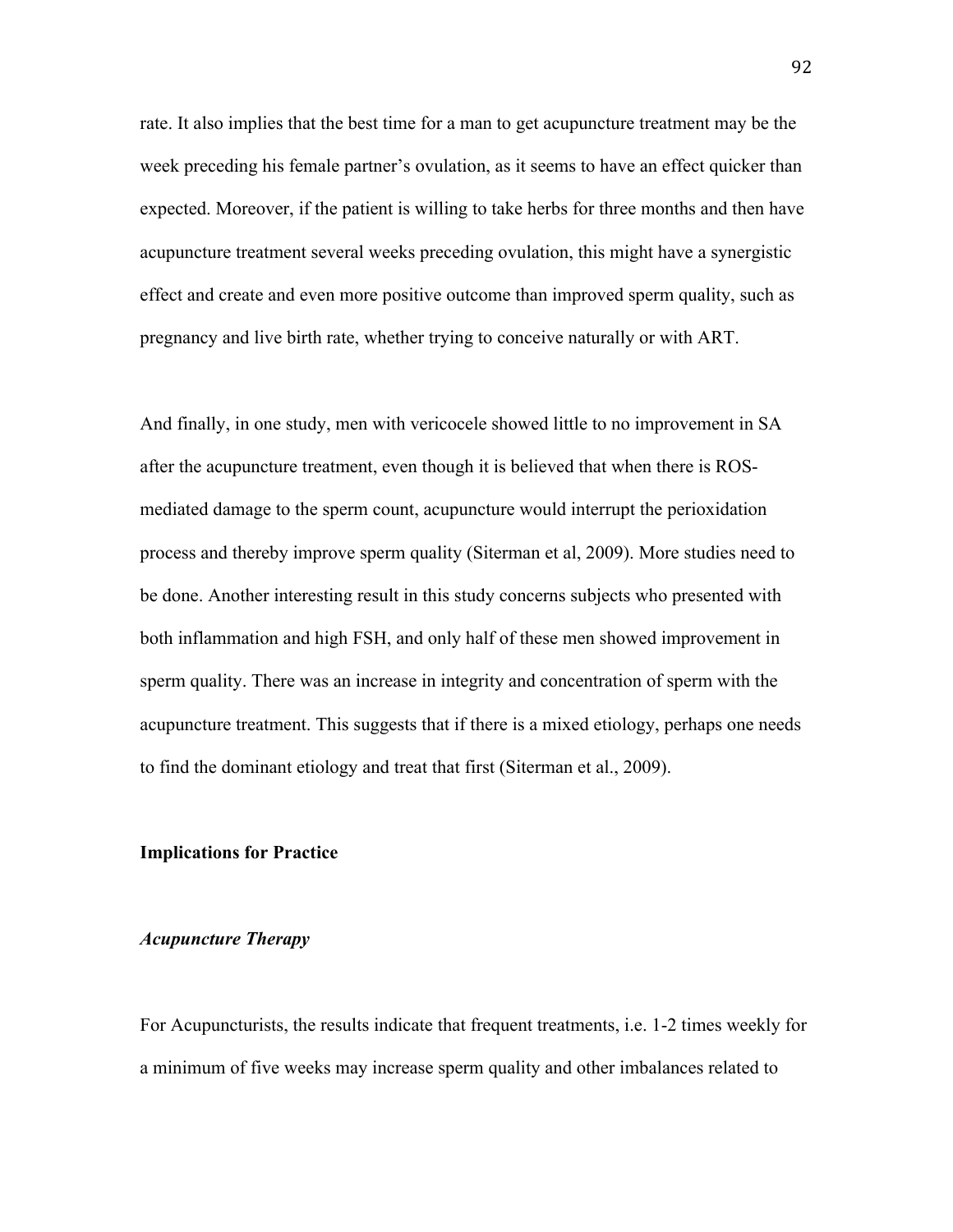infertility or subfertility. This idea agrees with what Sherman et al. (1997) and Siterman et al. (2007) found. Therefore, the way acupuncturists practice may shift according to the findings of this literature synthesis. For example, perhaps a short, but frequently timed course of treatment may be sufficient for individuals with inflammation or prostatitis, whereas longer courses of treatment may be more advisable if the diagnosis or symptom picture is more complex, such as an additional diagnosis of APA, an exposure to radiation, or a history of vericocele.

In the case of idiopathic male infertility one case (Zhang et al., 2002) reported no improvement of sperm concentration. In this study, subjects had a history of one failed ICSI. After acupuncture therapy, form and motility improved, and fertilization improved from 40.2% to 66.2%, raising the question why researchers and medical practices are not focusing on a more integrative approach, especially as form, and possibly motility, are just as important when using ART as the more motile sperm may be stronger or healthier, and form or morphology are important in forming a viable embryo.

## *Chinese Herbal Medicine*

In TCM there are certain herbs that are known to help sperm quality overall, such as Huang Qi or Tu Si Zi. These herbs increase "Qi" and "Tonify Kidney Qi", respectively (Amano et al., 1996; Liu et al., 2004; Xu et al., 2003). Other herbs and formulas treat according to a constitutional TCM diagnosis. An example is Shan Zhu Yu, which is used to "stabilize the Essence or Jing, and tonify the Kidneys and the Liver". In Yang's 2003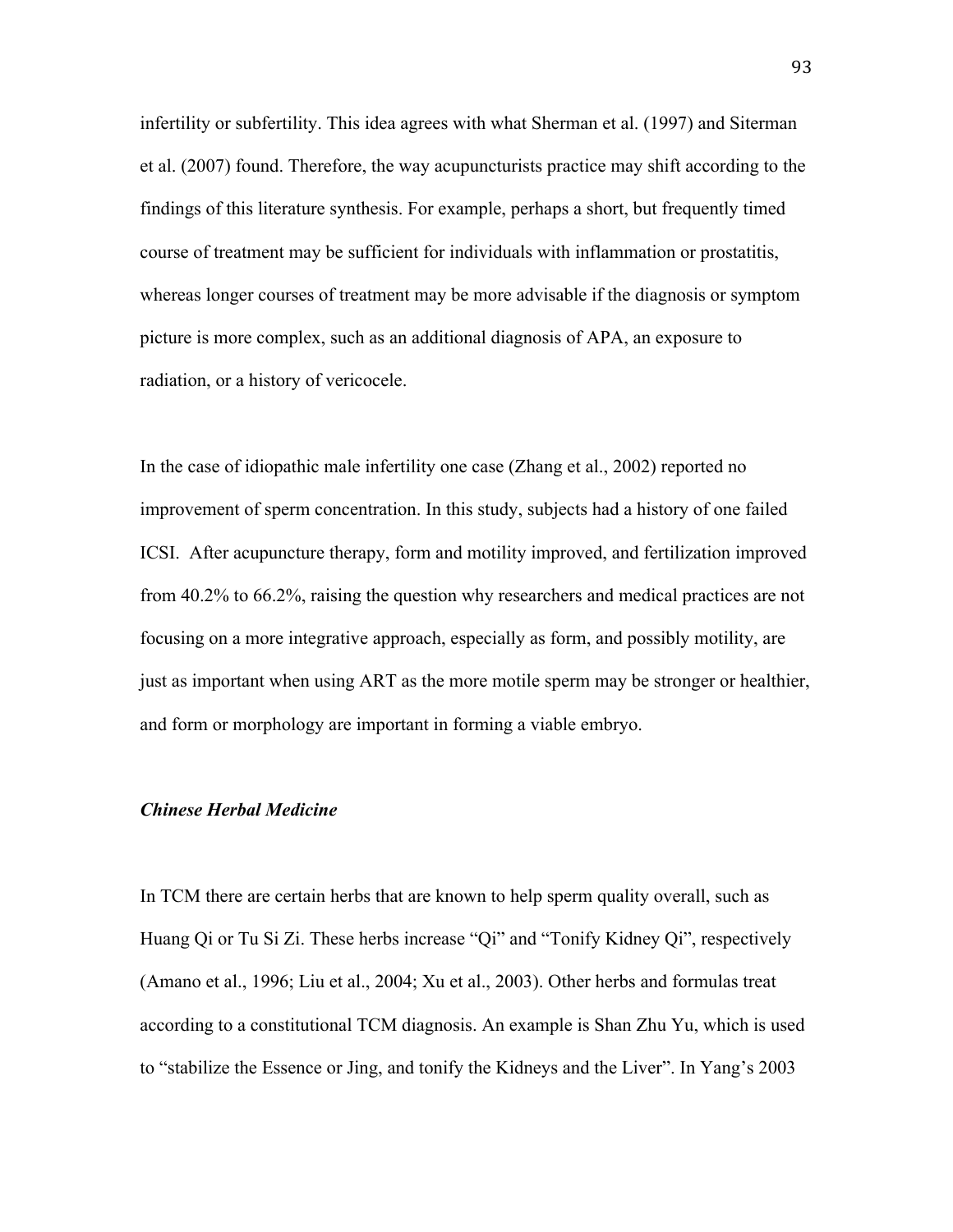study, this herb is used not to overtly treat a man's constitution, but to treat a large number of men who have prostatitis and poor SA, and it did so effectively. This affects the traditional Chinese herbalist in practice because it means that not only do herbal formulas affectively treat specific, correlated diagnoses (Kidney Essence or Yang deficiency and poor sperm quality) but that each single herb may have a chemical component that treats unexpected Eastern Medicine conditions or more than one allopathic symptom or condition. The implication here is that TCM herbalists must remain open-minded to the results of Western investigations into the chemically based, proven effects of herbs. Another implication might be that single herb use may increase in practice with such knowledge (Yang et al., 2003).

In terms of integrating both Eastern and Western practices, there seems to be potential for a harmonious and working relationship between both Western and Eastern fertility specialists. For example, the subjects in most of the studies included in this literature review showed an improvement in one or more aspects of their male infertility diagnosis in response to TCM herbal treatment, whether trying to conceive naturally or with the aid of ART. There is medical evidence for TCM treatment modalities supporting Western fertility treatments in increasing fertility and improving ART outcomes, as demonstrated in this literature review and synthesis (Zhang et al., 20020; Deadman, 2008; Hung Yu Ng et al., 2008; Huang & Chen, 2008).

Western fertility specialists may want to consider referring their male patients to a TCM practitioner. Alternatively, there may be TCM practitioners on site so that the process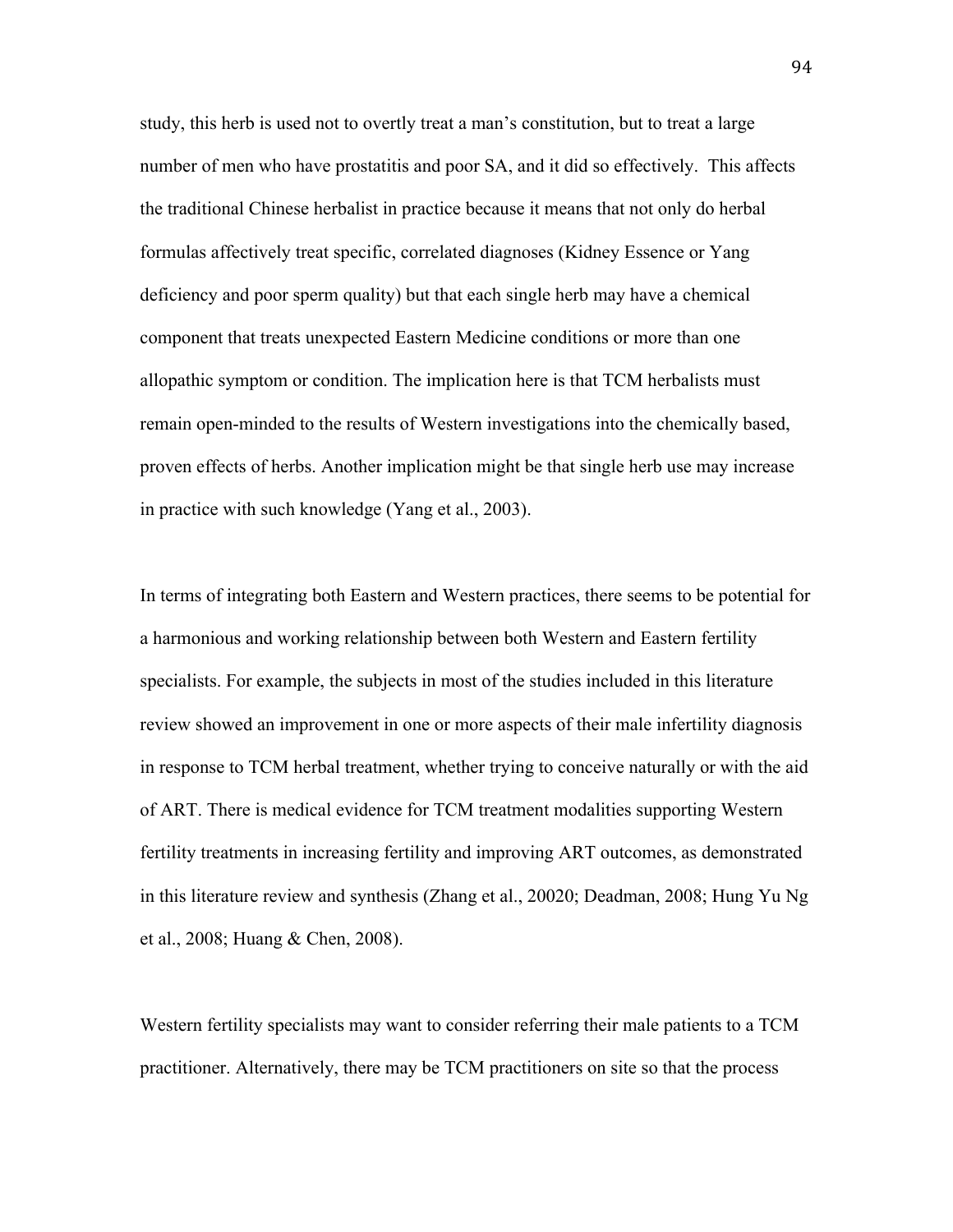may be streamlined and more convenient and less stressful for the patient. Also, the reduction of the patient's stress often accomplished with acupuncture may be beneficial for MD's, as tests and appointments may also be beneficially affected. Herbal medicine also seems to have potential in a more integrative setting. Perhaps Andrologists will begin to test and incorporate the in vitro Huang Qi treatment that seemed to repeatedly show benefit (Amano et al., 1996; Liu et al., 2004).

Other MD's may want to consider referring their patients to a Chinese herbal medicine fertility specialist for an evaluation and different perspective to address any other underlying emotional or physical, systematic or local conditions. Some of the basic constitutional formulas may correct subtle imbalances that improve semen quality and chances of conception (e.g., heat-clearing or immune balancing formulas), while some specific herbs may help with sperm count or motility specifically. For example, the combination study (Fu et al., 2005) used acupuncture and herbs versus oral prednisone to treat immune infertility. The "positive rate of blood serum and/or AsAb in both groups decreased in varying degrees, but the negative-turning rate of AsAb in the acupunctureherb group was more obvious, the comparison showing also a significant difference (P<0.05)" (Fu et al., 2005) suggesting that having a holistic approach which treats the individual's overall condition with TCM may be of very much help (Fu et al., 2005).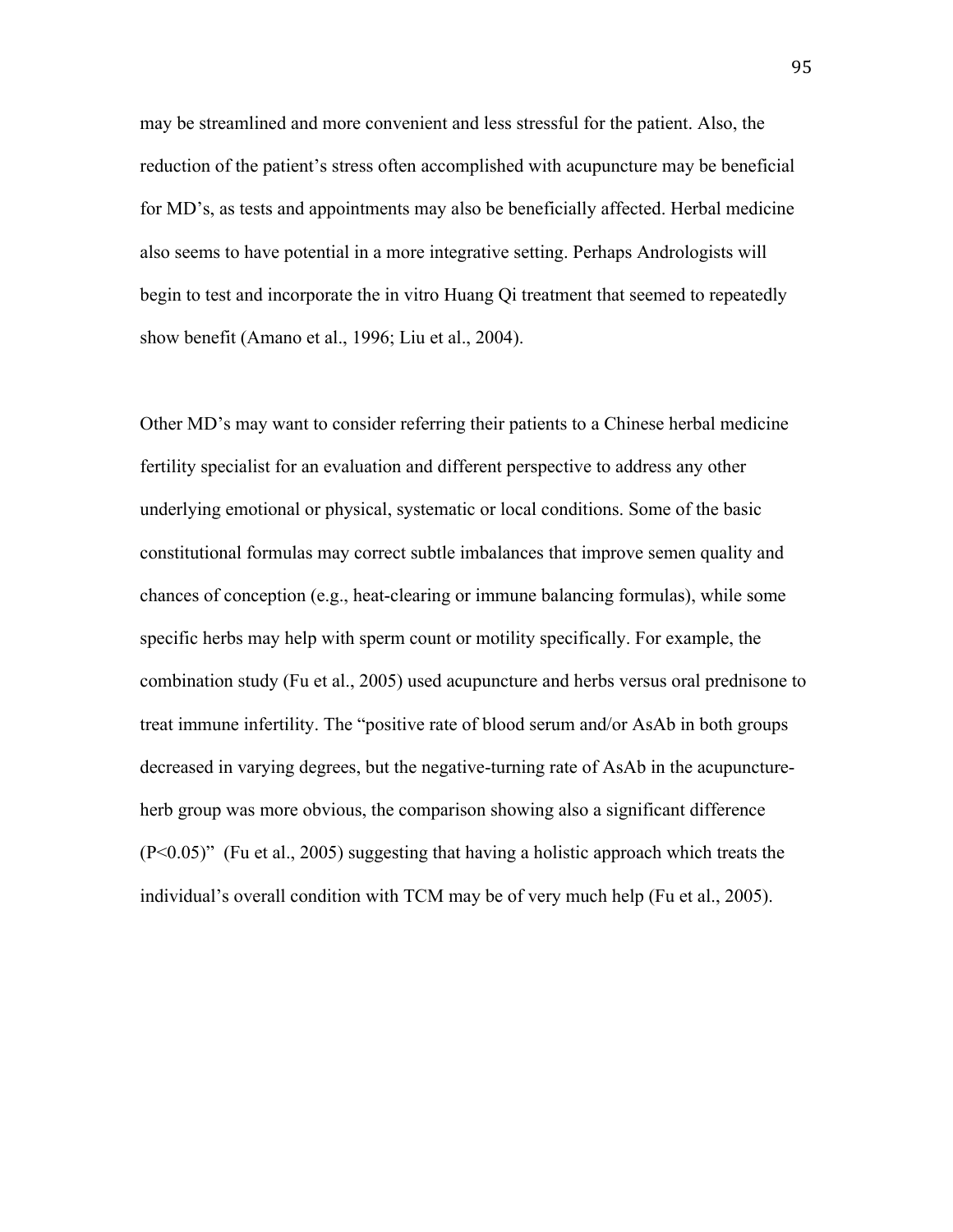## **Limitations of the Current Study**

In terms of acupuncture, it was interesting to note that one European study on acupuncture and male infertility was from the early 1980's. It was not included in this analysis because it was not within the timeframe as given by the inclusion criteria. In future literature reviews the time frame should perhaps be extended to include these earlier studies.

Animal studies were not included. It may be beneficial to also look at animal studies as it may be an easier way to test the effects of herbs on spermatogenesis, hormone levels and fertilization.

Studies revolving around the investigation of nutritional supplements or antioxidants and sperm quality were not included, as the main research question addressed in this study was related to TCM in its most holistic form. Although, there may be significant antioxidant activity in some of the herbs and formulas used in the analyzed studies, this was not the focus of the study. This should be investigated in a future study.

#### **Inclusion**

Of 35 articles in Chinese language found, only six studies of similar subject were included in this analysis in order to include more studies on herbal medicine as there are few available in the English language. Also, including some Chinese language articles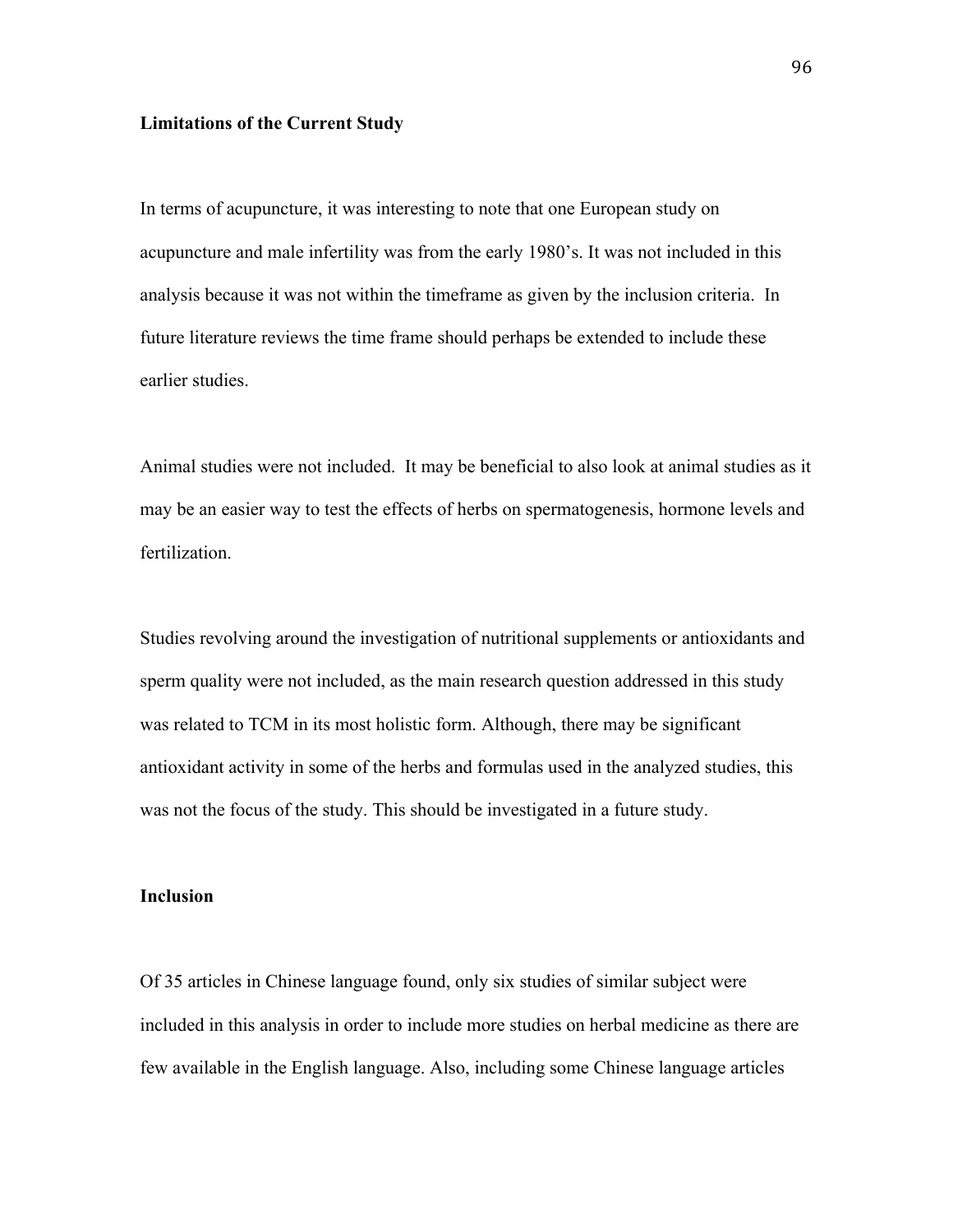may help give some idea as to what has been done, even if the studies are not exactly at the same level as English language studies. As there is so little information, the decision to include a small sample of Chinese language studies might be helpful to gain a better understanding of the concept. Part of the reason for excluding most Chinese studies was the language barrier, lack of translational work, lack of funding to purchase large amounts of translated work, and the inability to grade a study's quality as China has different ways of conducting studies. It also seems the studies from China show a trend in that not all herbs were disclosed in a given formula used. Some studies listed a few herbs and then continued with "etc." indicating that there were more herbs that were not listed (Zhiyuan, 1996).

Although including reviews is discouraged in current Literature Syntheses for the most part, review articles were included because these reviews gave important information and therefore potential insight that would have been overlooked otherwise. The other reason for including reviews is the general lack of studies in this area. At this juncture, specializing scientists, Urologists, Andrologists, OBGYN's, RE's, Immunologists, Integrative fertility specialists and, most of all, concerned patients need all the help they can get. Thus, including all pertinent information in this analysis may eventually lead to more efficient, less costly and overall better care, and is of necessity. For example, one case study that was discussed in a review reported a very high rate of pregnancies (55.6%) after only three courses of treatment, which in this study was approximately 30 treatments total. This study suggests that acupuncture may be effective in improving chances of pregnancy in male infertility with a minimum of 30 treatments required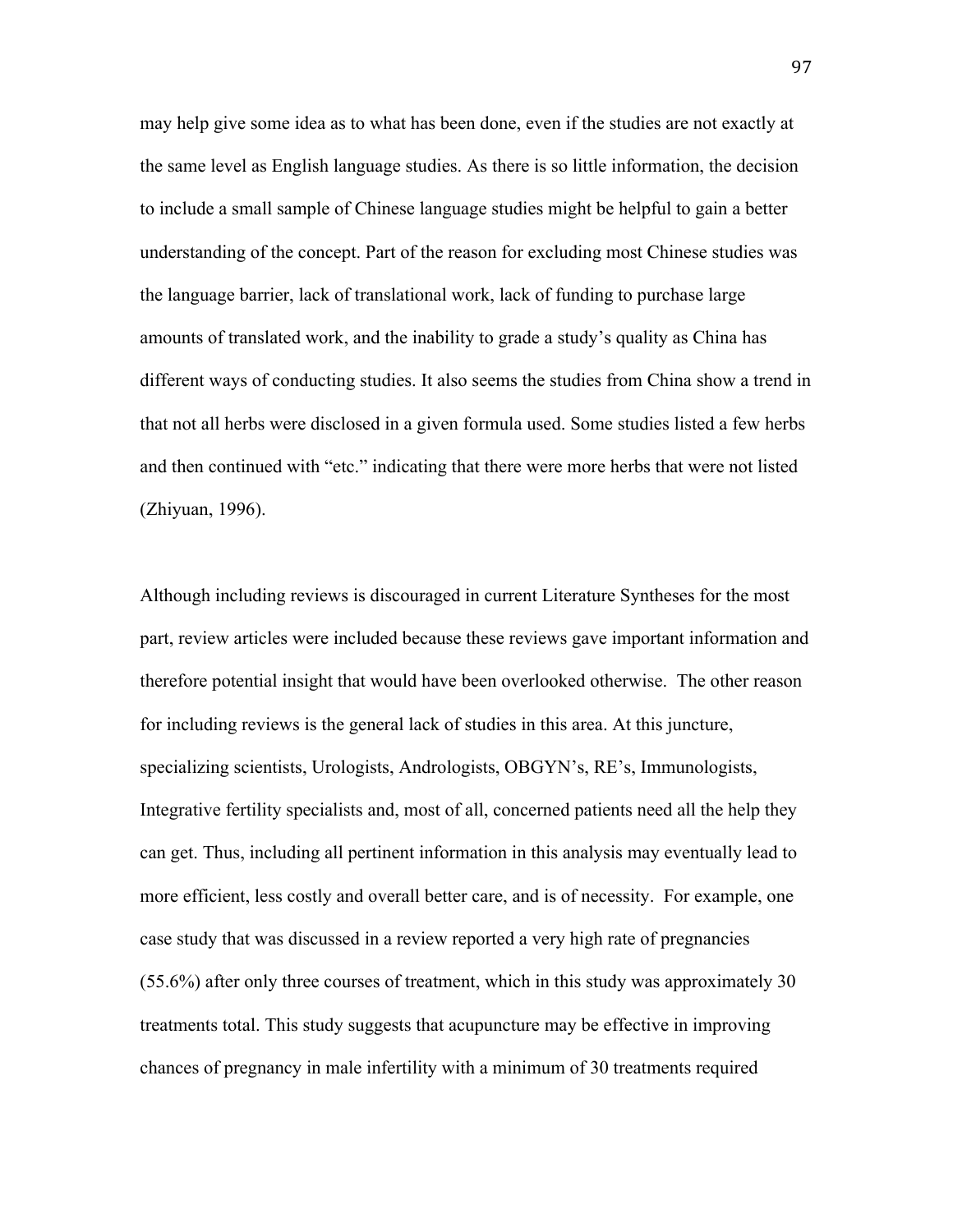(Zhiyuan, 1996). Another study discussed in a review reported a 78% pregnancy rate in available couples for questioning. All subjects consumed a Chinese herbal remedy twice a day for 60 days (Crimmel et al., 2001). Both of these studies were discussed in reviews and show that TCM was efficacious in safely treating male infertility.

### **Recommendations for Future Research**

To the best of my knowledge there were no studies published that actually used DFI as an outcome when testing the effects of acupuncture or herbs on semen quality and male factor infertility. This leaves a hole in current research, suggesting the possible need for future investigation.

In terms of acupuncture, there needs to be more rigorous, high-quality studies that include a higher number of subjects, as well as an effort to follow-up and track couples to procure live birth rates. Hopefully, in the future, studies will include a larger number of men in order to get a better sense of the effectiveness of TCM treatment modalities in the overall infertile and sub-fertile population. Also, the concept of TCM diagnosis needs to be further explored, whether an individual is going to be treated with acupuncture constitutionally, treating the root, or based on a branch diagnosis and current symptoms.

For herbal medicine, research may be more complicated as there are hundreds of herbs, hundreds of formula combinations, numerous locations of plant growth, harvesting methods, regulations, processing and consumption methods. Studies on plant assays,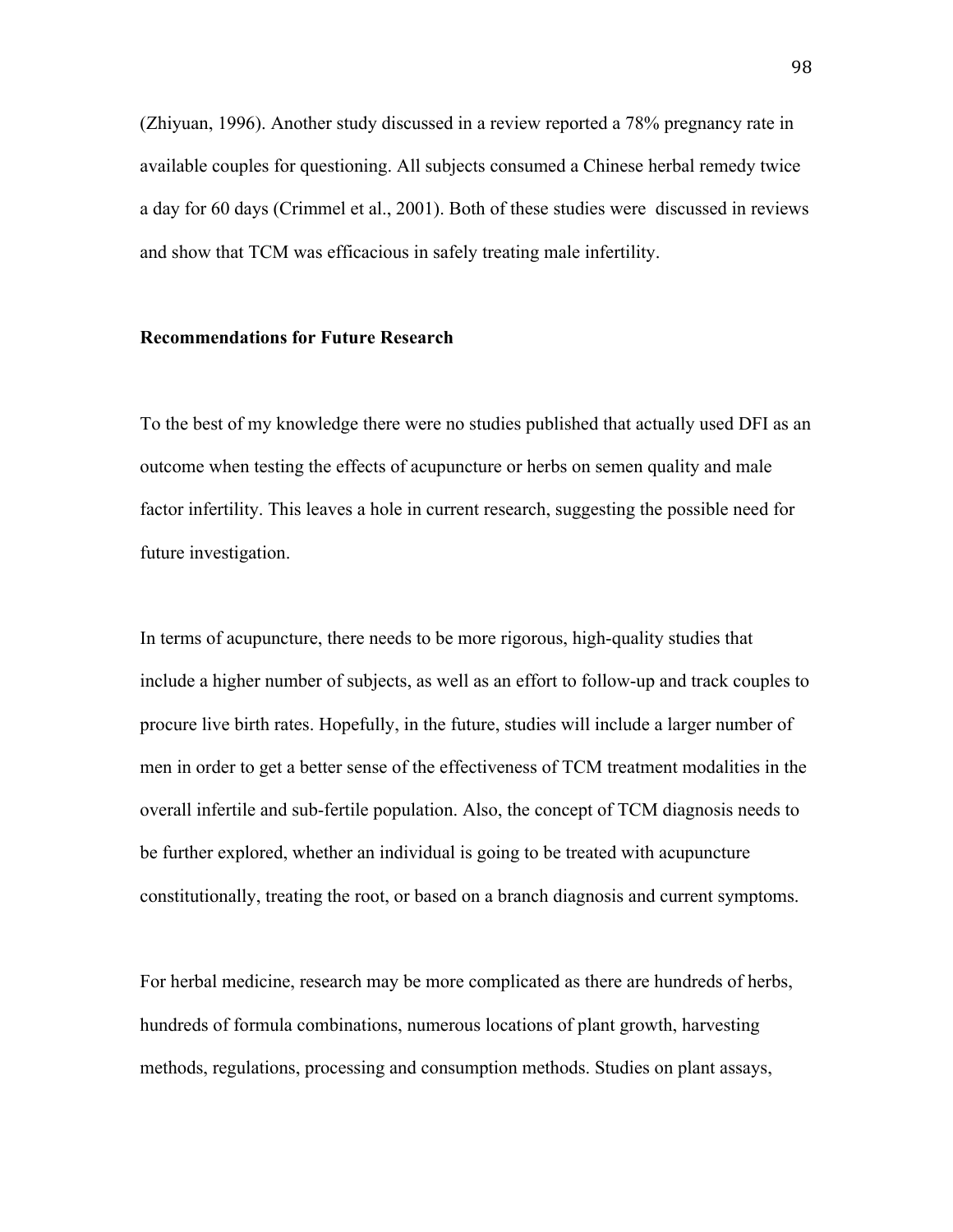single herbs, formulas, and in vivo or in vitro need to be done. Perhaps in the future it would be useful to test both in vitro and in vivo effects of herbs on one specific parameter of male infertility, such as sperm motility and morphology, while also tracking long-term outcome measures such as live birth rates.

One study (Yuan & Lin, 2000), done by the Department of Cell Biology and Molecular Genetics at University of Maryland, looked at the use of Chinese herbal medicine to treat asthma, dermatitis and IBS. Although the topic is not the same as male infertility, the concept of researching these herbal formulations in a rigorous approach reported clinically validating their uses by including chemical standardization, biological assays, animal models, and clinical trials. The authors were able to scientifically prove which formulas worked. The investigators' advice was clear: "Such Western methodologies need to take into consideration the complex mixture of chemicals and how they are to be used in humans" (Yuan & Lin, 2000).

The classical Chinese pharmacopoeia holds a vast amount of formulations, which treat a wide variety of illnesses and symptoms. Although the approach of using TCM herbal formulas is often ignored, an interdisciplinary approach to TCM may provide a platform for the discovery of novel therapeutics composed of multiple chemical compounds (Yuan & Lin, 2000).

It would be interesting, and hopefully not very expensive, to track pregnancies or live birth rate results in response to TCM treatment for subfertile men and perhaps follow the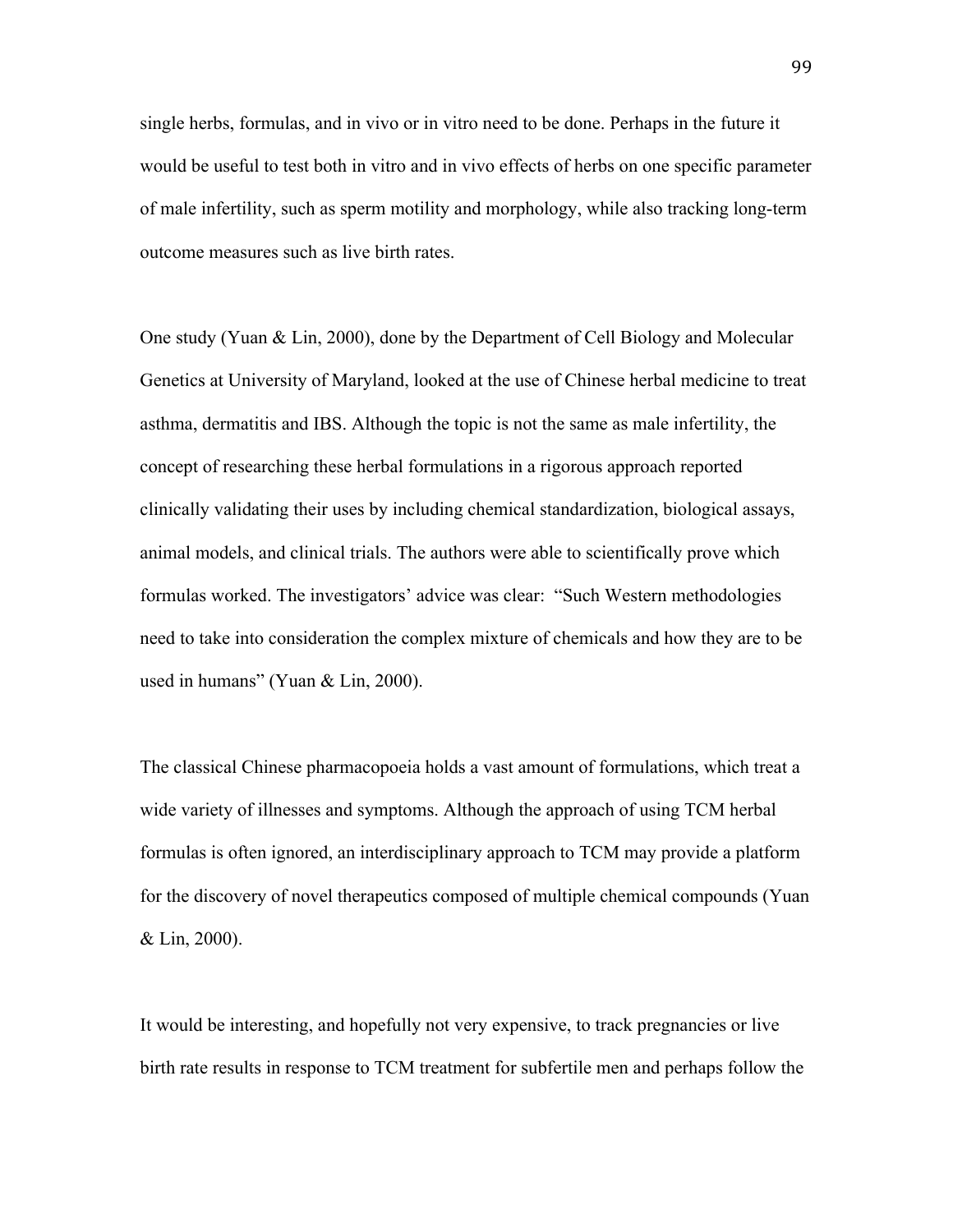couples long enough to discover findings concerning the child's health, especially as there has been some inquiry concerning the health of the embryo conceived with ART. Moreover, studies show a relationship between DFI and embryo quality. Nicopoullos et al., (2008) reported that "no pregnancy was reported using ART when DFI of the raw semen sample was >27%, and DNA fragmentation was suggested to affect the outcome of IUI cycles, IVF and ICSI fertilization, embryo development, embryo quality, implantation and the pregnancy outcome of ART" (Nicopoullos et al., 2008). This study confirms a relationship between male subfertility and sperm DFI, and suggests that the next line of thought would be finding new techniques for diagnosis and treatment of male subfertility and sperm DNA fragmentation. Perhaps a study on possible integrative treatments utilizing all of these measurements (SA, DFI, hormone levels, antioxidants and live birth) would be helpful and result in correlating this information into useful clinical knowledge. (Marchesi & Feng, 2007).

More studies need to be done in hopes to not only treat male infertility successfully, but to promote conscious conception and the creation of healthy children who do not develop serious health concerns in their future. This is especially important as the field of epigenetics is increasingly showing the importance of pre-conception care, and the effects of dietary intake, stress, chemicals and lifestyle on both embryo quality and health of the child (Segars et al, 2009). Another benefit of utilizing an integrative treatment approach would be to help both parents (or, gamete donors) to reduce their hormone therapy intake during ART, and experience fewer and less expensive, inconvenient, painful and invasive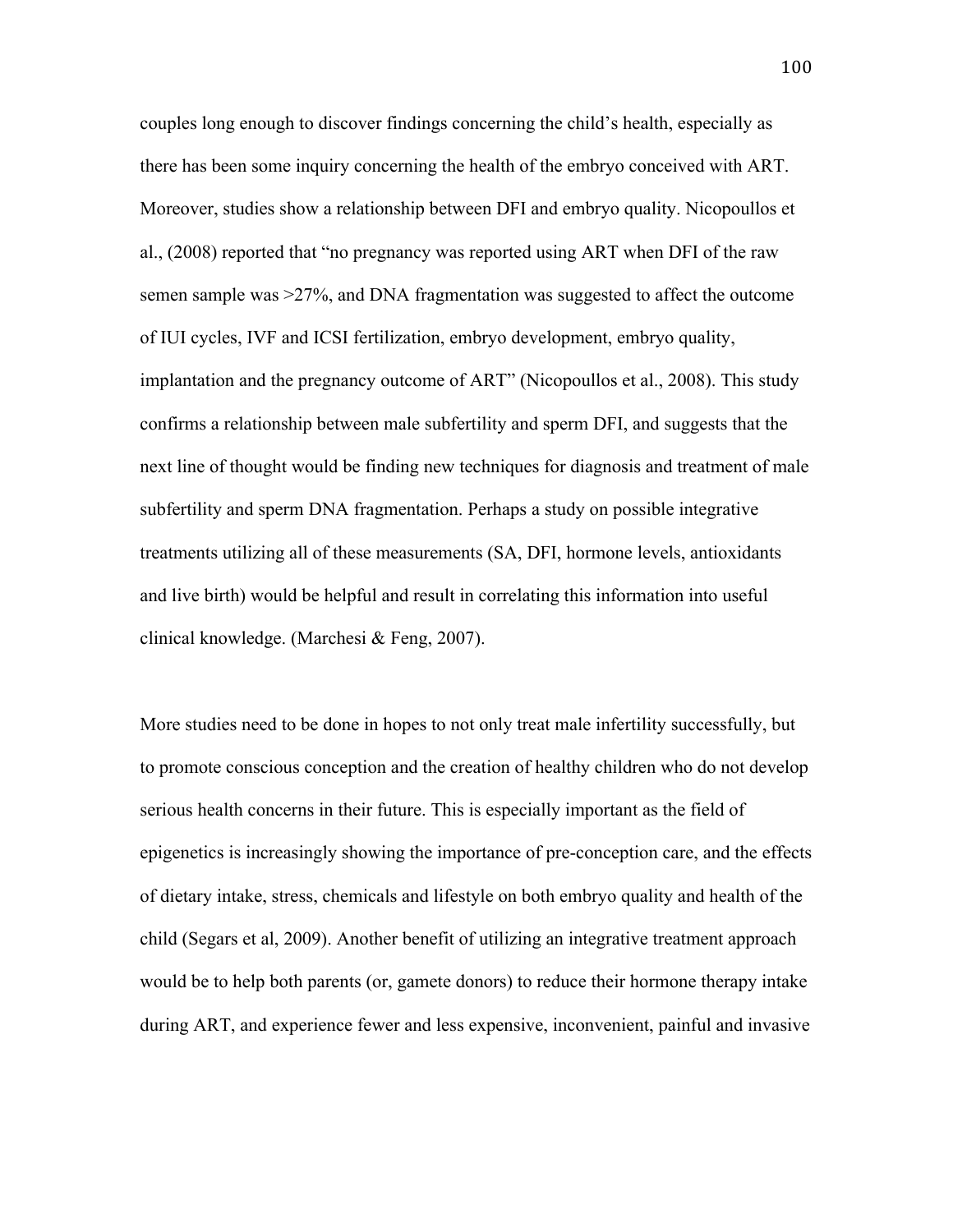interventions, such as ICSI, or at the very least improve chances of conception and live birth with ICSI, along with increasing chances of birth of a healthy child.

# **Conclusion**

To the best of my knowledge, currently, there have not been any studies published on potential effects of TCM treatment modalities on DFI. Investigations are strongly recommended. TCM was shown to improve semen parameters other than DFI, including morphology, motility, concentration, volume and count. Also, hormone levels, quality and quantity of immune markers, antioxidant levels, which are all related to sperm quality, tended to improve with TCM treatments. The next step is to complete a research study on male infertility subjects testing SA, hormones and DFI before and after a course of TCM treatment modalities, including acupuncture and herbal medicine. Facilitating fertilization, pregnancy, live birth rates and healthy children via natural conception or ART is the ultimate goal when it comes to improving semen parameters, and TCM may improve this facilitation. Larger, more controlled studies need to be done.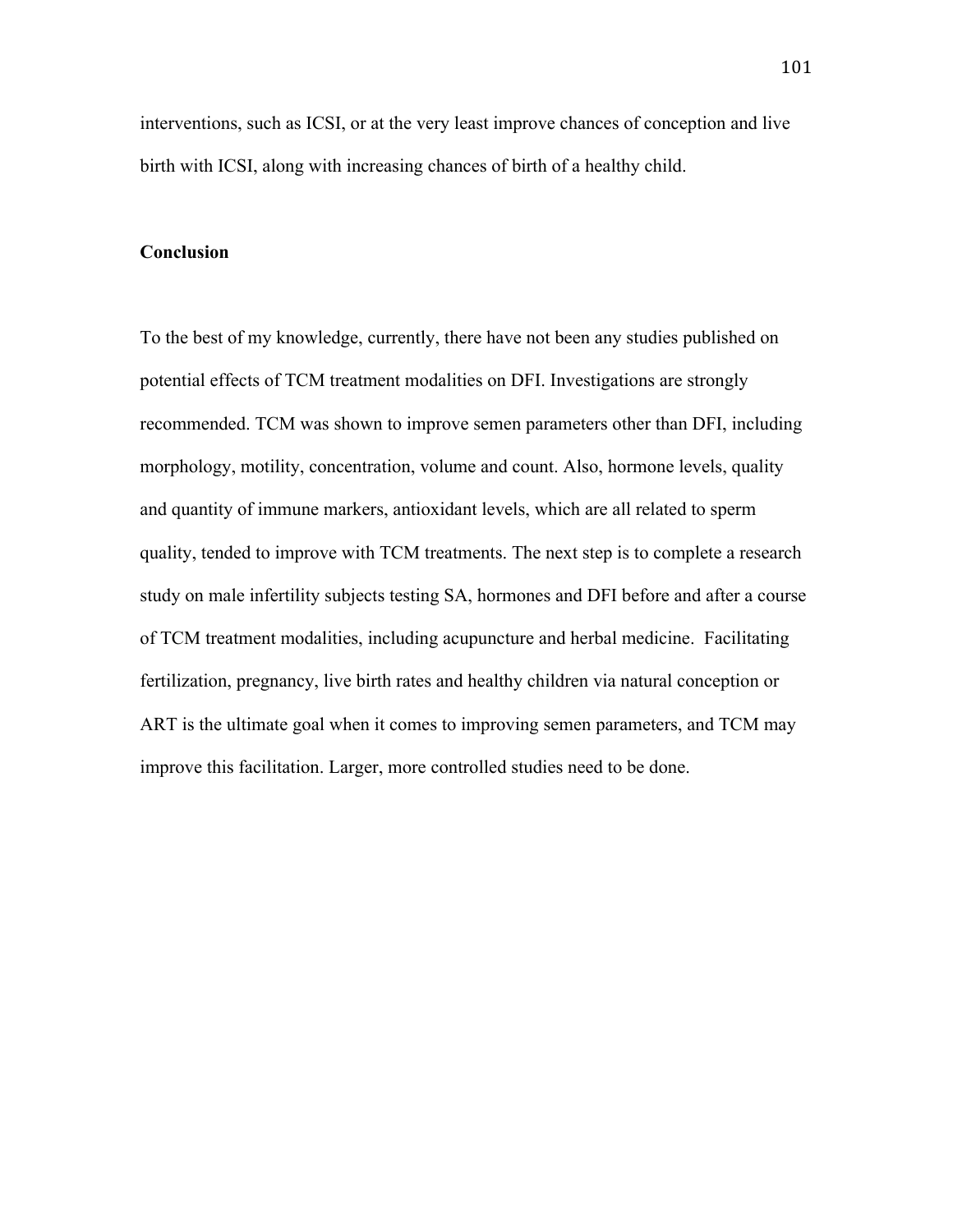# **References**

- Agarwal, A., Gupta, S., & Sharma, R.K. (2005) Role of oxidative stress in female reproduction. *Reproductive Biology and Endocrinology, 3* (28).
- Ahmad, M.K., Mahdi, A.A., Shukla, K.K., Islam, N., Rajender, S., Madhukar, D., Shankhwar, S.N., & Ahmad, S. (2010) Withania somnifera improves semen quality by regulating reproductive hormone levels and oxidative stress in seminal plasma of infertile males. Fertility and Sterility, 94 (3) 989-996.
- Akashi, T., Watanabe, A., Morii, A., Mizuno I., & Fuse, H. (2003) Effect of the herbal medicine buzhong-yi-ki-tang on semen parameters and seminal plasma cytokine levels in idiopathic male infertility. Arch Androl, 49, 449-452.
- Amann, R.P. (2010) Tests to measure the quality of spermatozoa at spermiation. Asian *Journal of Andrology, 12, 71-78.*
- Amano, T., Hirata, A., & Namiki, M. (1996) Effects of Chinese herbal medicine on sperm motility and fluorescence spectra parameters. *Arch Andrology, 37* (3), 219-224.
- Auger, J. (2010) Assessing human sperm morphology: top models, underdogs or biometrics? Asian Journal of Andrology, 12, 36-46.
- Barratt, C., Mansell, S., Beaton, C., Tardif, S., & Oxenham, S.K. (2011) Diagnostic tools in male infertility – the question of sperm dysfunction. *Asian Journal of Andrology, 13*, 53-58.
- Bungum, M., Spano, M., Humaidan, P., Eleuteri, P., Rescia, M., & Giwercman, A. (2008) Sperm chromatin structure assay parameters measured after density gradient centrifugation are not predictive for the outcome of ART. *Human Reproduction, 23*  $(1), 4-10.$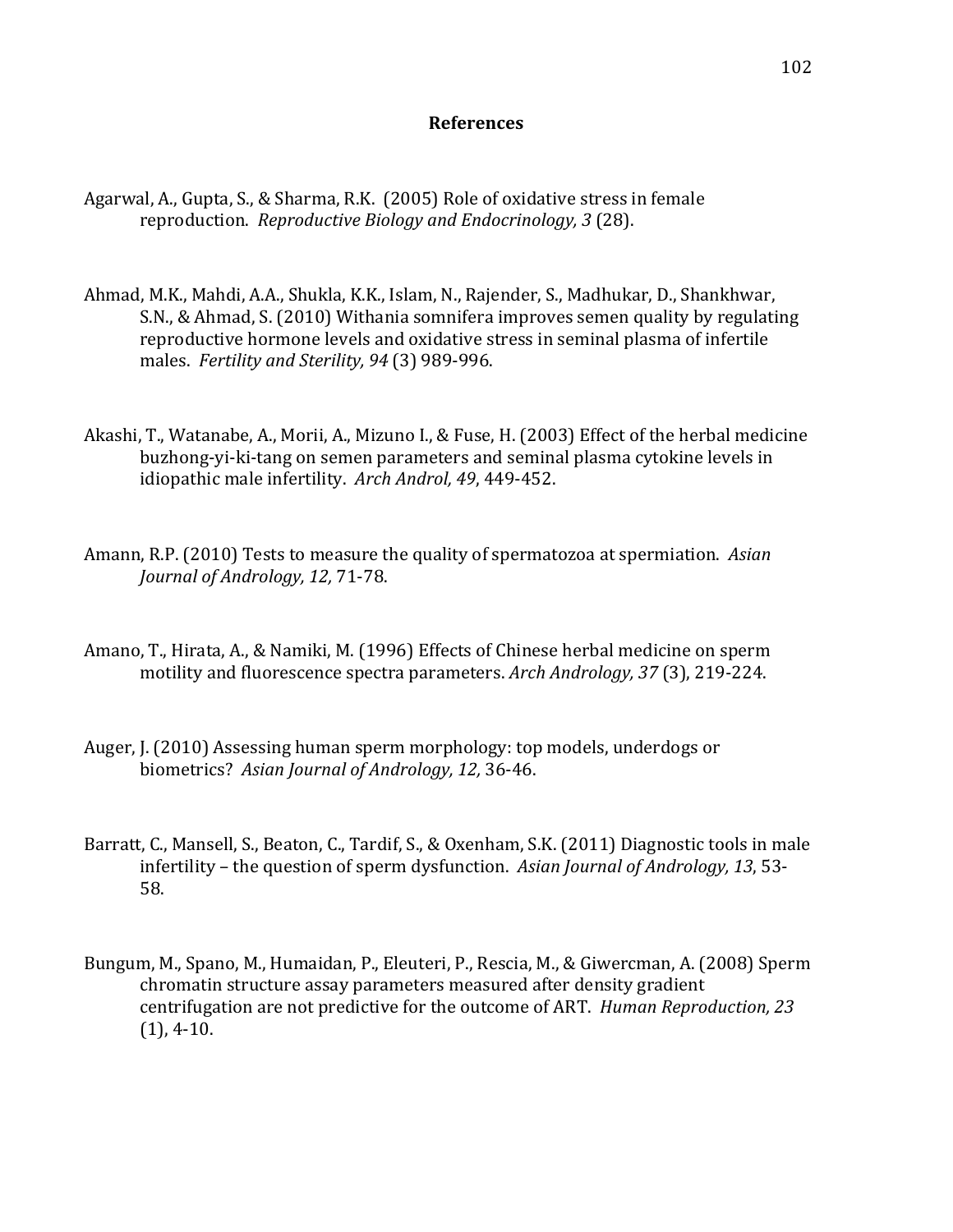- Claici, D. (2008) Acupuncture for the treatment of cryptozoospermia. *Medical Acupuncture*, *20* (4), 277-279.
- Claici, D., Anastusia, D., & Miclea, F. (2009) Acupuncture treatment of idiopathic male infertility. *Urology*, 74 (4A), 96-97.
- Crimmel, A.S., Conner, C.S., & Monga, M. (2001) Withered Yang: A review of traditional Chinese medical treatment of male infertility and erectile dysfunction. *Journal of Andrology, 22* (2) 173-182.

Damone, B. (2008) Principles of Chinese medical andrology. Boulder, CO: Blue Poppy Press.

Deadman, P. (2001) A manual of acupuncture. London: Journal of Chinese Medicine.

- Deadman, P. (2008) The treatment of male subfertility with acupuncture. *Journal of Chinese Medicine, 88, 5-16.*
- Dieterle, S., Chunfang, L., Greb, R., Bartzsch, F., Hatzmann, W., & Dongmei, H. (2009) A prospective randomized placebo-controlled study of the effect of acupuncture in infertile patients with severe oligoasthenozoospermia. *Fertility and Sterility, 92* (4), 1340-1343.
- Ferreira, R.S., Braga, D.P.F., Bonetti, T.C.B., Pasqualotto, F.F., Iaconelli, A., & Borges, E.  $(2010)$  Negative influence of paternal age on clinical intracytoplasmic sperm injection cycle outcomes in oligozoospermic patients. *Fertility and Sterility, 93* (6), 1870-1874.
- Ford, W.C.L. (2010) Comments on the release of the  $5<sup>th</sup>$  edition of the WHO Laboratory manual for the examination and processing of human semen. *Asian Journal of Andrology, 12, 59-63.*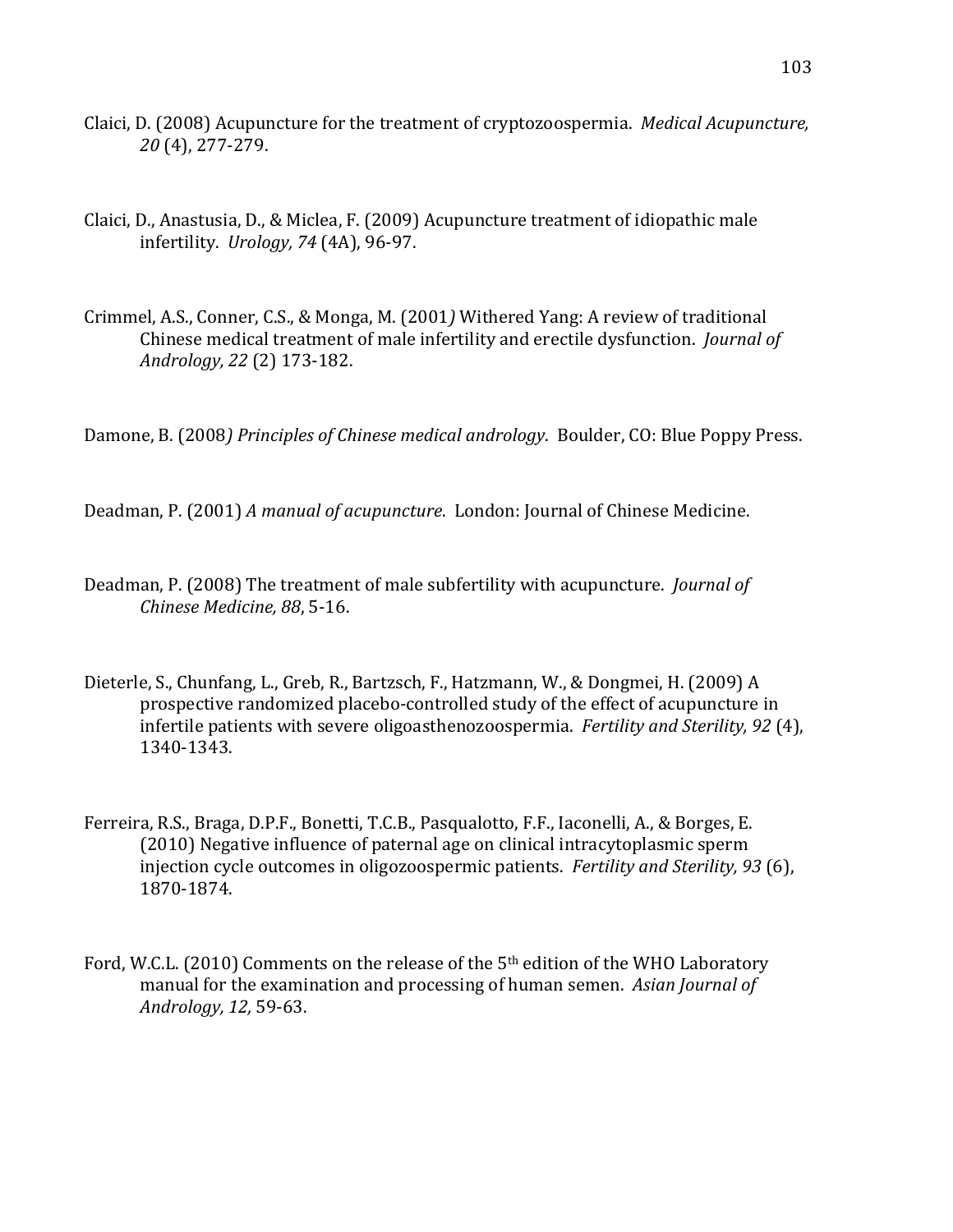- Fu, B., Lun, X., & Gong Y. (2005) Effects of the combined therapy of acupuncture with herbal drugs on male immune infertility – a clinical report of 50 cases. *J Tradit Chin Med, 25*  $(3)$ , 186-189.
- Garrido, N., Remohi, J., Martinez-Conejero, J.A., Garcia-Herrero, S., Pellicer, A., & Meseguer, M. (2008) Contribution of sperm molecular features to embryo quality and assisted reproduction success. *Reproductive BioMedicine Online, 17* (6), 855-865.
- Geng, Q., & Huang, X.J. (2010) Effect of modified tianxiong powder in treating oligospermia and asthenospermia. Zhongguo Zhong Yi Zi, 30 (5), 496-498.
- Gharagozloo, P., & Aitken, R.J. (2011) The role of sperm oxidative stress in male infertility and the significance of oral antioxidant therapy. *Human Reproduction, 26* (7), 1628-1640.
- Gurfinkel, E., Cedenho, A.P., Yamamura, Y., & Srougi, M. (2003) Effects of acupuncture and moxa treatment in patients with semen abnormalities. *Asian Journal of Andrology*, 5, 345-348.
- Hammiche, F., Laven, J.S.E., Boxmeer, J.C., Dohle, G.R., Steegers, E.A.P., & Steegers-Theunissen, R.P.M. (2011) Sperm quality decline among men below 60 years of age undergoing IVF or ICSI treatment. *Journal of Andrology, 32* (1), 70-76.
- Huang, S.T., & Chen, A.P.C. (2008) Traditional Chinese medicine and infertility. *Current Opinion in Obstetrics and Gynecology, 20, 211-215.*
- Jeng, H., Wu, C.M., Su, S.J., & Chang, W.C. (1997) A Substance Isolated from Cornus officinalis enhances the motility of human sperm. *The American Journal of Chinese Medicine, 25*  $(3-4)$ , 301 $-306$ .
- Lamb, D.J. (2010) Semen analysis in  $21<sup>st</sup>$  century medicine: the need for sperm function testing. Asian Journal of Andrology, 12, 64-70.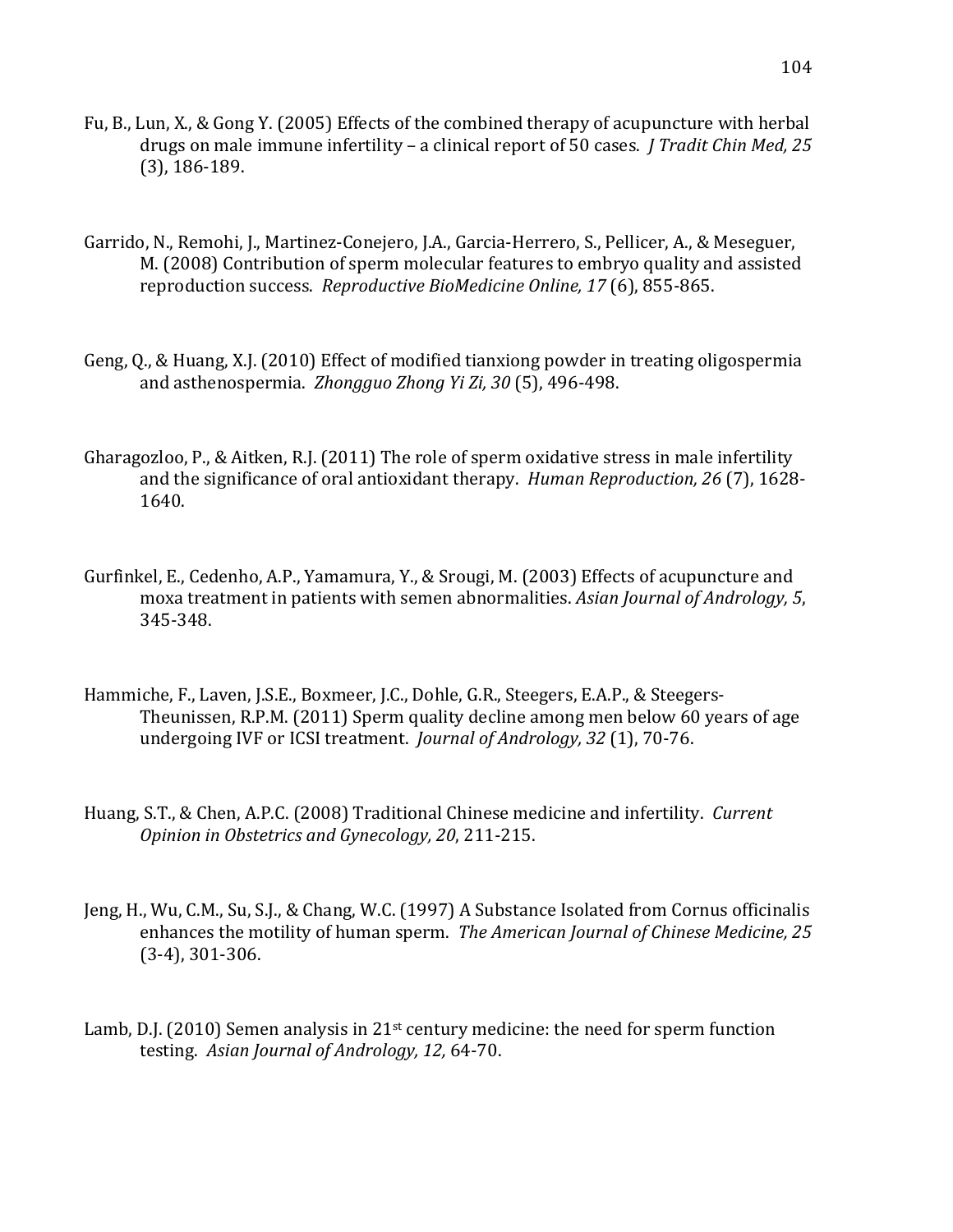- Lin, M., Lee, R.K., Li, S., Lu, C., Sun, F., & Hwu, Y. (2008) Sperm chromatin structure assay parameters are not related to fertilization rates, embryo quality, and pregnancy rates in in vitro fertilization and intracytoplasmic sperm injection, but might be related to spontaneous abortion rates. *Fertility & Sterility, 90* (2), 352-359.
- Liu, J., Liang, P., Yin, C., Wang, T., Li, H., Li, Y., & Ye, Z. (2004) Effects of several Chinese herbal aqueous extracts on human sperm motility in vitro. *Andrologia, 36* (2), 78-83.
- Lyttleton, J. (2004) *Treatment of infertility with Chinese medicine*. Philadelphia, PA: Churchill Livingstone.
- Marchesi, D.E., & Feng, H.L. (2007) Sperm DNA integrity from sperm to egg. *Journal of Andrology, 28* (4), 481-489.
- McLachlan, R.I., & O'Bryan, M.K. (2010) State of the art for genetic testing of infertile men. *I Clin Endocrinol Metab, 93* (5), 1013-1024.
- Meeker, J.D., Godfrey-Bailey, L., & Hauser, R. (2007) Relationships between serum hormone levels and semen quality among men from an infertility clinic. *Journal of Andrology*, *28* (3), 397-406.
- Ng, E.H.Y., Wing, S.S., Jing, G., Yu, Y.W., & Ho, P.C. (2008) The role of acupuncture in the management of subfertility. *Fertility and Sterility, 90* (1) 1-13.
- Nicopoullos, J.D.M., Gilling-Smith, C., Almeida, P.A., Homat, S., Norman-Taylor, J.Q., & Ramsay, J.W.A. (2007) Sperm DNA fragmentation in subfertile men: the effect on the outcome of intracytoplasmic sperm injection and correlation with sperm variables. *The Authors Journal Compilation, 101, 1553-1560.*
- Pei, J., Strehler, E., Noss, U., Markus, A., Piomboni, P., Baccetti, B., & Sterzik, K. (2005) Quantative evaluation of spermatozoa ultrastructure after acupuncture treatment for idiopathic male infertility. *Fertility and Sterility, 84* (1), 141-147.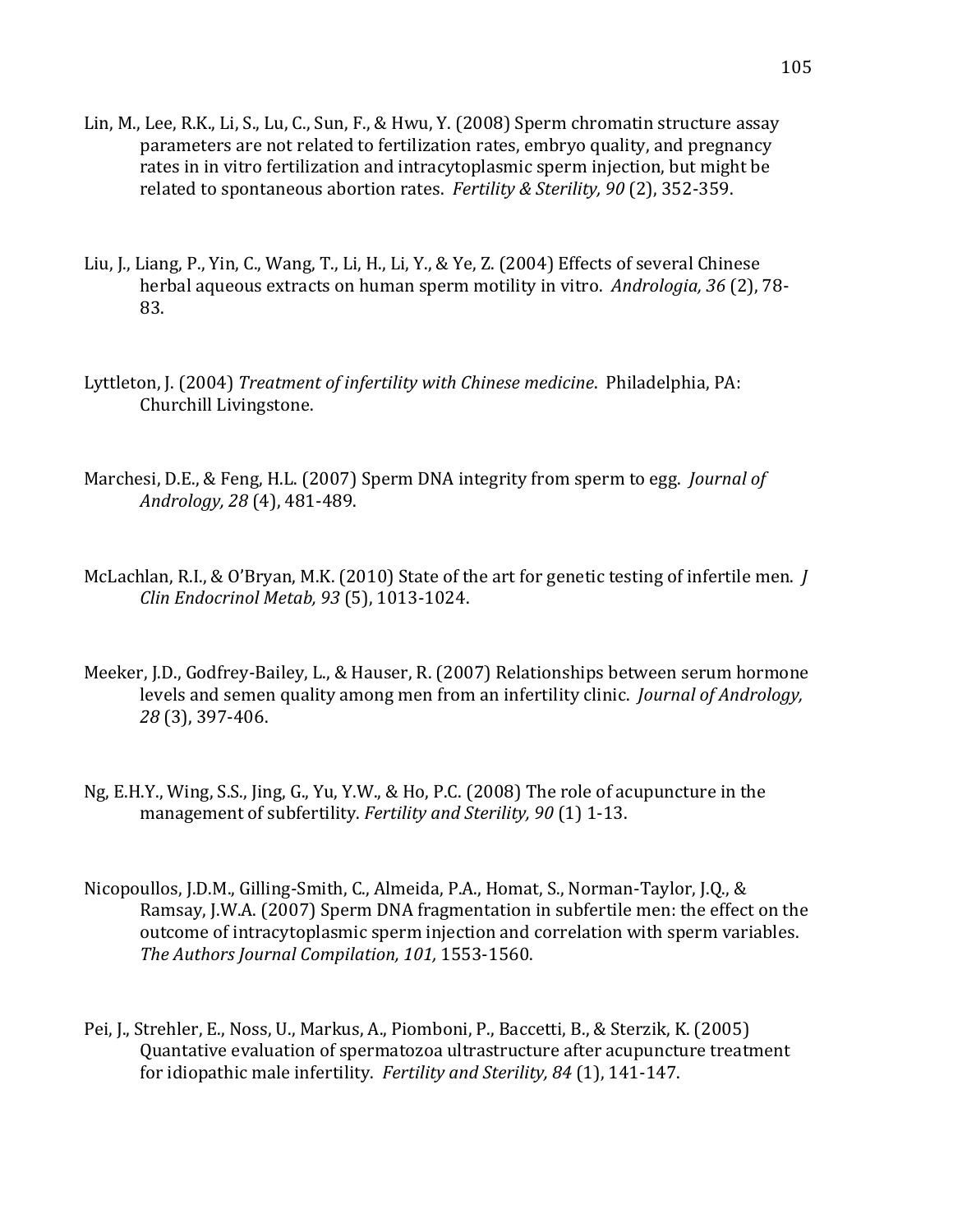- Roberts, C.M. (2004) The dissertation journey: a practical and comprehensive guide to planning, writing, and defending your dissertation. Thousand Oaks, CA: Corwin Press.
- Sarrate, Z., Vidal, F., & Blanco, J. (2010) Role of sperm fluorescent in situ hybridization studies in infertile patients: indications, study approach, and clinical relevance. *Fertility and Sterility, 93* (6), 1892-1900.
- Segars, J.H.,& Aagaard-Tillery, K.M. (2009) Epigenetics in Reproduction. *Semin Reprod Med; 27* (5), 349-350.
- Sherman, S., Eltes, F., Wolfson, V., Zabludovsky, N., & Bartoov, B. (1997) Effect of acupuncture on sperm parameters of males suffering from subfertility related to low sperm quality. Systems Biology in Reproductive Medicine, 39 (2), 155-161.
- Sikka, S.C., & Wang, R. (2008) Endocrine disruptors and estrogenic effects on male reproductive axis. Asian Journal of Andrology, 10 (1), 134-145.
- Simon, L., Brunborg, G., Stevenson, M., Lutton, D., McManus, J., & Lewis, S.E.M. (2010) Clinical significance of sperm DNA damage in assisted reproduction outcome. *Human Reproduction, 25 (7), 1594-1608.*
- Sionneau, P. (1997) *Dui Yao: the art of combining Chinese medicinals*. Boulder, CO: Blue Poppy Press.
- Siterman, S., Eltes, F., Schechter, L., Maimon, Y., Lederman, H., & Bartoov, B. (2009) Acupuncture and scrotal heat. Asian Journal of Andrology.
- Smit, M., Romijn, J.C., Wildhagen, M.F., Weber, R.F.A., & Dohle, G.R. (2010) sperm chromatin structure is associated with the quality of spermatogenesis in infertile patients. *Fertility and Sterility, 94 (5), 1748-1752.*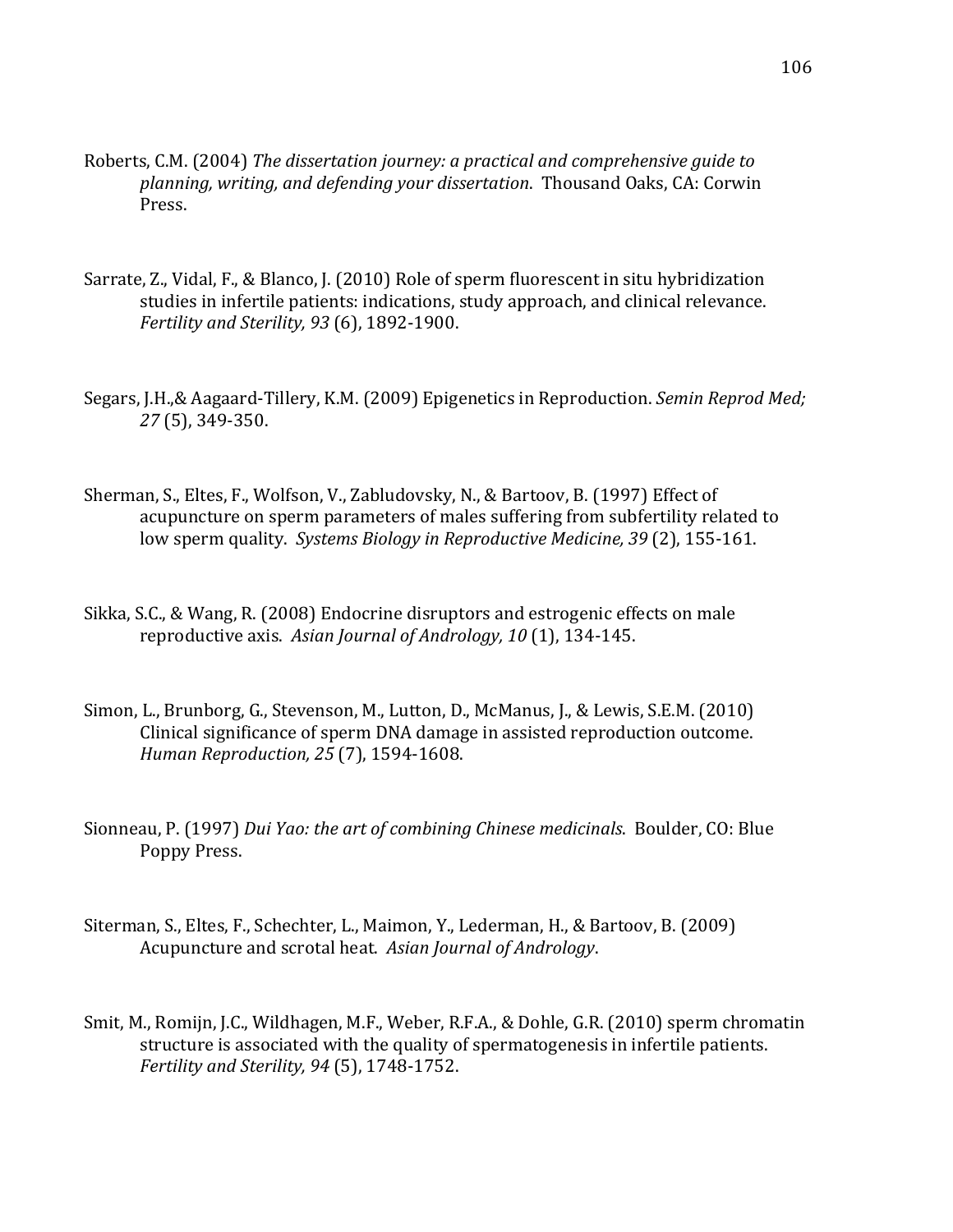- Speyer, B.E., Pizzey, A.R., Ranieri, M., Joshi, R., Delhanty, J.D.A., & Serhal, P. (2010) Fall in implantation rates following ICSI with sperm with high DNA fragmentation. *Human Reproduction, 25 (7), 1609-1618.*
- Sun, Z., & Bao, Y. (2006) TCM treatment of male immune infertility a report of 100 cases. I *Tradit Chin Med, 26* (1), 36-38.
- Tanrikut, C., Feldman, A.S., Altemus, M., Paduch, D.A., & Schlegel, P.N. (2010) Adverse effect of paroxetine on sperm. Fertility and Sterility, 94 (3), 1021-1025.
- Tempest, H.G., Homa, S.T., Routledge, E.J., Garner, A., Zhai, X.P., & Griffin, D.K. (2008) Plants used in Chinese medicine for the treatment of male infertility possess antioxidant and anti-oestrogenic activity. Systems of Biology in Reproductive Medicine, 54, 185-195.
- Tempest, H.G., Homa, S.T., Zhai, X.P., & Griffin, D.K. (2005) Significant reduction of sperm disomy in six men: effect of traditional Chinese medicine? Asian Journal of *Andrology, 7*(4), 419-425.
- Virro, M.R., Larson-Cook, K.L., & Evenson, D.P. (2004) Sperm chromatin structure assay (SCSA) parameters are related to fertilization, blastocyst development, and ongoing pregnancy in in vitro fertilization and intracytoplasmic sperm injection cycles. *Fertility and Sterility, 81* (5), 1289-1295.
- Xu, X., Yin, H., Tang, D., Zhang, L., & Gosden, R.G. (2003) Application of traditional Chinese medicine in the treatment of infertility. *Human Fertility*, 6, 161-168.
- Xu, Z.P., Sun, H.X., & Zhang, N.Y. (2008) Sperm DNA damage and assisted reproductive technology. *Zhonghua Nan Ke Xue, 14* (3), 259-263.
- Yang, C., Chen, J., Chen, G., Chen, Y., & Chung, J.G. (2003) Effects of Shao-Fu-Zhu-Yu-Tang on motility of human sperm. The American Journal of Chinese Medicine, 31 (4) 573-579.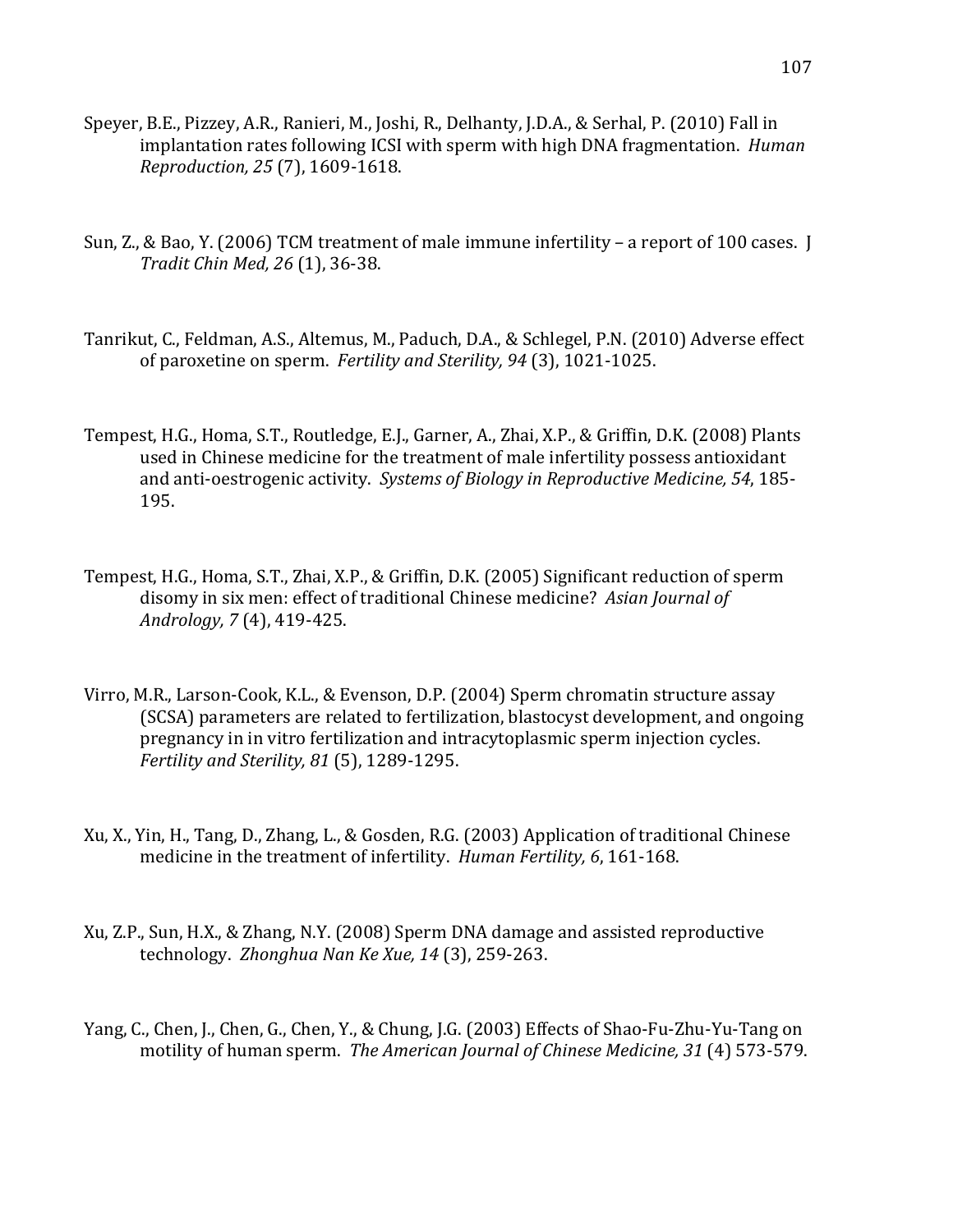- Yuan, R., & Lin, Y. (2000) Traditional Chinese medicine: an approach to scientific proof and clinical validation. ScienceDirect - *Pharmacology & Therapeutics, May 2000*, 191-198.
- Zhang, M., Huang, G., Lu, F., Paulus, W.E., & Sterzik, K. (2002) Influence of acupuncture on idiopathic male infertility in assisted reproductive technology. *J Huazhong Univ Sci Technolog Med Sci, 22* (3), 228-230.
- Zhiyuan, Q. (1996) Clinical observation of 54 cases of male infertility treated by acupuncture and moxibustion. *Journal of Chinese Medicine*, 52.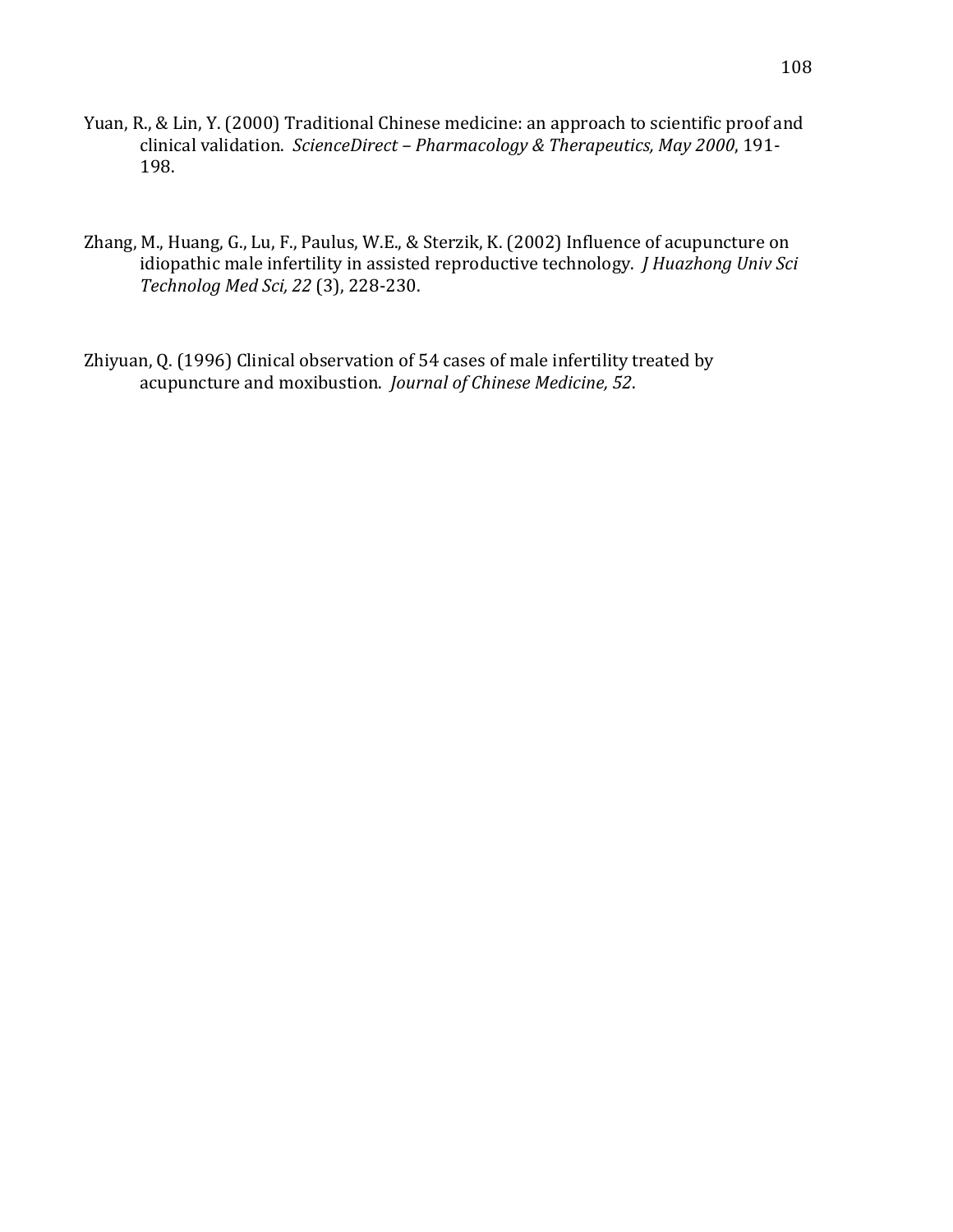Appendices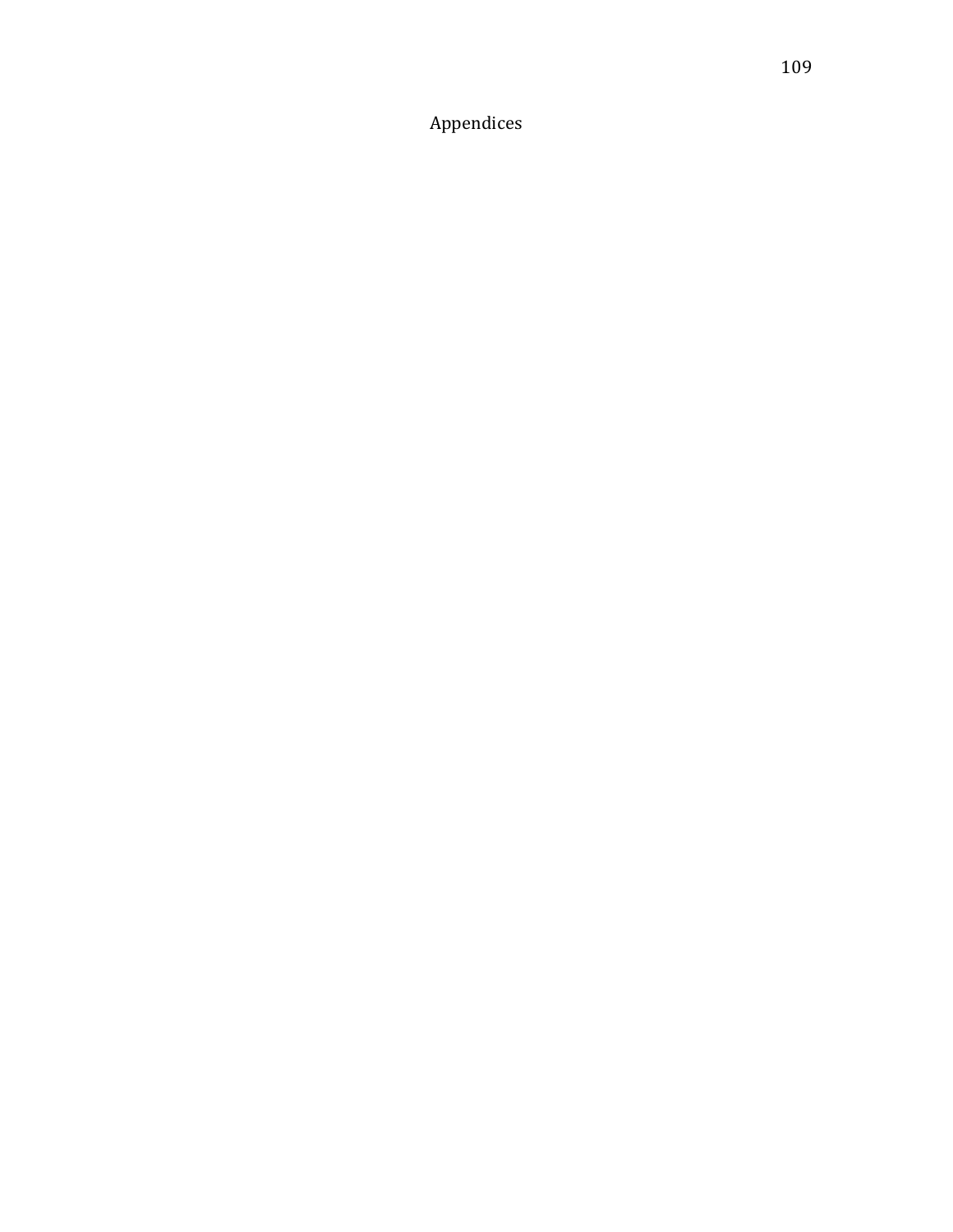### Table 1. TCM Treatment Modalities and Conception Methods

# **TCM,Treatment,Modalities,and,Conception,Methods**

|             |                |                                                                                                                                                                    |             | Acupuncture                  | Combination            | Herbs                                |                            |            | <b>Conception Method</b> |
|-------------|----------------|--------------------------------------------------------------------------------------------------------------------------------------------------------------------|-------------|------------------------------|------------------------|--------------------------------------|----------------------------|------------|--------------------------|
|             |                | <b>Articles</b>                                                                                                                                                    | Acupuncture | Acupuncture &<br>Moxabustion | Acupuncture &<br>Herbs | Internal<br>Consumption<br>(In Vivo) | Sperm Medium<br>(In Vitro) | <b>ART</b> | Natural                  |
|             | $\mathbf{1}$   | Clinical Observation of 54 Cases of Male Infertility Treated by Acupuncture and<br>Moxibustion. Zhiyuan, 1996                                                      | X           | X                            |                        |                                      |                            |            |                          |
|             | $\overline{2}$ | Effect of Acupuncture on Sperm Parameters of Males Suffering from Subfertility<br>Related to Low Sperm Quality. Sherman, et al. 1997                               | X           |                              |                        |                                      |                            |            |                          |
|             | 3              | Does acupuncture treatment affect sperm density in males with very low sperm<br>count? A pilot study. Siterman, et al. 2000                                        | X           |                              |                        |                                      |                            |            |                          |
|             | $\overline{4}$ | Influence of acupuncture on idiopathic male infertility in assisted reproductive<br>technology. Zhang, et al. 2002                                                 | X           |                              |                        |                                      |                            | X          |                          |
|             | 5              | Effects of acupuncture and moxa treatment in patients with semen abnormalities.<br>Gurfinkel, et al. 2003                                                          | X           | X                            |                        |                                      |                            |            |                          |
| acupuncture | 6              | Quantitative evaluation of spermatozoa ultrastructure after acupuncture<br>treatment for idiopathic male infertility. Pei, et al. 2005                             | X           |                              |                        |                                      |                            |            |                          |
|             | $\overline{7}$ | The Treatment of Male Subfertility with Acupuncture. Deadman, 2008                                                                                                 | X           | X                            |                        |                                      |                            | X          | X                        |
|             | 8              | The role of acupuncture in the management of subfertility. Hung Yu Ng, et al.<br>2008                                                                              | X           |                              |                        |                                      |                            | X          |                          |
|             | 9              | Acupuncture for the Treatment of Cryptozoospermia. Cliaci, 2008                                                                                                    | X           |                              |                        |                                      |                            |            |                          |
|             | 10             | Acupuncture Treatment of Idiopathic Male Infertility. Claici, et al. 2009                                                                                          | X           |                              |                        |                                      |                            |            |                          |
|             | 11             | Success of acupuncture treatment in patients with initially low sperm output is<br>associated with a decrease in scrotal skin temperature. Siterman, et al. 2009   | X           |                              |                        |                                      |                            |            |                          |
|             | 12             | A prospective randomized placebo-controlled study of the effect of acupuncture<br>in infertile patients with severe oligoastheno-zoospermia. Dieterle, et al. 2009 | X           |                              |                        |                                      |                            |            |                          |
|             | 13             | Withered Yang: A Review of traditional Chinese Medical Treatment of male<br>Infertility and Erectile Dysfunction. Crimmel, et al. 2001                             | X           | X                            | X                      | X                                    | X                          |            |                          |
| combo       | 14             | Effects of combined therapy of acupuncture with herbal drugs on male immune<br>infertility - a clinical report of 50 cases. Fu, et al. 2005                        | X           |                              | X                      | X                                    |                            |            |                          |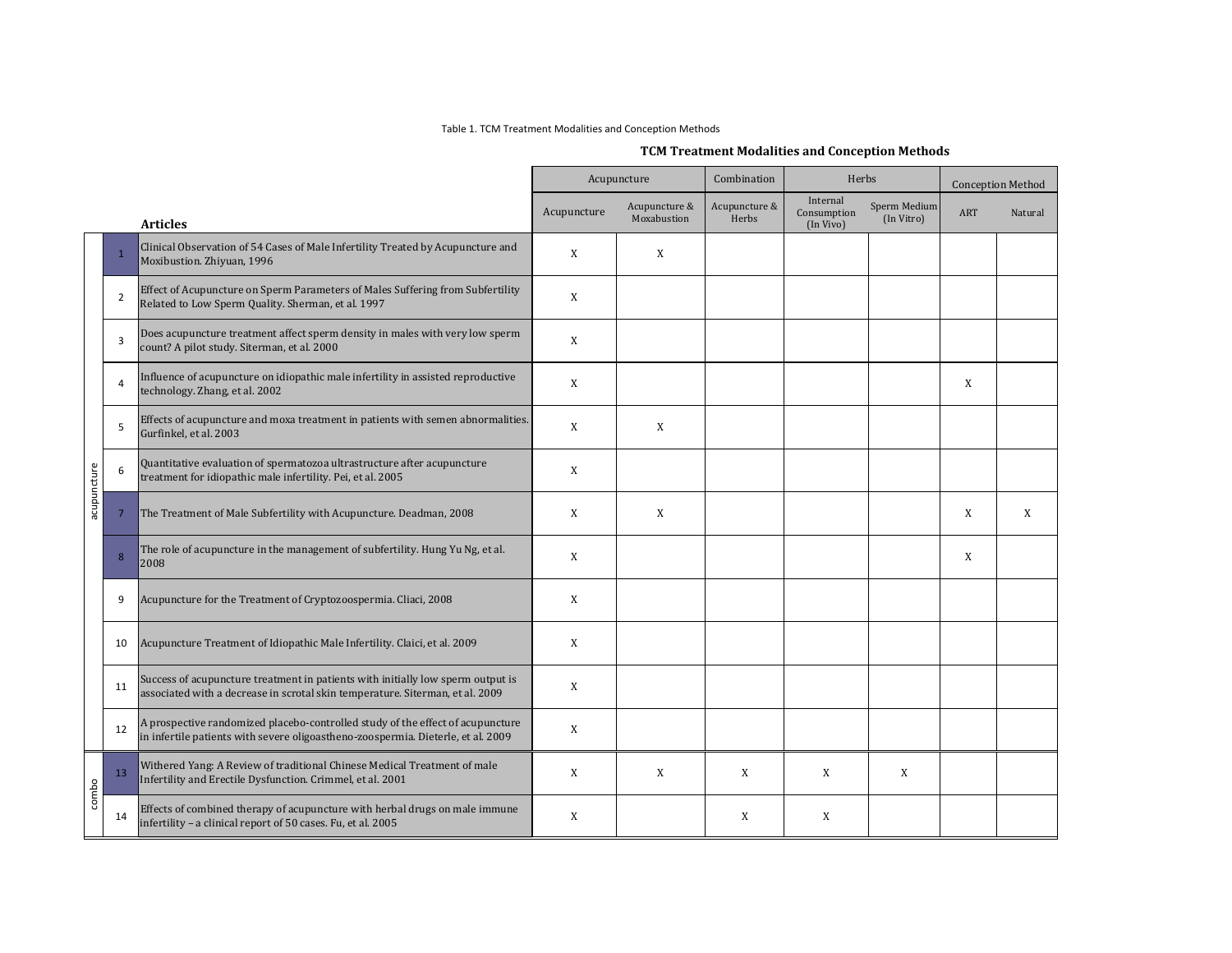### Table 1. TCM Treatment Modalities and Conception Methods

# **TCM,Treatment,Modalities,and,Conception,Methods**

|       |    |                                                                                                                                                                      |             | Acupuncture                  | Combination            | Herbs                                |                            |            | <b>Conception Method</b> |  |
|-------|----|----------------------------------------------------------------------------------------------------------------------------------------------------------------------|-------------|------------------------------|------------------------|--------------------------------------|----------------------------|------------|--------------------------|--|
|       |    | <b>Articles</b>                                                                                                                                                      | Acupuncture | Acupuncture &<br>Moxabustion | Acupuncture &<br>Herbs | Internal<br>Consumption<br>(In Vivo) | Sperm Medium<br>(In Vitro) | <b>ART</b> | Natural                  |  |
|       | 15 | TCM treatment of male infertility due to seminal abnormality - a clinical<br>observation of 82 cases. Zhai Yachun, et al. 1990                                       |             |                              |                        | X                                    |                            |            |                          |  |
|       | 16 | Effects of Chinese herbal medicine on sperm motility and fluorescence spectra<br>parameters. Amano, et al. 1996                                                      |             |                              |                        |                                      | X                          |            |                          |  |
|       | 17 | A substance isolated from Corus offinalis enhances the motility of human sperm.<br>Jeng, et al. 1997                                                                 |             |                              |                        |                                      | X                          |            |                          |  |
|       | 18 | Effects of Shao Fu Zhu Yu Tang on motility of human sperm. Yang, et al. 2003                                                                                         |             |                              |                        | X                                    |                            |            |                          |  |
|       | 19 | Application of Traditional Chinese medicine in the treatment of Infertility. Xu, et<br>al. 2003                                                                      |             |                              |                        | X                                    | X                          |            | X                        |  |
|       | 20 | Effects of several Chinese herbal Aqueous extracts on human sperm motility in<br>vitro. Liu, et al. 2004                                                             |             |                              |                        |                                      | X                          |            |                          |  |
| herbs | 21 | Significant reduction of sperm disomy in six men: effect of traditional Chinese<br>medicine? Tempest, et al. 2005                                                    |             |                              |                        | X                                    |                            |            |                          |  |
|       | 22 | Effect of herbal medicine bu-zhong-yi-ki-tang on semen parameters and seminal<br>plasma cytokine levels in idiopathic male infertility. Akashi, et al. 2006          |             |                              |                        | X                                    |                            |            |                          |  |
|       | 23 | TCM treatment of male immune infertility - a report of 100 cases. Sun, et al. 2006                                                                                   |             |                              |                        | X                                    |                            |            | X                        |  |
|       | 24 | Plants Used in Chinese Medicine for the Treatment of Male Infertility Possess<br>Antioxidant and Anti-Oestrogenic Activity. Tempest, et al. 2008*                    |             |                              |                        |                                      | $\ast$                     |            |                          |  |
|       | 25 | Traditional Chinese medicine and infertility. Huang & Chen, 2008.                                                                                                    |             |                              |                        | X                                    |                            | X          | X                        |  |
|       | 26 | Withania somnifera improves semen quality by regulating reproductive hormone<br>levels and oxidative stress in seminal plasma of infertile males. Ahmad, et al. 2010 |             |                              |                        | X                                    |                            |            |                          |  |
|       | 27 | [Effect of modified tianxiong powder in treating oligospermia and<br>asthenospermial Geng, et al. 2010                                                               |             |                              |                        | X                                    |                            |            |                          |  |

\* Plants were measured for endocrine and antioxidant activity. Not consumed by subjects or used in vitro on semen.

: Review of several studies.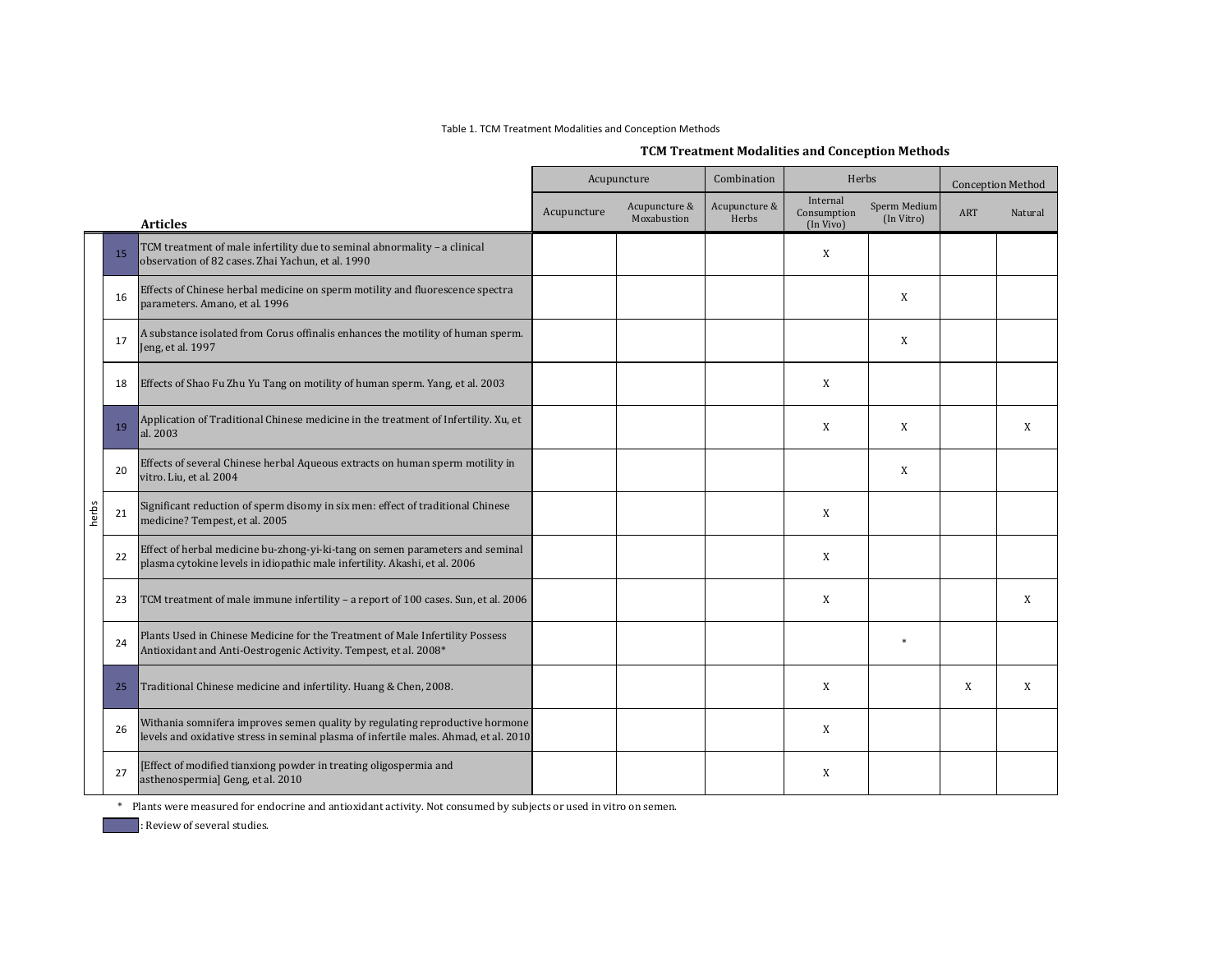### Table 2. Measurements Used to Assess Effects of TCM on Semen Quality and Male Factor Infertility

|                | <b>Articles</b>                                                                                                                                                    | Semen (Parameters or SA)  | <b>DNA Fragmentation</b><br>Index (DFI) | Hormone/Immune<br><b>Markers</b> | Antioxidants           | Fertilization Pregnancy Live Birth |         |   |
|----------------|--------------------------------------------------------------------------------------------------------------------------------------------------------------------|---------------------------|-----------------------------------------|----------------------------------|------------------------|------------------------------------|---------|---|
|                | Clinical Observation of 54 Cases of Male Infertility Treated by Acupuncture and Moxibustion.<br>Zhivuan Q. 1996                                                    | X                         |                                         |                                  |                        |                                    |         | X |
| $\overline{2}$ | Effect of Acupuncture on Sperm Parameters of Males Suffering from Subfertility Related to Low<br>Sperm Quality. Sherman S, et al. 1997                             | X [+ "Fertility Index"]** |                                         |                                  | X [zinc & citric acid] |                                    | X [30%] |   |
| 3              | Does acupuncture treatment affect sperm density in males with very low sperm count? A pilot study.<br>Siterman S, et al. 2000                                      | X                         |                                         |                                  |                        |                                    |         |   |
| $\overline{4}$ | Withered Yang: A Review of traditional Chinese Medical Treatment of male Infertility and Erectile<br>Dysfunction. Crimmel A, et al. 2001 (Several Studies)         | X                         |                                         | X [CHM]                          | X[CHM]                 |                                    |         | X |
| 5              | Influence of acupuncture on idiopathic male infertility in assisted reproductive technology. Zhang M,<br>et al. 2002                                               | X                         |                                         |                                  |                        | X                                  | X       |   |
| 6              | Effects of acupuncture and moxa treatment in patients with semen abnormalities. Gurfinkel E, et al.<br>2003                                                        | X                         |                                         |                                  |                        |                                    |         |   |
| $\overline{7}$ | Quantitative evaluation of spermatozoa ultrastructure after acupuncture treatment for idiopathic male<br>infertility. Pei J, et al. 2005                           | X                         |                                         |                                  |                        |                                    |         |   |
| 8 <sup>°</sup> | The Treatment of Male Subfertility with Acupuncture. Deadman P 2008 (Several Studies)                                                                              | X                         | Mentioned but not<br>Measured           |                                  |                        |                                    |         | X |
|                | 9 The role of acupuncture in the management of subfertility. Hung Yu Ng, et al. 2008 (Several studies)                                                             | X                         |                                         | X                                |                        |                                    |         | X |
|                | 10 Acupuncture for the Treatment of Cryptozoospermia. Cliaci D. 2008                                                                                               | X                         |                                         |                                  |                        |                                    |         |   |
|                | 11 Acupuncture Treatment of Idiopathic Male Infertility. Claici D, et al. 2009                                                                                     | X                         |                                         | X [PRL,T]                        |                        |                                    |         |   |
| 12             | Success of acupuncture treatment in patients with initially low sperm output is associated with a<br>decrease in scrotal skin temperature. Siterman S, et al. 2009 | X                         |                                         | X [FSH]                          |                        |                                    |         |   |

### **Biomarkers / Tests / Success**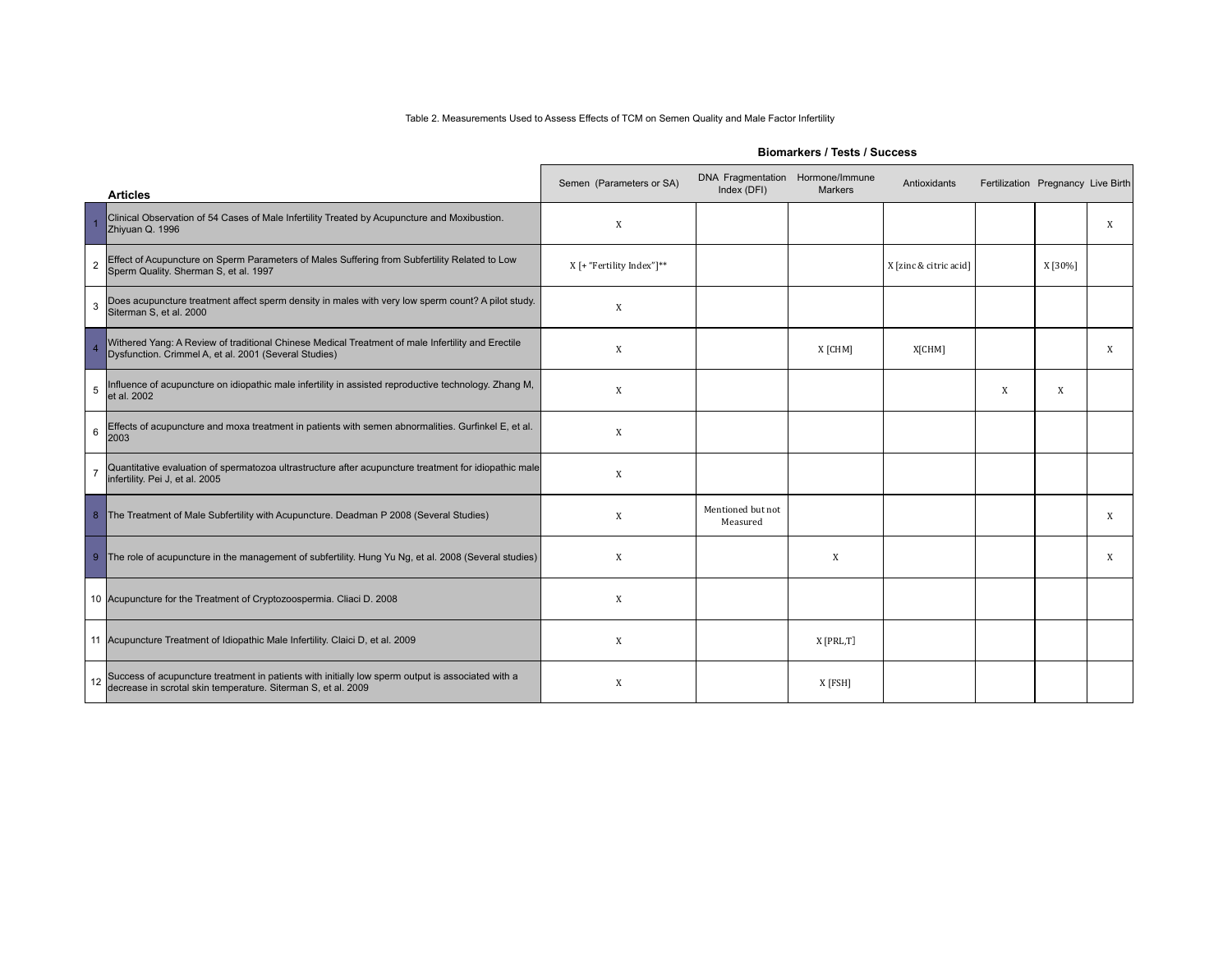### Table 2. Measurements Used to Assess Effects of TCM on Semen Quality and Male Factor Infertility

|    | <b>Articles</b>                                                                                                                                                      | Semen (Parameters or SA)                                    | <b>DNA Fragmentation</b><br>Index (DFI) | Hormone/Immune<br><b>Markers</b>   | Antioxidants               | Fertilization Pregnancy Live Birth |   |
|----|----------------------------------------------------------------------------------------------------------------------------------------------------------------------|-------------------------------------------------------------|-----------------------------------------|------------------------------------|----------------------------|------------------------------------|---|
| 13 | A prospective randomized placebo-controlled study of the effect of acupuncture in infertile patients<br>with severe oligoastheno-zoospermia. Dieterle S, et al. 2009 | X                                                           |                                         |                                    |                            |                                    |   |
| 14 | TCM treatment of male infertility due to seminal abnormality - a clinical observation of 82 cases.<br>Zhai Yachun, et al. 1990                                       | X                                                           |                                         |                                    |                            |                                    |   |
| 15 | Effects of Chinese herbal medicine on sperm motility and fluorescence spectra parameters. Amano<br>T, et al. 1996                                                    | X [+plasma: sFas***]                                        |                                         |                                    |                            |                                    |   |
| 16 | A substance isolated from Cornus offinalis enhances the motility of human sperm. Jeng H, et al.<br>1997                                                              | X                                                           |                                         |                                    |                            |                                    |   |
|    | 17 Effects of Shao Fu Zhu Yu Tang on motility of human sperm. Yang CC, et al. 2003                                                                                   | $X$ [+ acrosin levels]                                      |                                         | X [FSH, LH, T,<br>cortiocosteronel | X [serum free<br>radicals] |                                    | X |
|    | 18 Application of Traditional Chinese medicine in the treatment of infertility. Xu X, et al. 2003                                                                    | X [+ sperm capillary penetration;<br>hypo-osmotic swelling] |                                         |                                    |                            |                                    |   |
| 19 | Effects of several Chinese herbal Aqueous extracts on human sperm motility in vitro. Liu J, et al.<br>2004                                                           | X [motility]                                                |                                         |                                    |                            |                                    |   |
| 20 | Significant reduction of sperm disomy in six men: effect of traditional Chinese medicine? Tempest H, et al. 2005                                                     | X [disomy]                                                  |                                         |                                    |                            |                                    |   |
| 21 | Effects of combined therapy of acupuncture with herbal drugs on male immune infertility - a clinical<br>report of 50 cases. Fu B, et al. 2005                        |                                                             |                                         | X [AsAb]                           |                            |                                    |   |
| 22 | Effect of herbal medicine bu-zhong-yi-ki-tang on semen parameters and seminal plasma cytokine<br>levels in idiopathic male infertility. Akashi T, et al. 2006        | X                                                           |                                         |                                    |                            |                                    |   |
|    | 23 TCM treatment of male immune infertility - a report of 100 cases. Sun Z, et al. 2006                                                                              | X                                                           |                                         | X [AsAb]                           |                            |                                    | X |

### **Biomarkers / Tests / Success**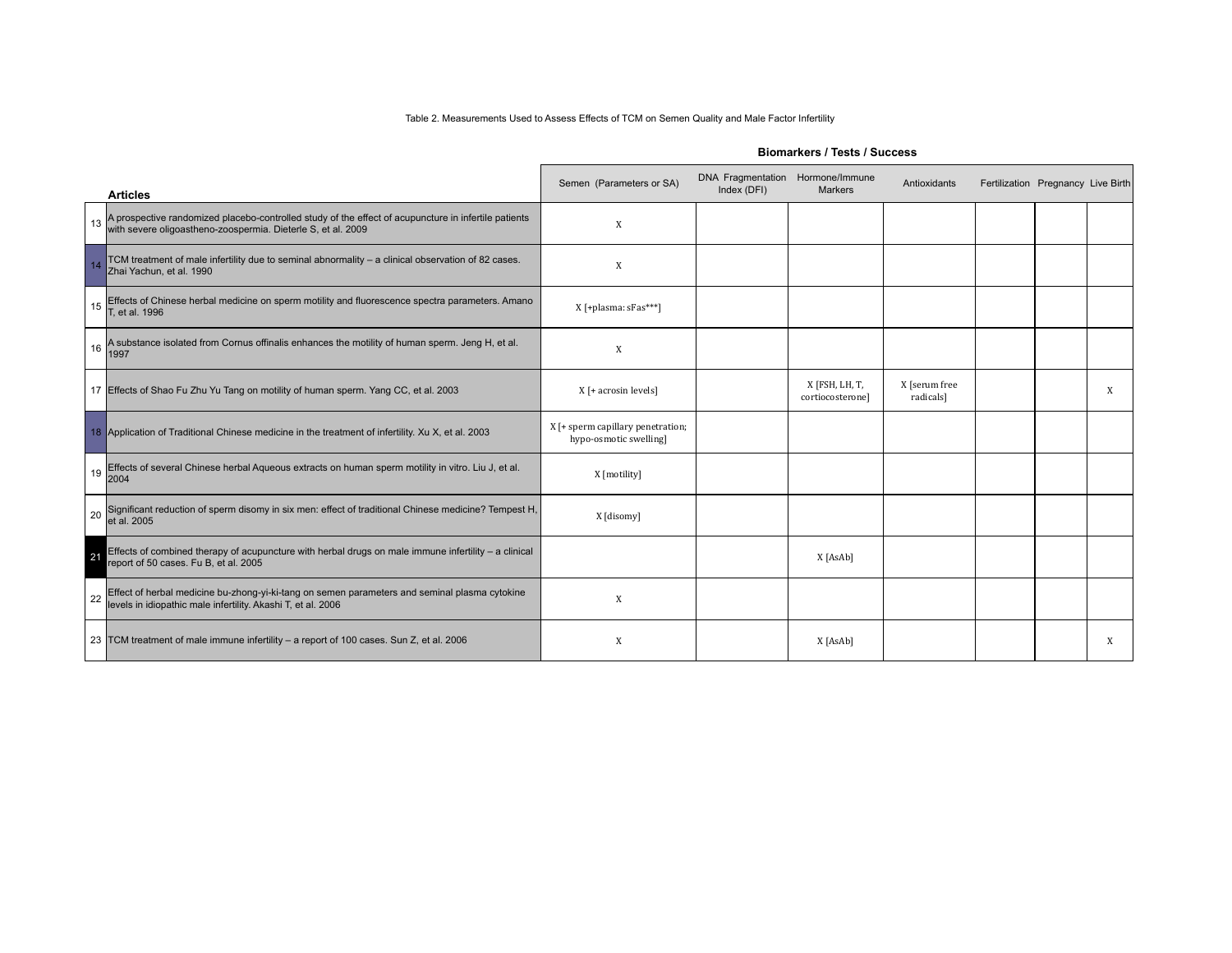#### Table 2. Measurements Used to Assess Effects of TCM on Semen Quality and Male Factor Infertility

**Biomarkers / Tests / Success**

|    | <b>Articles</b>                                                                                                                                                            | Semen (Parameters or SA) | DNA Fragmentation<br>Index (DFI) | Hormone/Immune<br><b>Markers</b> | Antioxidants                           | Fertilization Pregnancy Live Birth |                          |  |
|----|----------------------------------------------------------------------------------------------------------------------------------------------------------------------------|--------------------------|----------------------------------|----------------------------------|----------------------------------------|------------------------------------|--------------------------|--|
| 24 | Plants Used in Chinese Medicine for the Treatment of Male Infertility Possess Antioxidant and Anti-<br>Oestrogenic Activity. Tempest HG, et al. 2008*                      |                          |                                  | X [endocrine assay]*             | X [antioxidant<br>$assay$ <sup>*</sup> |                                    |                          |  |
|    | 25 Traditional Chinese medicine and infertility. Huang & Chen, 2008.                                                                                                       |                          |                                  | $\lambda$                        | л                                      |                                    | <i>[implantati</i><br>on |  |
|    | 26 Withania somnifera improves semen quality by regulating reproductive hormone levels and oxidative<br>stress in seminal plasma of infertile males. Ahmad MK, et al. 2010 |                          |                                  |                                  | X [oxidative<br>biomarker]             |                                    |                          |  |
|    | [Effect of modified tianxiong powder in treating oligospermia and asthenospermia] Geng Q, et al.<br>2010                                                                   | $\Lambda$                |                                  |                                  |                                        |                                    |                          |  |

\*Endocrine and Antioxidant markers from plant assays. Not measured from blood serum levels.

\*\* FI (Fertiliy Index) was significanlty associated with all acupuncture-effected sperm variables, i.e., percentage of viability, total motile spermatozoa per ejaculate, TFSF (total functional sperm fraction: count, motili specificity)" with an 80% correct mean prediction ability.

\*\*\*Correlated with concentration. CHM: Chinese Herbal Medicine PRL: Prolactin T: Testosterone FSH: Follicle Stimulating Hormone LH: Leutinizing Hormone AsAb: Antisperm Antibodies

Disomy:an extra chromosone in the sperm head

Review of several studies.

: Combination of Acupuncture and Chinese herbal medicine in a single study.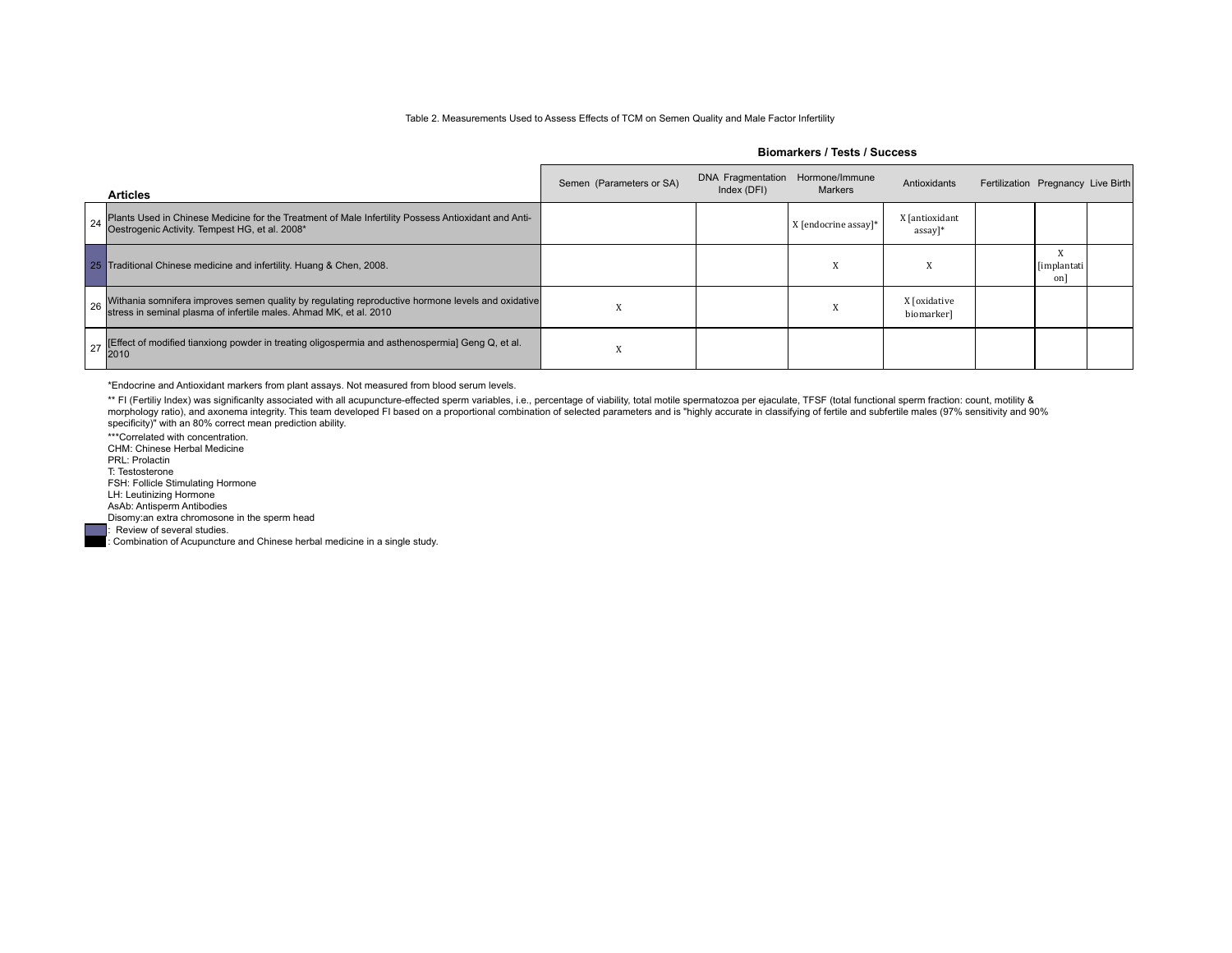### Table 3. Methods and Results in Studies Evaluating Use of Acupuncture to Treat Male Infertility

|                |                                              |                                                    |    |                                                                                                               |                                                                               |                                                                                                                                                                                                                              | <b>Semen Quality</b>                                                                                                                                                                                                                                                                                                                                                                                                               |                                                                                                                                                                                                                                                                                                                                  |                                                                                                                                                                                     |
|----------------|----------------------------------------------|----------------------------------------------------|----|---------------------------------------------------------------------------------------------------------------|-------------------------------------------------------------------------------|------------------------------------------------------------------------------------------------------------------------------------------------------------------------------------------------------------------------------|------------------------------------------------------------------------------------------------------------------------------------------------------------------------------------------------------------------------------------------------------------------------------------------------------------------------------------------------------------------------------------------------------------------------------------|----------------------------------------------------------------------------------------------------------------------------------------------------------------------------------------------------------------------------------------------------------------------------------------------------------------------------------|-------------------------------------------------------------------------------------------------------------------------------------------------------------------------------------|
|                | <b>Articles</b>                              | Study Design                                       | n  | Duration of<br>Treatment                                                                                      | Number of<br>Points                                                           | Points Used<br>(Bilateral)                                                                                                                                                                                                   | Before                                                                                                                                                                                                                                                                                                                                                                                                                             | After                                                                                                                                                                                                                                                                                                                            | Fertilization, Pregnancy or<br>Live Birth Rate                                                                                                                                      |
|                | Zhiyuan Q 1996                               | Case Reviews                                       | 54 | 10<br>Treatments @<br>30 min. 1-3<br>courses @ 10<br>treatments<br>per course.<br>$Ave = 20.5$<br>treatments. | 6                                                                             | Ren 3, 4, ST<br>36, SP 6 with<br>Moxa                                                                                                                                                                                        | Men with diagnosed abnormal semen<br>parameters, ejaculatory or erectile<br>dysfunction.                                                                                                                                                                                                                                                                                                                                           | 24.07% showed improvement (increase<br>in count & motility) 20.27% cases<br>were ineffective (no pregnancy or<br>improvement in SQ)                                                                                                                                                                                              | 30/54 (55.6%) got<br>pregnant after 3 courses<br>(30 tx's)                                                                                                                          |
| $\overline{2}$ | Sherman et al<br>1997/Siterman et<br>al 1997 | Prospective<br>nonrandomized<br>case-control study | 16 | 2x/wk for 5<br>wks                                                                                            | Each subject<br>received their<br>own<br>combination.                         | Chosen from:<br>LU7, LI4, LI11, S<br>T30, ST36, SP6,<br>SP9, SP10, HT7,<br>B20,23,33,K6,7<br>,P6,LV5,8,R1,2,<br>4,6,DU4                                                                                                      | Subjects had "failed natural conception"<br>for about 5 years. 6% oligozoospermia,<br>6% teratozoospermia, 44%<br>asthenozoospermia, 25%<br>asthenoteratozoospermia, 6%<br>oligoteratozoospermia, 13% OTA<br>syndrome. All participants had some<br>bacterial contamination and presence of<br>WBCs. About 50% had either hx of<br>vericocele or prostatitis. Sperm viability<br>52%; Intact axonema 32%; Count 8.5<br>$10^6$ /mL. | Increase in "Fertility Index" (p<.05).<br>Significantly higher values of 3 basic<br>sperm perameters: Percentage of<br>viability, Total # of motile spermatozoa<br>& TFSF (mean Total Functional Sperm<br>Fraction: count, motility, morphology).<br>Sperm viability 65%; Intact axonema<br>51%; Count 19.3 10 <sup>6</sup> /mL. | 4 spontaneous<br>pregnancies (30%) were<br>achieved following the<br>acupuncture treatment.<br>(Not to be used as a<br>criterion since female<br>infertility was not ruled<br>out). |
|                | 3 Siterman et al 2000                        | Prospective<br>controlled Pilot<br>Study           | 40 | 2x/wk for 5<br>wks                                                                                            | A customized<br>selection from<br>the points<br>were<br>punctured<br>session. | KD xu (assoc w<br>hormonal imb)<br>and DH (assoc<br>w inflm of gen<br>tract) were<br>used. No more used: SP6, R4,<br>Add'l:K3,<br>UB23, K11,<br>during a single UB52 (KD yang<br>xu (assoc w<br>spermatogenic<br>failure). * | than 12 points   LU7, K6, ST30. Low sperm count. Azoo- & Oligospermia.                                                                                                                                                                                                                                                                                                                                                             | 13 of 20 had an increase in sperm<br>density. 67% had increase in count.                                                                                                                                                                                                                                                         | Two couples underwent<br>ICSI and both conceived.                                                                                                                                   |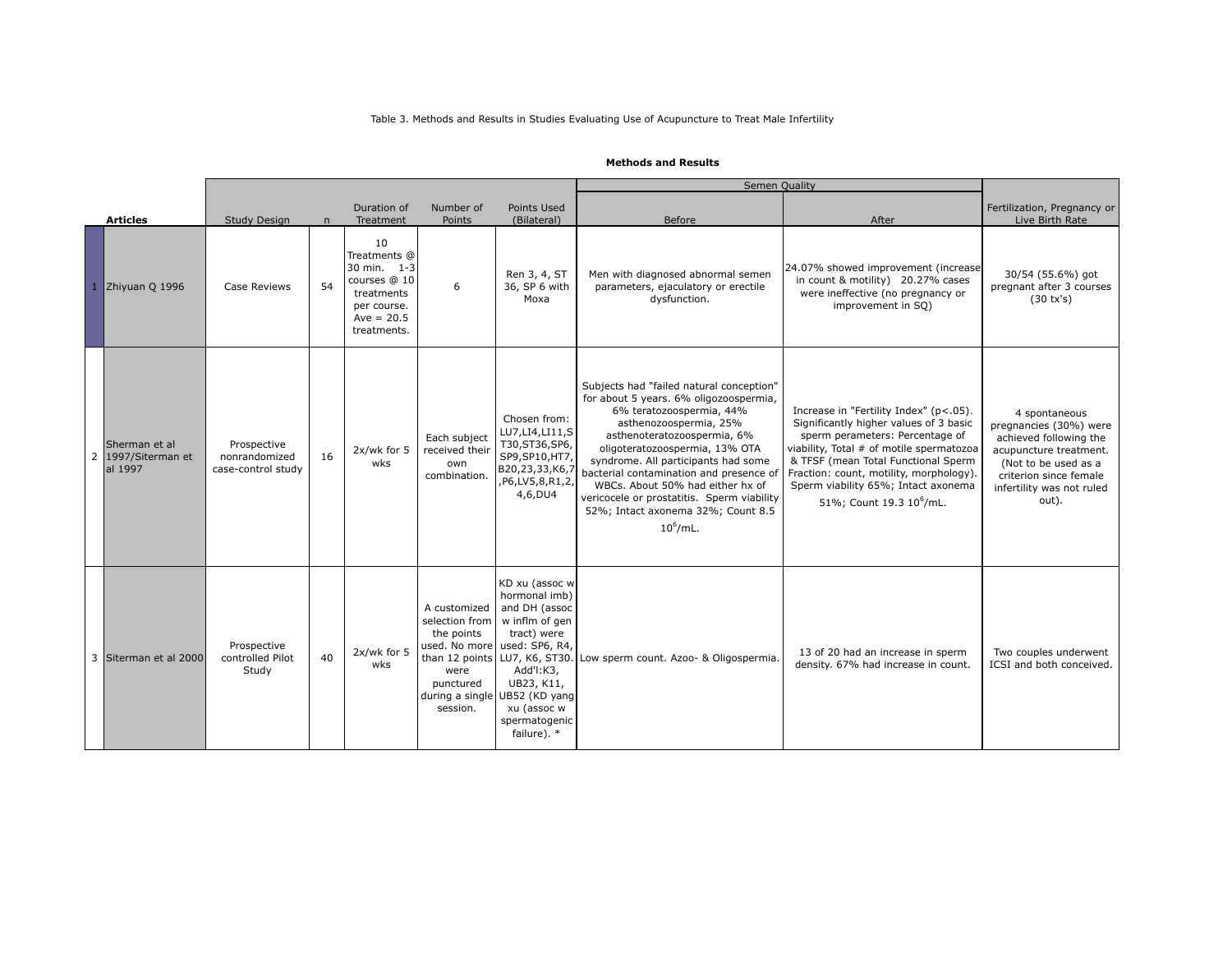## Table 3. Methods and Results in Studies Evaluating Use of Acupuncture to Treat Male Infertility

|   |                          |                                                              |              |                                   |                                                                     |                                                            | Semen Quality                                                                                                         |                                                                                                                                                           |                                                                                                                                                       |
|---|--------------------------|--------------------------------------------------------------|--------------|-----------------------------------|---------------------------------------------------------------------|------------------------------------------------------------|-----------------------------------------------------------------------------------------------------------------------|-----------------------------------------------------------------------------------------------------------------------------------------------------------|-------------------------------------------------------------------------------------------------------------------------------------------------------|
|   | <b>Articles</b>          | <b>Study Design</b>                                          | $\mathsf{n}$ | Duration of<br>Treatment          | Number of<br>Points                                                 | Points Used<br>(Bilateral)                                 | <b>Before</b>                                                                                                         | After                                                                                                                                                     | Fertilization, Pregnancy or<br>Live Birth Rate                                                                                                        |
|   | Crimmel et al 2001       | <b>Uncontrolled Case</b><br>Reports                          | $6 - 248$    | Varied: 20<br>days to 18<br>weeks | Varied: 13<br>was highest<br>amount. 4 was<br>the lowest<br>amount. | Not reported                                               | Low motility, Low count, Low density,<br>Low viability                                                                | Statistically significant improvement                                                                                                                     | Varies from 'Not Reported'<br>to 74% of cases either had<br>pregnancy or normilization<br>of semen parameters                                         |
|   | 5 Zhang et al 2002       | Nonrandomized<br>case control studies                        | 20           | 2x/wk for 8<br>weeks              | unknown                                                             | unknown                                                    | Idiopathic male infetility with 1 failed<br>ICSI.                                                                     | Form and post-acup rapid sperm<br>motility improved, as well as<br>fertilization. Normal form sperm ratio<br>increased. Concentration did not<br>improve. | Fertilization improved from<br>40.2% to 66.2%                                                                                                         |
|   | 6 Gurfinkel et al 2003   | Prospective,<br>randomized,<br>controlled, single-<br>blind. | 19           | $2x/wk$ for $10$<br>weeks         | E30,E36,BP6,F<br>3, R3, IG4, BP4,<br>CS <sub>6</sub>                | Acupuncture<br>with moxa                                   | 11 years w/o children, with semen<br>abnormalities in concentration,<br>morphology and motility                       | Increase in percentage of normal-form<br>sperm. Volume, concentration,<br>progressive motility and # of round<br>cells did not show significant changes.  | N/A                                                                                                                                                   |
|   | 7 Pei et al 2005         | Prospective<br>controlled study                              | 40           | 2x/wk for 5<br>wks                | 18                                                                  | R4, UB23,32,<br>LV3, K3, ST36,<br>SP6, SP10,<br>ST29, DU20 | Idiopathic infertility for 2 years with 2<br>pathological spermiograms (oligo-,<br>astheno-, and/or teratozoospermia) | In in Morph & Motility                                                                                                                                    | N/A                                                                                                                                                   |
| 8 | Deadman 2008             | Review/Discussion                                            | N/A          | N/A                               | N/A                                                                 | N/A                                                        | N/A                                                                                                                   | N/A                                                                                                                                                       | N/A                                                                                                                                                   |
| g | Hung Yu Ng et al<br>2008 | <b>Systematic Review</b>                                     | N/A          | N/A                               | N/A                                                                 | N/A                                                        | N/A                                                                                                                   | N/A                                                                                                                                                       | Authors state there are not<br>enough randomized<br>studies; however,<br>pregnancy rate of IVF was<br>higher when acupuncture<br>was given day of ET. |
|   | 10 Cliaci 2008           | Case Study                                                   | $\mathbf{1}$ | 10 tx's in 2-3<br>day intervals   | unknown                                                             | Kidney<br>Meridian Points                                  | Vol 2.7 mL, Count 0.54 million, Density Count 46.5 million, Density 18.6 million<br>0.2 million/mL                    | sperm/mL, a 90-fold increase.                                                                                                                             | Not measured                                                                                                                                          |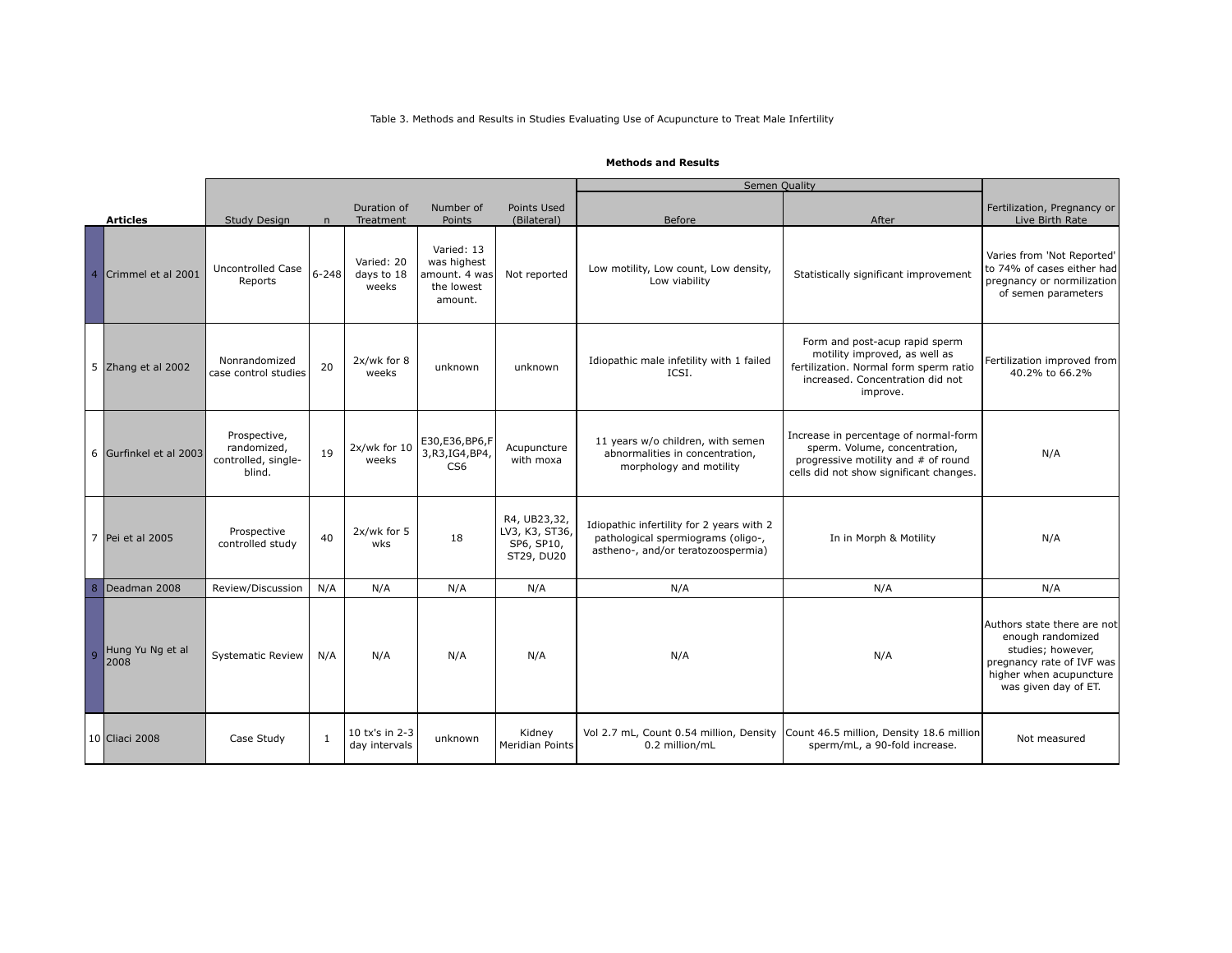### Table 3. Methods and Results in Studies Evaluating Use of Acupuncture to Treat Male Infertility

#### **Methods and Results**

|                         |                                                                             |              |                                           |                                                                               |                                                                                                                                                                                                                              | Semen Quality                                                                                                       |                                                                                                                                                                                                                                                          |                                                |
|-------------------------|-----------------------------------------------------------------------------|--------------|-------------------------------------------|-------------------------------------------------------------------------------|------------------------------------------------------------------------------------------------------------------------------------------------------------------------------------------------------------------------------|---------------------------------------------------------------------------------------------------------------------|----------------------------------------------------------------------------------------------------------------------------------------------------------------------------------------------------------------------------------------------------------|------------------------------------------------|
| <b>Articles</b>         | Study Design                                                                | $\mathsf{n}$ | Duration of<br>Treatment                  | Number of<br>Points                                                           | Points Used<br>(Bilateral)                                                                                                                                                                                                   | Before                                                                                                              | After                                                                                                                                                                                                                                                    | Fertilization, Pregnancy or<br>Live Birth Rate |
| 11 Cliaci et al 2009    | Prospective Non-<br>randomised                                              | 45           | $10-15$ tx's in<br>$2-3$ day<br>intervals | 20                                                                            | LV3, SP6, 8, 9,<br>R2, 4, DU4, UB<br>23, 52, 31, 32                                                                                                                                                                          | Diagnosed w idiopathic male infertility.<br>Excluding vericocele/prostatitis.                                       | Marked increase in all parameters:<br>count/ejaculate rose 3 to 10-fold.<br>Functional sperm rose 2.5 to 3 times.<br>Mobile sperm increased 3-4 times.<br>Morphology rose 3% to 12%. Some had<br>a dec in Prolactine and an increase in<br>Testosterone. | 12 pregnancies & births.                       |
| 12 Siterman et al 2009  | Prospective Non-<br>randomised                                              | 39           | $8 - 10$<br>treatments,<br>$2x/wk$ .      | A customized<br>selection from<br>the points<br>were<br>punctured<br>session. | KD xu (assoc w<br>hormonal imb)<br>and DH (assoc<br>w inflm of gen<br>tract) were<br>used. No more used: SP6, R4,<br>Add'l:K3,<br>UB23, K11,<br>during a single UB52 (KD yang<br>xu (assoc w<br>spermatogenic<br>failure). * | Low count & elevated scrotal<br>than 12 points   LU7, K6, ST30. temperatures, high gonadotropins/mixed<br>etiology. | No improvement in Vericocele pts.<br>Increase in integrity overall. Dec in<br>scrotal temp. Inc in concentration.<br>Mixed results when both inflammation<br>and high FSH present.                                                                       | Not measured.                                  |
| 13 Dieterle et al 2009  | Prospective,<br>randomized, single-<br>blind, placebo-<br>controlled.       | 52           | 2x/wk for 6<br>wks @ 45min                | 17                                                                            | ST36,<br>SP6, K3, LV3, UB<br>23, UB32, ST29,<br>SP10,R4                                                                                                                                                                      | Severe oligoasthenozoospermia and/or<br>Infertility<br>(Concentration < 1 million)                                  | Increase in %age of motile sperm, but<br>no effect on concentration.<br>Dec in Vol. Inc in Conc w placebo.                                                                                                                                               | Not measured.                                  |
| <b>14</b> Fu et al 2005 | Randomized:<br>Combined<br>Acupuncture &<br><b>Herbal Medicine</b><br>study | 100          | not reported                              | 16                                                                            | UB15,17,18,23<br>LV3, K3, HT7, SP<br>10                                                                                                                                                                                      | Subjects diagnosed with Infertility and<br><b>Elevated AsAb</b>                                                     | Significant decrease in AsAb. 90%<br>effectiveness in acup-herb (LWDHW)<br>group. 64% effectiveness in control<br>group (oral prednisone).                                                                                                               | N/A                                            |

\* Additional points used: SP9, LV5, LI11, ST28, GB41 (only for inflammation in genital tract). Secondary points: LI4, ST36, SP10, HT7, UB20, P6,R1,2,6,DU4,20,GB20,LV3, K7,GB27 according to TCM principles and individual need. No more than 12 points were used in single session.

Review of several studies.

Combination study using both acupuncture and Chinese herbal medicine.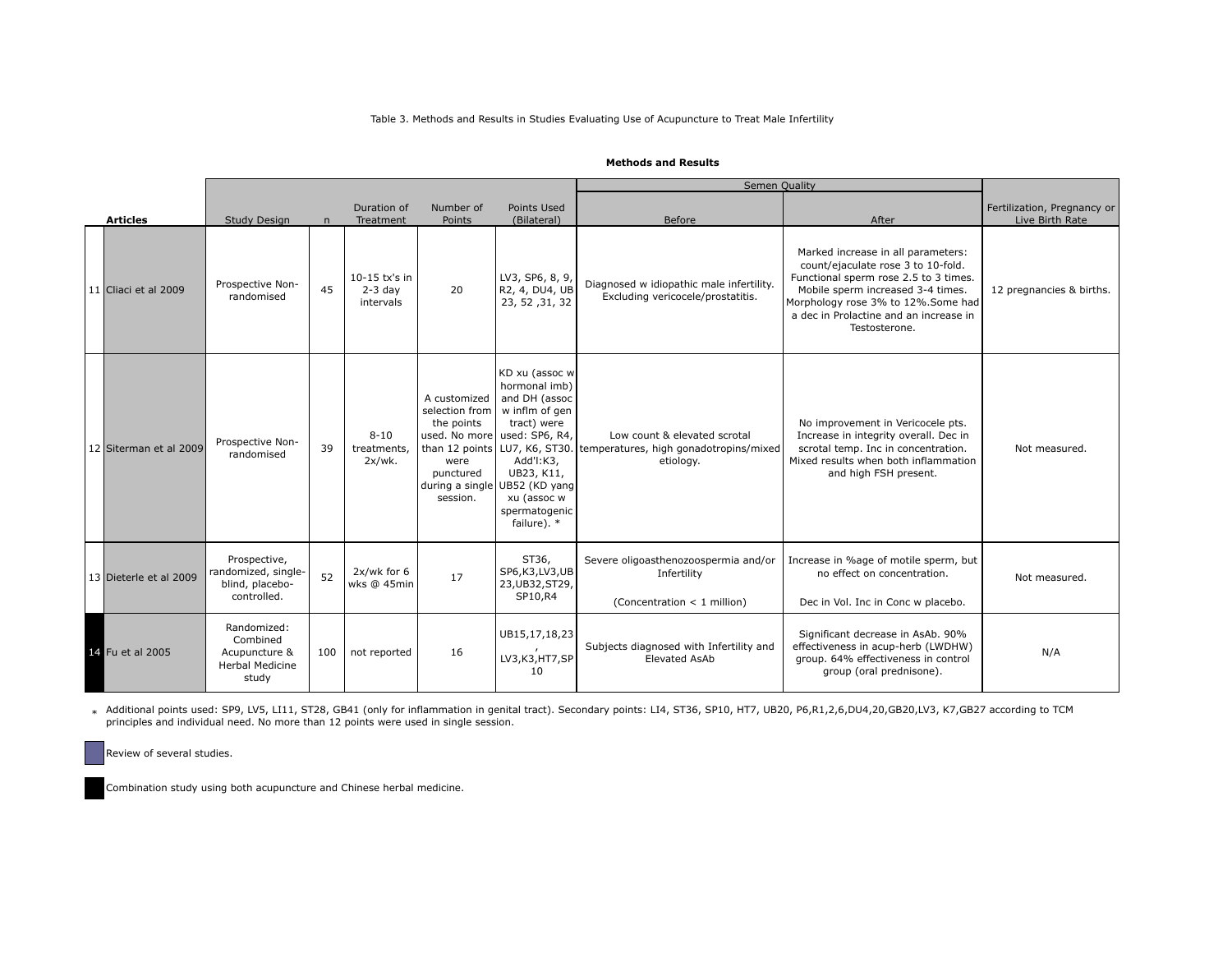|                                  |   |                           |                                           |                                            |                                                            |                                                                                                                                                                                                          |                                                                                             |                          | Semen Quality                                                                                                                                               |                                                             |
|----------------------------------|---|---------------------------|-------------------------------------------|--------------------------------------------|------------------------------------------------------------|----------------------------------------------------------------------------------------------------------------------------------------------------------------------------------------------------------|---------------------------------------------------------------------------------------------|--------------------------|-------------------------------------------------------------------------------------------------------------------------------------------------------------|-------------------------------------------------------------|
|                                  |   | <b>Articles</b>           | <b>Study Design</b>                       | n                                          | <b>Duration of Treatment</b>                               | Single Herb or Herbal Extract                                                                                                                                                                            | Herbal Formula                                                                              | Before                   | After                                                                                                                                                       | Pregnancy Rate                                              |
|                                  |   | Zhai Yachun et al<br>1990 | Case Studies                              | 82                                         | N/A (several studies)                                      | Fx consists of: Shu Di, Gou Qi Zi,<br>He Shou Wu, Ze He Che, Yin Yang<br>Huo, Sha Yuan Ji Li, Fu Ling, Yu<br>Zhu, Yi Yi Ren and "with<br>additions".                                                     | Ju Jing powder                                                                              | unknown                  | Increase in motility, count &<br>denstiy - and "effective rate of<br>85.4%"                                                                                 | N/A                                                         |
| in vitro                         | 2 | Amano et al 1996          | Non-<br>randomised<br>controlled<br>study | 14                                         | 1-6 hours incubation.                                      | Chinese name of Fx: Bu Zhong Yi<br>Qi Tang. Consists of: Huang Qi,<br>Dang Shen, Dang Gui, Bai Zhu,<br>Chen Pi, Sheng Ma, Chai Hu, Gan<br>Cao, Sheng Jiang, Da Zao)                                      | Hochu-ekki-to                                                                               | Unexplained infertility. | Increase in motility and<br>seminal plasma sFas levels<br>correlated with concentration.                                                                    | N/A                                                         |
|                                  | 3 | Jeng et al 1997           | Non-<br>randomised<br>controlled<br>study | N/A                                        | unknown                                                    | Shan Zhu Yu (Isolated substance<br>of Cornus officinalis)                                                                                                                                                | Aqueous extract<br>prepared from dried<br>fruit in phosphate<br>buffered saline (pH<br>7.4) | 28.5 % motility          | Significantly improved motility.<br>Increased to 42.8%.                                                                                                     | N/A                                                         |
| in vitro<br>ಹ<br>varied: in vivo |   | Crimmel et al 2001        | Uncontrolled<br>Case Reports              | 202<br>(in<br>vivo);<br>N/A<br>in<br>vitro | Twice/day for 60 days<br>(in vivo); unknown (in<br>vitro). | Lu Jiao Jia, Yin Yang Huo, Xian<br>Mao, Jin Ying Zi, Sang Ji Sheng,<br>Shi Di, Gou Qi Zi, Tu Si Zi, Shi Hu,<br>Ba Ji Tian, Fu Pen Zi, Huai Niu Xi,<br>San Leng, E Zhu (in vivo); 18<br>herbs (in vitro). | Sheng Jing (in vivo);<br>several herbs un-<br>names (in vitro).                             | Dg w poor SA.            | Improvement in density,<br>motility & grade. FSH, LH & T<br>improved. Serum antibody<br>titers reduced (in vivo); Huang<br>Qi improved motility (in vitro). | 78% pregnancy<br>rate in available<br>couples (in<br>vivo). |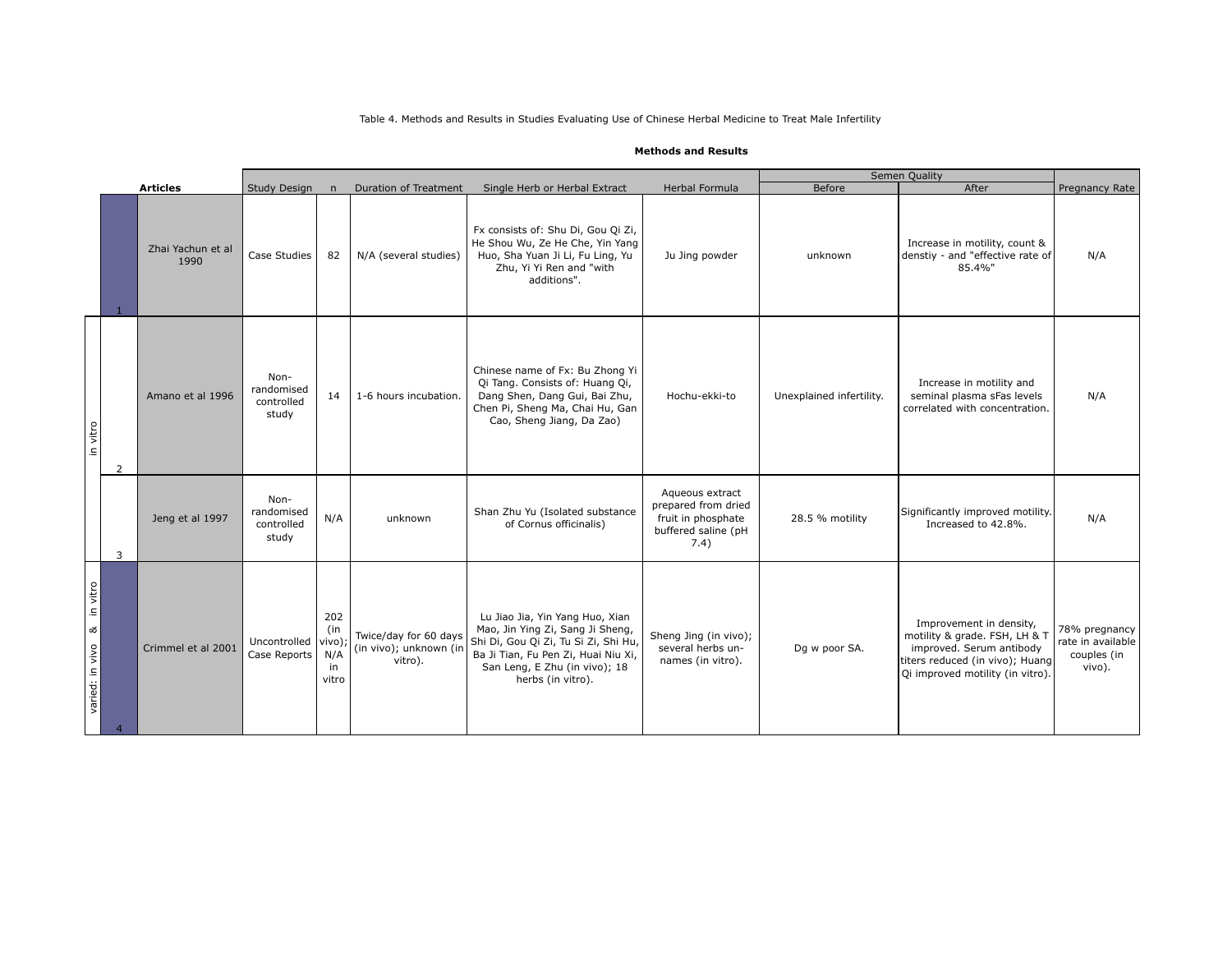|                            |                |                    |                                                          |     |                                        |                                                                                                                                                                                                                                                                             |                                                                                                                                                                                                                                                            | Semen Quality                                        |                                                                                                                                                                                                                                                                                                                                              |                |
|----------------------------|----------------|--------------------|----------------------------------------------------------|-----|----------------------------------------|-----------------------------------------------------------------------------------------------------------------------------------------------------------------------------------------------------------------------------------------------------------------------------|------------------------------------------------------------------------------------------------------------------------------------------------------------------------------------------------------------------------------------------------------------|------------------------------------------------------|----------------------------------------------------------------------------------------------------------------------------------------------------------------------------------------------------------------------------------------------------------------------------------------------------------------------------------------------|----------------|
|                            |                | <b>Articles</b>    | Study Design                                             | n   | <b>Duration of Treatment</b>           | Single Herb or Herbal Extract                                                                                                                                                                                                                                               | Herbal Formula                                                                                                                                                                                                                                             | <b>Before</b>                                        | After                                                                                                                                                                                                                                                                                                                                        | Pregnancy Rate |
|                            | 5              | Yang et al 2003    | Non-<br>randomised<br>controlled<br>study                | 36  | 60 days                                | Fx consists of: Mo yao, Xiao hui<br>xiang, Gan jiang, Yan hu suo,<br>Dang gui, Chuan xiong, Rou gui,<br>Chi shao, Pu huang, Wang bu liu<br>xing, Xiang fu, Sheng shui zhi.                                                                                                  | Shao Fu Zhu Yu Tang                                                                                                                                                                                                                                        | <b>Chronic Prostatitis</b><br>Diagnosis with poor SA | Motility, Count & Morphology<br>improved. Decrease in Free<br>Radicals.                                                                                                                                                                                                                                                                      | N/A            |
| varied: in vivo & in vitro | 6              | Xian Xu et al 2003 | <b>Study Review</b><br>(In-vitro<br>and/or In-<br>vivo)  | N/A | N/A (several studies)                  | Lu Rong, Rou Gui, Du Zhong, Shan Study 2: 2 month non-<br>Zhu Yu, Gou Qi Zi, Bu Gu Zhi, Fu<br>Pen Zi, Wu Wei Zi, Rou Cong Rong, Shengjing pill. Study   Poor SA, vericocele, many<br>Yin Yang Huo, Fu Ling, Ba Ji, Shu<br>Di, Xian Mao, Shan Yao, Tu Si Zi,<br>Che Qian Zi* | Study 1: Incubated (in<br>vitro) in a solution of<br>Xian Mao, Tu Si Zi &<br>Bai Ji for 30 minutes.<br>rand, 202 men with<br>3: In vitro<br>testing/trans-<br>membrane migration<br>method (Huang Qi).<br>Study 4: Gui Zhi Fu<br>Ling Wan for 3<br>months. | Diagnosis.                                           | Overall marked improvement<br>with in vivo formulas. Only in<br>vitro improvement was with<br>Study 1, and in Study 3, only<br>herb that showed<br>improvement was Huang Qi.<br>Semen profile improved<br>(GZFLW) and inc in density<br>(71%) and motility (62%).<br>Circulatory disorder was<br>modulated in 40 of 50 men w/<br>vericocele. | N/A            |
| in vitro                   | $\overline{7}$ | Liu et al 2004     | Non-<br>randomised<br>controlled<br>study (In-<br>vitro) | 30  | 15, 60 & 180 minutes<br>of incubation. | 6 single herb aqueous solutions:<br>Huang Qi (Astragalus<br>membranaceus), Ci Wu Jia<br>(Acanthopanacis senticosi), Panax<br>ginseng & Ophiopogon japonicus,<br>P. ginseng & Aconitum carmichaeli,<br>Salviae moltiorrhiae, Polyporus<br>umbellatus polysaccharide.         | N/A                                                                                                                                                                                                                                                        | Diagnosed with infertility                           | Huang Qi & Ci Wu Jia showed<br>significant effect on motility in<br>vitro.                                                                                                                                                                                                                                                                   | N/A            |
|                            | 8              | Tempest et al 2005 | Non-<br>randomised<br>controlled<br>study.               | 6   | 6 weeks- 6 months                      | $**$                                                                                                                                                                                                                                                                        | N/A                                                                                                                                                                                                                                                        | Sperm Disomy                                         | Significant reduction in<br>disomy.                                                                                                                                                                                                                                                                                                          | N/A            |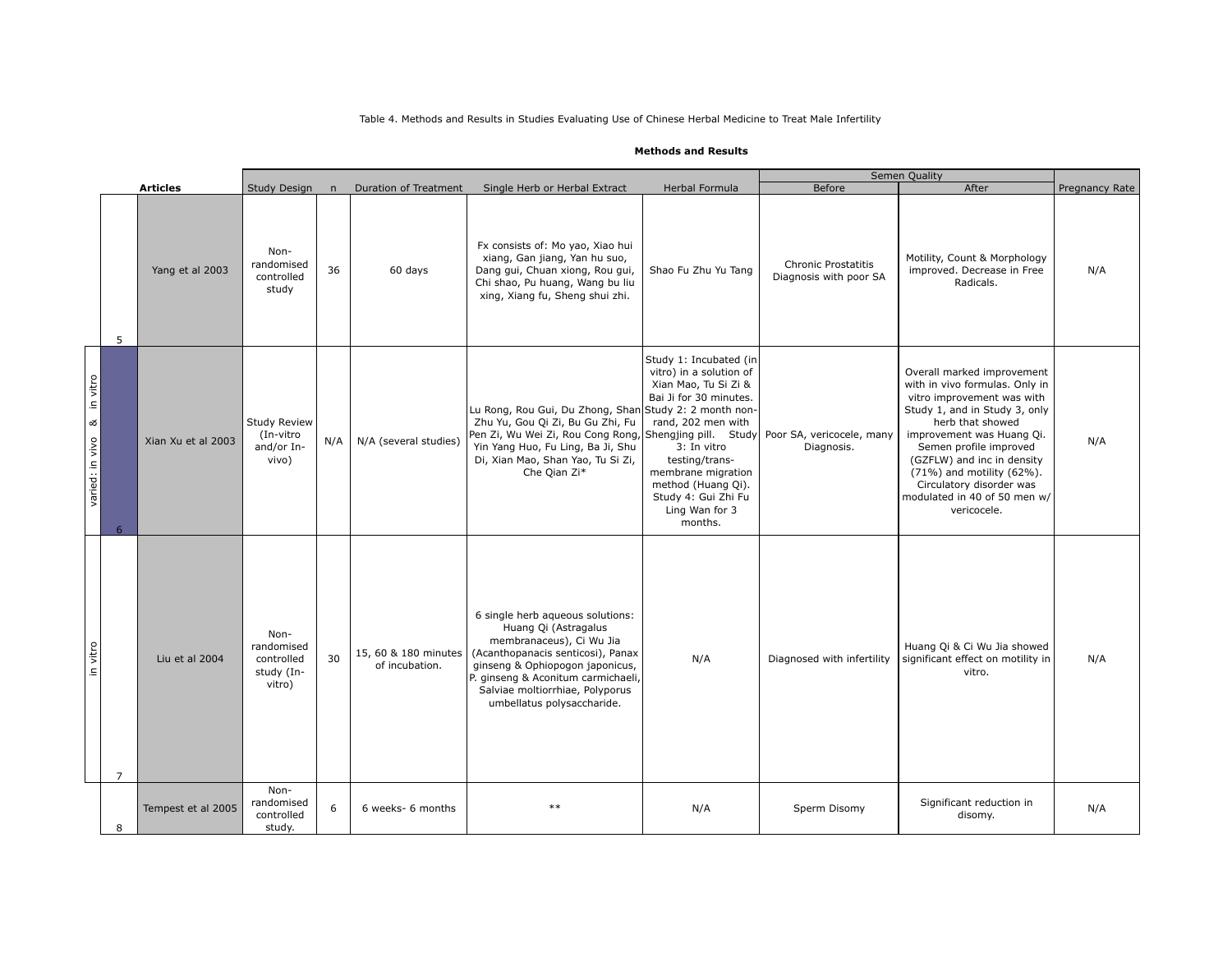|    |                   |                                                                                            |              |                              |                                                                                                                                                                                                                                                                                                                                                                                                                                             |                                                                                                                          |                                                                                                                                                                                         | Semen Quality                                                                                                                                                                                                                         |                |
|----|-------------------|--------------------------------------------------------------------------------------------|--------------|------------------------------|---------------------------------------------------------------------------------------------------------------------------------------------------------------------------------------------------------------------------------------------------------------------------------------------------------------------------------------------------------------------------------------------------------------------------------------------|--------------------------------------------------------------------------------------------------------------------------|-----------------------------------------------------------------------------------------------------------------------------------------------------------------------------------------|---------------------------------------------------------------------------------------------------------------------------------------------------------------------------------------------------------------------------------------|----------------|
|    | <b>Articles</b>   | Study Design                                                                               | $\mathsf{n}$ | <b>Duration of Treatment</b> | Single Herb or Herbal Extract                                                                                                                                                                                                                                                                                                                                                                                                               | Herbal Formula                                                                                                           | <b>Before</b>                                                                                                                                                                           | After                                                                                                                                                                                                                                 | Pregnancy Rate |
| 9  | Fu et al 2005     | Randomised<br>Study.<br>(Combination<br>Acup-Herbs)                                        | 100          | unknown                      | Fx consists of: Shu Di Huang,<br>Shan Zhu Yu, Mu Dan Pi, Shan<br>Yao, Fu Ling, Ze Xie                                                                                                                                                                                                                                                                                                                                                       | Liu Wei Di Huang Wan                                                                                                     | Dq Infertility & Elev AsAb                                                                                                                                                              | AsAb significantly decreased.<br>90% effectiveness in Acup-<br>Herb group. 64% effectiveness<br>in Prednisone group.                                                                                                                  | N/A            |
| 10 | Akashi et al 2006 | Prospective<br>Randomized<br>Study                                                         | 20           | 3 months                     | Fx consists of Bu Zhong Yi Qi Tang<br>(7.5g/day)                                                                                                                                                                                                                                                                                                                                                                                            | Bu-Zhong-Yi-Ki-Tang                                                                                                      | and/or asthenozoospermia<br>$(<20mL$ ).                                                                                                                                                 | Idiopathic oligozoospermia Motility increased, but Volume,<br>Count & Morphology did not<br>change.                                                                                                                                   | N/A            |
| 11 | Sun et al 2006    | Prospective<br>Randomized<br>Study                                                         | 200          | unknown                      | Tao Ren, She Chuan Zi, Dang Gui,<br>Nu Zhen Zi, Rao Cong Rong, Yi Zhi<br>Ren, Shan Yu Rao, Yin Yang Huo,<br>Wu Wei Zi, Gou Qi Zi, Gan Cao                                                                                                                                                                                                                                                                                                   | Yikang Tang                                                                                                              | Dq with Immune Infertility                                                                                                                                                              | Reduced AsAb & agglutination.<br>Density, Motility & Pregnancy<br>outcome increased.<br>Improvement rate of<br>symptoms & stability of<br>therapeutic effect was more<br>dramatic in herb group even<br>after termination of therapy. | Increased      |
| 12 | Tempest 2008      | Doulbe-blind<br>placebo<br>controlled<br>clinical trial<br>and assay. (In<br>vitro assays) | N/A          | N/A                          | Huang Bai, Nu Zhen Zi, Shan Yao,<br>Shan Zhu Yu, Tu Si Zi, Ze Xie, Ba<br>Ji Tian, Fu Pen Zi, Tao Ren, Hong<br>Hua, Bai Zhu, Cang Zhu, Huang<br>Qi, Jin Yin Hua, Chi Shao, C.Niu Xi,<br>Fu Ling, Gou Qi Zi, Mu Dan Pi, Shu<br>Di, Zhi Mu, Che Qian Zi, Dang<br>Shen, Gan Cao, Wan Bu Liu Xing,<br>Wu Wei Zi, Zhi Ke, Shi Chang Pu,<br>Lian Zi Xin, Bi Xie, Chai Hu, Sheng<br>Ma, Sheng Di, Chen Pi, Han Lian<br>Cao, Yin Yang Huo, Yi Yi Ren | 7 Decoctions were<br>made from these 37<br>single herbs based on<br>patient's previously<br>used Male-Factor<br>formula. | Hormone assays:<br>investigated endocrine<br>(anti-estrogen, specifially)<br>and antioxidant activity.<br>Measured activity in single<br>herbs and formulas. No<br>human subjects used. | Some herbs increased<br>estrogenic activity while<br>others decreased. Some herbs<br>were found to have strong<br>hydroxyl scavenging activity.                                                                                       | N/A            |